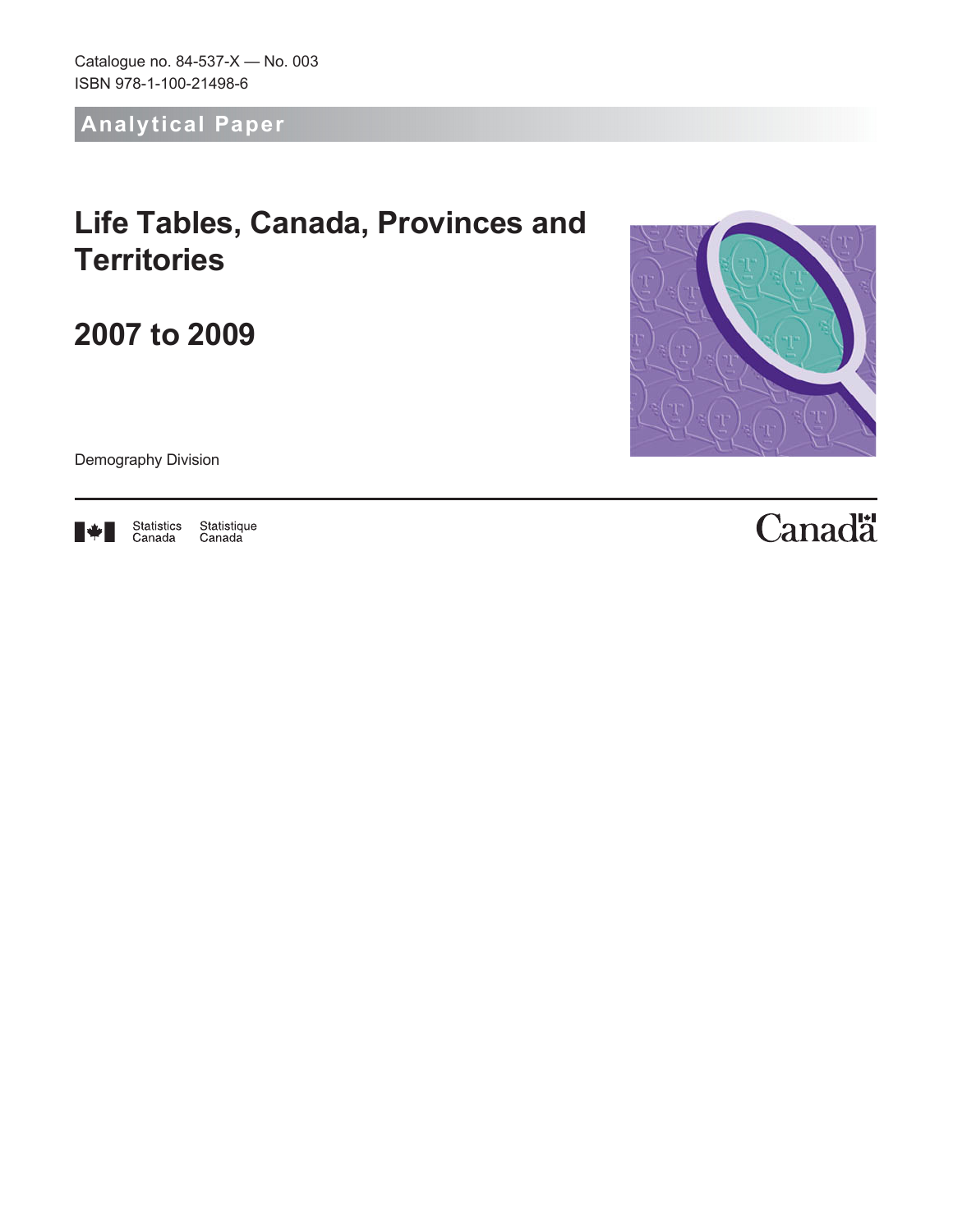#### **How to obtain more information**

For information about this product or the wide range of services and data available from Statistics Canada, visit our website, [www.statcan.gc.ca.](http://www.statcan.gc.ca/)

You can also contact us by

**email** at [infostats@statcan.gc.ca,](mailto:infostats%40statcan.gc.ca?subject=)

**telephone**, from Monday to Friday, 8:30 a.m. to 4:30 p.m., at the following toll-free numbers:

| <b>Statistical Information Service</b>                           | 1-800-263-1136                   |
|------------------------------------------------------------------|----------------------------------|
| National telecommunications device for the hearing impaired      | 1-800-363-7629                   |
| Fax line                                                         | 1-877-287-4369                   |
| <b>Depository Services Program</b><br>Inquiries line<br>Fax line | 1-800-635-7943<br>1-800-565-7757 |

#### **To access this product**

This product, Catalogue no. 84-537-X, is available free in electronic format. To obtain a single issue, visit our website, www.statcan.gc.ca, and browse by "Key resource" > "Publications."

#### **Standards of service to the public**

Statistics Canada is committed to serving its clients in a prompt, reliable and courteous manner. To this end, Statistics Canada has developed standards of service that its employees observe. To obtain a copy of these service standards, please contact Statistics Canada toll-free at 1-800-263-1136. The service standards are also published on [www.statcan.gc.ca](http://www.statcan.gc.ca/) under "About us" > "The agency" > "Providing services to Canadians."

Published by authority of the Minister responsible for Statistics Canada

© Minister of Industry, 2012

All rights reserved. Use of this publication is governed by the Statistics Canada Open Licence Agreement [\(http://www.](http://www.statcan.gc.ca/reference/licence-eng.htm) [statcan.gc.ca/reference/licence-eng.htm](http://www.statcan.gc.ca/reference/licence-eng.htm)).

Cette publication est aussi disponible en français.

#### **Note of appreciation**

Canada owes the success of its statistical system to a long‑standing partnership between Statistics Canada, the citizens of Canada, its businesses, governments and other institutions. Accurate and timely statistical information could not be produced without their continued co-operation and goodwill.

#### **Standard symbols**

The following symbols are used in Statistics Canada publications:

- . not available for any reference period
- not available for a specific reference period
- ... not applicable<br>0 true zero or a
- 0 true zero or a value rounded to zero<br> $0^{\circ}$  value rounded to 0 (zero) where they
- value rounded to 0 (zero) where there is a meaningful distinction between true zero and the value that was rounded
- **p** preliminary
- revised
- x suppressed to meet the confidentiality requirements of the *Statistics Act*
- $E$  use with caution<br>F too unreliable to
- too unreliable to be published
- significantly different from reference category ( $p < 0.05$ )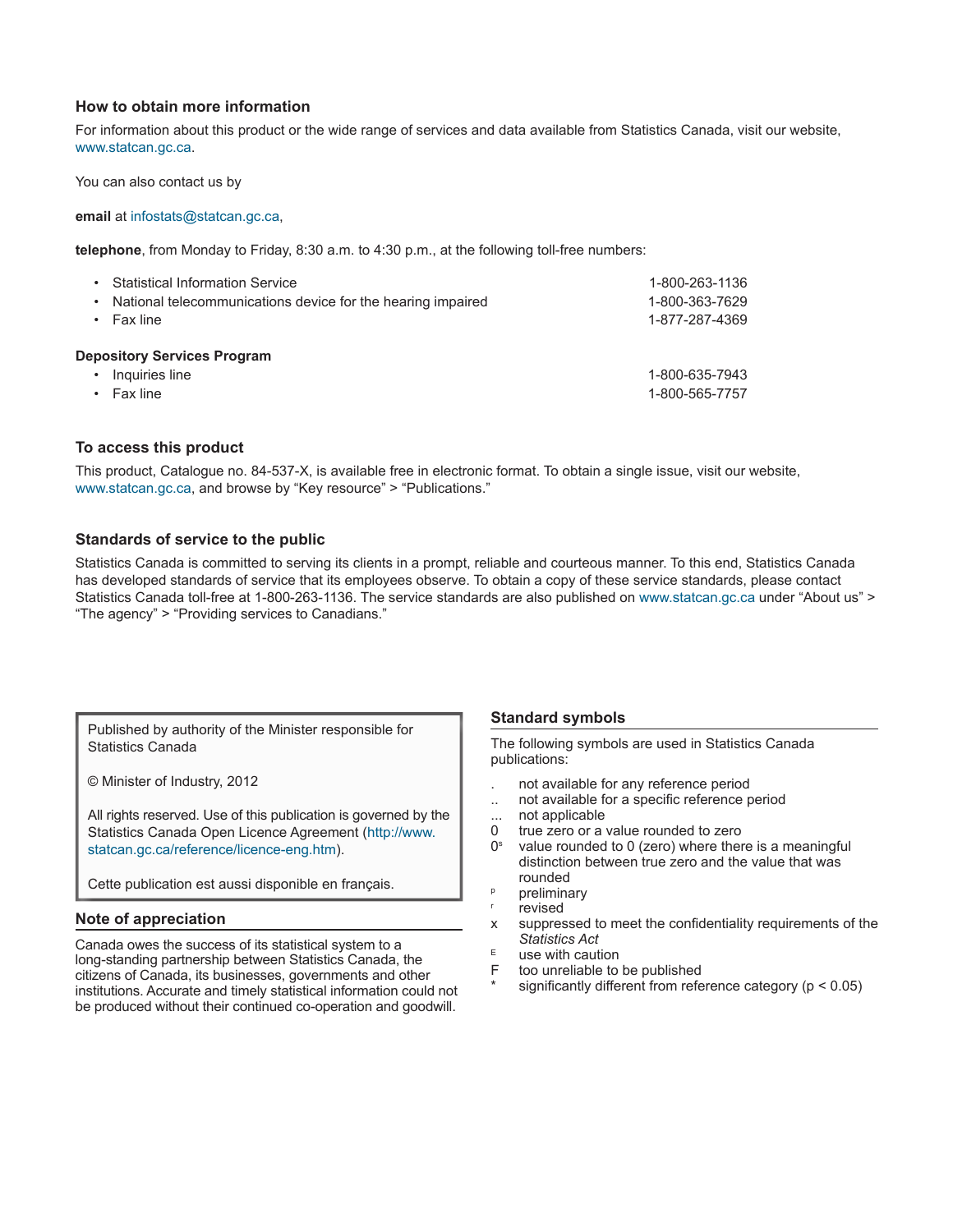# **Table of contents**

**Service** 

# **Life Tables, Canada, Provinces and Territories, 2007 to 2009**

| <b>Methods</b> |  |
|----------------|--|
|                |  |

# **Tables**

| Summary table. Life expectancy at birth and at age 65, Canada, provinces and territories, 2007 to 2009 | 3  |
|--------------------------------------------------------------------------------------------------------|----|
|                                                                                                        | 4  |
|                                                                                                        | 6  |
|                                                                                                        | 8  |
|                                                                                                        | 10 |
|                                                                                                        | 12 |
|                                                                                                        | 13 |
|                                                                                                        | 14 |
|                                                                                                        | 16 |
|                                                                                                        | 18 |
|                                                                                                        | 20 |
|                                                                                                        | 22 |
|                                                                                                        | 24 |
|                                                                                                        | 26 |
|                                                                                                        | 28 |
|                                                                                                        | 30 |
|                                                                                                        | 32 |
|                                                                                                        | 34 |
|                                                                                                        | 36 |
|                                                                                                        | 38 |
|                                                                                                        | 40 |
|                                                                                                        | 42 |
|                                                                                                        | 44 |
|                                                                                                        | 46 |
|                                                                                                        | 47 |
|                                                                                                        | 48 |
|                                                                                                        | 49 |
|                                                                                                        | 50 |
|                                                                                                        | 51 |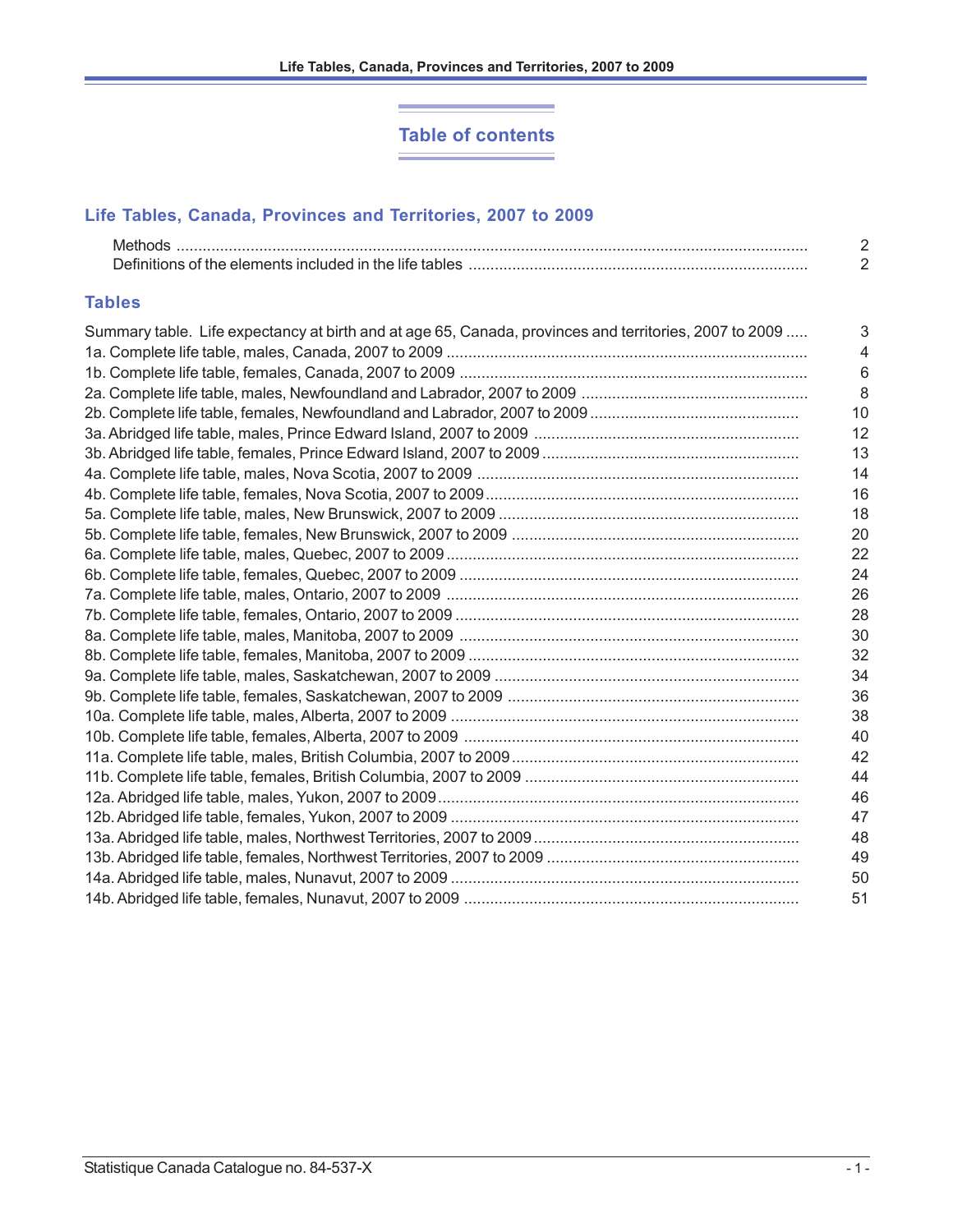# **Life Tables, Canada, Provinces and Territories, 2007 to 2009**

This document includes life tables for Canada, provinces and territories for the period 2007 to 2009. In addition to producing life expectancy, life tables also provide other indicators describing the mortality within a population during a given period of time: death probabilities, survival probabilities, survivors at specific ages and years of life lived.

Complete life tables, by single years of age and sex, are available for Canada as a whole and for nine provinces: Newfoundland and Labrador, Nova Scotia, New Brunswick, Quebec, Ontario, Manitoba, Saskatchewan, Alberta and British Columbia.

For Prince Edward Island, Yukon, the Northwest Territories and Nunavut, abridged life tables were computed, that is by 5-year age groups and sex. The population size of this province and the three territories were too small to allow the calculation of complete life tables with accuracy.

#### **Methods**

The methods used for the life tables are described in the document *Methods for Constructing Life Tables for Canada, Provinces and Territories*, catalogue no. 84-538. All of the Statistics Canada life tables computed from the period 2007 to 2009 and after are based on this revised methodology which takes into account recent progress in the field of mortality studies.

#### **Definitions of the elements included in the life tables**

The following elements are available in all life tables included in this document.

#### **Age (age interval):**

The major visual difference between the complete and abridged life tables lies in the age groupings for which the estimates have been produced.

In complete life tables, there is only one age value per row, which indicates the exact age for the number of survivors, the cumulative number of life years lived and the life expectancy. For the number of deaths, death and survival probabilities, as well as the number of life years lived, the interval in the life table represent the interval between two exact ages. For example, death at age 30 means that the death occurred on or after the 30<sup>th</sup> birthday but before reaching its 31<sup>st</sup> birthday.

The presentation is the same in abridged life tables, but the age intervals are of the form  $(x, x+(n-1))$ ; that is, both ages x and x+(n-1) are included in the interval. For example, the age interval 40 to 44 comprises deaths occurring among 40 to 44 year-olds. Most age intervals in abridged life tables span five years. The exceptions occur in the first two rows of these tables and for the last row: the first row (age 0) represents a one-year interval and the second row, a four-year interval (ages 1 to 4). The last row is an open age interval, 90 years and over.

# **l x (number of survivors at age x):**

Number of persons in an initial cohort of 100,000 live births who are still alive at the beginning of each subsequent age interval. The number of survivors decreases as age increases, under the effect of mortality.

It is possible to compute, from the number of survivors, probabilities of survival between two ages. For example, if the number of survivors is 99,297 at age 10 and 98,935 at age 20, the probability of surviving from age 10 to age 20 is 98,935 / 99,297, that is, 0.99635.

# **d<sub>x</sub>** (number of deaths between age **x** and **x+n**):

Number of deaths which occur in each age interval among the initial cohort of 100,000 live births at age 0.

# **q<sub>x</sub>** (death probability between age **x** and **x+n**):

Probability that a person of age x dies before reaching age x+n.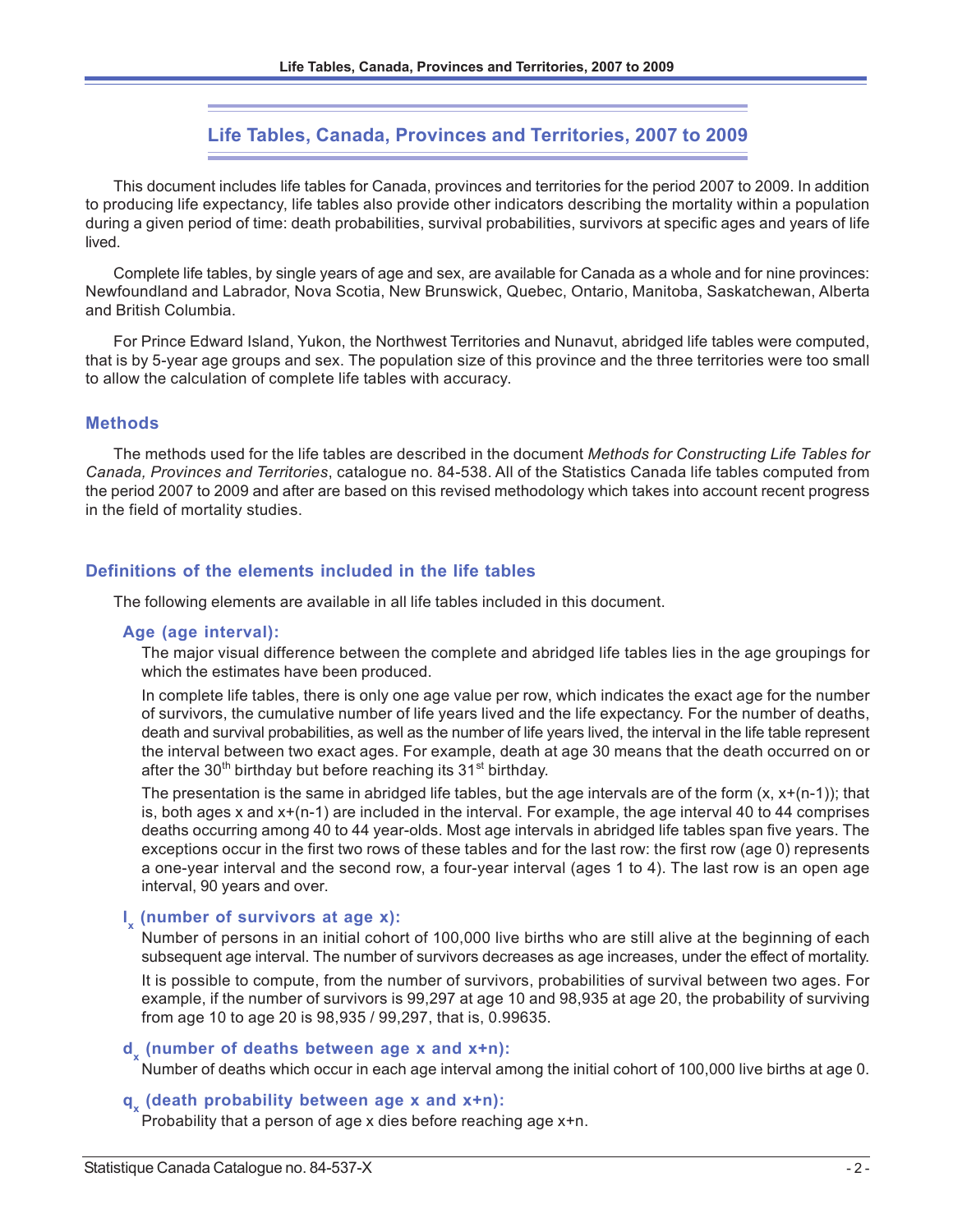# m.e. (q<sub>x</sub>) (margin of error associated with the death probability):

Margin of error associated with the death probability. For example, a margin of error of 0.00020 for a death probability at age 0 of 0.00556 enables the construction of a 95% confidence interval with lower and upper limits of 0.00536 and 0.00576. In other words, the death probability is precise within a range of 0.00020, 19 times out of 20.

# **px (probability of survival between age x and x+n):**

Probability that a person of age x survives up to year x+n.

# **Lx (number of life years lived between age x and x+n):**

Number of life years lived by persons between age x and x+n. Life years lived are also considered as the "stationary population" of the life table. Except for ages from 0 to 4 where a separation factor is computed (see the document *Methods for Constructing Life Tables for Canada, Provinces and Territories*, catalogue no. 84-538), the assumption made is that the deaths are distributed evenly over time within the age interval.

# **Tx (cumulative number of life years lived beyond age x):**

Total number of life years lived by persons of age x and all those included in subsequent age intervals.

# **ex (life expectancy at age x):**

Average number of years remaining to be lived by persons surviving to age x if these persons would experience, during their life, the mortality observed over the reference period.

# m.e. (e<sub>x</sub>) (margin of error associated with the life expectancy):

Margin of error associated with the life expectancy at age x. For example, a margin of error of 0.04 on a life expectancy at birth of 78.17 years enables the construction of a 95% confidence interval with lower and upper limits of 78.13 years and 78.21 years.

# **Summary table**

#### **Life expectancy at birth and at age 65, Canada, provinces and territories, 2007 to 2009**

|                           |              | At birth       |              | At age 65      |  |  |
|---------------------------|--------------|----------------|--------------|----------------|--|--|
| Region                    | <b>Males</b> | <b>Females</b> | <b>Males</b> | <b>Females</b> |  |  |
|                           |              | in years       |              |                |  |  |
| Canada                    | 78.64        | 83.12          | 18.32        | 21.37          |  |  |
| Newfoundland and Labrador | 76.55        | 81.29          | 16.55        | 19.82          |  |  |
| Prince Edward Island      | 77.42        | 82.68          | 17.57        | 20.65          |  |  |
| Nova Scotia               | 77.69        | 82.31          | 17.53        | 20.61          |  |  |
| New Brunswick             | 77.56        | 82.65          | 17.75        | 20.93          |  |  |
| Quebec                    | 78.73        | 83.19          | 18.16        | 21.31          |  |  |
| Ontario                   | 79.08        | 83.43          | 18.45        | 21.48          |  |  |
| Manitoba                  | 77.05        | 81.83          | 17.74        | 21.02          |  |  |
| Saskatchewan              | 76.98        | 82.09          | 17.92        | 21.17          |  |  |
| Alberta                   | 78.38        | 82.85          | 18.43        | 21.42          |  |  |
| <b>British Columbia</b>   | 79.41        | 83.72          | 19.04        | 21.79          |  |  |
| Yukon                     | 73.94        | 78.55          | 15.70        | 18.25          |  |  |
| Northwest Territories     | 74.40        | 79.69          | 16.36        | 19.48          |  |  |
| Nunavut                   | 67.98        | 73.98          | 13.67        | 16.08          |  |  |

**Source**: Statistics Canada, Demography Division.

#### **Client services**

For custom products requests regarding life tables, please contact Statistics Canada's National Contact Centre (613-951-8116; toll-free 1-800-263-1136) or infostats@statcan.gc.ca.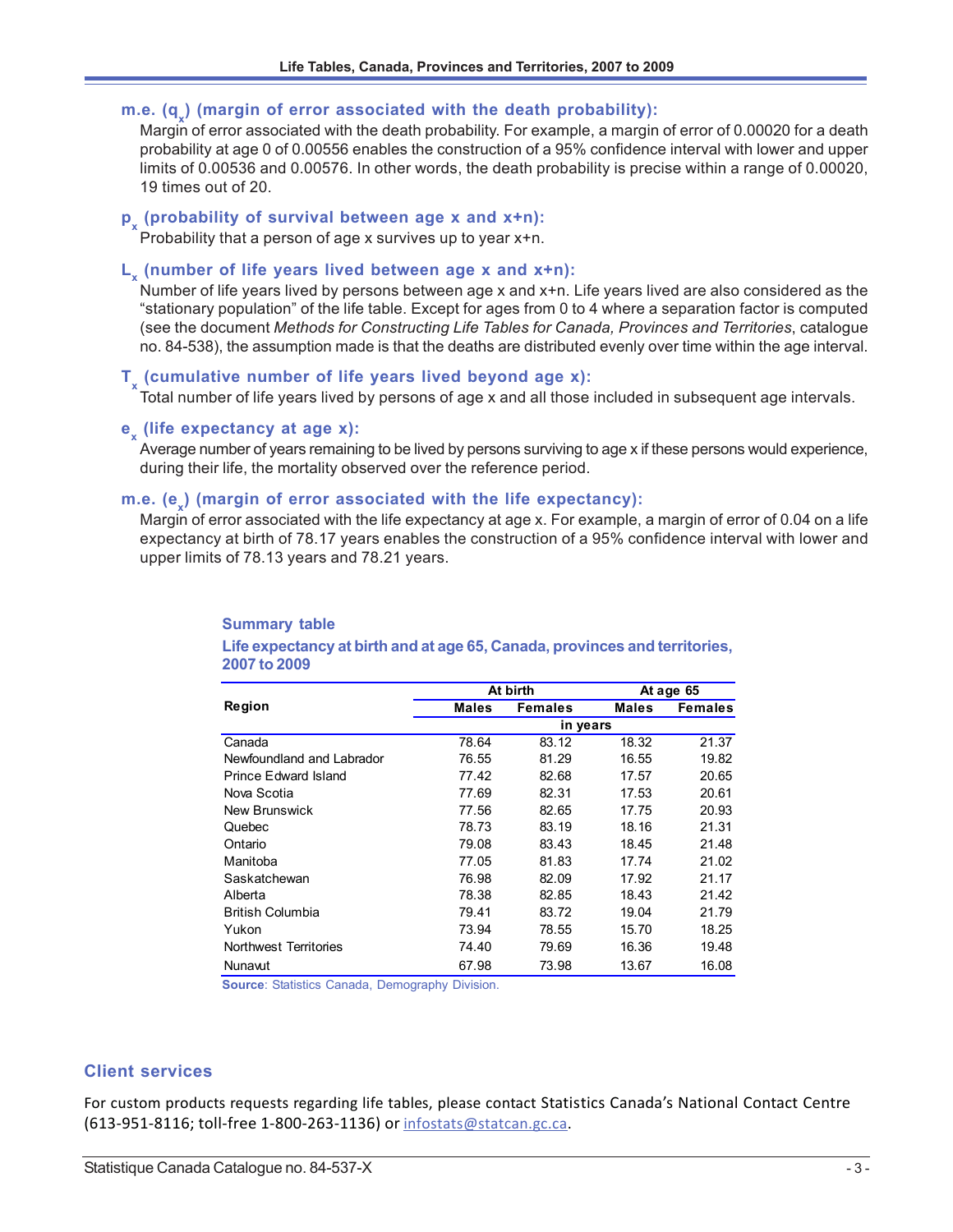## **Table 1a Complete life table, males, Canada, 2007 to 2009**

|          | $I_{x}$          | $d_{x}$  | $q_{x}$            | $m.e.(q_x)$        | $p_{x}$            | $L_{x}$          | $T_{x}$                | $e_{x}$        | $m.e.(e_x)$  |
|----------|------------------|----------|--------------------|--------------------|--------------------|------------------|------------------------|----------------|--------------|
| Age      | number           |          |                    | probability        |                    |                  | number                 |                | year         |
| 0 year   | 100,000          | 533      | 0.00533            | 0.00019            | 0.99467            | 99,520           | 7,864,164              | 78.64          | 0.04         |
| 1 year   | 99,467           | 29       | 0.00029            | 0.00004            | 0.99971            | 99,451           | 7,764,644              | 78.06          | 0.04         |
| 2 years  | 99,438           | 22       | 0.00022            | 0.00004            | 0.99978            | 99,425           | 7,665,193              | 77.09          | 0.04         |
| 3 years  | 99,416           | 18       | 0.00018            | 0.00004            | 0.99982            | 99,406           | 7,565,767              | 76.10          | 0.04         |
| 4 years  | 99,398           | 15       | 0.00015            | 0.00003            | 0.99985            | 99,392           | 7,466,362              | 75.12          | 0.04         |
| 5 years  | 99,383           | 13       | 0.00013            | 0.00003            | 0.99987            | 99,377           | 7,366,969              | 74.13          | 0.04         |
| 6 years  | 99,371           | 11       | 0.00011            | 0.00003            | 0.99989            | 99,365           | 7,267,592              | 73.14          | 0.04         |
| 7 years  | 99,360           | 10       | 0.00010            | 0.00003            | 0.99990            | 99,354           | 7,168,227              | 72.14          | 0.04         |
| 8 years  | 99,349           | 10       | 0.00010            | 0.00003            | 0.99990            | 99,344           | 7,068,873              | 71.15          | 0.04         |
| 9 years  | 99,340           | 10       | 0.00010            | 0.00003            | 0.99990            | 99,335           | 6,969,528              | 70.16          | 0.04         |
| 10 years | 99,330           | 10       | 0.00010            | 0.00003            | 0.99990            | 99.325           | 6,870,194              | 69.17          | 0.04         |
| 11 years | 99,320           | 11       | 0.00011            | 0.00003            | 0.99989            | 99,314           | 6,770,869              | 68.17          | 0.04         |
| 12 years | 99,309           | 13       | 0.00013            | 0.00003            | 0.99987            | 99,302           | 6,671,555              | 67.18          | 0.04         |
| 13 years | 99,296           | 16       | 0.00016            | 0.00003            | 0.99984            | 99,288           | 6,572,252              | 66.19          | 0.04         |
| 14 years | 99,279           | 21       | 0.00022            | 0.00004            | 0.99978            | 99,269           | 6,472,965              | 65.20          | 0.04         |
| 15 years | 99,258           | 30       | 0.00030            | 0.00004            | 0.99970            | 99,243           | 6,373,696              | 64.21          | 0.04         |
| 16 years | 99,228           | 42       | 0.00042            | 0.00005            | 0.99958            | 99,207           | 6,274,453              | 63.23          | 0.04         |
| 17 years | 99,186           | 53       | 0.00054            | 0.00005            | 0.99946            | 99,159           | 6,175,246              | 62.26          | 0.04         |
| 18 years | 99,133           | 63       | 0.00064            | 0.00006            | 0.99936            | 99,101           | 6,076,087              | 61.29          | 0.04         |
| 19 years | 99,069           | 71       | 0.00071            | 0.00006            | 0.99929            | 99,034           | 5,976,986              | 60.33          | 0.04         |
|          |                  |          |                    |                    |                    |                  |                        |                |              |
| 20 years | 98,999           | 77       | 0.00078            | 0.00007            | 0.99922            | 98,960           | 5,877,952              | 59.37          | 0.04         |
| 21 years | 98,922           | 81<br>82 | 0.00082            | 0.00007            | 0.99918<br>0.99917 | 98,881           | 5,778,992              | 58.42          | 0.04<br>0.04 |
| 22 years | 98,841<br>98,759 | 81       | 0.00083<br>0.00082 | 0.00007<br>0.00007 | 0.99918            | 98,800<br>98,718 | 5,680,110<br>5,581,310 | 57.47<br>56.51 | 0.04         |
| 23 years | 98,677           | 78       | 0.00079            | 0.00007            | 0.99921            | 98,638           | 5,482,592              | 55.56          | 0.04         |
| 24 years |                  |          |                    |                    |                    |                  |                        |                |              |
| 25 years | 98,599           | 74       | 0.00075            | 0.00006            | 0.99925            | 98,562           | 5,383,954              | 54.60          | 0.04         |
| 26 years | 98,525           | 72       | 0.00073            | 0.00006            | 0.99927            | 98,489           | 5,285,392              | 53.65          | 0.04         |
| 27 years | 98,453           | 71       | 0.00072            | 0.00006            | 0.99928            | 98,417           | 5,186,903              | 52.68          | 0.04         |
| 28 years | 98,381           | 71       | 0.00073            | 0.00006            | 0.99927            | 98,346           | 5,088,486              | 51.72          | 0.04         |
| 29 years | 98,310           | 73       | 0.00074            | 0.00007            | 0.99926            | 98,273           | 4,990,140              | 50.76          | 0.04         |
| 30 years | 98,237           | 76       | 0.00077            | 0.00007            | 0.99923            | 98,199           | 4,891,867              | 49.80          | 0.03         |
| 31 years | 98,161           | 80       | 0.00081            | 0.00007            | 0.99919            | 98,121           | 4,793,668              | 48.83          | 0.03         |
| 32 years | 98,081           | 84       | 0.00086            | 0.00007            | 0.99914            | 98,039           | 4,695,547              | 47.87          | 0.03         |
| 33 years | 97,997           | 88       | 0.00090            | 0.00007            | 0.99910            | 97,953           | 4,597,507              | 46.91          | 0.03         |
| 34 years | 97,909           | 94       | 0.00096            | 0.00007            | 0.99904            | 97,862           | 4,499,554              | 45.96          | 0.03         |
| 35 years | 97,815           | 99       | 0.00101            | 0.00008            | 0.99899            | 97,766           | 4,401,692              | 45.00          | 0.03         |
| 36 years | 97,716           | 105      | 0.00108            | 0.00008            | 0.99892            | 97,664           | 4,303,926              | 44.05          | 0.03         |
| 37 years | 97,611           | 112      | 0.00115            | 0.00008            | 0.99885            | 97,555           | 4,206,262              | 43.09          | 0.03         |
| 38 years | 97,499           | 119      | 0.00123            | 0.00008            | 0.99877            | 97,439           | 4,108,707              | 42.14          | 0.03         |
| 39 years | 97,380           | 128      | 0.00131            | 0.00008            | 0.99869            | 97,316           | 4,011,268              | 41.19          | 0.03         |
| 40 years | 97,252           | 137      | 0.00141            | 0.00009            | 0.99859            | 97,184           | 3,913,952              | 40.25          | 0.03         |
| 41 years | 97,115           | 147      | 0.00151            | 0.00009            | 0.99849            | 97,042           | 3,816,768              | 39.30          | 0.03         |
| 42 years | 96,968           | 158      | 0.00163            | 0.00009            | 0.99837            | 96,889           | 3,719,727              | 38.36          | 0.03         |
| 43 years | 96,810           | 170      | 0.00176            | 0.00009            | 0.99824            | 96,725           | 3,622,837              | 37.42          | 0.03         |
| 44 years | 96,640           | 184      | 0.00191            | 0.00009            | 0.99809            | 96,548           | 3,526,112              | 36.49          | 0.03         |
| 45 years | 96,456           | 199      | 0.00207            | 0.00010            | 0.99793            | 96,356           | 3,429,564              | 35.56          | 0.03         |
| 46 years | 96,256           | 216      | 0.00225            | 0.00010            | 0.99775            | 96,148           | 3,333,208              | 34.63          | 0.03         |
| 47 years | 96,040           | 235      | 0.00245            | 0.00011            | 0.99755            | 95,922           | 3,237,060              | 33.71          | 0.03         |
| 48 years | 95,805           | 257      | 0.00268            | 0.00011            | 0.99732            | 95,676           | 3, 141, 137            | 32.79          | 0.03         |
| 49 years | 95,548           | 280      | 0.00293            | 0.00012            | 0.99707            | 95,408           | 3,045,461              | 31.87          | 0.03         |
| 50 years | 95,268           | 307      | 0.00322            | 0.00012            | 0.99678            | 95,115           | 2,950,053              | 30.97          | 0.03         |
| 51 years | 94,961           | 336      | 0.00354            | 0.00013            | 0.99646            | 94,794           | 2,854,938              | 30.06          | 0.03         |
| 52 years | 94,626           | 368      | 0.00389            | 0.00014            | 0.99611            | 94,442           | 2,760,144              | 29.17          | 0.03         |
| 53 years | 94,258           | 403      | 0.00427            | 0.00015            | 0.99573            | 94,057           | 2,665,703              | 28.28          | 0.03         |
| 54 years | 93,855           | 441      | 0.00470            | 0.00016            | 0.99530            | 93,635           | 2,571,646              | 27.40          | 0.03         |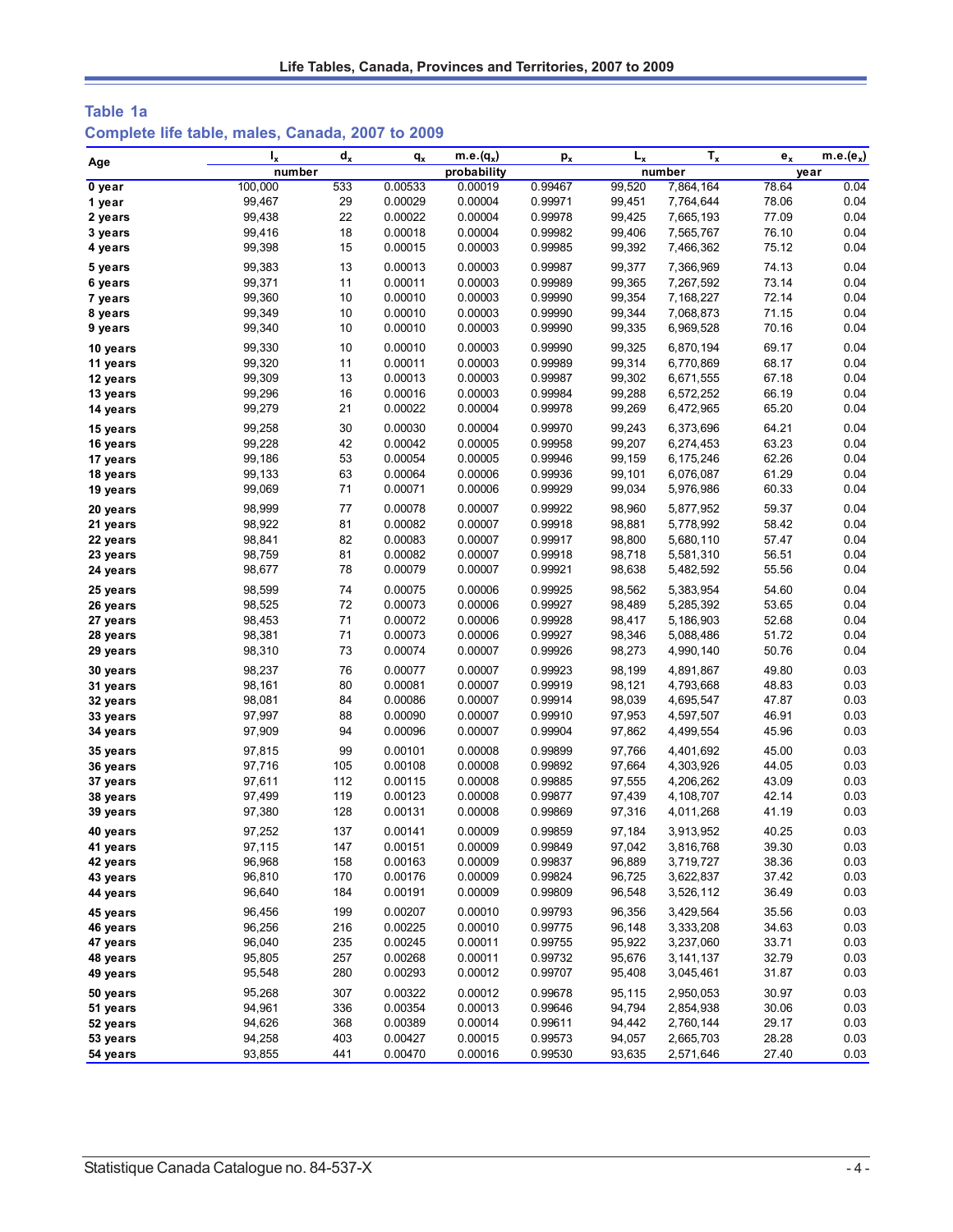| Table 1a                                                     |  |  |  |  |
|--------------------------------------------------------------|--|--|--|--|
| Complete life table, males, Canada, 2007 to 2009 (concluded) |  |  |  |  |

| Age                  | $I_{x}$          | $d_{x}$        | $q_{x}$            | $m.e.(q_x)$        | $p_{x}$            | $L_{x}$          | $T_{x}$            | $e_{x}$       | $m.e.(e_x)$  |
|----------------------|------------------|----------------|--------------------|--------------------|--------------------|------------------|--------------------|---------------|--------------|
|                      | number           |                |                    | probability        |                    |                  | number             |               | year         |
| 55 years             | 93,415           | 482            | 0.00516            | 0.00017            | 0.99484            | 93,174           | 2,478,011          | 26.53         | 0.03         |
| 56 years             | 92,932           | 527            | 0.00568            | 0.00018            | 0.99432            | 92,669           | 2,384,838          | 25.66         | 0.03         |
| 57 years             | 92,405           | 577            | 0.00624            | 0.00019            | 0.99376            | 92,117           | 2,292,169          | 24.81         | 0.03         |
| 58 years             | 91,828           | 630            | 0.00686            | 0.00021            | 0.99314            | 91,513           | 2,200,052          | 23.96         | 0.03         |
| 59 years             | 91,198           | 688            | 0.00755            | 0.00022            | 0.99245            | 90,854           | 2,108,539          | 23.12         | 0.03         |
| 60 years             | 90,509           | 752            | 0.00830            | 0.00023            | 0.99170            | 90,134           | 2,017,686          | 22.29         | 0.03         |
| 61 years             | 89,758           | 820            | 0.00914            | 0.00025            | 0.99086            | 89,348           | 1,927,552          | 21.48         | 0.03         |
| 62 years             | 88,938           | 894            | 0.01005            | 0.00027            | 0.98995            | 88,491           | 1,838,204          | 20.67         | 0.03         |
| 63 years             | 88,044           | 974            | 0.01106            | 0.00029            | 0.98894            | 87,557           | 1,749,714          | 19.87         | 0.03         |
| 64 years             | 87,070           | 1,060          | 0.01217            | 0.00031            | 0.98783            | 86,540           | 1,662,157          | 19.09         | 0.03         |
| 65 years             | 86,010           | 1,152          | 0.01340            | 0.00034            | 0.98660            | 85,434           | 1,575,617          | 18.32         | 0.03         |
| 66 years             | 84,857           | 1,252          | 0.01475            | 0.00036            | 0.98525            | 84,232           | 1,490,183          | 17.56         | 0.03         |
| 67 years             | 83,606           | 1,358          | 0.01624            | 0.00040            | 0.98376            | 82,927           | 1,405,952          | 16.82         | 0.03         |
| 68 years             | 82,248           | 1,470          | 0.01788            | 0.00043            | 0.98212            | 81,513           | 1,323,024          | 16.09         | 0.03         |
| 69 years             | 80,778           | 1,590          | 0.01969            | 0.00046            | 0.98031            | 79,983           | 1,241,511          | 15.37         | 0.03         |
| 70 years             | 79,188           | 1,717          | 0.02168            | 0.00050            | 0.97832            | 78,329           | 1,161,529          | 14.67         | 0.03         |
| 71 years             | 77,471           | 1,850          | 0.02388            | 0.00053            | 0.97612            | 76,546           | 1,083,199          | 13.98         | 0.03         |
| 72 years             | 75,621           | 1,989          | 0.02630            | 0.00057            | 0.97370            | 74,626           | 1,006,653          | 13.31         | 0.03         |
| 73 years             | 73,632           | 2,134          | 0.02898            | 0.00061            | 0.97102            | 72,565           | 932,027            | 12.66         | 0.03         |
| 74 years             | 71,498           | 2,283          | 0.03193            | 0.00065            | 0.96807            | 70,357           | 859,462            | 12.02         | 0.03         |
| 75 years             | 69,215           | 2,435          | 0.03518            | 0.00069            | 0.96482            | 67,998           | 789.105            | 11.40         | 0.03         |
| 76 years             | 66,780           | 2,589          | 0.03877            | 0.00074            | 0.96123            | 65,486           | 721,107            | 10.80         | 0.03         |
| 77 years             | 64,191           | 2,743<br>2,895 | 0.04273<br>0.04711 | 0.00079<br>0.00086 | 0.95727<br>0.95289 | 62,819<br>60,001 | 655,622<br>592,802 | 10.21<br>9.65 | 0.03<br>0.03 |
| 78 years<br>79 years | 61,448<br>58,553 | 3,041          | 0.05193            | 0.00093            | 0.94807            | 57,033           | 532,802            | 9.10          | 0.03         |
|                      |                  |                |                    |                    |                    |                  |                    |               |              |
| 80 years             | 55,513           | 3,179          | 0.05726            | 0.00102            | 0.94274            | 53,923           | 475,769            | 8.57          | 0.03<br>0.03 |
| 81 years             | 52,334<br>49,030 | 3,304<br>3,414 | 0.06314<br>0.06963 | 0.00112<br>0.00122 | 0.93686<br>0.93037 | 50,682<br>47,323 | 421,845<br>371,163 | 8.06<br>7.57  | 0.03         |
| 82 years<br>83 years | 45,616           | 3,503          | 0.07680            | 0.00134            | 0.92320            | 43,864           | 323,841            | 7.10          | 0.03         |
| 84 years             | 42,113           | 3,567          | 0.08471            | 0.00148            | 0.91529            | 40,329           | 279,976            | 6.65          | 0.03         |
| 85 years             | 38,545           | 3,602          | 0.09345            | 0.00165            | 0.90655            | 36,744           | 239,647            | 6.22          | 0.03         |
| 86 years             | 34,943           | 3,603          | 0.10311            | 0.00186            | 0.89689            | 33,142           | 202,903            | 5.81          | 0.03         |
| 87 years             | 31,340           | 3,566          | 0.11378            | 0.00209            | 0.88622            | 29,557           | 169,761            | 5.42          | 0.03         |
| 88 years             | 27,774           | 3,487          | 0.12556            | 0.00243            | 0.87444            | 26,031           | 140,204            | 5.05          | 0.03         |
| 89 years             | 24,287           | 3,366          | 0.13858            | 0.00288            | 0.86142            | 22,604           | 114,173            | 4.70          | 0.03         |
| 90 years             | 20,921           | 3,200          | 0.15297            | 0.00340            | 0.84703            | 19,321           | 91,569             | 4.38          | 0.03         |
| 91 years             | 17,721           | 2,986          | 0.16852            | 0.00388            | 0.83148            | 16,228           | 72,248             | 4.08          | 0.04         |
| 92 years             | 14,734           | 2,724          | 0.18490            | 0.00458            | 0.81510            | 13,372           | 56,020             | 3.80          | 0.04         |
| 93 years             | 12,010           | 2,427          | 0.20204            | 0.00536            | 0.79796            | 10,797           | 42,648             | 3.55          | 0.04         |
| 94 years             | 9,584            | 2,107          | 0.21988            | 0.00646            | 0.78012            | 8,530            | 31,851             | 3.32          | 0.05         |
| 95 years             | 7,476            | 1,752          | 0.23440            | 0.00782            | 0.76560            | 6,600            | 23,321             | 3.12          | 0.05         |
| 96 years             | 5,724            | 1,445          | 0.25251            | 0.00966            | 0.74749            | 5,001            | 16,721             | 2.92          | 0.06         |
| 97 years             | 4,278            | 1,160          | 0.27115            | 0.01195            | 0.72885            | 3,698            | 11,720             | 2.74          | 0.07         |
| 98 years             | 3,118            | 905            | 0.29020            | 0.01519            | 0.70980            | 2,666            | 8,022              | 2.57          | 0.08         |
| 99 years             | 2,213            | 685            | 0.30953            | 0.01889            | 0.69047            | 1,871            | 5,356              | 2.42          | 0.09         |
| 100 years            | 1,528            | 503            | 0.32903            | 0.02266            | 0.67097            | 1,277            | 3,485              | 2.28          | 0.10         |
| 101 years            | 1,025            | 357            | 0.34856            | 0.02913            | 0.65144            | 847              | 2,208              | 2.15          | 0.12         |
| 102 years            | 668              | 246            | 0.36799            | 0.03634            | 0.63201            | 545              | 1,361              | 2.04          | 0.15         |
| 103 years            | 422              | 163            | 0.38718            | 0.05079            | 0.61282            | 340              | 816                | 1.93          | 0.20         |
| 104 years            | 259              | 105            | 0.40601            | 0.06334            | 0.59399            | 206              | 476                | 1.84          | 0.26         |
| 105 years            | 154              | 65             | 0.42436            | 0.08282            | 0.57564            | 121              | 269                | 1.75          | 0.37         |
| 106 years            | 88               | 39             | 0.44214            | 0.12256            | 0.55786            | 69               | 148                | 1.68          | 0.56         |
| 107 years            | 49               | 23             | 0.45925            | 0.37573            | 0.54075            | 38               | 79                 | 1.61          | 0.89         |
| 108 years            | 27               | 13             | 0.47562            | 0.33272            | 0.52438            | 20               | 41                 | 1.55          | 0.84         |
| 109 years            | 14               | $\overline{7}$ | 0.49120            | 0.49136            | 0.50880            | 11               | 21                 | 1.51          | 0.97         |
| 110 years and over   | $\overline{7}$   | $\overline{7}$ | 1.00000            | 0.00000            | 0.00000            | 11               | 11                 | 1.48          | $\ldots$     |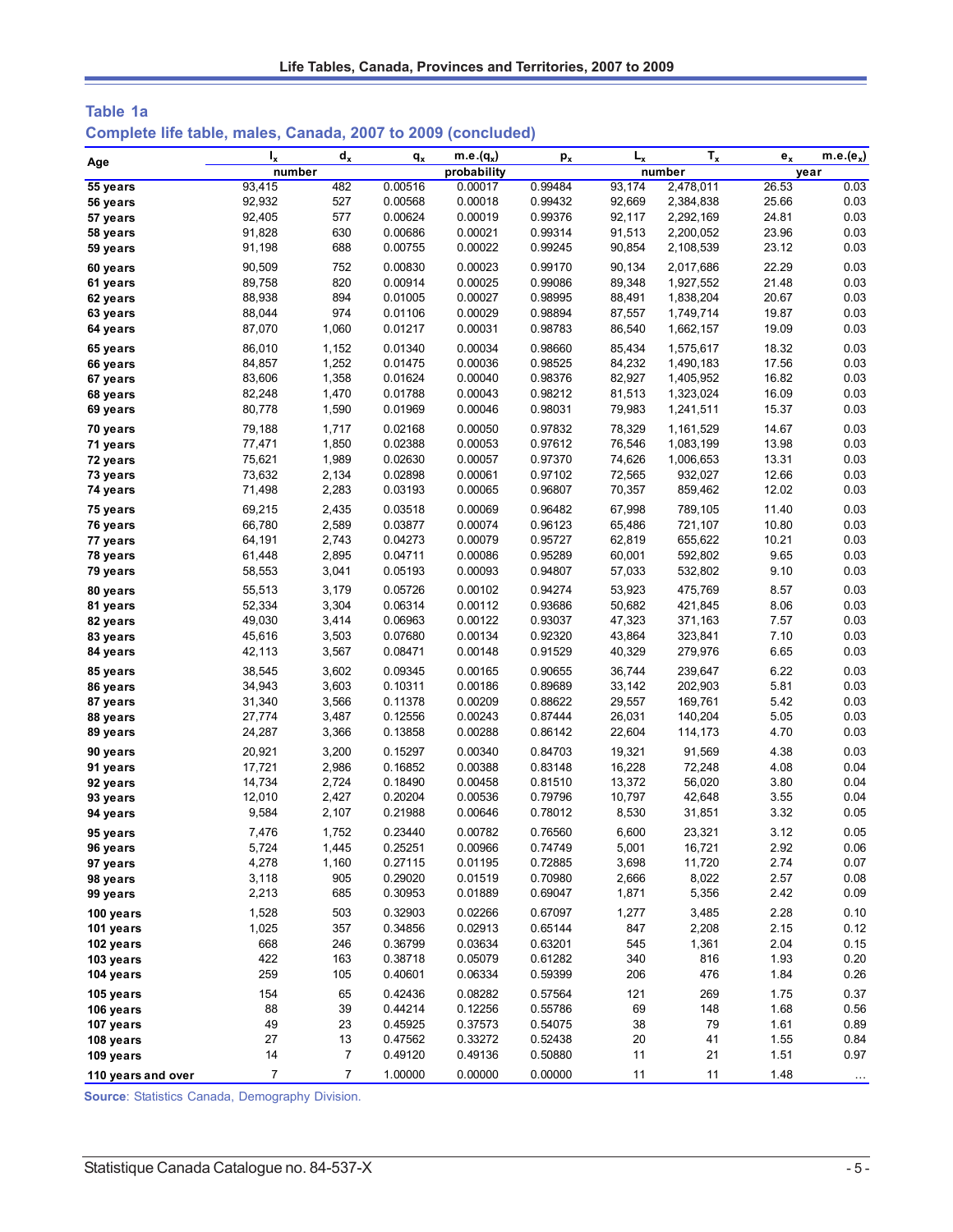# **Table 1b Complete life table, females, Canada, 2007 to 2009**

| Age                  | $I_{x}$ | $d_{x}$ | $q_{x}$ | $m.e.(q_x)$ | $p_{x}$ | $L_{x}$ | $T_{x}$     | $e_x$ | m.e.( $e_x$ ) |
|----------------------|---------|---------|---------|-------------|---------|---------|-------------|-------|---------------|
|                      | number  |         |         | probability |         |         | number      |       | year          |
| 0 year               | 100,000 | 467     | 0.00467 | 0.00018     | 0.99533 | 99,577  | 8,312,383   | 83.12 | 0.04          |
| 1 year               | 99,533  | 20      | 0.00020 | 0.00004     | 0.99980 | 99,524  | 8,212,806   | 82.51 | 0.04          |
| 2 years              | 99,513  | 17      | 0.00017 | 0.00004     | 0.99983 | 99,505  | 8,113,282   | 81.53 | 0.04          |
| 3 years              | 99,496  | 14      | 0.00014 | 0.00003     | 0.99986 | 99,490  | 8,013,777   | 80.54 | 0.04          |
| 4 years              | 99,482  | 12      | 0.00013 | 0.00003     | 0.99987 | 99,476  | 7,914,287   | 79.56 | 0.04          |
| 5 years              | 99,470  | 11      | 0.00011 | 0.00003     | 0.99989 | 99,464  | 7,814,812   | 78.56 | 0.04          |
| 6 years              | 99,459  | 10      | 0.00010 | 0.00003     | 0.99990 | 99,454  | 7,715,348   | 77.57 | 0.04          |
| 7 years              | 99,449  | 9       | 0.00009 | 0.00003     | 0.99991 | 99,444  | 7,615,894   | 76.58 | 0.04          |
| 8 years              | 99,440  | 8       | 0.00008 | 0.00002     | 0.99992 | 99,435  | 7,516,450   | 75.59 | 0.04          |
| 9 years              | 99,431  | 8       | 0.00008 | 0.00002     | 0.99992 | 99,427  | 7,417,014   | 74.59 | 0.04          |
| 10 years             | 99.423  | 8       | 0.00008 | 0.00002     | 0.99992 | 99,419  | 7,317,587   | 73.60 | 0.04          |
| 11 years             | 99,415  | 8       | 0.00008 | 0.00002     | 0.99992 | 99,411  | 7,218,168   | 72.61 | 0.04          |
| 12 years             | 99,407  | 9       | 0.00009 | 0.00002     | 0.99991 | 99,403  | 7,118,756   | 71.61 | 0.04          |
| 13 years             | 99,398  | 11      | 0.00011 | 0.00003     | 0.99989 | 99,393  | 7,019,354   | 70.62 | 0.04          |
| 14 years             | 99,387  | 14      | 0.00014 | 0.00003     | 0.99986 | 99,380  | 6,919,961   | 69.63 | 0.04          |
| 15 years             | 99,373  | 18      | 0.00018 | 0.00003     | 0.99982 | 99,364  | 6,820,581   | 68.64 | 0.04          |
| 16 years             | 99,355  | 24      | 0.00024 | 0.00004     | 0.99976 | 99,343  | 6,721,217   | 67.65 | 0.04          |
| 17 years             | 99,331  | 28      | 0.00028 | 0.00004     | 0.99972 | 99,317  | 6,621,874   | 66.66 | 0.03          |
| 18 years             | 99,303  | 30      | 0.00030 | 0.00004     | 0.99970 | 99,288  | 6,522,557   | 65.68 | 0.03          |
| 19 years             | 99,273  | 30      | 0.00030 | 0.00004     | 0.99970 | 99,258  | 6,423,269   | 64.70 | 0.03          |
|                      | 99,243  | 30      | 0.00030 | 0.00004     | 0.99970 | 99,228  | 6,324,011   | 63.72 | 0.03          |
| 20 years<br>21 years | 99,213  | 30      | 0.00030 | 0.00004     | 0.99970 | 99,198  | 6,224,783   | 62.74 | 0.03          |
| 22 years             | 99,183  | 30      | 0.00030 | 0.00004     | 0.99970 | 99,168  | 6,125,585   | 61.76 | 0.03          |
| 23 years             | 99,153  | 30      | 0.00030 | 0.00004     | 0.99970 | 99,139  | 6,026,416   | 60.78 | 0.03          |
| 24 years             | 99,124  | 30      | 0.00030 | 0.00004     | 0.99970 | 99,109  | 5,927,278   | 59.80 | 0.03          |
|                      |         |         |         |             |         |         |             |       |               |
| 25 years             | 99,094  | 30      | 0.00030 | 0.00004     | 0.99970 | 99,079  | 5,828,169   | 58.81 | 0.03          |
| 26 years             | 99,065  | 30      | 0.00030 | 0.00004     | 0.99970 | 99,050  | 5,729,089   | 57.83 | 0.03          |
| 27 years             | 99,035  | 31      | 0.00031 | 0.00004     | 0.99969 | 99,019  | 5,630,040   | 56.85 | 0.03          |
| 28 years             | 99,004  | 33      | 0.00033 | 0.00004     | 0.99967 | 98,987  | 5,531,020   | 55.87 | 0.03          |
| 29 years             | 98,971  | 35      | 0.00035 | 0.00004     | 0.99965 | 98,954  | 5,432,033   | 54.89 | 0.03          |
| 30 years             | 98,936  | 37      | 0.00038 | 0.00005     | 0.99962 | 98,918  | 5,333,080   | 53.90 | 0.03          |
| 31 years             | 98,899  | 41      | 0.00041 | 0.00005     | 0.99959 | 98,879  | 5,234,162   | 52.92 | 0.03          |
| 32 years             | 98,858  | 44      | 0.00045 | 0.00005     | 0.99955 | 98,836  | 5,135,283   | 51.95 | 0.03          |
| 33 years             | 98,814  | 48      | 0.00049 | 0.00005     | 0.99951 | 98,790  | 5,036,447   | 50.97 | 0.03          |
| 34 years             | 98,766  | 52      | 0.00053 | 0.00006     | 0.99947 | 98,740  | 4,937,657   | 49.99 | 0.03          |
| 35 years             | 98,714  | 57      | 0.00058 | 0.00006     | 0.99942 | 98,685  | 4,838,917   | 49.02 | 0.03          |
| 36 years             | 98,657  | 62      | 0.00063 | 0.00006     | 0.99937 | 98,626  | 4,740,231   | 48.05 | 0.03          |
| 37 years             | 98,595  | 67      | 0.00068 | 0.00006     | 0.99932 | 98,561  | 4,641,605   | 47.08 | 0.03          |
| 38 years             | 98,528  | 73      | 0.00074 | 0.00006     | 0.99926 | 98,491  | 4,543,044   | 46.11 | 0.03          |
| 39 years             | 98,455  | 80      | 0.00081 | 0.00007     | 0.99919 | 98,415  | 4,444,553   | 45.14 | 0.03          |
| 40 years             | 98,375  | 87      | 0.00088 | 0.00007     | 0.99912 | 98,332  | 4,346,138   | 44.18 | 0.03          |
| 41 years             | 98,288  | 94      | 0.00096 | 0.00007     | 0.99904 | 98,241  | 4,247,806   | 43.22 | 0.03          |
| 42 years             | 98,194  | 103     | 0.00104 | 0.00007     | 0.99896 | 98,143  | 4, 149, 565 | 42.26 | 0.03          |
| 43 years             | 98,091  | 112     | 0.00114 | 0.00007     | 0.99886 | 98,036  | 4,051,423   | 41.30 | 0.03          |
| 44 years             | 97,980  | 121     | 0.00124 | 0.00008     | 0.99876 | 97,919  | 3,953,387   | 40.35 | 0.03          |
| 45 years             | 97,858  | 132     | 0.00135 | 0.00008     | 0.99865 | 97,792  | 3,855,468   | 39.40 | 0.03          |
| 46 years             | 97,726  | 144     | 0.00147 | 0.00008     | 0.99853 | 97,654  | 3,757,675   | 38.45 | 0.03          |
| 47 years             | 97,582  | 156     | 0.00160 | 0.00009     | 0.99840 | 97,504  | 3,660,021   | 37.51 | 0.03          |
| 48 years             | 97,426  | 170     | 0.00175 | 0.00009     | 0.99825 | 97,341  | 3,562,517   | 36.57 | 0.03          |
| 49 years             | 97,256  | 185     | 0.00190 | 0.00010     | 0.99810 | 97,163  | 3,465,176   | 35.63 | 0.03          |
| 50 years             | 97,071  | 201     | 0.00208 | 0.00010     | 0.99792 | 96,970  | 3,368,012   | 34.70 | 0.03          |
| 51 years             | 96,869  | 219     | 0.00226 | 0.00011     | 0.99774 | 96,760  | 3,271,042   | 33.77 | 0.03          |
| 52 years             | 96,650  | 239     | 0.00247 | 0.00011     | 0.99753 | 96,531  | 3,174,283   | 32.84 | 0.03          |
| 53 years             | 96,411  | 260     | 0.00270 | 0.00012     | 0.99730 | 96,281  | 3,077,752   | 31.92 | 0.03          |
| 54 years             | 96,151  | 283     | 0.00295 | 0.00012     | 0.99705 | 96,010  | 2,981,471   | 31.01 | 0.03          |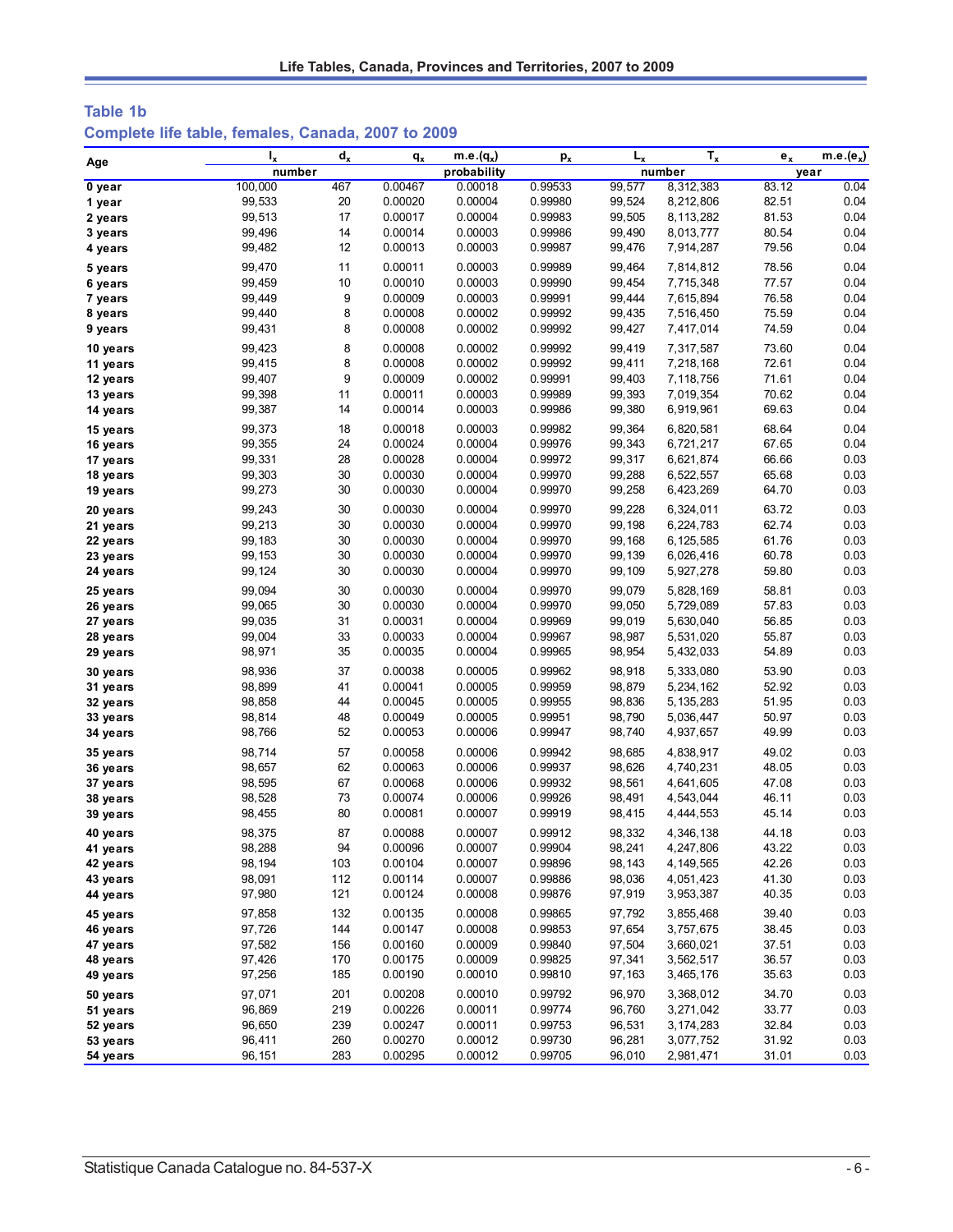| <b>Table 1b</b>                                                |  |  |  |
|----------------------------------------------------------------|--|--|--|
| Complete life table, females, Canada, 2007 to 2009 (concluded) |  |  |  |

| Age                    | I,               | $d_x$          | $q_{x}$            | $m.e.(q_x)$        | $p_{x}$            | $L_{x}$          | $T_{x}$          | $e_{x}$      | $m.e.(e_x)$  |
|------------------------|------------------|----------------|--------------------|--------------------|--------------------|------------------|------------------|--------------|--------------|
|                        | number           |                |                    | probability        |                    |                  | number           |              | year         |
| 55 years               | 95,868           | 309            | 0.00322            | 0.00013            | 0.99678            | 95,714           | 2,885,461        | 30.10        | 0.03         |
| 56 years               | 95,559           | 337            | 0.00353            | 0.00014            | 0.99647            | 95,391           | 2,789,747        | 29.19        | 0.03         |
| 57 years               | 95,222           | 368            | 0.00386            | 0.00015            | 0.99614            | 95,038           | 2,694,356        | 28.30        | 0.03         |
| 58 years               | 94,854           | 402            | 0.00423            | 0.00016            | 0.99577            | 94,654           | 2,599,318        | 27.40        | 0.03         |
| 59 years               | 94,453           | 439            | 0.00464            | 0.00017            | 0.99536            | 94,233           | 2,504,665        | 26.52        | 0.03         |
| 60 years               | 94,014           | 479            | 0.00510            | 0.00018            | 0.99490            | 93,775           | 2,410,431        | 25.64        | 0.03         |
| 61 years               | 93,535           | 524            | 0.00560            | 0.00019            | 0.99440            | 93,273           | 2,316,656        | 24.77        | 0.03         |
| 62 years               | 93,011           | 572            | 0.00615            | 0.00021            | 0.99385            | 92,725           | 2,223,383        | 23.90        | 0.03         |
| 63 years               | 92,439           | 626            | 0.00677            | 0.00023            | 0.99323            | 92,126           | 2,130,658        | 23.05        | 0.03         |
| 64 years               | 91,813           | 684            | 0.00745            | 0.00024            | 0.99255            | 91,471           | 2,038,532        | 22.20        | 0.03         |
| 65 years               | 91,129           | 748            | 0.00821            | 0.00026            | 0.99179            | 90,755           | 1,947,061        | 21.37        | 0.03         |
| 66 years               | 90,381           | 818            | 0.00905            | 0.00028            | 0.99095            | 89,972           | 1,856,306        | 20.54        | 0.03         |
| 67 years               | 89,563           | 894            | 0.00999            | 0.00030            | 0.99001            | 89,116           | 1,766,334        | 19.72        | 0.03         |
| 68 years               | 88,669           | 978            | 0.01102            | 0.00033            | 0.98898            | 88,180           | 1,677,218        | 18.92        | 0.03         |
| 69 years               | 87,691           | 1,068          | 0.01218            | 0.00035            | 0.98782            | 87,157           | 1,589,039        | 18.12        | 0.03         |
| 70 years               | 86,623           | 1,167          | 0.01347            | 0.00038            | 0.98653            | 86,040           | 1,501,882        | 17.34        | 0.03         |
| 71 years               | 85,456           | 1,273          | 0.01490            | 0.00040            | 0.98510            | 84,820           | 1,415,842        | 16.57        | 0.03         |
| 72 years               | 84,183           | 1,389          | 0.01650            | 0.00043            | 0.98350            | 83,488           | 1,331,022        | 15.81        | 0.03         |
| 73 years               | 82,794           | 1,514          | 0.01828            | 0.00046            | 0.98172            | 82,037           | 1,247,534        | 15.07        | 0.03         |
| 74 years               | 81,280           | 1,648          | 0.02028            | 0.00049            | 0.97972            | 80,456           | 1,165,497        | 14.34        | 0.03         |
| 75 years               | 79,632           | 1,792          | 0.02250            | 0.00052            | 0.97750            | 78,736           | 1,085,041        | 13.63        | 0.03         |
| 76 years               | 77,840           | 1,945          | 0.02499            | 0.00055            | 0.97501            | 76,868           | 1,006,305        | 12.93        | 0.03         |
| 77 years               | 75,895           | 2,108          | 0.02777            | 0.00058            | 0.97223            | 74,842           | 929,437          | 12.25        | 0.03         |
| 78 years               | 73,788           | 2,279          | 0.03088            | 0.00063            | 0.96912            | 72,648           | 854,595          | 11.58        | 0.02         |
| 79 years               | 71,509           | 2,458          | 0.03437            | 0.00067            | 0.96563            | 70,280           | 781,947          | 10.93        | 0.02         |
| 80 years               | 69.051           | 2,644          | 0.03828            | 0.00074            | 0.96172            | 67,729           | 711,667          | 10.31        | 0.02         |
| 81 years               | 66,408           | 2,834          | 0.04267            | 0.00079            | 0.95733            | 64,991           | 643,938          | 9.70         | 0.02         |
| 82 years               | 63,574           | 3,026          | 0.04760            | 0.00084            | 0.95240            | 62,061           | 578,947          | 9.11         | 0.02         |
| 83 years               | 60,548           | 3,217          | 0.05313            | 0.00092            | 0.94687            | 58,940           | 516,886          | 8.54         | 0.02         |
| 84 years               | 57,331           | 3,402          | 0.05935            | 0.00099            | 0.94065            | 55,630           | 457,946          | 7.99         | 0.02         |
| 85 years               | 53,929           | 3,578          | 0.06634            | 0.00108            | 0.93366            | 52,140           | 402,316          | 7.46         | 0.02         |
| 86 years               | 50,351           | 3,737          | 0.07421            | 0.00119            | 0.92579            | 48,483           | 350,176          | 6.95         | 0.02         |
| 87 years               | 46,615           | 3,873          | 0.08308            | 0.00131            | 0.91692            | 44,678           | 301,693          | 6.47         | 0.02         |
| 88 years               | 42,742           | 3,978          | 0.09308            | 0.00151            | 0.90692            | 40,753           | 257,015          | 6.01         | 0.02         |
| 89 years               | 38,763           | 4,045          | 0.10435            | 0.00173            | 0.89565            | 36,741           | 216,262          | 5.58         | 0.02         |
| 90 years               | 34,718           | 4,065          | 0.11708            | 0.00202            | 0.88292            | 32,686           | 179,521          | 5.17         | 0.03         |
| 91 years               | 30,654           | 4,019          | 0.13112            | 0.00228            | 0.86888            | 28,644           | 146,835          | 4.79         | 0.03         |
| 92 years               | 26,634           | 3,894          | 0.14622            | 0.00259            | 0.85378            | 24,687           | 118,191          | 4.44         | 0.03<br>0.03 |
| 93 years<br>94 years   | 22,740<br>19,048 | 3,692<br>3,419 | 0.16236<br>0.17950 | 0.00302<br>0.00351 | 0.83764<br>0.82050 | 20,894<br>17,338 | 93,504<br>72,610 | 4.11<br>3.81 | 0.03         |
|                        |                  |                |                    |                    |                    |                  |                  |              |              |
| 95 years               | 15,629           | 3,087          | 0.19754            | 0.00416            | 0.80246            | 14,085           | 55,272           | 3.54         | 0.03         |
| 96 years               | 12,542           | 2,713          | 0.21631            | 0.00498            | 0.78369            | 11,185           | 41,187           | 3.28         | 0.04         |
| 97 years<br>98 years   | 9,829<br>7,509   | 2,319<br>1,925 | 0.23596<br>0.25639 | 0.00603<br>0.00744 | 0.76404<br>0.74361 | 8,669<br>6,547   | 30,002<br>21,333 | 3.05<br>2.84 | 0.04<br>0.04 |
| 99 years               | 5,584            | 1,549          | 0.27744            | 0.00926            | 0.72256            | 4,809            | 14,786           | 2.65         | 0.05         |
|                        |                  |                |                    | 0.01124            |                    |                  |                  |              |              |
| 100 years              | 4,035<br>2,829   | 1,206<br>907   | 0.29896<br>0.32078 | 0.01472            | 0.70104<br>0.67922 | 3,432<br>2,375   | 9,976<br>6,545   | 2.47<br>2.31 | 0.06<br>0.07 |
| 101 years<br>102 years | 1,921            | 658            | 0.34270            | 0.01839            | 0.65730            | 1,592            | 4,170            | 2.17         | 0.08         |
| 103 years              | 1,263            | 460            | 0.36455            | 0.02440            | 0.63545            | 1,033            | 2,578            | 2.04         | 0.09         |
| 104 years              | 802              | 310            | 0.38612            | 0.03200            | 0.61388            | 648              | 1,545            | 1.93         | 0.11         |
|                        | 493              |                |                    |                    |                    |                  |                  |              |              |
| 105 years              | 292              | 201            | 0.40726<br>0.42778 | 0.04083<br>0.05250 | 0.59274<br>0.57222 | 392<br>230       | 898<br>505       | 1.82<br>1.73 | 0.14<br>0.17 |
| 106 years<br>107 years | 167              | 125<br>75      | 0.44755            | 0.08407            | 0.55245            | 130              | 276              | 1.65         | 0.23         |
| 108 years              | 92               | 43             | 0.46646            | 0.10774            | 0.53354            | 71               | 146              | 1.58         | 0.27         |
| 109 years              | 49               | 24             | 0.48440            | 0.14333            | 0.51560            | 37               | 75               | 1.53         | 0.29         |
|                        | 25               | 25             | 1.00000            | 0.00000            | 0.00000            | 38               | 38               | 1.49         |              |
| 110 years and over     |                  |                |                    |                    |                    |                  |                  |              | $\ldots$     |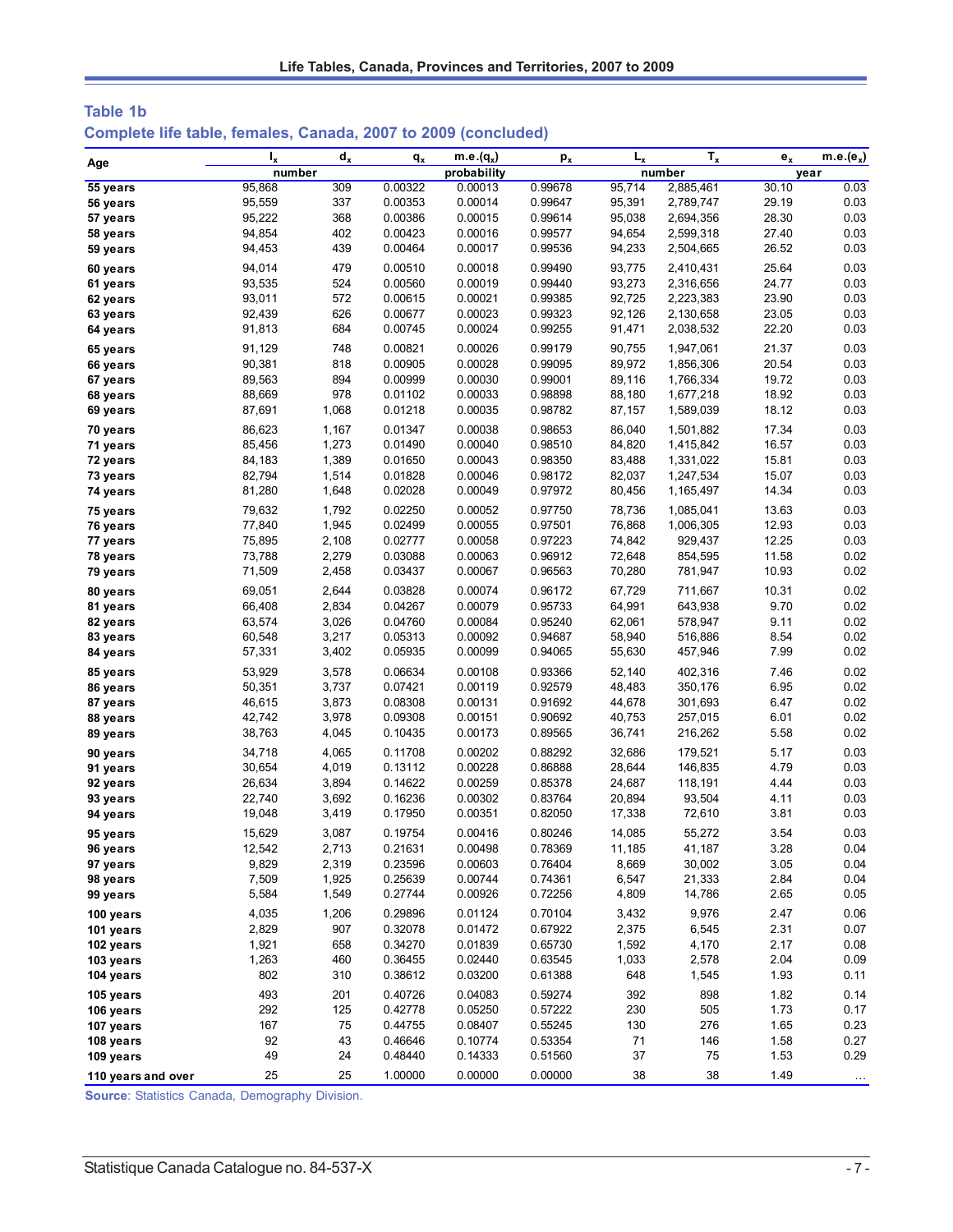| Table 2a |                                                                     |  |  |
|----------|---------------------------------------------------------------------|--|--|
|          | Complete life table, males, Newfoundland and Labrador, 2007 to 2009 |  |  |

|          | $I_{x}$ | $d_{x}$ | $q_{x}$ | $m.e.(q_x)$ | $p_{x}$ | $L_{x}$ | $T_{x}$   | $e_{x}$ | $m.e.(e_x)$ |
|----------|---------|---------|---------|-------------|---------|---------|-----------|---------|-------------|
| Age      | number  |         |         | probability |         |         | number    | year    |             |
| 0 year   | 100,000 | 636     | 0.00636 | 0.00181     | 0.99364 | 99,431  | 7,655,025 | 76.55   | 0.32        |
| 1 year   | 99,364  | 76      | 0.00076 | 0.00064     | 0.99924 | 99,326  | 7,555,594 | 76.04   | 0.29        |
| 2 years  | 99,288  | 41      | 0.00041 | 0.00047     | 0.99959 | 99,264  | 7,456,268 | 75.10   | 0.28        |
| 3 years  | 99,247  | 25      | 0.00025 | 0.00036     | 0.99975 | 99,229  | 7,357,004 | 74.13   | 0.28        |
| 4 years  | 99,223  | 16      | 0.00017 | 0.00030     | 0.99983 | 99,215  | 7,257,775 | 73.15   | 0.28        |
| 5 years  | 99,206  | 12      | 0.00012 | 0.00026     | 0.99988 | 99,200  | 7,158,561 | 72.16   | 0.28        |
| 6 years  | 99,194  | 10      | 0.00010 | 0.00023     | 0.99990 | 99,189  | 7,059,361 | 71.17   | 0.28        |
| 7 years  | 99,183  | 10      | 0.00010 | 0.00022     | 0.99990 | 99,179  | 6,960,172 | 70.17   | 0.28        |
| 8 years  | 99,174  | 10      | 0.00010 | 0.00022     | 0.99990 | 99,169  | 6,860,993 | 69.18   | 0.28        |
| 9 years  | 99,164  | 12      | 0.00012 | 0.00024     | 0.99988 | 99,158  | 6,761,825 | 68.19   | 0.28        |
| 10 years | 99,152  | 15      | 0.00015 | 0.00026     | 0.99985 | 99,144  | 6,662,667 | 67.20   | 0.28        |
| 11 years | 99,137  | 18      | 0.00018 | 0.00029     | 0.99982 | 99,128  | 6,563,523 | 66.21   | 0.28        |
| 12 years | 99,119  | 22      | 0.00022 | 0.00032     | 0.99978 | 99,107  | 6,464,395 | 65.22   | 0.28        |
| 13 years | 99,096  | 27      | 0.00027 | 0.00034     | 0.99973 | 99,083  | 6,365,288 | 64.23   | 0.27        |
| 14 years | 99,069  | 33      | 0.00033 | 0.00037     | 0.99967 | 99,053  | 6,266,205 | 63.25   | 0.27        |
| 15 years | 99,037  | 39      | 0.00040 | 0.00040     | 0.99960 | 99,017  | 6,167,152 | 62.27   | 0.27        |
| 16 years | 98,998  | 47      | 0.00047 | 0.00043     | 0.99953 | 98,974  | 6,068,135 | 61.30   | 0.27        |
| 17 years | 98,951  | 56      | 0.00056 | 0.00046     | 0.99944 | 98,923  | 5,969,161 | 60.32   | 0.27        |
| 18 years | 98,895  | 66      | 0.00067 | 0.00049     | 0.99933 | 98,862  | 5,870,238 | 59.36   | 0.27        |
| 19 years | 98,829  | 76      | 0.00077 | 0.00053     | 0.99923 | 98,791  | 5,771,376 | 58.40   | 0.27        |
| 20 years | 98,753  | 85      | 0.00086 | 0.00058     | 0.99914 | 98,710  | 5,672,585 | 57.44   | 0.27        |
| 21 years | 98,668  | 91      | 0.00092 | 0.00061     | 0.99908 | 98,622  | 5,573,875 | 56.49   | 0.26        |
| 22 years | 98,577  | 93      | 0.00095 | 0.00062     | 0.99905 | 98,530  | 5,475,252 | 55.54   | 0.26        |
| 23 years | 98,484  | 92      | 0.00094 | 0.00062     | 0.99906 | 98,437  | 5,376,722 | 54.60   | 0.26        |
| 24 years | 98,391  | 88      | 0.00090 | 0.00062     | 0.99910 | 98,347  | 5,278,285 | 53.65   | 0.26        |
| 25 years | 98,303  | 83      | 0.00084 | 0.00061     | 0.99916 | 98,262  | 5,179,938 | 52.69   | 0.26        |
| 26 years | 98,220  | 80      | 0.00081 | 0.00061     | 0.99919 | 98,180  | 5,081,676 | 51.74   | 0.26        |
| 27 years | 98,140  | 78      | 0.00079 | 0.00060     | 0.99921 | 98,102  | 4,983,496 | 50.78   | 0.25        |
| 28 years | 98,063  | 77      | 0.00079 | 0.00060     | 0.99921 | 98,024  | 4,885,394 | 49.82   | 0.25        |
| 29 years | 97,985  | 78      | 0.00080 | 0.00060     | 0.99920 | 97,946  | 4,787,370 | 48.86   | 0.25        |
| 30 years | 97,907  | 81      | 0.00083 | 0.00061     | 0.99917 | 97,866  | 4,689,424 | 47.90   | 0.25        |
| 31 years | 97,826  | 84      | 0.00086 | 0.00062     | 0.99914 | 97,784  | 4,591,558 | 46.94   | 0.25        |
| 32 years | 97,742  | 88      | 0.00090 | 0.00063     | 0.99910 | 97,698  | 4,493,774 | 45.98   | 0.25        |
| 33 years | 97,654  | 92      | 0.00095 | 0.00064     | 0.99905 | 97,607  | 4,396,076 | 45.02   | 0.24        |
| 34 years | 97,561  | 97      | 0.00100 | 0.00065     | 0.99900 | 97,513  | 4,298,469 | 44.06   | 0.24        |
| 35 years | 97,464  | 103     | 0.00105 | 0.00065     | 0.99895 | 97,413  | 4,200,957 | 43.10   | 0.24        |
| 36 years | 97,361  | 109     | 0.00112 | 0.00066     | 0.99888 | 97,307  | 4,103,544 | 42.15   | 0.24        |
| 37 years | 97,253  | 115     | 0.00119 | 0.00066     | 0.99881 | 97,195  | 4,006,237 | 41.19   | 0.24        |
| 38 years | 97,138  | 123     | 0.00126 | 0.00068     | 0.99874 | 97,076  | 3,909,042 | 40.24   | 0.24        |
| 39 years | 97,015  | 131     | 0.00135 | 0.00069     | 0.99865 | 96,949  | 3,811,965 | 39.29   | 0.24        |
| 40 years | 96,884  | 140     | 0.00145 | 0.00071     | 0.99855 | 96,813  | 3,715,016 | 38.35   | 0.24        |
| 41 years | 96,743  | 151     | 0.00156 | 0.00072     | 0.99844 | 96,668  | 3,618,203 | 37.40   | 0.23        |
| 42 years | 96,592  | 163     | 0.00168 | 0.00074     | 0.99832 | 96,511  | 3,521,535 | 36.46   | 0.23        |
| 43 years | 96,429  | 176     | 0.00182 | 0.00076     | 0.99818 | 96,341  | 3,425,024 | 35.52   | 0.23        |
| 44 years | 96,253  | 191     | 0.00198 | 0.00078     | 0.99802 | 96,158  | 3,328,683 | 34.58   | 0.23        |
| 45 years | 96,063  | 208     | 0.00216 | 0.00081     | 0.99784 | 95,959  | 3,232,525 | 33.65   | 0.23        |
| 46 years | 95,855  | 226     | 0.00236 | 0.00085     | 0.99764 | 95,742  | 3,136,566 | 32.72   | 0.23        |
| 47 years | 95,629  | 248     | 0.00259 | 0.00088     | 0.99741 | 95,505  | 3,040,824 | 31.80   | 0.23        |
| 48 years | 95,381  | 272     | 0.00285 | 0.00093     | 0.99715 | 95,245  | 2,945,319 | 30.88   | 0.23        |
| 49 years | 95,109  | 299     | 0.00314 | 0.00098     | 0.99686 | 94,960  | 2,850,074 | 29.97   | 0.23        |
| 50 years | 94,810  | 330     | 0.00348 | 0.00104     | 0.99652 | 94,645  | 2,755,114 | 29.06   | 0.22        |
| 51 years | 94,480  | 365     | 0.00386 | 0.00109     | 0.99614 | 94,298  | 2,660,469 | 28.16   | 0.22        |
| 52 years | 94,116  | 403     | 0.00428 | 0.00114     | 0.99572 | 93,914  | 2,566,171 | 27.27   | 0.22        |
| 53 years | 93,713  | 444     | 0.00474 | 0.00120     | 0.99526 | 93,491  | 2,472,257 | 26.38   | 0.22        |
| 54 years | 93,269  | 490     | 0.00525 | 0.00127     | 0.99475 | 93,024  | 2,378,766 | 25.50   | 0.22        |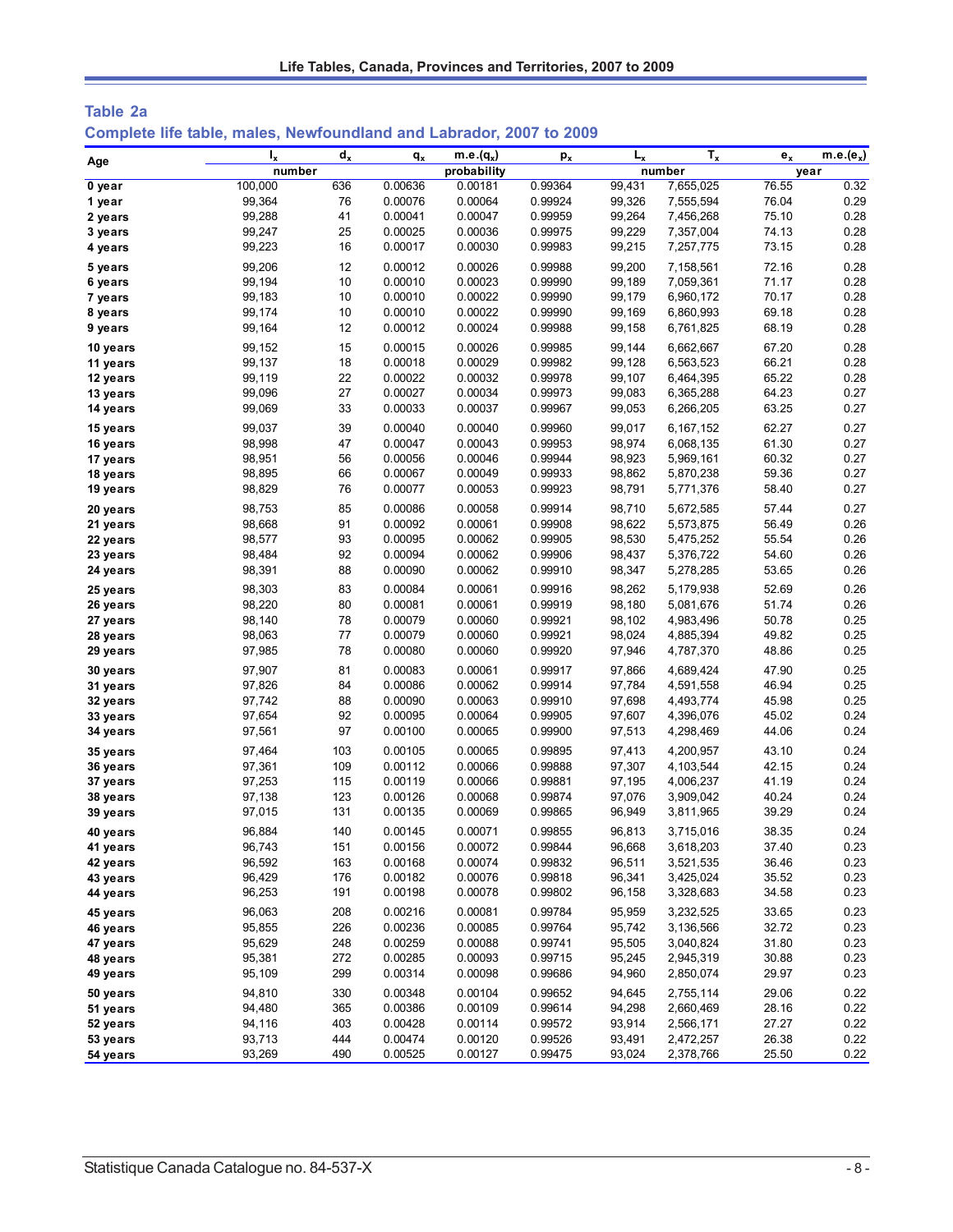| Table 2a |  |                                                                                 |  |  |  |
|----------|--|---------------------------------------------------------------------------------|--|--|--|
|          |  | Complete life table, males, Newfoundland and Labrador, 2007 to 2009 (concluded) |  |  |  |

| Age                | $I_{x}$      | $d_{x}$        | $q_{x}$ | $m.e.(q_x)$ | $p_{x}$ | $L_{\rm x}$ | $T_{x}$          | $e_{x}$ | $m.e.(e_x)$ |
|--------------------|--------------|----------------|---------|-------------|---------|-------------|------------------|---------|-------------|
|                    | number       |                |         | probability |         |             | number           |         | year        |
| 55 years           | 92,779       | 540            | 0.00582 | 0.00134     | 0.99418 | 92,509      | 2,285,742        | 24.64   | 0.22        |
| 56 years           | 92,239       | 595            | 0.00645 | 0.00143     | 0.99355 | 91,941      | 2,193,233        | 23.78   | 0.22        |
| 57 years           | 91,644       | 655            | 0.00715 | 0.00151     | 0.99285 | 91,316      | 2,101,292        | 22.93   | 0.22        |
| 58 years           | 90,989       | 720            | 0.00792 | 0.00160     | 0.99208 | 90,629      | 2,009,976        | 22.09   | 0.21        |
| 59 years           | 90,268       | 791            | 0.00877 | 0.00170     | 0.99123 | 89,873      | 1,919,348        | 21.26   | 0.21        |
| 60 years           | 89,477       | 869            | 0.00971 | 0.00181     | 0.99029 | 89,043      | 1,829,475        | 20.45   | 0.21        |
| 61 years           | 88,608       | 953            | 0.01075 | 0.00193     | 0.98925 | 88,132      | 1,740,432        | 19.64   | 0.21        |
| 62 years           | 87,656       | 1,043          | 0.01190 | 0.00210     | 0.98810 | 87,134      | 1,652,300        | 18.85   | 0.21        |
| 63 years           | 86,612       | 1,141          | 0.01318 | 0.00229     | 0.98682 | 86,042      | 1,565,166        | 18.07   | 0.21        |
| 64 years           | 85,471       | 1,247          | 0.01458 | 0.00252     | 0.98542 | 84,848      | 1,479,125        | 17.31   | 0.21        |
| 65 years           | 84,225       | 1,359          | 0.01614 | 0.00275     | 0.98386 | 83,545      | 1,394,277        | 16.55   | 0.21        |
| 66 years           | 82,865       | 1,480          | 0.01786 | 0.00300     | 0.98214 | 82,125      | 1,310,732        | 15.82   | 0.20        |
| 67 years           | 81,385       | 1,608          | 0.01976 | 0.00325     | 0.98024 | 80,581      | 1,228,607        | 15.10   | 0.20        |
| 68 years           | 79,777       | 1,744          | 0.02186 | 0.00351     | 0.97814 | 78,904      | 1,148,026        | 14.39   | 0.20        |
| 69 years           | 78,032       | 1,887          | 0.02419 | 0.00379     | 0.97581 | 77,089      | 1,069,122        | 13.70   | 0.20        |
| 70 years           | 76,145       | 2,037          | 0.02675 | 0.00409     | 0.97325 | 75,126      | 992,033          | 13.03   | 0.20        |
| 71 years           | 74,108       | 2,193          | 0.02959 | 0.00441     | 0.97041 | 73,012      | 916,906          | 12.37   | 0.19        |
| 72 years           | 71,915       | 2,353          | 0.03272 | 0.00478     | 0.96728 | 70,739      | 843,895          | 11.73   | 0.19        |
| 73 years           | 69,563       | 2,516          | 0.03617 | 0.00516     | 0.96383 | 68,305      | 773,156          | 11.11   | 0.19        |
| 74 years           | 67,047       | 2,681          | 0.03999 | 0.00554     | 0.96001 | 65,706      | 704,851          | 10.51   | 0.19        |
| 75 years           | 64,365       | 2,845          | 0.04420 | 0.00598     | 0.95580 | 62,943      | 639,145          | 9.93    | 0.19        |
| 76 years           | 61,520       | 3,006          | 0.04885 | 0.00648     | 0.95115 | 60,018      | 576,202          | 9.37    | 0.19        |
| 77 years           | 58,515       | 3,159          | 0.05399 | 0.00710     | 0.94601 | 56,935      | 516,184          | 8.82    | 0.19        |
| 78 years           | 55,356       | 3,302          | 0.05966 | 0.00784     | 0.94034 | 53,705      | 459,249          | 8.30    | 0.18        |
| 79 years           | 52,053       | 3,431          | 0.06591 | 0.00873     | 0.93409 | 50,338      | 405,545          | 7.79    | 0.18        |
| 80 years           | 48,623       | 3,540          | 0.07281 | 0.00912     | 0.92719 | 46,852      | 355,207          | 7.31    | 0.18        |
| 81 years           | 45,082       | 3,626          | 0.08042 | 0.01008     | 0.91958 | 43,269      | 308,354          | 6.84    | 0.18        |
| 82 years           | 41,457       | 3,682          | 0.08882 | 0.01096     | 0.91118 | 39,615      | 265,085          | 6.39    | 0.18        |
| 83 years           | 37,774       | 3,705          | 0.09809 | 0.01217     | 0.90191 | 35,922      | 225,469          | 5.97    | 0.19        |
| 84 years           | 34,069       | 3,690          | 0.10830 | 0.01414     | 0.89170 | 32,224      | 189,548          | 5.56    | 0.19        |
| 85 years           | 30,379       | 3,632          | 0.11957 | 0.01595     | 0.88043 | 28,563      | 157,324          | 5.18    | 0.19        |
| 86 years           | 26,747       | 3,530          | 0.13199 | 0.01772     | 0.86801 | 24,982      | 128,761          | 4.81    | 0.20        |
| 87 years           | 23,216       | 3,382          | 0.14569 | 0.01915     | 0.85431 | 21,525      | 103,779          | 4.47    | 0.20        |
| 88 years           | 19,834       | 3,189          | 0.16078 | 0.02208     | 0.83922 | 18,240      | 82,254           | 4.15    | 0.21        |
| 89 years           | 16,645       | 2,953          | 0.17742 | 0.02647     | 0.82258 | 15,169      | 64,014           | 3.85    | 0.23        |
| 90 years           | 13,692       | 2,680          | 0.19576 | 0.03358     | 0.80424 | 12,352      | 48,846           | 3.57    | 0.25        |
| 91 years           | 11,012       | 2,372          | 0.21543 | 0.03837     | 0.78457 | 9,826       | 36,494           | 3.31    | 0.26        |
| 92 years           | 8,639        | 2,038          | 0.23590 | 0.04021     | 0.76410 | 7,620       | 26,669           | 3.09    | 0.28        |
| 93 years           | 6,601        | 1,697          | 0.25702 | 0.05909     | 0.74298 | 5,753       | 19,048           | 2.89    | 0.32        |
| 94 years           | 4,905        | 1,367          | 0.27862 | 0.06839     | 0.72138 | 4,221       | 13,295           | 2.71    | 0.35        |
| 95 years           | 3,538        | 1,026          | 0.28995 | 0.08223     | 0.71005 | 3,025       | 9,074            | 2.56    | 0.40        |
| 96 years           | 2,512        | 779            | 0.31001 | 0.10942     | 0.68999 | 2,123       | 6,049            | 2.41    | 0.44        |
| 97 years           | 1,733        | 572            | 0.33025 | 0.12286     | 0.66975 | 1,447       | 3,926            | 2.26    | 0.47        |
| 98 years           | 1,161        | 407            | 0.35051 | 0.14784     | 0.64949 | 958         | 2,479            | 2.13    | 0.51        |
| 99 years           | 754          | 279            | 0.37064 | 0.15866     | 0.62936 | 614         | 1,521            | 2.02    | 0.53        |
| 100 years          | 475          | 185            | 0.39050 | 0.17359     | 0.60950 | 382         | 907              | 1.91    | 0.59        |
| 101 years          | 289          | 119            | 0.40995 | 0.25288     | 0.59005 | 230         | 525              | 1.81    | 0.70        |
| 102 years          | 171          | 73             | 0.42887 | 0.25295     | 0.57113 | 134         | 295              | 1.73    | 0.71        |
| 103 years          | 97           | 44             | 0.44714 | 0.26837     | 0.55286 | 76          | 161              | 1.65    | 0.79        |
| 104 years          | 54           | 25             | 0.46467 | 0.40549     | 0.53533 | 41          | 85               | 1.58    | 1.00        |
| 105 years          | 29           | 14             | 0.48137 | 0.45321     | 0.51863 | 22          | 44               | 1.52    | 1.09        |
| 106 years          | 15           | $\overline{7}$ | 0.49720 | 0.56876     | 0.50280 | 11          | 22               | 1.46    | 1.20        |
| 107 years          | 8            | 4              | 0.51211 | 0.48787     | 0.48789 | 6           | 11               | 1.41    | 1.03        |
| 108 years          | 4            | 2              | 0.52608 | 0.48506     | 0.47392 | 3           | 5                | 1.37    | 0.98        |
| 109 years          | 2            | $\mathbf{1}$   | 0.53910 | 0.48209     | 0.46090 | 1           | $\boldsymbol{2}$ | 1.34    | 0.87        |
| 110 years and over | $\mathbf{1}$ | $\mathbf{1}$   | 1.00000 | 0.00000     | 0.00000 | 1           | 1                | 1.31    | $\cdots$    |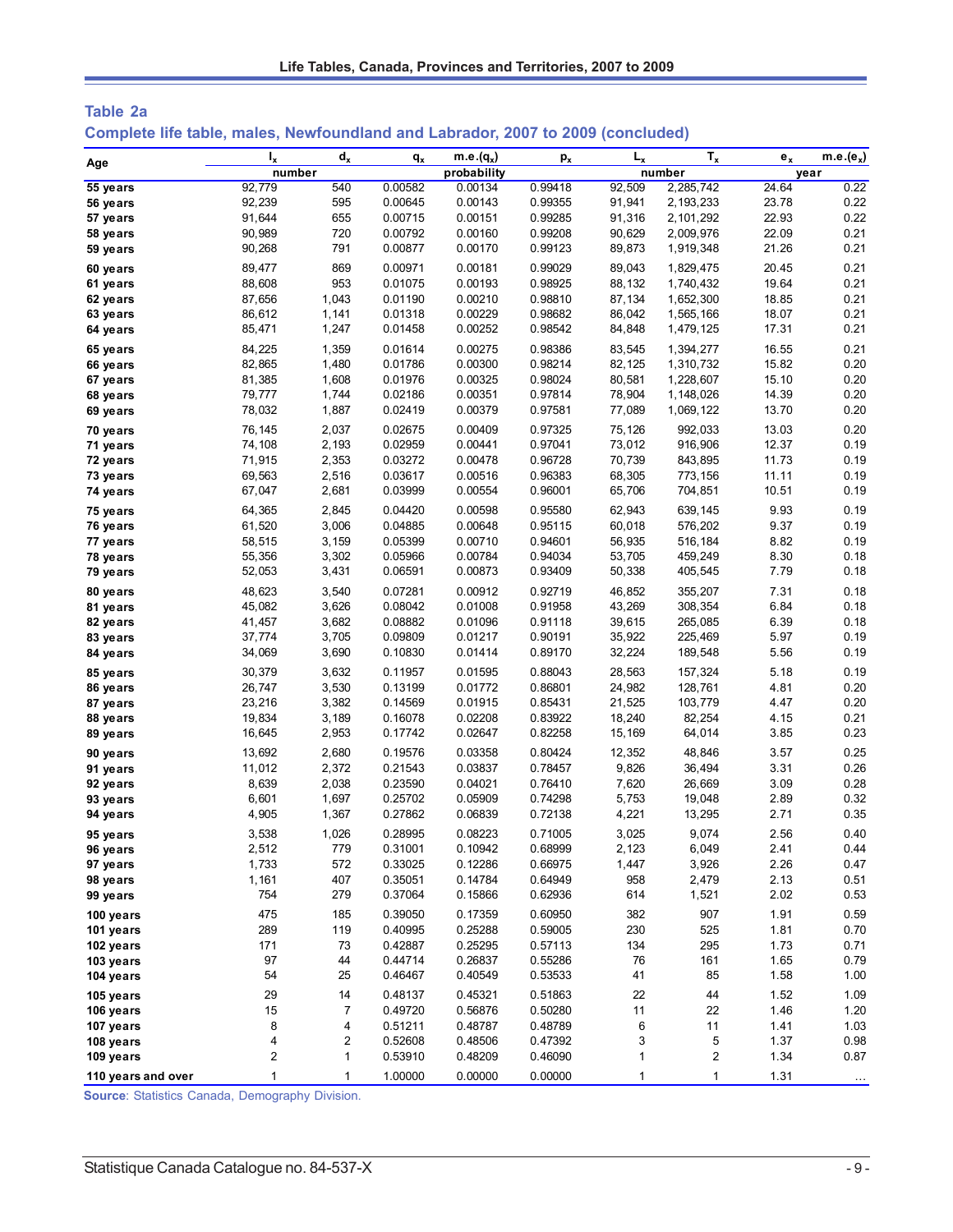| Table 2b                                                              |  |  |  |  |
|-----------------------------------------------------------------------|--|--|--|--|
| Complete life table, females, Newfoundland and Labrador, 2007 to 2009 |  |  |  |  |

|                      | $I_{x}$          | $d_{x}$  | $q_{x}$            | $m.e.(q_x)$        | $p_{x}$            | $L_{x}$          | $T_{x}$                | $e_{x}$        | $m.e.(e_x)$  |
|----------------------|------------------|----------|--------------------|--------------------|--------------------|------------------|------------------------|----------------|--------------|
| Age                  | number           |          |                    | probability        |                    |                  | number                 | year           |              |
| 0 year               | 100,000          | 597      | 0.00597            | 0.00181            | 0.99403            | 99,460           | 8,129,416              | 81.29          | 0.31         |
| 1 year               | 99,403           | 77       | 0.00077            | 0.00066            | 0.99923            | 99,365           | 8,029,956              | 80.78          | 0.28         |
| 2 years              | 99,327           | 47       | 0.00047            | 0.00052            | 0.99953            | 99,303           | 7,930,591              | 79.84          | 0.27         |
| 3 years              | 99,280           | 31       | 0.00031            | 0.00042            | 0.99969            | 99,265           | 7,831,287              | 78.88          | 0.27         |
| 4 years              | 99,249           | 22       | 0.00022            | 0.00035            | 0.99978            | 99,238           | 7,732,023              | 77.91          | 0.27         |
| 5 years              | 99,227           | 16       | 0.00016            | 0.00030            | 0.99984            | 99,219           | 7,632,785              | 76.92          | 0.27         |
| 6 years              | 99,211           | 13       | 0.00013            | 0.00027            | 0.99987            | 99,204           | 7,533,565              | 75.93          | 0.27         |
| 7 years              | 99,198           | 11       | 0.00012            | 0.00025            | 0.99988            | 99,192           | 7,434,361              | 74.94          | 0.27         |
| 8 years              | 99,186           | 11       | 0.00011            | 0.00023            | 0.99989            | 99,181           | 7,335,169              | 73.95          | 0.27         |
| 9 years              | 99,176           | 11       | 0.00011            | 0.00023            | 0.99989            | 99,170           | 7,235,988              | 72.96          | 0.27         |
| 10 years             | 99, 165          | 11       | 0.00011            | 0.00023            | 0.99989            | 99,160           | 7,136,817              | 71.97          | 0.27         |
| 11 years             | 99, 154          | 12       | 0.00012            | 0.00024            | 0.99988            | 99,148           | 7,037,657              | 70.98          | 0.26         |
| 12 years             | 99,142           | 12       | 0.00013            | 0.00024            | 0.99987            | 99,136           | 6,938,509              | 69.99          | 0.26         |
| 13 years             | 99,130           | 14       | 0.00014            | 0.00025            | 0.99986            | 99,123           | 6,839,373              | 68.99          | 0.26         |
| 14 years             | 99,117           | 15       | 0.00015            | 0.00026            | 0.99985            | 99,109           | 6,740,250              | 68.00          | 0.26         |
| 15 years             | 99,102           | 17       | 0.00017            | 0.00027            | 0.99983            | 99,093           | 6,641,141              | 67.01          | 0.26         |
| 16 years             | 99,085           | 19       | 0.00019            | 0.00028            | 0.99981            | 99,075           | 6,542,047              | 66.02          | 0.26         |
| 17 years             | 99,066           | 22       | 0.00022            | 0.00030            | 0.99978            | 99,055           | 6,442,972              | 65.04          | 0.26         |
| 18 years             | 99,044           | 26       | 0.00026            | 0.00032            | 0.99974            | 99,031           | 6,343,917              | 64.05          | 0.26         |
| 19 years             | 99,018           | 30       | 0.00030            | 0.00034            | 0.99970            | 99,003           | 6,244,886              | 63.07          | 0.26         |
|                      |                  | 34       | 0.00034            |                    | 0.99966            | 98,971           |                        | 62.09          | 0.26         |
| 20 years             | 98,988           |          |                    | 0.00037            |                    |                  | 6,145,883              |                |              |
| 21 years             | 98,954           | 37<br>39 | 0.00037<br>0.00039 | 0.00039<br>0.00040 | 0.99963<br>0.99961 | 98,936           | 6,046,912              | 61.11          | 0.26<br>0.26 |
| 22 years             | 98,918<br>98,879 | 39       | 0.00040            | 0.00041            | 0.99960            | 98,898<br>98,859 | 5,947,976              | 60.13<br>59.15 | 0.26         |
| 23 years<br>24 years | 98,839           | 39       | 0.00039            | 0.00041            | 0.99961            | 98,820           | 5,849,078<br>5,750,219 | 58.18          | 0.26         |
|                      |                  |          |                    |                    |                    |                  |                        |                |              |
| 25 years             | 98,800           | 38       | 0.00039            | 0.00041            | 0.99961            | 98,781           | 5,651,399              | 57.20          | 0.25         |
| 26 years             | 98,762           | 38       | 0.00038            | 0.00042            | 0.99962            | 98,743           | 5,552,618              | 56.22          | 0.25         |
| 27 years             | 98,724           | 38       | 0.00039            | 0.00042            | 0.99961            | 98,705           | 5,453,875              | 55.24          | 0.25         |
| 28 years             | 98,686           | 39       | 0.00040            | 0.00042            | 0.99960            | 98,666           | 5,355,169              | 54.26          | 0.25         |
| 29 years             | 98,647           | 41       | 0.00041            | 0.00042            | 0.99959            | 98,627           | 5,256,503              | 53.29          | 0.25         |
| 30 years             | 98,606           | 43       | 0.00044            | 0.00043            | 0.99956            | 98,585           | 5,157,876              | 52.31          | 0.25         |
| 31 years             | 98,563           | 46       | 0.00047            | 0.00044            | 0.99953            | 98,540           | 5,059,292              | 51.33          | 0.25         |
| 32 years             | 98,517           | 49       | 0.00050            | 0.00045            | 0.99950            | 98,493           | 4,960,752              | 50.35          | 0.25         |
| 33 years             | 98,468           | 52       | 0.00053            | 0.00046            | 0.99947            | 98,442           | 4,862,259              | 49.38          | 0.25         |
| 34 years             | 98,416           | 56       | 0.00057            | 0.00047            | 0.99943            | 98,388           | 4,763,817              | 48.41          | 0.25         |
| 35 years             | 98,360           | 60       | 0.00061            | 0.00048            | 0.99939            | 98,330           | 4,665,429              | 47.43          | 0.25         |
| 36 years             | 98,299           | 65       | 0.00066            | 0.00049            | 0.99934            | 98,267           | 4,567,100              | 46.46          | 0.24         |
| 37 years             | 98,235           | 70       | 0.00071            | 0.00050            | 0.99929            | 98,200           | 4,468,833              | 45.49          | 0.24         |
| 38 years             | 98,165           | 75       | 0.00076            | 0.00051            | 0.99924            | 98,128           | 4,370,633              | 44.52          | 0.24         |
| 39 years             | 98,090           | 81       | 0.00082            | 0.00053            | 0.99918            | 98,050           | 4,272,505              | 43.56          | 0.24         |
| 40 years             | 98,009           | 87       | 0.00089            | 0.00054            | 0.99911            | 97,966           | 4,174,455              | 42.59          | 0.24         |
| 41 years             | 97,922           | 95       | 0.00097            | 0.00055            | 0.99903            | 97,875           | 4,076,490              | 41.63          | 0.24         |
| 42 years             | 97,827           | 103      | 0.00105            | 0.00056            | 0.99895            | 97,776           | 3,978,615              | 40.67          | 0.24         |
| 43 years             | 97,725           | 111      | 0.00114            | 0.00058            | 0.99886            | 97,669           | 3,880,839              | 39.71          | 0.24         |
| 44 years             | 97,613           | 121      | 0.00124            | 0.00060            | 0.99876            | 97,552           | 3,783,170              | 38.76          | 0.24         |
| 45 years             | 97,492           | 132      | 0.00135            | 0.00063            | 0.99865            | 97,426           | 3,685,618              | 37.80          | 0.24         |
| 46 years             | 97,360           | 144      | 0.00148            | 0.00066            | 0.99852            | 97,288           | 3,588,192              | 36.85          | 0.24         |
| 47 years             | 97,216           | 157      | 0.00162            | 0.00069            | 0.99838            | 97,137           | 3,490,904              | 35.91          | 0.23         |
| 48 years             | 97,058           | 172      | 0.00177            | 0.00072            | 0.99823            | 96,972           | 3,393,767              | 34.97          | 0.23         |
| 49 years             | 96,886           | 189      | 0.00195            | 0.00076            | 0.99805            | 96,792           | 3,296,795              | 34.03          | 0.23         |
| 50 years             | 96,697           | 207      | 0.00214            | 0.00079            | 0.99786            | 96,594           | 3,200,004              | 33.09          | 0.23         |
| 51 years             | 96,490           | 227      | 0.00236            | 0.00083            | 0.99764            | 96,377           | 3,103,410              | 32.16          | 0.23         |
| 52 years             | 96,263           | 250      | 0.00260            | 0.00087            | 0.99740            | 96,138           | 3,007,033              | 31.24          | 0.23         |
| 53 years             | 96,013           | 274      | 0.00286            | 0.00092            | 0.99714            | 95,876           | 2,910,895              | 30.32          | 0.23         |
| 54 years             | 95,739           | 302      | 0.00315            | 0.00097            | 0.99685            | 95,588           | 2,815,019              | 29.40          | 0.23         |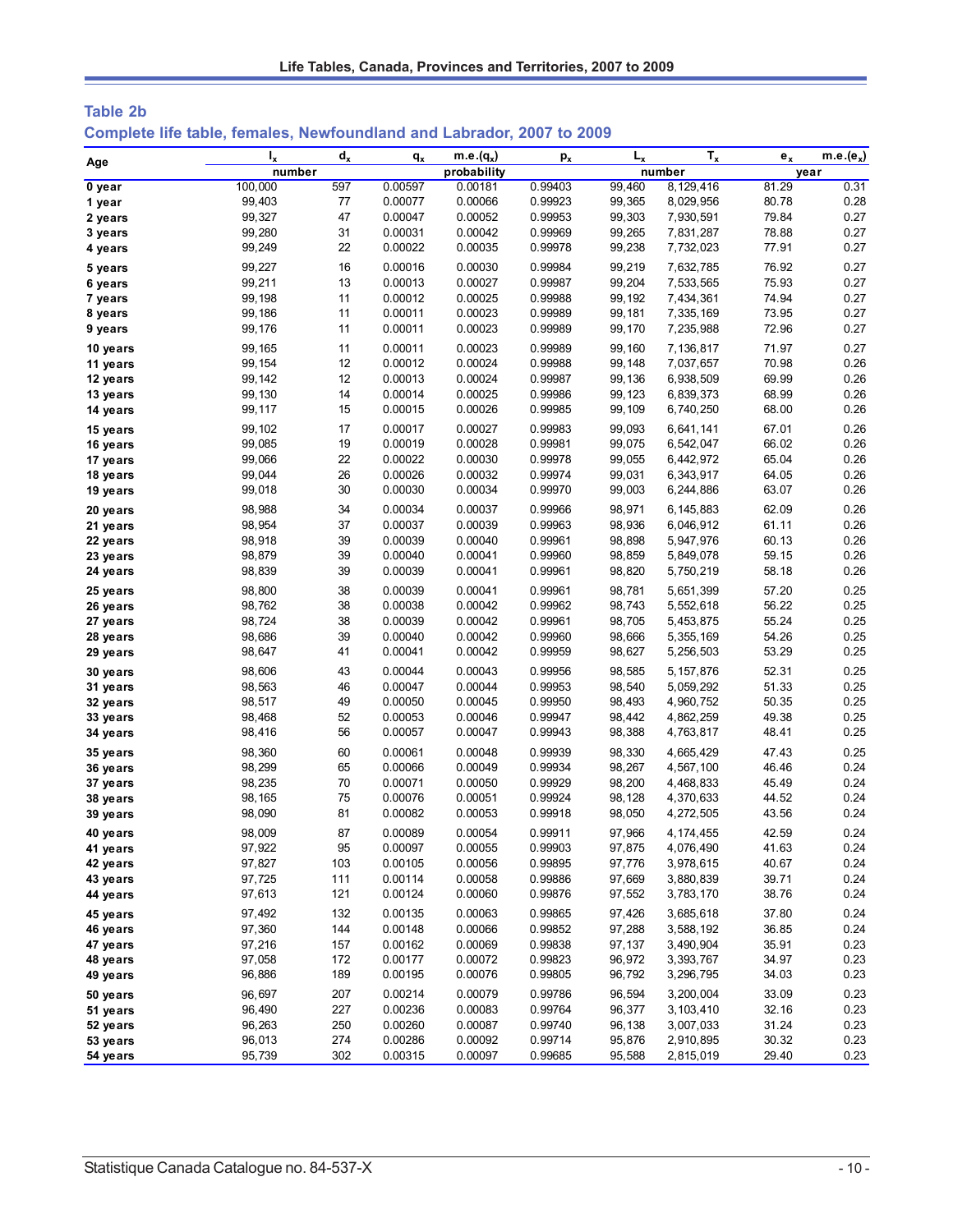| Table 2b                                                                          |  |  |  |
|-----------------------------------------------------------------------------------|--|--|--|
| Complete life table, females, Newfoundland and Labrador, 2007 to 2009 (concluded) |  |  |  |

| Age                    | $I_{x}$      | $d_{x}$    | $q_{x}$            | m.e. $(q_x)$       | $p_{x}$            | $L_{x}$      | $T_{x}$        | $\mathbf{e}_{\mathbf{x}}$ | $m.e.(e_x)$  |
|------------------------|--------------|------------|--------------------|--------------------|--------------------|--------------|----------------|---------------------------|--------------|
|                        | number       |            |                    | probability        |                    |              | number         |                           | year         |
| 55 years               | 95,437       | 332        | 0.00348            | 0.00102            | 0.99652            | 95,271       | 2,719,432      | 28.49                     | 0.23         |
| 56 years               | 95,105       | 365        | 0.00383            | 0.00109            | 0.99617            | 94,923       | 2,624,161      | 27.59                     | 0.23         |
| 57 years               | 94,741       | 401        | 0.00423            | 0.00115            | 0.99577            | 94,540       | 2,529,238      | 26.70                     | 0.23         |
| 58 years               | 94,340       | 441        | 0.00467            | 0.00122            | 0.99533            | 94,119       | 2,434,698      | 25.81                     | 0.22         |
| 59 years               | 93,899       | 485        | 0.00517            | 0.00130            | 0.99483            | 93,656       | 2,340,579      | 24.93                     | 0.22         |
| 60 years               | 93,413       | 534        | 0.00571            | 0.00138            | 0.99429            | 93,147       | 2,246,923      | 24.05                     | 0.22         |
| 61 years               | 92,880       | 587        | 0.00632            | 0.00147            | 0.99368            | 92,587       | 2,153,776      | 23.19                     | 0.22         |
| 62 years               | 92,293       | 645        | 0.00699            | 0.00160            | 0.99301            | 91,971       | 2,061,189      | 22.33                     | 0.22         |
| 63 years               | 91,648       | 709        | 0.00774            | 0.00175            | 0.99226            | 91,293       | 1,969,219      | 21.49                     | 0.22         |
| 64 years               | 90,939       | 780        | 0.00858            | 0.00192            | 0.99142            | 90,549       | 1,877,926      | 20.65                     | 0.22         |
| 65 years               | 90,159       | 857        | 0.00950            | 0.00209            | 0.99050            | 89,730       | 1,787,377      | 19.82                     | 0.21         |
| 66 years               | 89,302       | 941        | 0.01054            | 0.00228            | 0.98946            | 88,831       | 1,697,647      | 19.01                     | 0.21         |
| 67 years               | 88,361       | 1,033      | 0.01169            | 0.00250            | 0.98831            | 87,844       | 1,608,816      | 18.21                     | 0.21         |
| 68 years               | 87,327       | 1,134      | 0.01298            | 0.00269            | 0.98702            | 86,761       | 1,520,972      | 17.42                     | 0.21         |
| 69 years               | 86,194       | 1,243      | 0.01442            | 0.00290            | 0.98558            | 85,573       | 1,434,211      | 16.64                     | 0.21         |
| 70 years               | 84,951       | 1,361      | 0.01602            | 0.00312            | 0.98398            | 84,271       | 1,348,639      | 15.88                     | 0.20         |
| 71 years               | 83,591       | 1,488      | 0.01781            | 0.00338            | 0.98219            | 82,846       | 1,264,368      | 15.13                     | 0.20         |
| 72 years               | 82,102       | 1,626      | 0.01981            | 0.00364            | 0.98019            | 81,289       | 1,181,521      | 14.39                     | 0.20         |
| 73 years               | 80,476       | 1,774      | 0.02204            | 0.00394            | 0.97796            | 79,589       | 1,100,232      | 13.67                     | 0.19         |
| 74 years               | 78,702       | 1,931      | 0.02454            | 0.00424            | 0.97546            | 77,737       | 1,020,643      | 12.97                     | 0.19         |
| 75 years               | 76,771       | 2,098      | 0.02733            | 0.00458            | 0.97267            | 75,722       | 942,906        | 12.28                     | 0.19         |
| 76 years               | 74,673       | 2,275      | 0.03046            | 0.00488            | 0.96954            | 73,535       | 867,184        | 11.61                     | 0.19         |
| 77 years               | 72,398       | 2,459      | 0.03397            | 0.00521            | 0.96603            | 71,168       | 793,649        | 10.96                     | 0.18         |
| 78 years               | 69,939       | 2,650      | 0.03790            | 0.00561            | 0.96210            | 68,613       | 722,481        | 10.33                     | 0.18         |
| 79 years               | 67,288       | 2,846      | 0.04230            | 0.00615            | 0.95770            | 65,865       | 653,867        | 9.72                      | 0.18         |
| 80 years               | 64,442       | 3,044      | 0.04724            | 0.00636            | 0.95276            | 62,920       | 588,002        | 9.12                      | 0.17         |
| 81 years               | 61,398       | 3,240      | 0.05278            | 0.00700            | 0.94722            | 59,778       | 525,082        | 8.55                      | 0.17         |
| 82 years               | 58,158       | 3,431      | 0.05900            | 0.00723            | 0.94100            | 56,442       | 465,304        | 8.00                      | 0.17         |
| 83 years               | 54,727       | 3,611      | 0.06598            | 0.00858            | 0.93402            | 52,921       | 408,862        | 7.47                      | 0.17         |
| 84 years               | 51,116       | 3,774      | 0.07383            | 0.00959            | 0.92617            | 49,228       | 355,941        | 6.96                      | 0.17         |
| 85 years               | 47,341       | 3,913      | 0.08266            | 0.01039            | 0.91734            | 45,385       | 306,713        | 6.48                      | 0.17         |
| 86 years               | 43,428       | 4,021      | 0.09259            | 0.01179            | 0.90741            | 41,418       | 261,328        | 6.02                      | 0.17         |
| 87 years               | 39,407       | 4,089      | 0.10376            | 0.01218            | 0.89624            | 37,363       | 219,910        | 5.58                      | 0.17         |
| 88 years               | 35,318       | 4,109      | 0.11634            | 0.01279            | 0.88366            | 33,264       | 182,547        | 5.17                      | 0.17         |
| 89 years               | 31,209       | 4,073      | 0.13051            | 0.01524            | 0.86949            | 29,173       | 149,283        | 4.78                      | 0.18         |
|                        | 27,136       | 3,975      | 0.14648            | 0.01844            | 0.85352            | 25,149       | 120,111        | 4.43                      | 0.18         |
| 90 years<br>91 years   | 23,161       | 3,798      | 0.16398            | 0.02155            | 0.83602            | 21,262       | 94,962         | 4.10                      | 0.19         |
| 92 years               | 19,363       | 3,534      | 0.18253            | 0.02526            | 0.81747            | 17,596       | 73,699         | 3.81                      | 0.20         |
| 93 years               | 15,829       | 3,198      | 0.20203            | 0.02729            | 0.79797            | 14,230       | 56,103         | 3.54                      | 0.21         |
| 94 years               | 12,631       | 2,809      | 0.22235            | 0.03271            | 0.77765            | 11,227       | 41,873         | 3.32                      | 0.22         |
|                        | 9,823        | 2,277      | 0.23178            | 0.03989            | 0.76822            | 8,684        | 30,646         | 3.12                      | 0.24         |
| 95 years<br>96 years   | 7,546        | 1,895      | 0.25111            | 0.04635            | 0.74889            | 6,598        | 21,962         | 2.91                      | 0.26         |
| 97 years               | 5,651        | 1,532      | 0.27106            | 0.05207            | 0.72894            | 4,885        | 15,363         | 2.72                      | 0.29         |
| 98 years               | 4,119        | 1,201      | 0.29147            | 0.06677            | 0.70853            | 3,519        | 10,478         | 2.54                      | 0.33         |
| 99 years               | 2,919        | 911        | 0.31221            | 0.07992            | 0.68779            | 2,463        | 6,959          | 2.38                      | 0.37         |
|                        |              |            |                    |                    |                    |              |                |                           |              |
| 100 years              | 2,007        | 669<br>474 | 0.33311<br>0.35402 | 0.09674<br>0.14486 | 0.66689            | 1,673        | 4,496          | 2.24                      | 0.43         |
| 101 years              | 1,339<br>865 | 324        | 0.37476            | 0.16109            | 0.64598<br>0.62524 | 1,102<br>703 | 2,823          | 2.11<br>1.99              | 0.53         |
| 102 years<br>103 years | 541          | 214        | 0.39519            | 0.22682            | 0.60481            | 434          | 1,721<br>1,019 | 1.88                      | 0.60<br>0.74 |
| 104 years              | 327          | 136        | 0.41514            | 0.30206            | 0.58486            | 259          | 585            | 1.79                      | 0.88         |
|                        |              |            |                    |                    |                    |              |                |                           |              |
| 105 years              | 191          | 83         | 0.43449            | 0.36974            | 0.56551            | 150          | 326            | 1.70                      | 0.98         |
| 106 years              | 108          | 49         | 0.45311            | 0.40133            | 0.54689            | 84           | 176            | 1.63                      | 1.04         |
| 107 years              | 59<br>31     | 28         | 0.47092            | 0.49389            | 0.52908            | 45           | 92             | 1.56                      | 1.14         |
| 108 years              |              | 15         | 0.48782            | 0.49184            | 0.51218            | 24<br>12     | 47             | 1.50                      | 1.08<br>0.94 |
| 109 years              | 16           | 8          | 0.50377            | 0.48937            | 0.49623            |              | 23             | 1.46                      |              |
| 110 years and over     | 8            | 8          | 1.00000            | 0.00000            | 0.00000            | 11           | 11             | 1.43                      |              |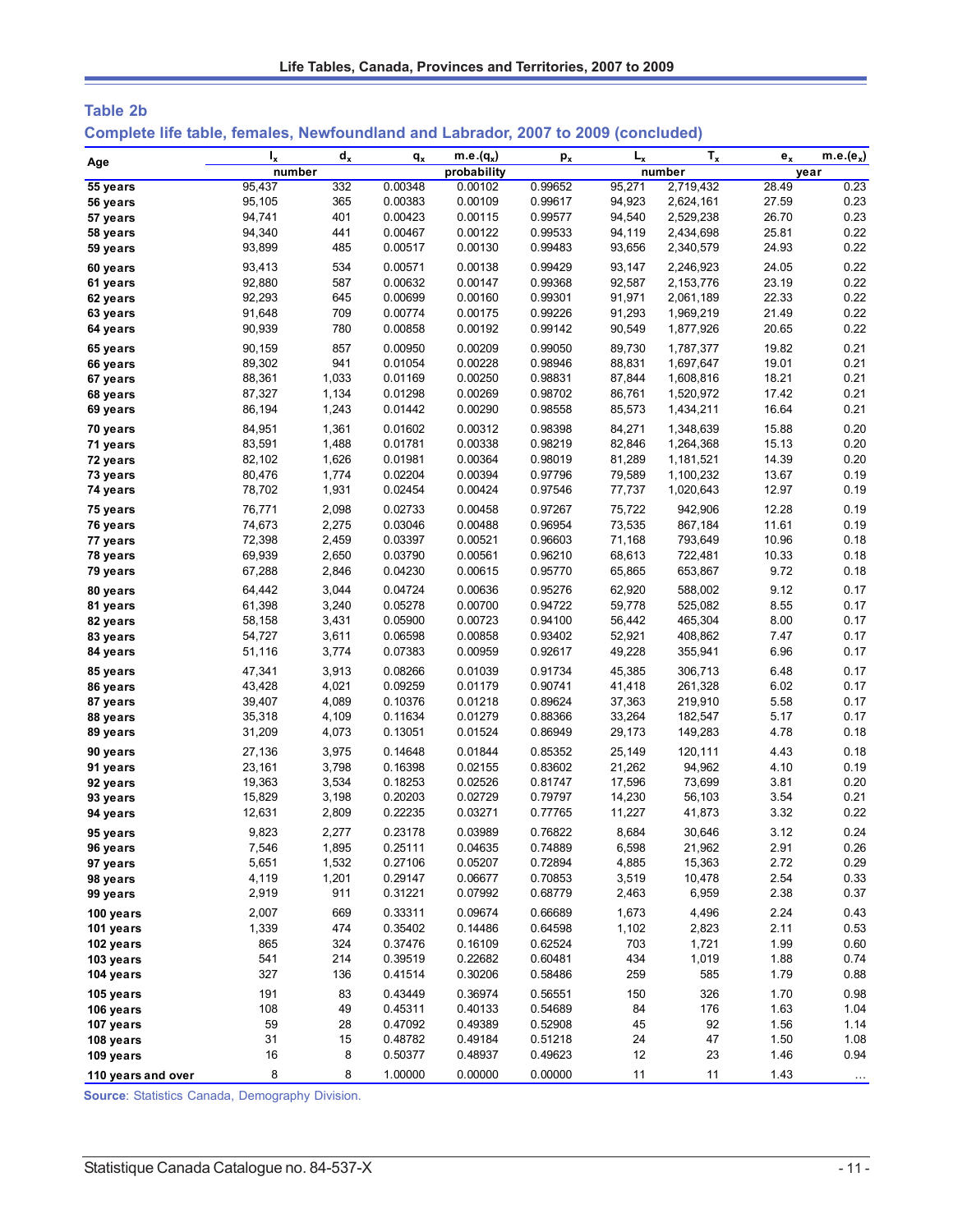| Table 3a                                                       |  |  |  |  |  |
|----------------------------------------------------------------|--|--|--|--|--|
| Abridged life table, males, Prince Edward Island, 2007 to 2009 |  |  |  |  |  |

| Age               | ı,      | $d_x$  | $q_{x}$ | $m.e.(q_x)$ | $p_{x}$ | L <sub>x</sub> | $T_{x}$   | $e_{x}$ | $m.e.(e_x)$ |
|-------------------|---------|--------|---------|-------------|---------|----------------|-----------|---------|-------------|
|                   |         | number |         | probability |         |                | number    | vear    |             |
| 0 year            | 100,000 | 510    | 0.00510 | 0.00300     | 0.99490 | 99,583         | 7,741,951 | 77.42   | 0.61        |
| 1 to 4 years      | 99,490  | 48     | 0.00048 | 0.00095     | 0.99952 | 397,962        | 7,642,368 | 76.82   | 0.56        |
| 5 to 9 years      | 99,442  | 66     | 0.00067 | 0.00105     | 0.99933 | 497,046        | 7,244,406 | 72.85   | 0.56        |
| 10 to 14 years    | 99,376  | 145    | 0.00146 | 0.00143     | 0.99854 | 496,517        | 6,747,360 | 67.90   | 0.55        |
| 15 to 19 years    | 99,231  | 223    | 0.00224 | 0.00166     | 0.99776 | 495.599        | 6,250,843 | 62.99   | 0.55        |
| 20 to 24 years    | 99,009  | 249    | 0.00251 | 0.00186     | 0.99749 | 494,421        | 5,755,244 | 58.13   | 0.54        |
| 25 to 29 years    | 98,760  | 654    | 0.00662 | 0.00334     | 0.99338 | 492,164        | 5,260,823 | 53.27   | 0.53        |
| 30 to 34 years    | 98,106  | 381    | 0.00388 | 0.00253     | 0.99612 | 489.579        | 4,768,659 | 48.61   | 0.51        |
| 35 to 39 years    | 97,725  | 813    | 0.00832 | 0.00346     | 0.99168 | 486,595        | 4,279,080 | 43.79   | 0.49        |
| 40 to 44 years    | 96,913  | 775    | 0.00800 | 0.00312     | 0.99200 | 482,624        | 3,792,485 | 39.13   | 0.48        |
| 45 to 49 years    | 96,137  | 1,432  | 0.01490 | 0.00410     | 0.98510 | 477,105        | 3,309,860 | 34.43   | 0.47        |
| 50 to 54 years    | 94,705  | 2,186  | 0.02308 | 0.00527     | 0.97692 | 468,061        | 2,832,755 | 29.91   | 0.45        |
| 55 to 59 years    | 92,519  | 3,050  | 0.03296 | 0.00642     | 0.96704 | 454,973        | 2,364,694 | 25.56   | 0.44        |
| 60 to 64 years    | 89,470  | 5,461  | 0.06104 | 0.00908     | 0.93896 | 433,696        | 1,909,721 | 21.34   | 0.43        |
| 65 to 69 years    | 84,009  | 7,844  | 0.09337 | 0.01302     | 0.90663 | 400,434        | 1,476,025 | 17.57   | 0.41        |
| 70 to 74 years    | 76,165  | 10,109 | 0.13273 | 0.01688     | 0.86727 | 355,551        | 1,075,591 | 14.12   | 0.38        |
| 75 to 79 years    | 66,055  | 13,283 | 0.20109 | 0.02255     | 0.79891 | 297,070        | 720,041   | 10.90   | 0.36        |
| 80 to 84 years    | 52,772  | 17,655 | 0.33456 | 0.03208     | 0.66544 | 219,724        | 422,971   | 8.01    | 0.33        |
| 85 to 89 years    | 35,117  | 18,113 | 0.51578 | 0.04449     | 0.48422 | 130,304        | 203,247   | 5.79    | 0.30        |
| 90 years and over | 17,004  | 17,004 | 1.00000 | 0.00000     | 0.00000 | 72,944         | 72,944    | 4.29    | $\cdots$    |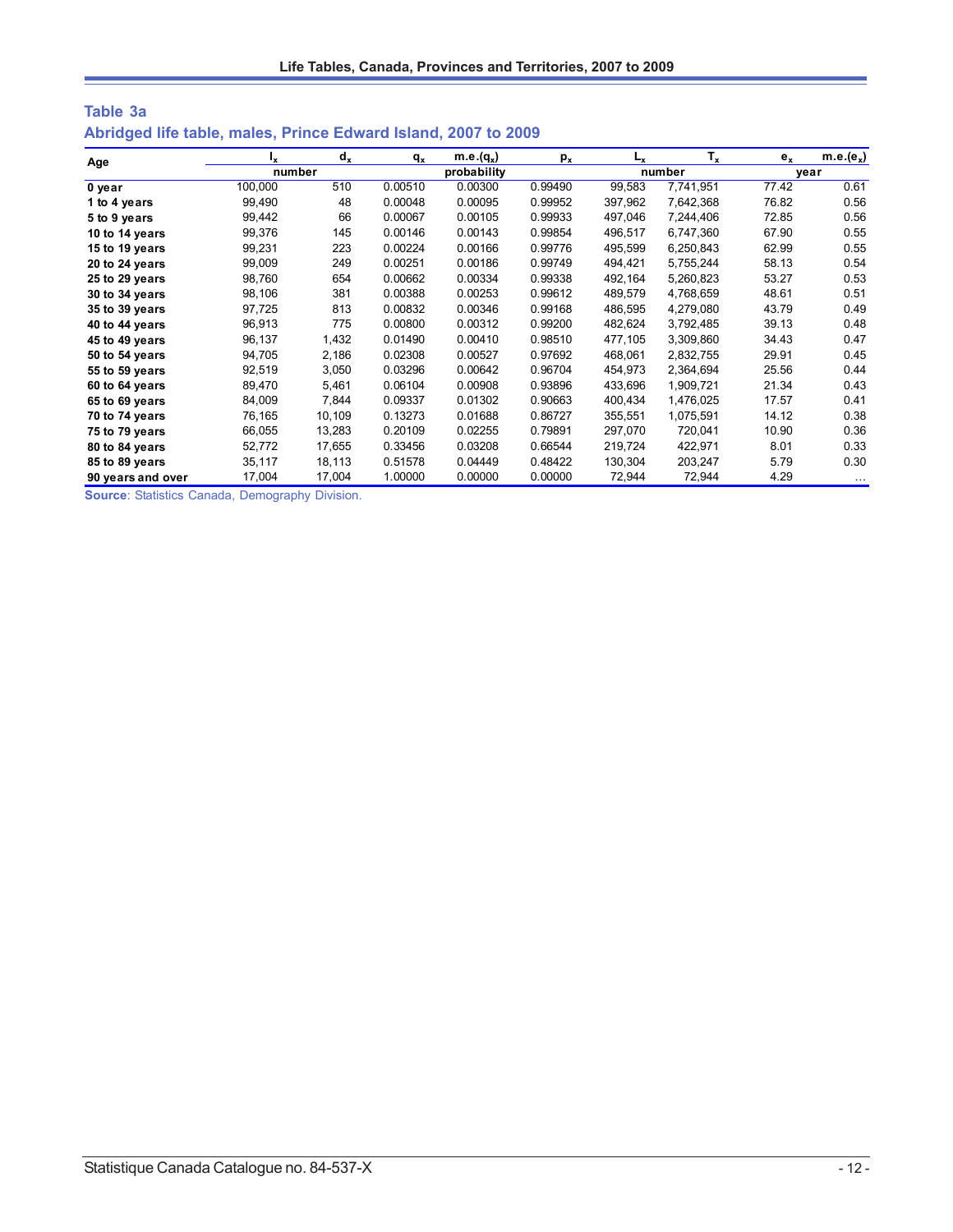| <b>Table 3b</b> |                                                                  |  |  |  |
|-----------------|------------------------------------------------------------------|--|--|--|
|                 | Abridged life table, females, Prince Edward Island, 2007 to 2009 |  |  |  |

| Age               | Ιx.     | $d_{x}$ | $q_{x}$ | $m.e.(q_x)$ | $p_{x}$ | L <sub>x</sub> | $T_{x}$   | $e_x$ | $m.e.(e_x)$ |
|-------------------|---------|---------|---------|-------------|---------|----------------|-----------|-------|-------------|
|                   | number  |         |         | probability |         |                | number    |       | vear        |
| 0 year            | 100,000 | 185     | 0.00185 | 0.00181     | 0.99815 | 99.815         | 8,267,581 | 82.68 | 0.54        |
| 1 to 4 years      | 99,815  | 149     | 0.00149 | 0.00168     | 0.99851 | 399,062        | 8,167,766 | 81.83 | 0.52        |
| 5 to 9 years      | 99,666  | 90      | 0.00090 | 0.00125     | 0.99910 | 498,107        | 7,768,705 | 77.95 | 0.50        |
| 10 to 14 years    | 99,577  | 64      | 0.00064 | 0.00098     | 0.99936 | 497,723        | 7,270,597 | 73.02 | 0.50        |
| 15 to 19 years    | 99,513  | 131     | 0.00132 | 0.00129     | 0.99868 | 497.235        | 6,772,874 | 68.06 | 0.49        |
| 20 to 24 years    | 99,381  | 108     | 0.00109 | 0.00123     | 0.99891 | 496,636        | 6,275,639 | 63.15 | 0.48        |
| 25 to 29 years    | 99,273  | 121     | 0.00122 | 0.00138     | 0.99878 | 496,063        | 5,779,002 | 58.21 | 0.48        |
| 30 to 34 years    | 99,152  | 200     | 0.00202 | 0.00177     | 0.99798 | 495,259        | 5,282,939 | 53.28 | 0.47        |
| 35 to 39 years    | 98,952  | 149     | 0.00151 | 0.00148     | 0.99849 | 494,384        | 4,787,681 | 48.38 | 0.47        |
| 40 to 44 years    | 98,802  | 475     | 0.00481 | 0.00243     | 0.99519 | 492,823        | 4,293,296 | 43.45 | 0.46        |
| 45 to 49 years    | 98,327  | 1,038   | 0.01055 | 0.00338     | 0.98945 | 489,041        | 3,800,473 | 38.65 | 0.45        |
| 50 to 54 years    | 97,289  | 1,229   | 0.01263 | 0.00380     | 0.98737 | 483,375        | 3,311,432 | 34.04 | 0.44        |
| 55 to 59 years    | 96,061  | 1,897   | 0.01975 | 0.00495     | 0.98025 | 475,559        | 2,828,057 | 29.44 | 0.43        |
| 60 to 64 years    | 94,163  | 2,708   | 0.02876 | 0.00633     | 0.97124 | 464,045        | 2,352,497 | 24.98 | 0.41        |
| 65 to 69 years    | 91,455  | 4,780   | 0.05227 | 0.00983     | 0.94773 | 445,324        | 1,888,452 | 20.65 | 0.40        |
| 70 to 74 years    | 86,675  | 7,734   | 0.08923 | 0.01363     | 0.91077 | 414,038        | 1,443,128 | 16.65 | 0.37        |
| 75 to 79 years    | 78,941  | 10,991  | 0.13923 | 0.01818     | 0.86077 | 367,225        | 1,029,090 | 13.04 | 0.34        |
| 80 to 84 years    | 67,950  | 16,229  | 0.23883 | 0.02441     | 0.76117 | 299,176        | 661,865   | 9.74  | 0.29        |
| 85 to 89 years    | 51,721  | 19,865  | 0.38407 | 0.03172     | 0.61593 | 208,944        | 362,688   | 7.01  | 0.23        |
| 90 years and over | 31,856  | 31,856  | 1.00000 | 0.00000     | 0.00000 | 153,745        | 153,745   | 4.83  | $\cdots$    |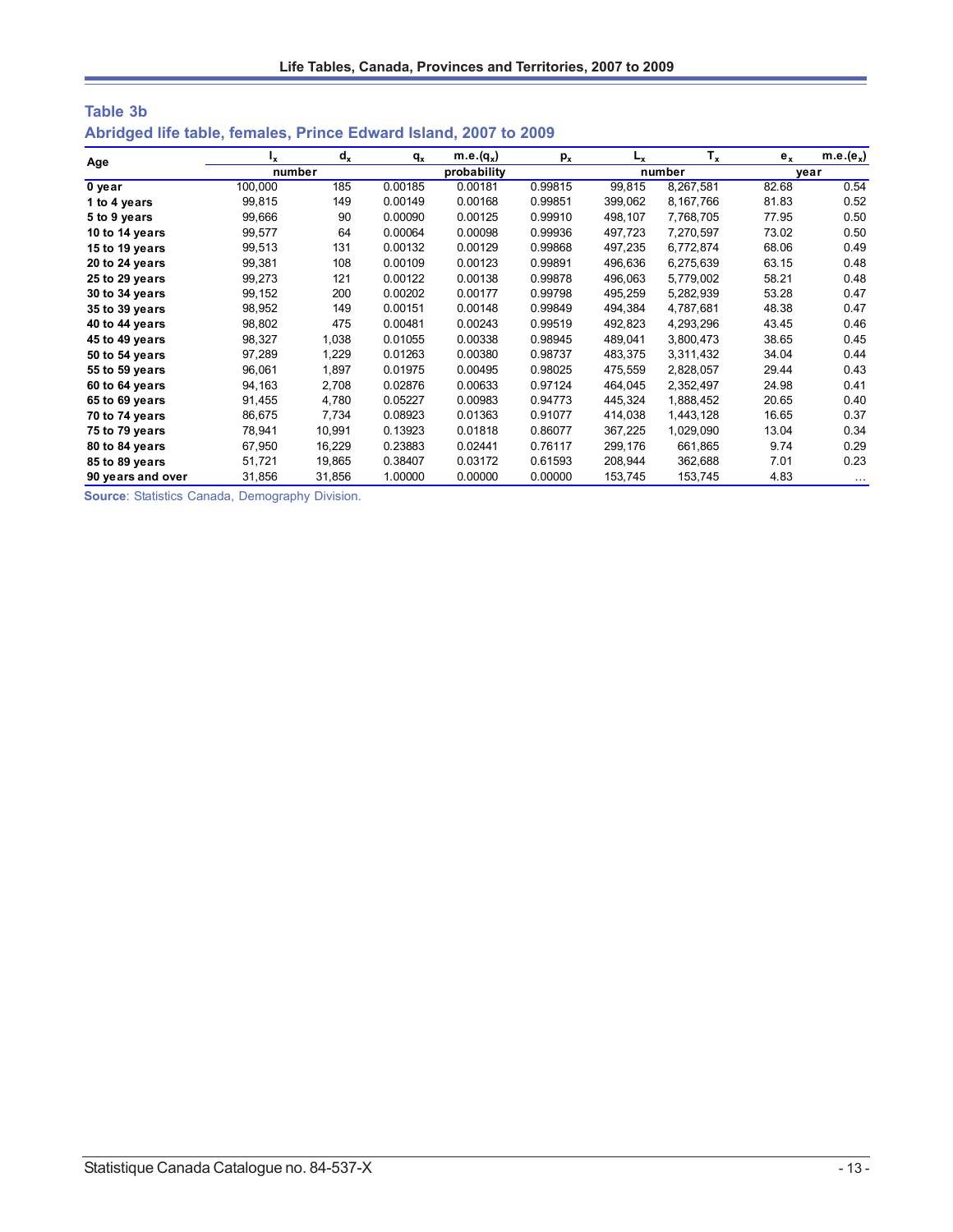| Table 4a                                              |  |  |  |  |
|-------------------------------------------------------|--|--|--|--|
| Complete life table, males, Nova Scotia, 2007 to 2009 |  |  |  |  |

| Age      | ı,      | $\mathbf{d}_{\mathbf{x}}$ | $q_{x}$ | $m.e.(q_x)$ | $p_{x}$ | $L_{x}$ | $\overline{T_x}$ | $e_{x}$ | $m.e.(e_x)$ |
|----------|---------|---------------------------|---------|-------------|---------|---------|------------------|---------|-------------|
|          | number  |                           |         | probability |         |         | number           | year    |             |
| 0 year   | 100,000 | 313                       | 0.00313 | 0.00093     | 0.99687 | 99,708  | 7,768,769        | 77.69   | 0.23        |
| 1 year   | 99,687  | 20                        | 0.00020 | 0.00024     | 0.99980 | 99,680  | 7,669,061        | 76.93   | 0.22        |
| 2 years  | 99,667  | 15                        | 0.00015 | 0.00021     | 0.99985 | 99,658  | 7,569,381        | 75.95   | 0.22        |
| 3 years  | 99,652  | 12                        | 0.00012 | 0.00019     | 0.99988 | 99,643  | 7,469,723        | 74.96   | 0.22        |
| 4 years  | 99,640  | 10                        | 0.00010 | 0.00017     | 0.99990 | 99,635  | 7,370,080        | 73.97   | 0.22        |
| 5 years  | 99,630  | 9                         | 0.00009 | 0.00016     | 0.99991 | 99,626  | 7,270,445        | 72.97   | 0.22        |
| 6 years  | 99,621  | 8                         | 0.00008 | 0.00015     | 0.99992 | 99,617  | 7,170,819        | 71.98   | 0.22        |
| 7 years  | 99,613  | 8                         | 0.00008 | 0.00014     | 0.99992 | 99,610  | 7,071,202        | 70.99   | 0.22        |
| 8 years  | 99,606  | 8                         | 0.00008 | 0.00014     | 0.99992 | 99,602  | 6,971,592        | 69.99   | 0.21        |
| 9 years  | 99,598  | 8                         | 0.00008 | 0.00014     | 0.99992 | 99,594  | 6,871,990        | 69.00   | 0.21        |
| 10 years | 99,590  | 9                         | 0.00009 | 0.00015     | 0.99991 | 99.586  | 6,772,396        | 68.00   | 0.21        |
| 11 years | 99,581  | 10                        | 0.00010 | 0.00016     | 0.99990 | 99,576  | 6,672,810        | 67.01   | 0.21        |
| 12 years | 99,571  | 12                        | 0.00012 | 0.00017     | 0.99988 | 99,565  | 6,573,234        | 66.02   | 0.21        |
| 13 years | 99,559  | 15                        | 0.00015 | 0.00019     | 0.99985 | 99,551  | 6,473,668        | 65.02   | 0.21        |
| 14 years | 99,544  | 21                        | 0.00021 | 0.00021     | 0.99979 | 99,534  | 6,374,117        | 64.03   | 0.21        |
| 15 years | 99,523  | 29                        | 0.00029 | 0.00025     | 0.99971 | 99,509  | 6,274,583        | 63.05   | 0.21        |
| 16 years | 99,495  | 40                        | 0.00040 | 0.00029     | 0.99960 | 99,475  | 6,175,074        | 62.06   | 0.21        |
| 17 years | 99,455  | 54                        | 0.00054 | 0.00033     | 0.99946 | 99,428  | 6,075,600        | 61.09   | 0.21        |
| 18 years | 99,401  | 68                        | 0.00069 | 0.00037     | 0.99931 | 99,367  | 5,976,172        | 60.12   | 0.21        |
| 19 years | 99,333  | 83                        | 0.00084 | 0.00040     | 0.99916 | 99,291  | 5,876,805        | 59.16   | 0.21        |
| 20 years | 99,249  | 96                        | 0.00096 | 0.00044     | 0.99904 | 99,201  | 5,777,514        | 58.21   | 0.21        |
| 21 years | 99,154  | 104                       | 0.00105 | 0.00046     | 0.99895 | 99,102  | 5,678,313        | 57.27   | 0.21        |
| 22 years | 99,049  | 107                       | 0.00108 | 0.00047     | 0.99892 | 98,996  | 5,579,211        | 56.33   | 0.21        |
| 23 years | 98,942  | 104                       | 0.00105 | 0.00047     | 0.99895 | 98,890  | 5,480,215        | 55.39   | 0.20        |
| 24 years | 98,838  | 96                        | 0.00097 | 0.00046     | 0.99903 | 98,790  | 5,381,325        | 54.45   | 0.20        |
| 25 years | 98,742  | 87                        | 0.00088 | 0.00045     | 0.99912 | 98,698  | 5,282,535        | 53.50   | 0.20        |
| 26 years | 98,655  | 81                        | 0.00082 | 0.00044     | 0.99918 | 98,614  | 5,183,837        | 52.55   | 0.20        |
| 27 years | 98,574  | 78                        | 0.00079 | 0.00044     | 0.99921 | 98,535  | 5,085,223        | 51.59   | 0.20        |
| 28 years | 98,496  | 77                        | 0.00078 | 0.00044     | 0.99922 | 98,457  | 4,986,688        | 50.63   | 0.20        |
| 29 years | 98,419  | 78                        | 0.00079 | 0.00045     | 0.99921 | 98,380  | 4,888,231        | 49.67   | 0.20        |
| 30 years | 98,341  | 81                        | 0.00082 | 0.00046     | 0.99918 | 98,300  | 4,789,851        | 48.71   | 0.20        |
| 31 years | 98,260  | 86                        | 0.00087 | 0.00046     | 0.99913 | 98,217  | 4,691,551        | 47.75   | 0.20        |
| 32 years | 98,174  | 91                        | 0.00092 | 0.00047     | 0.99908 | 98,129  | 4,593,334        | 46.79   | 0.19        |
| 33 years | 98,084  | 96                        | 0.00098 | 0.00048     | 0.99902 | 98,036  | 4,495,205        | 45.83   | 0.19        |
| 34 years | 97,987  | 102                       | 0.00104 | 0.00049     | 0.99896 | 97,936  | 4,397,170        | 44.87   | 0.19        |
| 35 years | 97,885  | 109                       | 0.00111 | 0.00049     | 0.99889 | 97,831  | 4,299,233        | 43.92   | 0.19        |
| 36 years | 97,777  | 116                       | 0.00118 | 0.00050     | 0.99882 | 97,719  | 4,201,402        | 42.97   | 0.19        |
| 37 years | 97,661  | 124                       | 0.00127 | 0.00051     | 0.99873 | 97,599  | 4,103,683        | 42.02   | 0.19        |
| 38 years | 97,537  | 132                       | 0.00136 | 0.00053     | 0.99864 | 97,471  | 4,006,084        | 41.07   | 0.19        |
| 39 years | 97,405  | 142                       | 0.00146 | 0.00055     | 0.99854 | 97,334  | 3,908,613        | 40.13   | 0.19        |
| 40 years | 97,263  | 153                       | 0.00157 | 0.00057     | 0.99843 | 97,186  | 3,811,279        | 39.19   | 0.19        |
| 41 years | 97,110  | 164                       | 0.00169 | 0.00058     | 0.99831 | 97,028  | 3,714,093        | 38.25   | 0.18        |
| 42 years | 96,946  | 177                       | 0.00183 | 0.00058     | 0.99817 | 96,857  | 3,617,065        | 37.31   | 0.18        |
| 43 years | 96,768  | 192                       | 0.00198 | 0.00058     | 0.99802 | 96,673  | 3,520,208        | 36.38   | 0.18        |
| 44 years | 96,577  | 207                       | 0.00215 | 0.00059     | 0.99785 | 96,473  | 3,423,535        | 35.45   | 0.18        |
| 45 years | 96,369  | 225                       | 0.00233 | 0.00061     | 0.99767 | 96,257  | 3,327,062        | 34.52   | 0.18        |
| 46 years | 96,145  | 244                       | 0.00254 | 0.00064     | 0.99746 | 96,022  | 3,230,805        | 33.60   | 0.18        |
| 47 years | 95,900  | 266                       | 0.00277 | 0.00067     | 0.99723 | 95,767  | 3, 134, 783      | 32.69   | 0.18        |
| 48 years | 95,634  | 290                       | 0.00303 | 0.00071     | 0.99697 | 95,489  | 3,039,016        | 31.78   | 0.18        |
| 49 years | 95,344  | 317                       | 0.00332 | 0.00074     | 0.99668 | 95,186  | 2,943,526        | 30.87   | 0.18        |
| 50 years | 95,027  | 347                       | 0.00365 | 0.00078     | 0.99635 | 94,854  | 2,848,341        | 29.97   | 0.18        |
| 51 years | 94,681  | 379                       | 0.00401 | 0.00082     | 0.99599 | 94,491  | 2,753,487        | 29.08   | 0.18        |
| 52 years | 94,301  | 415                       | 0.00440 | 0.00087     | 0.99560 | 94,094  | 2,658,995        | 28.20   | 0.18        |
| 53 years | 93,886  | 454                       | 0.00484 | 0.00092     | 0.99516 | 93,659  | 2,564,902        | 27.32   | 0.17        |
| 54 years | 93,432  | 497                       | 0.00532 | 0.00098     | 0.99468 | 93,183  | 2,471,243        | 26.45   | 0.17        |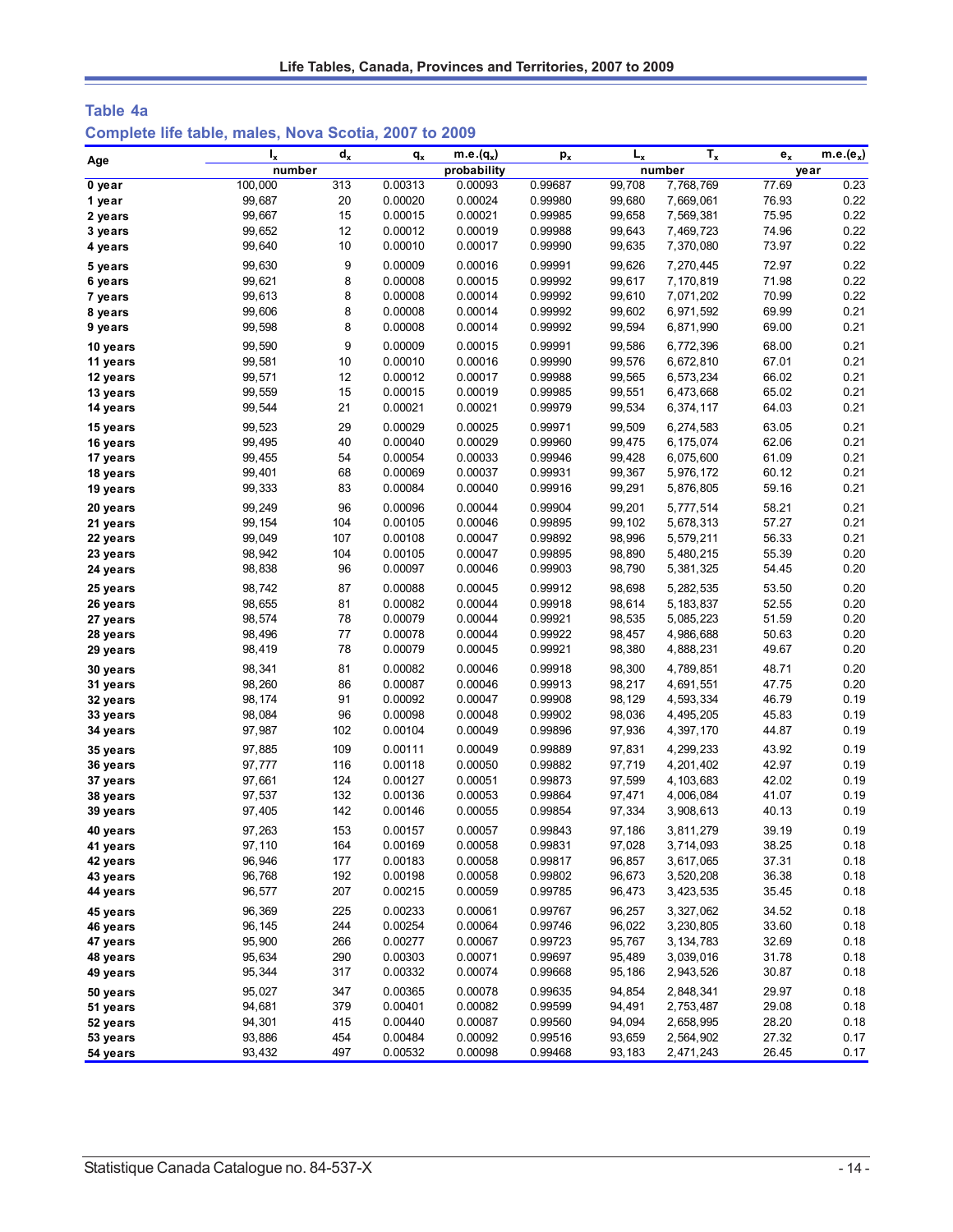| Table 4a                                                          |  |  |  |  |  |
|-------------------------------------------------------------------|--|--|--|--|--|
| Complete life table, males, Nova Scotia, 2007 to 2009 (concluded) |  |  |  |  |  |

| Age                    | $I_{x}$          | $d_{x}$        | $q_{x}$            | $m.e.(q_x)$        | $p_{x}$            | $L_{x}$          | $T_{x}$                | $e_{x}$        | $m.e.(e_x)$  |
|------------------------|------------------|----------------|--------------------|--------------------|--------------------|------------------|------------------------|----------------|--------------|
|                        | number           |                |                    | probability        |                    |                  | number                 |                | year         |
| 55 years               | 92,935           | 543            | 0.00585            | 0.00104            | 0.99415            | 92,663           | 2,378,060              | 25.59          | 0.17         |
| 56 years               | 92,391           | 594            | 0.00643            | 0.00111            | 0.99357            | 92,094           | 2,285,397              | 24.74          | 0.17         |
| 57 years               | 91,798           | 648            | 0.00706            | 0.00116            | 0.99294            | 91,473           | 2,193,302              | 23.89          | 0.17         |
| 58 years               | 91,149           | 708            | 0.00777            | 0.00122            | 0.99223            | 90,795           | 2,101,829              | 23.06          | 0.17         |
| 59 years               | 90,441           | 772            | 0.00854            | 0.00128            | 0.99146            | 90,055           | 2,011,034              | 22.24          | 0.17         |
| 60 years               | 89,669           | 842            | 0.00939            | 0.00134            | 0.99061            | 89,249           | 1,920,978              | 21.42          | 0.17         |
| 61 years               | 88,828           | 917            | 0.01032            | 0.00144            | 0.98968            | 88,369           | 1,831,730              | 20.62          | 0.17         |
| 62 years               | 87,911           | 997            | 0.01135            | 0.00157            | 0.98865            | 87,413           | 1,743,360              | 19.83          | 0.17         |
| 63 years               | 86,914<br>85,830 | 1,084<br>1,177 | 0.01248<br>0.01372 | 0.00172<br>0.00185 | 0.98752<br>0.98628 | 86,372<br>85,241 | 1,655,948<br>1,569,576 | 19.05<br>18.29 | 0.17<br>0.16 |
| 64 years               |                  |                |                    |                    |                    |                  |                        |                |              |
| 65 years               | 84,652           | 1,277<br>1,383 | 0.01509            | 0.00199<br>0.00214 | 0.98491<br>0.98341 | 84,014           | 1,484,335              | 17.53<br>16.80 | 0.16<br>0.16 |
| 66 years               | 83,375<br>81,992 | 1,496          | 0.01659<br>0.01825 | 0.00233            | 0.98175            | 82,683<br>81,244 | 1,400,322<br>1,317,638 | 16.07          | 0.16         |
| 67 years<br>68 years   | 80,496           | 1,616          | 0.02007            | 0.00252            | 0.97993            | 79,688           | 1,236,394              | 15.36          | 0.16         |
| 69 years               | 78,880           | 1,741          | 0.02208            | 0.00272            | 0.97792            | 78,009           | 1,156,706              | 14.66          | 0.16         |
|                        |                  |                |                    |                    |                    |                  |                        |                |              |
| 70 years<br>71 years   | 77,139<br>75,266 | 1,873<br>2,011 | 0.02428<br>0.02671 | 0.00291<br>0.00312 | 0.97572<br>0.97329 | 76,202<br>74,260 | 1,078,697<br>1,002,495 | 13.98<br>13.32 | 0.16<br>0.15 |
| 72 years               | 73,255           | 2,153          | 0.02939            | 0.00336            | 0.97061            | 72,179           | 928,234                | 12.67          | 0.15         |
| 73 years               | 71,102           | 2,299          | 0.03233            | 0.00362            | 0.96767            | 69,953           | 856,056                | 12.04          | 0.15         |
| 74 years               | 68,803           | 2,448          | 0.03557            | 0.00388            | 0.96443            | 67,580           | 786,103                | 11.43          | 0.15         |
| 75 years               | 66,356           | 2,597          | 0.03914            | 0.00416            | 0.96086            | 65,057           | 718,523                | 10.83          | 0.15         |
| 76 years               | 63,759           | 2,746          | 0.04307            | 0.00446            | 0.95693            | 62,385           | 653,466                | 10.25          | 0.15         |
| 77 years               | 61,012           | 2,892          | 0.04740            | 0.00486            | 0.95260            | 59,567           | 591,081                | 9.69           | 0.15         |
| 78 years               | 58,121           | 3,031          | 0.05216            | 0.00528            | 0.94784            | 56,605           | 531,514                | 9.15           | 0.15         |
| 79 years               | 55,089           | 3,162          | 0.05740            | 0.00574            | 0.94260            | 53,508           | 474,909                | 8.62           | 0.15         |
| 80 years               | 51,927           | 3,281          | 0.06318            | 0.00624            | 0.93682            | 50,287           | 421,401                | 8.12           | 0.15         |
| 81 years               | 48,646           | 3,383          | 0.06954            | 0.00693            | 0.93046            | 46,955           | 371,114                | 7.63           | 0.15         |
| 82 years               | 45,264           | 3,465          | 0.07654            | 0.00776            | 0.92346            | 43,531           | 324,160                | 7.16           | 0.15         |
| 83 years               | 41,799           | 3,522          | 0.08426            | 0.00801            | 0.91574            | 40,038           | 280,628                | 6.71           | 0.14         |
| 84 years               | 38,277           | 3,550          | 0.09276            | 0.00908            | 0.90724            | 36,502           | 240,590                | 6.29           | 0.15         |
| 85 years               | 34,727           | 3,546          | 0.10212            | 0.00990            | 0.89788            | 32,954           | 204,089                | 5.88           | 0.15         |
| 86 years               | 31,180           | 3,506          | 0.11243            | 0.01145            | 0.88757            | 29,428           | 171,135                | 5.49           | 0.15         |
| 87 years               | 27,675           | 3,426          | 0.12379            | 0.01266            | 0.87621            | 25,962           | 141,707                | 5.12           | 0.15         |
| 88 years<br>89 years   | 24,249<br>20,944 | 3,305<br>3,143 | 0.13630<br>0.15009 | 0.01390<br>0.01576 | 0.86370<br>0.84991 | 22,597<br>19,372 | 115,745<br>93,149      | 4.77<br>4.45   | 0.16<br>0.17 |
|                        |                  |                | 0.16528            | 0.01978            |                    |                  |                        |                | 0.18         |
| 90 years<br>91 years   | 17,801<br>14,859 | 2,942<br>2,699 | 0.18163            | 0.02053            | 0.83472<br>0.81837 | 16,330<br>13,509 | 73,776<br>57,447       | 4.14<br>3.87   | 0.18         |
| 92 years               | 12,160           | 2,417          | 0.19874            | 0.02503            | 0.80126            | 10,952           | 43,937                 | 3.61           | 0.20         |
| 93 years               | 9,743            | 2,110          | 0.21655            | 0.03008            | 0.78345            | 8,688            | 32,986                 | 3.39           | 0.22         |
| 94 years               | 7,633            | 1,794          | 0.23496            | 0.03493            | 0.76504            | 6,737            | 24,298                 | 3.18           | 0.24         |
| 95 years               | 5,840            | 1,430          | 0.24481            | 0.04735            | 0.75519            | 5,125            | 17,561                 | 3.01           | 0.27         |
| 96 years               | 4,410            | 1,160          | 0.26303            | 0.05397            | 0.73697            | 3,830            | 12,436                 | 2.82           | 0.28         |
| 97 years               | 3,250            | 916            | 0.28169            | 0.06305            | 0.71831            | 2,792            | 8,606                  | 2.65           | 0.31         |
| 98 years               | 2,335            | 702            | 0.30069            | 0.07501            | 0.69931            | 1,984            | 5,814                  | 2.49           | 0.34         |
| 99 years               | 1,633            | 522            | 0.31991            | 0.08784            | 0.68009            | 1,371            | 3,830                  | 2.35           | 0.38         |
| 100 years              | 1,110            | 377            | 0.33922            | 0.10627            | 0.66078            | 922              | 2,459                  | 2.21           | 0.44         |
| 101 years              | 734              | 263            | 0.35849            | 0.12037            | 0.64151            | 602              | 1,537                  | 2.09           | 0.52         |
| 102 years              | 471              | 178            | 0.37759            | 0.19072            | 0.62241            | 382              | 934                    | 1.99           | 0.66         |
| 103 years              | 293              | 116            | 0.39640            | 0.21333            | 0.60360            | 235              | 553                    | 1.89           | 0.78         |
| 104 years              | 177              | 73             | 0.41480            | 0.28134            | 0.58520            | 140              | 318                    | 1.80           | 1.00         |
| 105 years              | 103              | 45             | 0.43269            | 0.49631            | 0.56731            | 81               | 178                    | 1.72           | 1.34         |
| 106 years              | 59               | 26             | 0.44997            | 0.61164            | 0.55003            | 45               | 97                     | 1.64           | 1.42         |
| 107 years              | 32<br>17         | 15<br>8        | 0.46657<br>0.48241 | 0.49432<br>0.49256 | 0.53343<br>0.51759 | 25<br>13         | 51<br>26               | 1.58<br>1.53   | 1.16<br>1.10 |
| 108 years<br>109 years | 9                | 4              | 0.49746            | 0.49041            | 0.50254            | 7                | 13                     | 1.48           | 0.96         |
| 110 years and over     | 4                | 4              | 1.00000            | 0.00000            | 0.00000            | $\overline{7}$   | $\overline{7}$         | 1.45           |              |
|                        |                  |                |                    |                    |                    |                  |                        |                | $\ldots$     |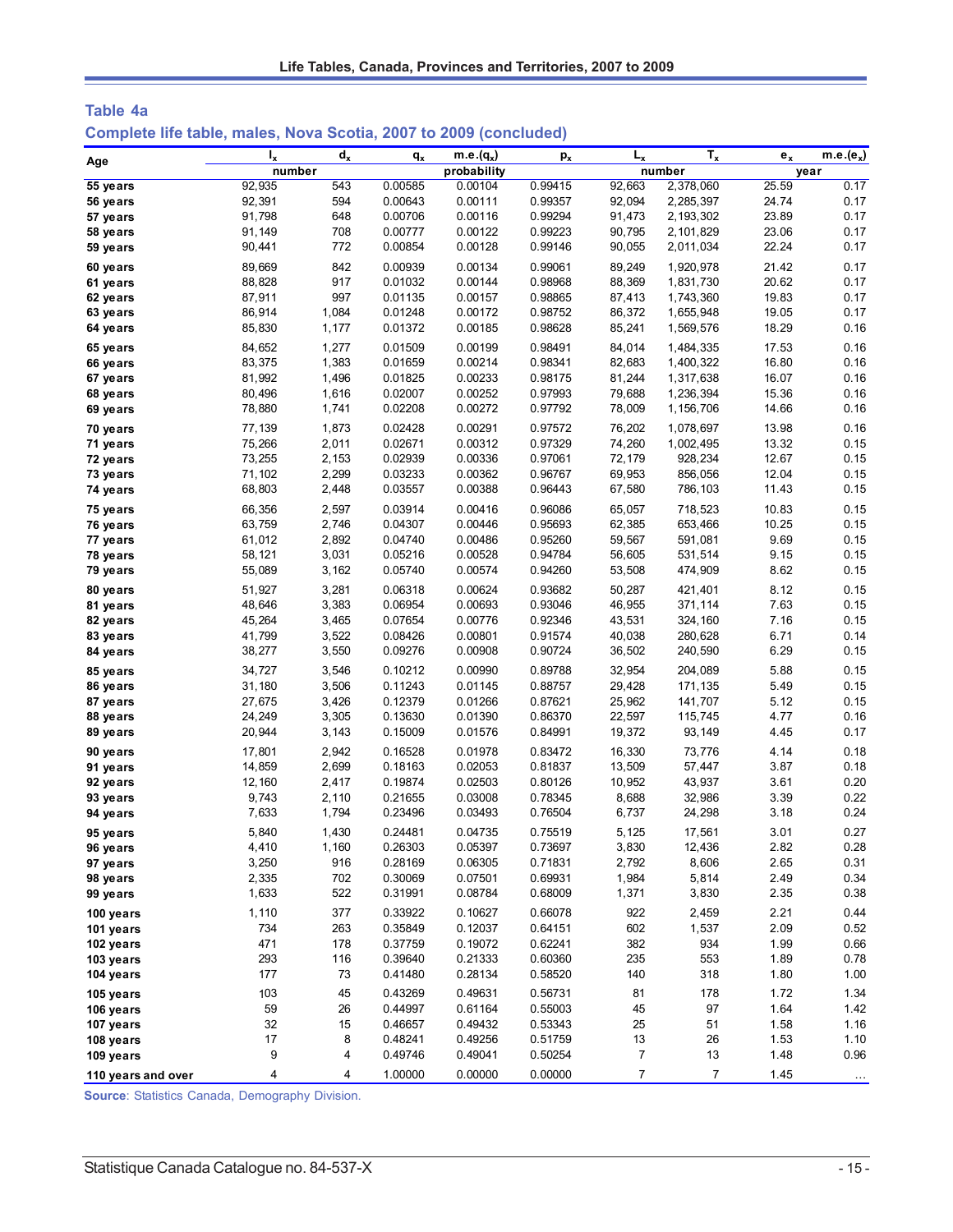| Table 4b                                                |  |  |  |  |
|---------------------------------------------------------|--|--|--|--|
| Complete life table, females, Nova Scotia, 2007 to 2009 |  |  |  |  |

| Age                  | ı,               | $d_x$     | $q_{x}$            | $\overline{\mathsf{m.e.}}(q_x)$ | $p_{x}$            | L <sub>x</sub>   | $T_{x}$                | $e_{x}$        | $m.e.(e_x)$  |
|----------------------|------------------|-----------|--------------------|---------------------------------|--------------------|------------------|------------------------|----------------|--------------|
|                      | number           |           |                    | probability                     |                    |                  | number                 |                | year         |
| $0$ year             | 100,000          | 361       | 0.00361            | 0.00103                         | 0.99639            | 99,691           | 8,231,144              | 82.31          | 0.22         |
| 1 year               | 99,639           | 20        | 0.00020            | 0.00025                         | 0.99980            | 99,626           | 8,131,453              | 81.61          | 0.20         |
| 2 years              | 99,618           | 17        | 0.00018            | 0.00023                         | 0.99982            | 99,612           | 8,031,827              | 80.63          | 0.20         |
| 3 years              | 99,601           | 15        | 0.00015            | 0.00021                         | 0.99985            | 99,593           | 7,932,215              | 79.64          | 0.20         |
| 4 years              | 99,585           | 14        | 0.00014            | 0.00020                         | 0.99986            | 99,579           | 7,832,622              | 78.65          | 0.20         |
| 5 years              | 99,572           | 12        | 0.00013            | 0.00019                         | 0.99987            | 99,565           | 7,733,043              | 77.66          | 0.20         |
| 6 years              | 99,559           | 12        | 0.00012            | 0.00018                         | 0.99988            | 99,553           | 7,633,478              | 76.67          | 0.20         |
| 7 years              | 99,548           | 11        | 0.00011            | 0.00018                         | 0.99989            | 99,542           | 7,533,924              | 75.68          | 0.20         |
| 8 years              | 99,537           | 10        | 0.00011            | 0.00017                         | 0.99989            | 99,531           | 7,434,382              | 74.69          | 0.20         |
| 9 years              | 99,526           | 10        | 0.00010            | 0.00017                         | 0.99990            | 99,521           | 7,334,851              | 73.70          | 0.20         |
| 10 years             | 99,516           | 10        | 0.00010            | 0.00017                         | 0.99990            | 99,511           | 7,235,329              | 72.71          | 0.20         |
| 11 years             | 99,506           | 11        | 0.00011            | 0.00017                         | 0.99989            | 99,500           | 7,135,819              | 71.71          | 0.20         |
| 12 years             | 99,495           | 11        | 0.00012            | 0.00017                         | 0.99988            | 99,489           | 7,036,318              | 70.72          | 0.20         |
| 13 years             | 99,483           | 13        | 0.00013            | 0.00017                         | 0.99987            | 99,477           | 6,936,829              | 69.73          | 0.20         |
| 14 years             | 99,471           | 14        | 0.00015            | 0.00018                         | 0.99985            | 99,464           | 6,837,352              | 68.74          | 0.20         |
|                      |                  |           |                    |                                 |                    |                  |                        |                |              |
| 15 years             | 99,456           | 17        | 0.00017            | 0.00019                         | 0.99983            | 99,448           | 6,737,889              | 67.75          | 0.20         |
| 16 years             | 99,439           | 20        | 0.00020            | 0.00021                         | 0.99980            | 99,429           | 6,638,441              | 66.76          | 0.20         |
| 17 years             | 99,419           | 24        | 0.00024            | 0.00022                         | 0.99976            | 99,407           | 6,539,012              | 65.77          | 0.20         |
| 18 years             | 99,395           | 27        | 0.00027            | 0.00023                         | 0.99973            | 99,382           | 6,439,605              | 64.79          | 0.20         |
| 19 years             | 99,368           | 31        | 0.00031            | 0.00025                         | 0.99969            | 99,353           | 6,340,223              | 63.81          | 0.20         |
| 20 years             | 99,337           | 34        | 0.00034            | 0.00026                         | 0.99966            | 99,321           | 6,240,870              | 62.83          | 0.20         |
| 21 years             | 99,304           | 36        | 0.00036            | 0.00027                         | 0.99964            | 99,286           | 6,141,550              | 61.85          | 0.19         |
| 22 years             | 99,268           | 37        | 0.00037            | 0.00027                         | 0.99963            | 99,250           | 6,042,264              | 60.87          | 0.19         |
| 23 years             | 99,232           | 36        | 0.00037            | 0.00028                         | 0.99963            | 99,213           | 5,943,014              | 59.89          | 0.19         |
| 24 years             | 99,195           | 35        | 0.00036            | 0.00028                         | 0.99964            | 99,178           | 5,843,800              | 58.91          | 0.19         |
| 25 years             | 99,160           | 34        | 0.00034            | 0.00027                         | 0.99966            | 99,143           | 5,744,623              | 57.93          | 0.19         |
| 26 years             | 99,126           | 33        | 0.00034            | 0.00027                         | 0.99966            | 99,109           | 5,645,480              | 56.95          | 0.19         |
| 27 years             | 99,093           | 34        | 0.00034            | 0.00027                         | 0.99966            | 99,076           | 5,546,370              | 55.97          | 0.19         |
| 28 years             | 99,059           | 34        | 0.00035            | 0.00027                         | 0.99965            | 99,042           | 5,447,295              | 54.99          | 0.19         |
| 29 years             | 99,025           | 36        | 0.00036            | 0.00028                         | 0.99964            | 99,007           | 5,348,253              | 54.01          | 0.19         |
| 30 years             | 98,988           | 39        | 0.00039            | 0.00030                         | 0.99961            | 98,969           | 5,249,246              | 53.03          | 0.19         |
| 31 years             | 98,950           | 42        | 0.00042            | 0.00031                         | 0.99958            | 98,929           | 5,150,277              | 52.05          | 0.19         |
| 32 years             | 98,908           | 45        | 0.00046            | 0.00032                         | 0.99954            | 98,885           | 5,051,348              | 51.07          | 0.19         |
| 33 years             | 98,863           | 49        | 0.00050            | 0.00033                         | 0.99950            | 98,838           | 4,952,463              | 50.09          | 0.19         |
| 34 years             | 98,813           | 53        | 0.00054            | 0.00034                         | 0.99946            | 98,787           | 4,853,625              | 49.12          | 0.19         |
| 35 years             | 98,760           | 58        | 0.00059            | 0.00035                         | 0.99941            | 98,731           | 4,754,838              | 48.15          | 0.19         |
| 36 years             | 98,702           | 63        | 0.00064            | 0.00036                         | 0.99936            | 98,671           | 4,656,107              | 47.17          | 0.19         |
| 37 years             | 98,639           | 68        | 0.00069            | 0.00037                         | 0.99931            | 98,605           | 4,557,437              | 46.20          | 0.18         |
| 38 years             | 98,571           | 74        | 0.00075            | 0.00039                         | 0.99925            | 98,534           | 4,458,832              | 45.23          | 0.18         |
| 39 years             | 98,496           | 81        | 0.00082            | 0.00041                         | 0.99918            | 98,456           | 4,360,298              | 44.27          | 0.18         |
|                      |                  | 88        |                    |                                 | 0.99910            |                  |                        |                | 0.18         |
| 40 years             | 98,416           |           | 0.00090            | 0.00042                         |                    | 98,371           | 4,261,842              | 43.30          |              |
| 41 years             | 98,327<br>98,231 | 96<br>105 | 0.00098<br>0.00107 | 0.00043<br>0.00044              | 0.99902<br>0.99893 | 98,279<br>98,179 | 4,163,471<br>4,065,191 | 42.34<br>41.38 | 0.18<br>0.18 |
| 42 years<br>43 years | 98,127           | 114       | 0.00116            | 0.00044                         | 0.99884            | 98,070           | 3,967,012              | 40.43          | 0.18         |
|                      | 98,013           | 125       | 0.00127            | 0.00045                         | 0.99873            | 97,950           | 3,868,943              | 39.47          | 0.18         |
| 44 years             |                  |           |                    |                                 |                    |                  |                        |                |              |
| 45 years             | 97,888           | 136       | 0.00139            | 0.00047                         | 0.99861            | 97,820           | 3,770,992              | 38.52          | 0.18         |
| 46 years             | 97,752           | 149       | 0.00152            | 0.00049                         | 0.99848            | 97,678           | 3,673,172              | 37.58          | 0.18         |
| 47 years             | 97,603           | 163       | 0.00167            | 0.00051                         | 0.99833            | 97,522           | 3,575,495              | 36.63          | 0.18         |
| 48 years             | 97,441           | 178       | 0.00183            | 0.00054                         | 0.99817            | 97,352           | 3,477,973              | 35.69          | 0.18         |
| 49 years             | 97,263           | 195       | 0.00200            | 0.00057                         | 0.99800            | 97,165           | 3,380,621              | 34.76          | 0.18         |
| 50 years             | 97,068           | 213       | 0.00220            | 0.00060                         | 0.99780            | 96,961           | 3,283,456              | 33.83          | 0.18         |
| 51 years             | 96,855           | 234       | 0.00241            | 0.00063                         | 0.99759            | 96,738           | 3,186,494              | 32.90          | 0.18         |
| 52 years             | 96,621           | 256       | 0.00265            | 0.00066                         | 0.99735            | 96,493           | 3,089,756              | 31.98          | 0.17         |
| 53 years             | 96,366           | 280       | 0.00291            | 0.00070                         | 0.99709            | 96,225           | 2,993,263              | 31.06          | 0.17         |
| 54 years             | 96,085           | 307       | 0.00320            | 0.00074                         | 0.99680            | 95,932           | 2,897,038              | 30.15          | 0.17         |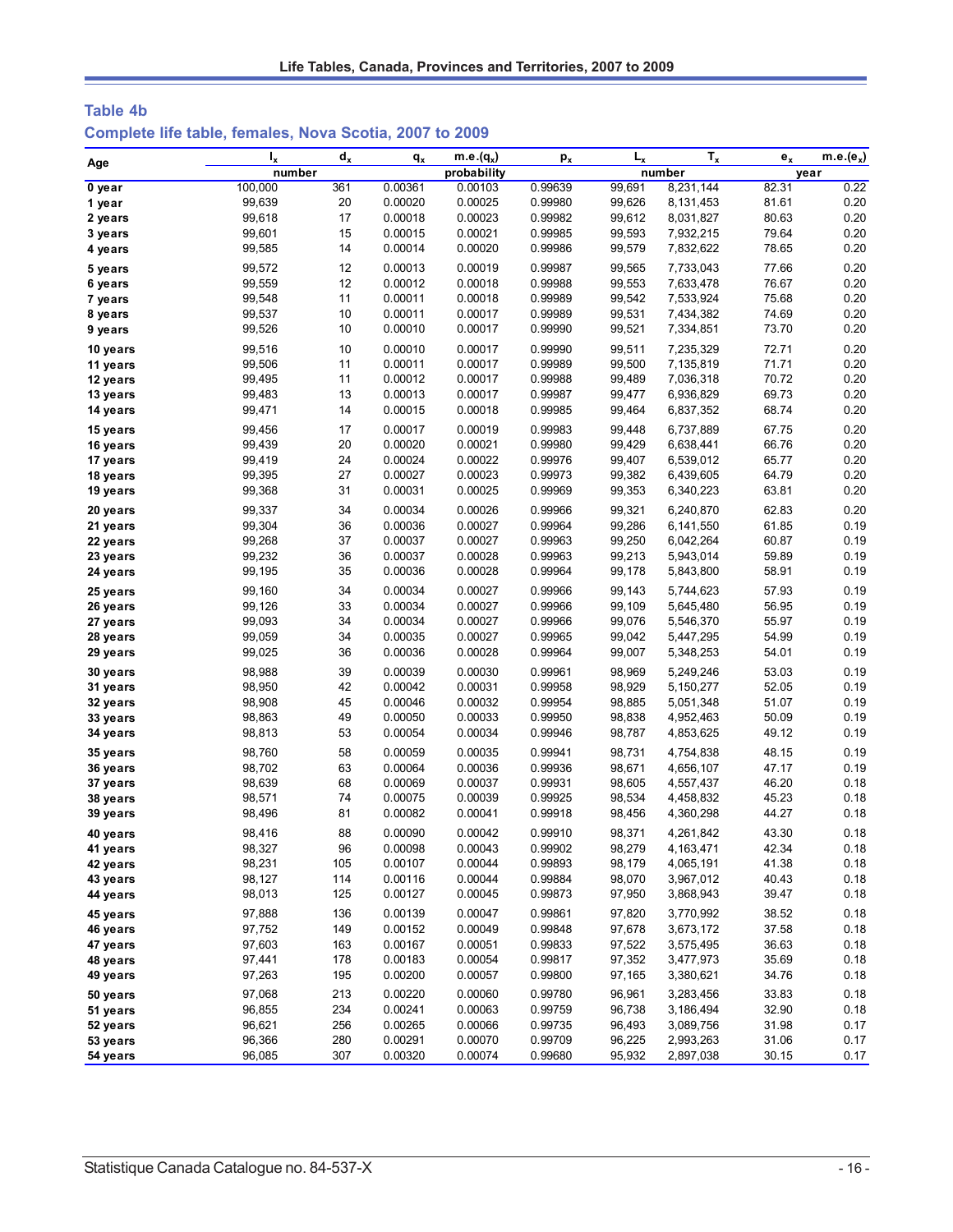| Table 4b                                                            |  |  |  |  |  |
|---------------------------------------------------------------------|--|--|--|--|--|
| Complete life table, females, Nova Scotia, 2007 to 2009 (concluded) |  |  |  |  |  |

| Age                    | $I_{x}$ | $d_{x}$ | $q_{x}$ | $m.e.(q_x)$ | $p_{x}$ | $L_{x}$ | $T_{x}$   | $e_x$ | m.e.( $e_x$ )        |
|------------------------|---------|---------|---------|-------------|---------|---------|-----------|-------|----------------------|
|                        | number  |         |         | probability |         |         | number    |       | year                 |
| 55 years               | 95,778  | 337     | 0.00352 | 0.00079     | 0.99648 | 95.610  | 2,801,106 | 29.25 | 0.17                 |
| 56 years               | 95,441  | 369     | 0.00387 | 0.00084     | 0.99613 | 95,257  | 2,705,496 | 28.35 | 0.17                 |
| 57 years               | 95,072  | 405     | 0.00426 | 0.00089     | 0.99574 | 94,870  | 2,610,240 | 27.46 | 0.17                 |
| 58 years               | 94,668  | 443     | 0.00468 | 0.00094     | 0.99532 | 94,446  | 2,515,370 | 26.57 | 0.17                 |
| 59 years               | 94,224  | 486     | 0.00516 | 0.00099     | 0.99484 | 93,981  | 2,420,924 | 25.69 | 0.17                 |
| 60 years               | 93,738  | 533     | 0.00568 | 0.00103     | 0.99432 | 93,472  | 2,326,943 | 24.82 | 0.17                 |
| 61 years               | 93,206  | 584     | 0.00626 | 0.00110     | 0.99374 | 92,914  | 2,233,471 | 23.96 | 0.17                 |
| 62 years               | 92,622  | 639     | 0.00690 | 0.00121     | 0.99310 | 92,302  | 2,140,557 | 23.11 | 0.17                 |
| 63 years               | 91,983  | 700     | 0.00761 | 0.00133     | 0.99239 | 91,632  | 2,048,255 | 22.27 | 0.16                 |
| 64 years               | 91,282  | 767     | 0.00840 | 0.00142     | 0.99160 | 90,899  | 1,956,622 | 21.43 | 0.16                 |
| 65 years               | 90,516  | 839     | 0.00927 | 0.00152     | 0.99073 | 90,096  | 1,865,723 | 20.61 | 0.16                 |
| 66 years               | 89,676  | 918     | 0.01024 | 0.00164     | 0.98976 | 89,217  | 1,775,627 | 19.80 | 0.16                 |
| 67 years               | 88,758  | 1,004   | 0.01131 | 0.00179     | 0.98869 | 88,257  | 1,686,410 | 19.00 | 0.16                 |
| 68 years               | 87,755  | 1,096   | 0.01249 | 0.00192     | 0.98751 | 87,207  | 1,598,153 | 18.21 | 0.16                 |
| 69 years               | 86,659  | 1,197   | 0.01381 | 0.00207     | 0.98619 | 86,060  | 1,510,946 | 17.44 | 0.15                 |
| 70 years               | 85,462  | 1,305   | 0.01527 | 0.00222     | 0.98473 | 84,809  | 1,424,886 | 16.67 | 0.15                 |
| 71 years               | 84,157  | 1,422   | 0.01689 | 0.00240     | 0.98311 | 83,446  | 1,340,077 | 15.92 | 0.15                 |
| 72 years               | 82,735  | 1,547   | 0.01870 | 0.00257     | 0.98130 | 81,962  | 1,256,631 | 15.19 | 0.15                 |
| 73 years               | 81,188  | 1,680   | 0.02070 | 0.00274     | 0.97930 | 80,348  | 1,174,669 | 14.47 | 0.15                 |
| 74 years               | 79,508  | 1,822   | 0.02292 | 0.00291     | 0.97708 | 78,597  | 1,094,321 | 13.76 | 0.14                 |
| 75 years               | 77,685  | 1,973   | 0.02540 | 0.00309     | 0.97460 | 76,699  | 1,015,724 | 13.07 | 0.14                 |
| 76 years               | 75,713  | 2,131   | 0.02815 | 0.00329     | 0.97185 | 74,647  | 939,025   | 12.40 | 0.14                 |
| 77 years               | 73,581  | 2,296   | 0.03121 | 0.00353     | 0.96879 | 72,433  | 864,378   | 11.75 | 0.14                 |
| 78 years               | 71,285  | 2,468   | 0.03462 | 0.00380     | 0.96538 | 70,051  | 791,945   | 11.11 | 0.13                 |
| 79 years               | 68,817  | 2,643   | 0.03841 | 0.00411     | 0.96159 | 67,496  | 721,894   | 10.49 | 0.13                 |
| 80 years               | 66,174  | 2,821   | 0.04264 | 0.00461     | 0.95736 | 64,763  | 654,398   | 9.89  | 0.13                 |
| 81 years               | 63,353  | 3,000   | 0.04735 | 0.00473     | 0.95265 | 61,853  | 589,634   | 9.31  | 0.13                 |
| 82 years               | 60,353  | 3,174   | 0.05260 | 0.00514     | 0.94740 | 58,766  | 527,781   | 8.74  | 0.13                 |
| 83 years               | 57,179  | 3,342   | 0.05845 | 0.00550     | 0.94155 | 55,508  | 469,015   | 8.20  | 0.12                 |
| 84 years               | 53,837  | 3,498   | 0.06498 | 0.00595     | 0.93502 | 52,088  | 413,508   | 7.68  | 0.12                 |
| 85 years               | 50,338  | 3,638   | 0.07227 | 0.00642     | 0.92773 | 48,519  | 361,420   | 7.18  | 0.12                 |
| 86 years               | 46,700  | 3,755   | 0.08040 | 0.00718     | 0.91960 | 44,823  | 312,901   | 6.70  | 0.12                 |
| 87 years               | 42,946  | 3,843   | 0.08949 | 0.00732     | 0.91051 | 41,024  | 268,078   | 6.24  | 0.12                 |
| 88 years               | 39,102  | 3,896   | 0.09964 | 0.00816     | 0.90036 | 37,154  | 227,054   | 5.81  | 0.12                 |
| 89 years               | 35,206  | 3,907   | 0.11098 | 0.00942     | 0.88902 | 33,253  | 189,900   | 5.39  | 0.12                 |
| 90 years               | 31,299  | 3,871   | 0.12366 | 0.01050     | 0.87634 | 29,364  | 156,647   | 5.00  | 0.13                 |
| 91 years               | 27,428  | 3,773   | 0.13757 | 0.01231     | 0.86243 | 25,542  | 127,283   | 4.64  | 0.13                 |
| 92 years               | 23,655  | 3,607   | 0.15247 | 0.01376     | 0.84753 | 21,852  | 101,741   | 4.30  | 0.14                 |
| 93 years               | 20,049  | 3,375   | 0.16836 | 0.01606     | 0.83164 | 18,361  | 79,890    | 3.98  | 0.14                 |
| 94 years               | 16,673  | 3,088   | 0.18522 | 0.01901     | 0.81478 | 15,129  | 61,529    | 3.69  | 0.15                 |
| 95 years               | 13,585  | 2,807   | 0.20663 | 0.02259     | 0.79337 | 12,181  | 46,400    | 3.42  | 0.16                 |
| 96 years               | 10,778  | 2,432   | 0.22565 | 0.02650     | 0.77435 | 9,562   | 34,218    | 3.17  | 0.18                 |
| 97 years               | 8,346   | 2,049   | 0.24549 | 0.03250     | 0.75451 | 7,321   | 24,657    | 2.95  | 0.20                 |
| 98 years               | 6,297   | 1,675   | 0.26602 | 0.04002     | 0.73398 | 5,459   | 17,335    | 2.75  | 0.22                 |
| 99 years               | 4,622   | 1,327   | 0.28709 | 0.04939     | 0.71291 | 3,958   | 11,876    | 2.57  | 0.24                 |
| 100 years              | 3,295   | 1,017   | 0.30855 | 0.06041     | 0.69145 | 2,787   | 7,918     | 2.40  | 0.28                 |
| 101 years              | 2,278   | 752     | 0.33021 | 0.06632     | 0.66979 | 1,902   | 5,131     | 2.25  | 0.32                 |
| 102 years              | 1,526   | 537     | 0.35191 | 0.09932     | 0.64809 | 1,257   | 3,229     | 2.12  | 0.40                 |
| 103 years              | 989     | 369     | 0.37344 | 0.12674     | 0.62656 | 804     | 1,971     | 1.99  | 0.49                 |
| 104 years              | 620     | 245     | 0.39464 | 0.22750     | 0.60536 | 497     | 1,167     | 1.88  | 0.62                 |
|                        | 375     | 156     | 0.41535 | 0.17954     | 0.58465 | 297     | 670       | 1.79  | 0.56                 |
| 105 years<br>106 years | 219     | 95      | 0.43539 | 0.23852     | 0.56461 | 172     | 372       | 1.70  | 0.68                 |
| 107 years              | 124     | 56      | 0.45466 | 0.25916     | 0.54534 | 96      | 201       | 1.62  | 0.81                 |
| 108 years              | 68      | 32      | 0.47303 | 0.49367     | 0.52697 | 52      | 105       | 1.56  | 1.11                 |
| 109 years              | 36      | 17      | 0.49043 | 0.49147     | 0.50957 | 27      | 54        | 1.51  | 0.97                 |
| 110 years and over     | 18      | 18      | 1.00000 | 0.00000     | 0.00000 | 27      | $27\,$    | 1.47  |                      |
|                        |         |         |         |             |         |         |           |       | $\sim$ $\sim$ $\sim$ |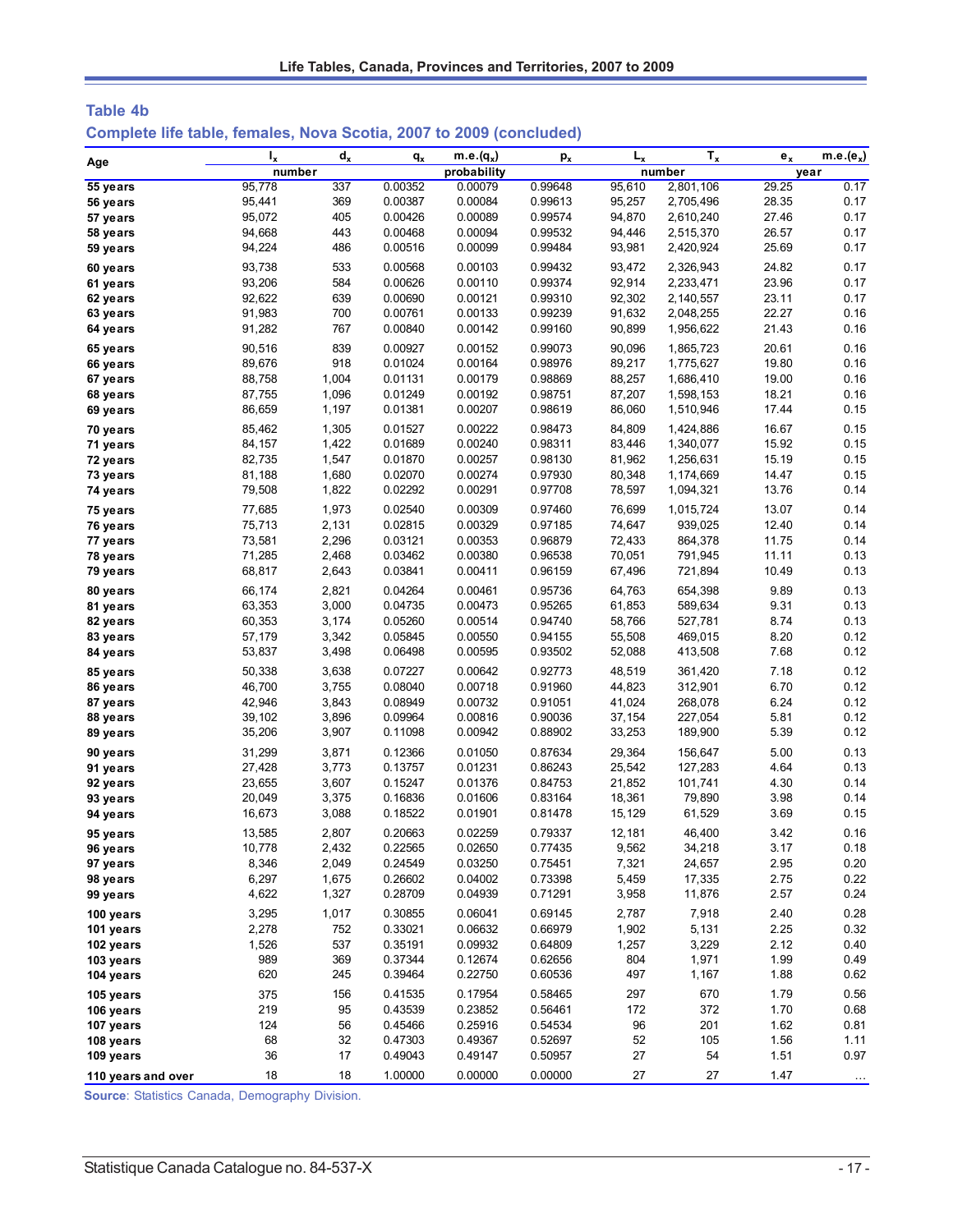| Table 5a |  |                                                         |  |
|----------|--|---------------------------------------------------------|--|
|          |  | Complete life table, males, New Brunswick, 2007 to 2009 |  |

| Age      | $I_{x}$ | $d_{x}$ | $q_{x}$ | $m.e.(q_x)$ | $p_{x}$ | $L_{x}$ | $T_{x}$   | $e_x$ | $\overline{\mathsf{m}}$ .e. $(e_x)$ |
|----------|---------|---------|---------|-------------|---------|---------|-----------|-------|-------------------------------------|
|          | number  |         |         | probability |         |         | number    | year  |                                     |
| 0 year   | 100,000 | 520     | 0.00520 | 0.00133     | 0.99480 | 99,533  | 7,756,316 | 77.56 | 0.27                                |
| 1 year   | 99,480  | 41      | 0.00042 | 0.00038     | 0.99958 | 99,464  | 7,656,783 | 76.97 | 0.25                                |
| 2 years  | 99,439  | 33      | 0.00033 | 0.00034     | 0.99967 | 99,428  | 7,557,320 | 76.00 | 0.25                                |
| 3 years  | 99,406  | 26      | 0.00027 | 0.00031     | 0.99973 | 99,387  | 7,457,892 | 75.02 | 0.25                                |
| 4 years  | 99,380  | 22      | 0.00022 | 0.00028     | 0.99978 | 99,369  | 7,358,504 | 74.04 | 0.25                                |
| 5 years  | 99,358  | 19      | 0.00019 | 0.00025     | 0.99981 | 99,349  | 7,259,135 | 73.06 | 0.25                                |
| 6 years  | 99,339  | 16      | 0.00016 | 0.00024     | 0.99984 | 99,331  | 7,159,786 | 72.07 | 0.25                                |
| 7 years  | 99,323  | 15      | 0.00015 | 0.00022     | 0.99985 | 99,316  | 7,060,455 | 71.09 | 0.25                                |
| 8 years  | 99,308  | 14      | 0.00014 | 0.00021     | 0.99986 | 99,302  | 6,961,139 | 70.10 | 0.25                                |
| 9 years  | 99,295  | 13      | 0.00013 | 0.00020     | 0.99987 | 99,289  | 6,861,838 | 69.11 | 0.25                                |
| 10 years | 99,282  | 13      | 0.00013 | 0.00020     | 0.99987 | 99,276  | 6,762,549 | 68.11 | 0.25                                |
| 11 years | 99,269  | 14      | 0.00014 | 0.00020     | 0.99986 | 99,262  | 6,663,274 | 67.12 | 0.24                                |
| 12 years | 99,255  | 16      | 0.00016 | 0.00022     | 0.99984 | 99,247  | 6,564,011 | 66.13 | 0.24                                |
| 13 years | 99,239  | 21      | 0.00021 | 0.00024     | 0.99979 | 99,229  | 6,464,764 | 65.14 | 0.24                                |
| 14 years | 99,218  | 29      | 0.00029 | 0.00028     | 0.99971 | 99,204  | 6,365,535 | 64.16 | 0.24                                |
| 15 years | 99,189  | 43      | 0.00044 | 0.00034     | 0.99956 | 99,168  | 6,266,331 | 63.18 | 0.24                                |
| 16 years | 99,146  | 64      | 0.00065 | 0.00041     | 0.99935 | 99,114  | 6,167,163 | 62.20 | 0.24                                |
| 17 years | 99,082  | 83      | 0.00084 | 0.00046     | 0.99916 | 99,040  | 6,068,049 | 61.24 | 0.24                                |
| 18 years | 98,999  | 96      | 0.00097 | 0.00049     | 0.99903 | 98,951  | 5,969,009 | 60.29 | 0.24                                |
| 19 years | 98,903  | 103     | 0.00104 | 0.00051     | 0.99896 | 98,852  | 5,870,058 | 59.35 | 0.24                                |
| 20 years | 98,800  | 107     | 0.00108 | 0.00052     | 0.99892 | 98,747  | 5,771,207 | 58.41 | 0.24                                |
| 21 years | 98,693  | 109     | 0.00110 | 0.00053     | 0.99890 | 98,639  | 5,672,460 | 57.48 | 0.23                                |
| 22 years | 98,585  | 107     | 0.00109 | 0.00054     | 0.99891 | 98,531  | 5,573,821 | 56.54 | 0.23                                |
| 23 years | 98,477  | 104     | 0.00105 | 0.00053     | 0.99895 | 98,425  | 5,475,290 | 55.60 | 0.23                                |
| 24 years | 98,374  | 98      | 0.00099 | 0.00052     | 0.99901 | 98,325  | 5,376,864 | 54.66 | 0.23                                |
| 25 years | 98,276  | 92      | 0.00093 | 0.00051     | 0.99907 | 98,230  | 5,278,540 | 53.71 | 0.23                                |
| 26 years | 98,184  | 88      | 0.00089 | 0.00050     | 0.99911 | 98,141  | 5,180,309 | 52.76 | 0.23                                |
| 27 years | 98,097  | 85      | 0.00087 | 0.00049     | 0.99913 | 98,054  | 5,082,169 | 51.81 | 0.23                                |
| 28 years | 98,012  | 85      | 0.00087 | 0.00049     | 0.99913 | 97,969  | 4,984,115 | 50.85 | 0.22                                |
| 29 years | 97,927  | 86      | 0.00088 | 0.00050     | 0.99912 | 97,884  | 4,886,145 | 49.90 | 0.22                                |
| 30 years | 97,841  | 89      | 0.00091 | 0.00051     | 0.99909 | 97,796  | 4,788,262 | 48.94 | 0.22                                |
| 31 years | 97,752  | 93      | 0.00095 | 0.00052     | 0.99905 | 97,705  | 4,690,465 | 47.98 | 0.22                                |
| 32 years | 97,659  | 97      | 0.00100 | 0.00053     | 0.99900 | 97,610  | 4,592,760 | 47.03 | 0.22                                |
| 33 years | 97,561  | 102     | 0.00105 | 0.00055     | 0.99895 | 97,510  | 4,495,150 | 46.08 | 0.22                                |
| 34 years | 97,459  | 108     | 0.00111 | 0.00056     | 0.99889 | 97,405  | 4,397,640 | 45.12 | 0.22                                |
| 35 years | 97,351  | 114     | 0.00117 | 0.00056     | 0.99883 | 97,294  | 4,300,236 | 44.17 | 0.22                                |
| 36 years | 97,237  | 120     | 0.00124 | 0.00057     | 0.99876 | 97,177  | 4,202,941 | 43.22 | 0.21                                |
| 37 years | 97,117  | 128     | 0.00131 | 0.00058     | 0.99869 | 97,053  | 4,105,764 | 42.28 | 0.21                                |
| 38 years | 96,989  | 136     | 0.00140 | 0.00060     | 0.99860 | 96,921  | 4,008,711 | 41.33 | 0.21                                |
| 39 years | 96,854  | 145     | 0.00149 | 0.00062     | 0.99851 | 96,781  | 3,911,790 | 40.39 | 0.21                                |
| 40 years | 96,709  | 154     | 0.00160 | 0.00063     | 0.99840 | 96,632  | 3,815,009 | 39.45 | 0.21                                |
| 41 years | 96,555  | 165     | 0.00171 | 0.00064     | 0.99829 | 96,472  | 3,718,377 | 38.51 | 0.21                                |
| 42 years | 96,390  | 177     | 0.00184 | 0.00065     | 0.99816 | 96,301  | 3,621,904 | 37.58 | 0.21                                |
| 43 years | 96,212  | 191     | 0.00198 | 0.00065     | 0.99802 | 96,117  | 3,525,603 | 36.64 | 0.21                                |
| 44 years | 96,022  | 205     | 0.00214 | 0.00067     | 0.99786 | 95,919  | 3,429,486 | 35.72 | 0.21                                |
| 45 years | 95,817  | 222     | 0.00232 | 0.00069     | 0.99768 | 95,706  | 3,333,567 | 34.79 | 0.20                                |
| 46 years | 95,595  | 240     | 0.00251 | 0.00072     | 0.99749 | 95,475  | 3,237,861 | 33.87 | 0.20                                |
| 47 years | 95,355  | 261     | 0.00273 | 0.00076     | 0.99727 | 95,224  | 3,142,387 | 32.95 | 0.20                                |
| 48 years | 95,094  | 283     | 0.00298 | 0.00080     | 0.99702 | 94,952  | 3,047,163 | 32.04 | 0.20                                |
| 49 years | 94,811  | 309     | 0.00326 | 0.00083     | 0.99674 | 94,656  | 2,952,210 | 31.14 | 0.20                                |
| 50 years | 94,502  | 337     | 0.00357 | 0.00087     | 0.99643 | 94,333  | 2,857,554 | 30.24 | 0.20                                |
| 51 years | 94,165  | 369     | 0.00392 | 0.00091     | 0.99608 | 93,980  | 2,763,221 | 29.34 | 0.20                                |
| 52 years | 93,796  | 403     | 0.00430 | 0.00096     | 0.99570 | 93,594  | 2,669,241 | 28.46 | 0.20                                |
| 53 years | 93,393  | 440     | 0.00472 | 0.00101     | 0.99528 | 93,173  | 2,575,646 | 27.58 | 0.20                                |
| 54 years | 92,952  | 481     | 0.00518 | 0.00107     | 0.99482 | 92,712  | 2,482,474 | 26.71 | 0.20                                |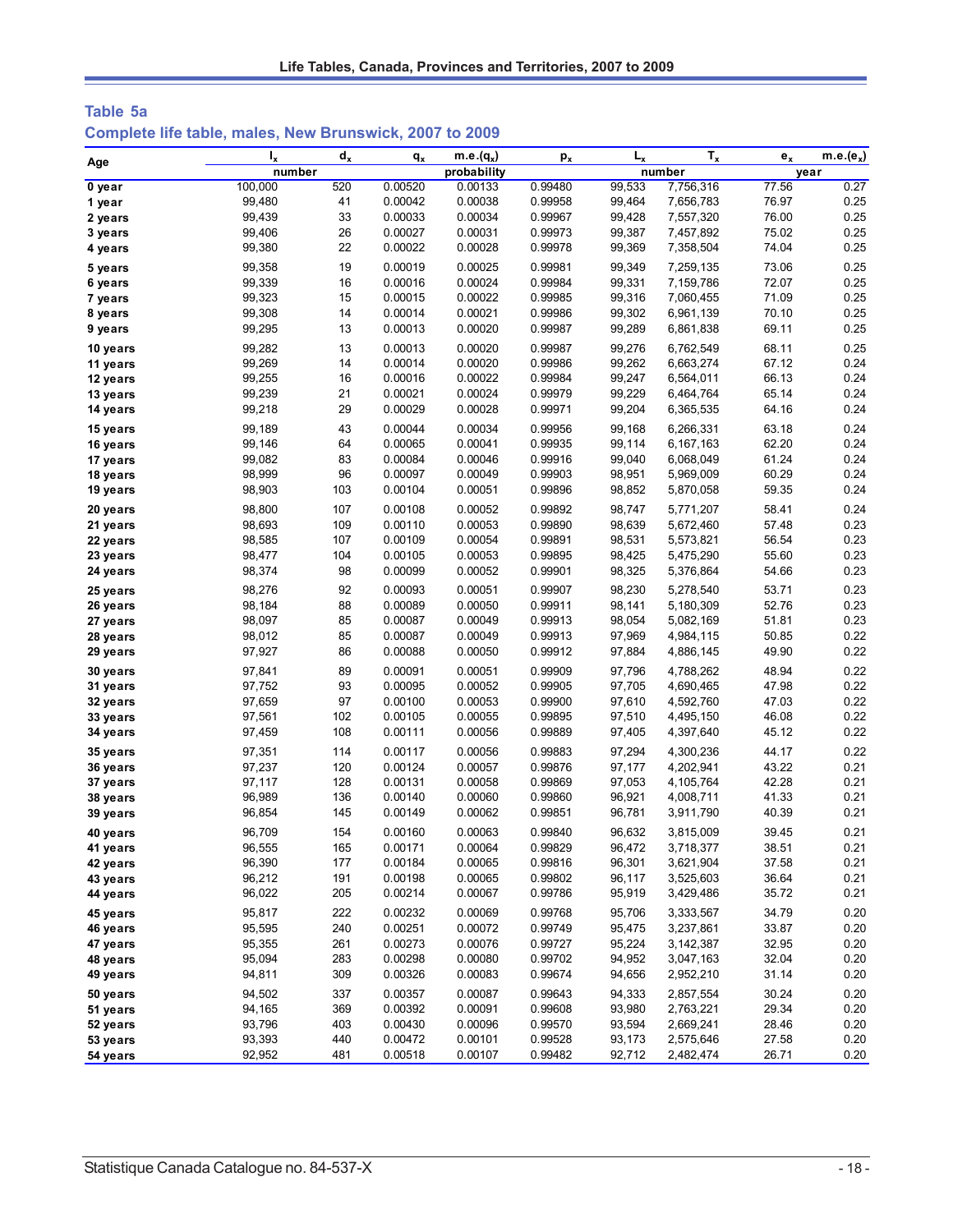| Table 5a |  |  |  |                                                                     |
|----------|--|--|--|---------------------------------------------------------------------|
|          |  |  |  | Complete life table, males, New Brunswick, 2007 to 2009 (concluded) |

| Age                  | $I_{x}$          | $d_x$          | $q_{x}$            | $m.e.(q_x)$        | $p_{x}$            | $L_{x}$          | $T_{x}$            | $e_{x}$        | $\overline{\mathsf{m.e.}}(\mathsf{e}_x)$ |
|----------------------|------------------|----------------|--------------------|--------------------|--------------------|------------------|--------------------|----------------|------------------------------------------|
|                      | number           |                |                    | probability        |                    |                  | number             |                | year                                     |
| 55 years             | 92,471           | 525            | 0.00568            | 0.00113            | 0.99432            | 92,208           | 2,389,762          | 25.84          | 0.20                                     |
| 56 years             | 91,946           | 574            | 0.00624            | 0.00120            | 0.99376            | 91,659           | 2,297,554          | 24.99          | 0.19                                     |
| 57 years             | 91,372           | 626            | 0.00685            | 0.00127            | 0.99315            | 91,059           | 2,205,895          | 24.14          | 0.19                                     |
| 58 years             | 90,746           | 683            | 0.00752            | 0.00133            | 0.99248            | 90,405           | 2,114,836          | 23.31          | 0.19                                     |
| 59 years             | 90,063           | 744            | 0.00827            | 0.00139            | 0.99173            | 89,691           | 2,024,431          | 22.48          | 0.19                                     |
| 60 years             | 89,319           | 811            | 0.00908            | 0.00146            | 0.99092            | 88,913           | 1,934,740          | 21.66          | 0.19                                     |
| 61 years             | 88,508           | 883            | 0.00998            | 0.00158            | 0.99002            | 88,066           | 1,845,827          | 20.86          | 0.19                                     |
| 62 years             | 87,625           | 961            | 0.01096            | 0.00173            | 0.98904            | 87,144           | 1,757,761          | 20.06          | 0.19                                     |
| 63 years             | 86,664           | 1,044          | 0.01205            | 0.00190            | 0.98795            | 86,142           | 1,670,617          | 19.28          | 0.19                                     |
| 64 years             | 85,619           | 1,134          | 0.01325            | 0.00204            | 0.98675            | 85,052           | 1,584,475          | 18.51          | 0.19                                     |
| 65 years             | 84,485           | 1,230          | 0.01456            | 0.00219            | 0.98544            | 83,870           | 1,499,423          | 17.75          | 0.18                                     |
| 66 years             | 83,255           | 1,333          | 0.01601            | 0.00235            | 0.98399            | 82,588           | 1,415,553          | 17.00          | 0.18                                     |
| 67 years             | 81,922           | 1,443          | 0.01761            | 0.00256<br>0.00276 | 0.98239            | 81,200           | 1,332,965          | 16.27          | 0.18<br>0.18                             |
| 68 years             | 80,479<br>78,920 | 1,559<br>1,682 | 0.01937<br>0.02131 | 0.00299            | 0.98063<br>0.97869 | 79,699<br>78,079 | 1,251,765          | 15.55<br>14.85 | 0.18                                     |
| 69 years             |                  |                |                    |                    |                    |                  | 1,172,065          |                |                                          |
| 70 years             | 77,238           | 1,811          | 0.02344            | 0.00323            | 0.97656            | 76,333           | 1,093,986          | 14.16          | 0.18                                     |
| 71 years             | 75,428           | 1,946          | 0.02580            | 0.00349            | 0.97420            | 74,455           | 1,017,653          | 13.49          | 0.18                                     |
| 72 years             | 73,482           | 2,086          | 0.02839            | 0.00381            | 0.97161            | 72,439           | 943,199            | 12.84          | 0.17                                     |
| 73 years             | 71,396           | 2,231          | 0.03125            | 0.00409            | 0.96875            | 70,280           | 870,760            | 12.20          | 0.17                                     |
| 74 years             | 69,165           | 2,379          | 0.03440            | 0.00439            | 0.96560            | 67,975           | 800,480            | 11.57          | 0.17                                     |
| 75 years             | 66,785           | 2,530          | 0.03788            | 0.00461            | 0.96212            | 65,521           | 732,505            | 10.97          | 0.17                                     |
| 76 years             | 64,256           | 2,680          | 0.04171            | 0.00496            | 0.95829            | 62,916           | 666,984            | 10.38          | 0.17                                     |
| 77 years             | 61,576<br>58,748 | 2,828<br>2,972 | 0.04593<br>0.05060 | 0.00539<br>0.00592 | 0.95407<br>0.94940 | 60,162<br>57,261 | 604,068<br>543,906 | 9.81<br>9.26   | 0.17<br>0.16                             |
| 78 years<br>79 years | 55,775           | 3,109          | 0.05574            | 0.00643            | 0.94426            | 54,221           | 486,645            | 8.73           | 0.16                                     |
|                      |                  |                |                    |                    |                    |                  | 432.424            |                |                                          |
| 80 years             | 52,666<br>49,432 | 3,234<br>3,345 | 0.06141<br>0.06768 | 0.00676<br>0.00757 | 0.93859<br>0.93232 | 51,049<br>47,759 | 381,375            | 8.21<br>7.72   | 0.16<br>0.16                             |
| 81 years             | 46,086           | 3,438          | 0.07459            | 0.00815            | 0.92541            | 44,368           | 333,616            | 7.24           | 0.16                                     |
| 82 years<br>83 years | 42,649           | 3,507          | 0.08222            | 0.00894            | 0.91778            | 40,895           | 289,249            | 6.78           | 0.16                                     |
| 84 years             | 39,142           | 3,548          | 0.09065            | 0.00970            | 0.90935            | 37,368           | 248,353            | 6.34           | 0.16                                     |
| 85 years             | 35,594           | 3,558          | 0.09995            | 0.01047            | 0.90005            | 33,815           | 210,985            | 5.93           | 0.17                                     |
| 86 years             | 32,036           | 3,531          | 0.11022            | 0.01247            | 0.88978            | 30,271           | 177,170            | 5.53           | 0.17                                     |
| 87 years             | 28,505           | 3,465          | 0.12157            | 0.01344            | 0.87843            | 26,772           | 146,900            | 5.15           | 0.18                                     |
| 88 years             | 25,040           | 3,358          | 0.13411            | 0.01553            | 0.86589            | 23,361           | 120, 127           | 4.80           | 0.18                                     |
| 89 years             | 21,682           | 3,208          | 0.14796            | 0.01917            | 0.85204            | 20,078           | 96,766             | 4.46           | 0.19                                     |
| 90 years             | 18,474           | 3,016          | 0.16326            | 0.02123            | 0.83674            | 16,966           | 76,689             | 4.15           | 0.20                                     |
| 91 years             | 15,458           | 2,779          | 0.17977            | 0.02392            | 0.82023            | 14,068           | 59,723             | 3.86           | 0.21                                     |
| 92 years             | 12,679           | 2,499          | 0.19712            | 0.02836            | 0.80288            | 11,429           | 45,654             | 3.60           | 0.23                                     |
| 93 years             | 10,180           | 2,191          | 0.21521            | 0.03277            | 0.78479            | 9,084            | 34,225             | 3.36           | 0.25                                     |
| 94 years             | 7,989            | 1,869          | 0.23396            | 0.04405            | 0.76604            | 7,054            | 25,141             | 3.15           | 0.28                                     |
| 95 years             | 6,120            | 1,523          | 0.24894            | 0.04731            | 0.75106            | 5,358            | 18,086             | 2.96           | 0.31                                     |
| 96 years             | 4,596            | 1,230          | 0.26765            | 0.05922            | 0.73235            | 3,981            | 12,728             | 2.77           | 0.36                                     |
| 97 years             | 3,366            | 965            | 0.28679            | 0.07684            | 0.71321            | 2,883            | 8,747              | 2.60           | 0.43                                     |
| 98 years             | 2,401            | 735            | 0.30626            | 0.10733            | 0.69374            | 2,033            | 5,864              | 2.44           | 0.51                                     |
| 99 years             | 1,666            | 543            | 0.32591            | 0.13126            | 0.67409            | 1,394            | 3,830              | 2.30           | 0.59                                     |
| 100 years            | 1,123            | 388            | 0.34561            | 0.18178            | 0.65439            | 929              | 2,436              | 2.17           | 0.71                                     |
| 101 years            | 735              | 268            | 0.36523            | 0.27160            | 0.63477            | 601              | 1,508              | 2.05           | 0.83                                     |
| 102 years            | 466              | 179            | 0.38463            | 0.17545            | 0.61537            | 377              | 907                | 1.94           | 0.77                                     |
| 103 years            | 287              | 116            | 0.40368            | 0.37840            | 0.59632            | 229              | 530                | 1.85           | 1.06                                     |
| 104 years            | 171              | 72             | 0.42226            | 0.36320            | 0.57774            | 135              | 301                | 1.76           | 1.06                                     |
| 105 years            | 99               | 44             | 0.44026            | 0.49608            | 0.55974            | 77               | 166                | 1.68           | 1.22                                     |
| 106 years            | 55               | 25             | 0.45759            | 0.45300            | 0.54241            | 43               | 89                 | 1.61           | 1.11                                     |
| 107 years            | 30               | 14             | 0.47418            | 0.49354            | 0.52582            | 23               | 47                 | 1.55           | 1.14                                     |
| 108 years            | 16               | 8              | 0.48996            | 0.49154            | 0.51004            | 12               | 24                 | 1.50           | 1.07                                     |
| 109 years            | 8                | 4              | 0.50489            | 0.48918            | 0.49511            | 6                | 12                 | 1.45           | 0.94                                     |
| 110 years and over   | 4                | 4              | 1.00000            | 0.00000            | 0.00000            | 6                | 6                  | 1.43           | $\cdots$                                 |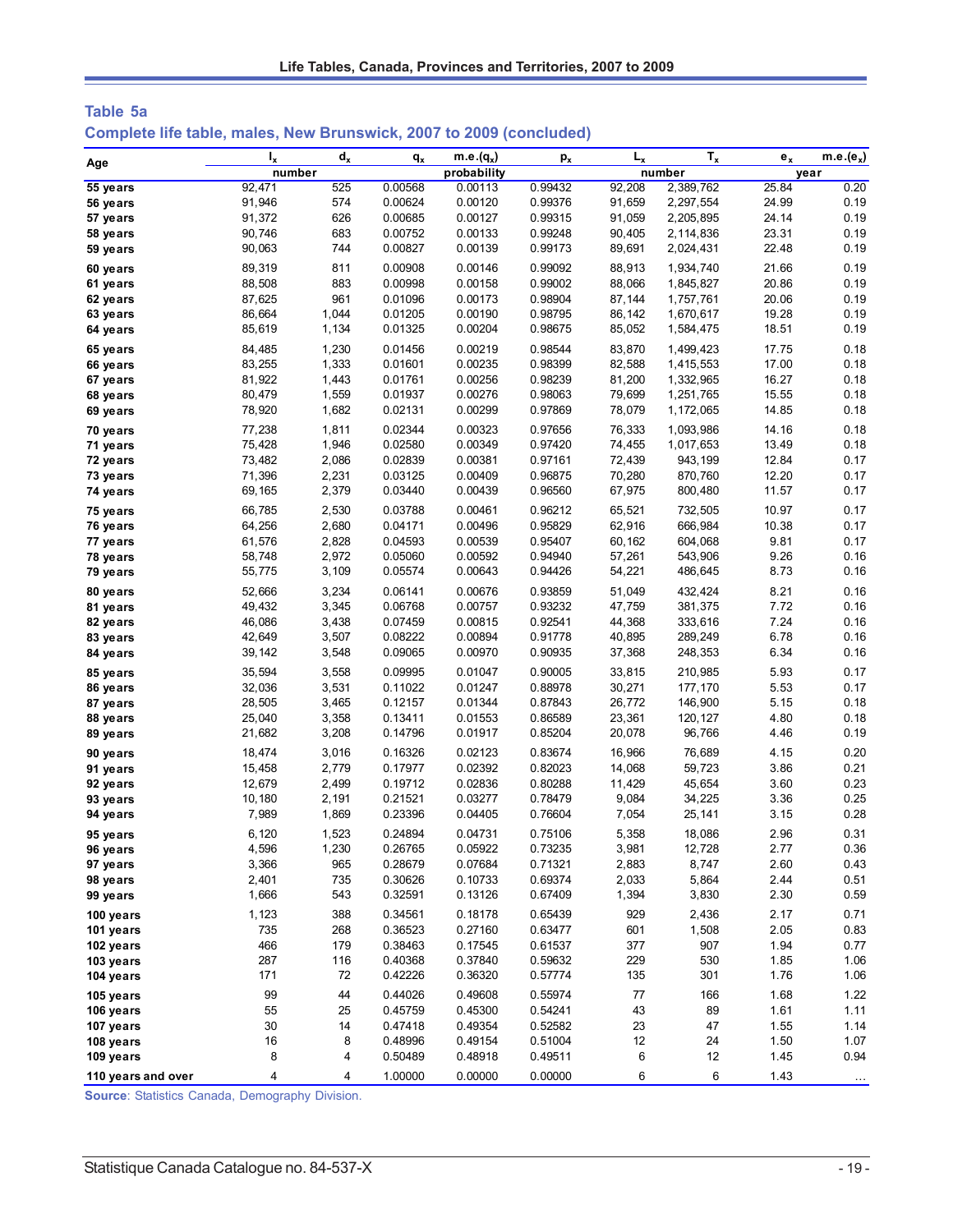| Table 5b |  |                                                           |  |  |
|----------|--|-----------------------------------------------------------|--|--|
|          |  | Complete life table, females, New Brunswick, 2007 to 2009 |  |  |

| Age      | $I_{x}$ | $d_{x}$ | $q_{x}$ | $m.e.(q_x)$ | $p_{x}$ | $L_{x}$ | $T_{x}$     | $e_x$ | m.e.( $e_x$ ) |
|----------|---------|---------|---------|-------------|---------|---------|-------------|-------|---------------|
|          | number  |         |         | probability |         |         | number      |       | year          |
| 0 year   | 100,000 | 361     | 0.00361 | 0.00114     | 0.99639 | 99,685  | 8,265,499   | 82.65 | 0.25          |
| 1 year   | 99,639  | 70      | 0.00070 | 0.00051     | 0.99930 | 99,595  | 8,165,814   | 81.95 | 0.24          |
| 2 years  | 99,569  | 37      | 0.00037 | 0.00037     | 0.99963 | 99,550  | 8,066,220   | 81.01 | 0.23          |
| 3 years  | 99,532  | 22      | 0.00022 | 0.00029     | 0.99978 | 99,521  | 7,966,669   | 80.04 | 0.23          |
| 4 years  | 99,510  | 15      | 0.00015 | 0.00023     | 0.99985 | 99,503  | 7,867,148   | 79.06 | 0.23          |
| 5 years  | 99,496  | 11      | 0.00011 | 0.00020     | 0.99989 | 99,490  | 7,767,646   | 78.07 | 0.23          |
| 6 years  | 99,485  | 9       | 0.00010 | 0.00018     | 0.99990 | 99,480  | 7,668,155   | 77.08 | 0.23          |
| 7 years  | 99,475  | 9       | 0.00009 | 0.00018     | 0.99991 | 99,470  | 7,568,676   | 76.09 | 0.23          |
| 8 years  | 99,466  | 10      | 0.00010 | 0.00019     | 0.99990 | 99,461  | 7,469,205   | 75.09 | 0.23          |
| 9 years  | 99,456  | 13      | 0.00013 | 0.00021     | 0.99987 | 99,449  | 7,369,744   | 74.10 | 0.23          |
| 10 years | 99,443  | 17      | 0.00017 | 0.00024     | 0.99983 | 99,435  | 7,270,295   | 73.11 | 0.23          |
| 11 years | 99,426  | 21      | 0.00021 | 0.00026     | 0.99979 | 99,416  | 7,170,861   | 72.12 | 0.23          |
| 12 years | 99,406  | 25      | 0.00025 | 0.00028     | 0.99975 | 99,393  | 7,071,445   | 71.14 | 0.23          |
| 13 years | 99,381  | 29      | 0.00029 | 0.00029     | 0.99971 | 99,366  | 6,972,051   | 70.15 | 0.22          |
| 14 years | 99,352  | 32      | 0.00032 | 0.00030     | 0.99968 | 99,336  | 6,872,685   | 69.18 | 0.22          |
| 15 years | 99,320  | 34      | 0.00034 | 0.00031     | 0.99966 | 99,303  | 6,773,349   | 68.20 | 0.22          |
| 16 years | 99,286  | 35      | 0.00035 | 0.00031     | 0.99965 | 99,269  | 6,674,045   | 67.22 | 0.22          |
| 17 years | 99,252  | 34      | 0.00034 | 0.00030     | 0.99966 | 99,234  | 6,574,776   | 66.24 | 0.22          |
| 18 years | 99,217  | 32      | 0.00033 | 0.00029     | 0.99967 | 99,201  | 6,475,542   | 65.27 | 0.22          |
| 19 years | 99,185  | 30      | 0.00030 | 0.00029     | 0.99970 | 99,170  | 6,376,341   | 64.29 | 0.22          |
| 20 years | 99, 155 | 29      | 0.00029 | 0.00028     | 0.99971 | 99,140  | 6,277,171   | 63.31 | 0.22          |
| 21 years | 99,126  | 28      | 0.00028 | 0.00028     | 0.99972 | 99,112  | 6,178,031   | 62.33 | 0.22          |
| 22 years | 99,098  | 27      | 0.00027 | 0.00028     | 0.99973 | 99,085  | 6,078,919   | 61.34 | 0.22          |
| 23 years | 99,072  | 27      | 0.00027 | 0.00027     | 0.99973 | 99,058  | 5,979,834   | 60.36 | 0.22          |
| 24 years | 99,045  | 27      | 0.00027 | 0.00028     | 0.99973 | 99,032  | 5,880,775   | 59.37 | 0.22          |
| 25 years | 99,018  | 27      | 0.00027 | 0.00028     | 0.99973 | 99,005  | 5,781,744   | 58.39 | 0.22          |
| 26 years | 98,991  | 28      | 0.00028 | 0.00028     | 0.99972 | 98,977  | 5,682,739   | 57.41 | 0.22          |
| 27 years | 98,963  | 29      | 0.00030 | 0.00029     | 0.99970 | 98,948  | 5,583,762   | 56.42 | 0.21          |
| 28 years | 98,934  | 31      | 0.00031 | 0.00030     | 0.99969 | 98,918  | 5,484,814   | 55.44 | 0.21          |
| 29 years | 98,903  | 33      | 0.00033 | 0.00031     | 0.99967 | 98,887  | 5,385,895   | 54.46 | 0.21          |
| 30 years | 98,870  | 36      | 0.00036 | 0.00031     | 0.99964 | 98,852  | 5,287,009   | 53.47 | 0.21          |
| 31 years | 98,835  | 39      | 0.00039 | 0.00033     | 0.99961 | 98,815  | 5,188,156   | 52.49 | 0.21          |
| 32 years | 98,796  | 42      | 0.00043 | 0.00034     | 0.99957 | 98,775  | 5,089,341   | 51.51 | 0.21          |
| 33 years | 98,754  | 46      | 0.00046 | 0.00035     | 0.99954 | 98,731  | 4,990,566   | 50.54 | 0.21          |
| 34 years | 98,708  | 50      | 0.00050 | 0.00037     | 0.99950 | 98,683  | 4,891,835   | 49.56 | 0.21          |
| 35 years | 98,659  | 54      | 0.00055 | 0.00038     | 0.99945 | 98,632  | 4,793,151   | 48.58 | 0.21          |
| 36 years | 98,604  | 59      | 0.00060 | 0.00039     | 0.99940 | 98,575  | 4,694,520   | 47.61 | 0.21          |
| 37 years | 98,545  | 64      | 0.00065 | 0.00041     | 0.99935 | 98,513  | 4,595,945   | 46.64 | 0.21          |
| 38 years | 98,481  | 70      | 0.00071 | 0.00042     | 0.99929 | 98,446  | 4,497,432   | 45.67 | 0.21          |
| 39 years | 98,411  | 76      | 0.00078 | 0.00044     | 0.99922 | 98,373  | 4,398,985   | 44.70 | 0.21          |
| 40 years | 98,335  | 83      | 0.00085 | 0.00046     | 0.99915 | 98,293  | 4,300,612   | 43.73 | 0.21          |
| 41 years | 98,252  | 91      | 0.00092 | 0.00047     | 0.99908 | 98,206  | 4,202,319   | 42.77 | 0.21          |
| 42 years | 98,161  | 99      | 0.00101 | 0.00047     | 0.99899 | 98,111  | 4, 104, 113 | 41.81 | 0.20          |
| 43 years | 98,062  | 108     | 0.00110 | 0.00048     | 0.99890 | 98,008  | 4,006,001   | 40.85 | 0.20          |
| 44 years | 97,954  | 118     | 0.00121 | 0.00050     | 0.99879 | 97,895  | 3,907,993   | 39.90 | 0.20          |
| 45 years | 97,836  | 129     | 0.00132 | 0.00052     | 0.99868 | 97,771  | 3,810,099   | 38.94 | 0.20          |
| 46 years | 97,707  | 141     | 0.00144 | 0.00054     | 0.99856 | 97,636  | 3,712,328   | 37.99 | 0.20          |
| 47 years | 97,566  | 154     | 0.00158 | 0.00056     | 0.99842 | 97,489  | 3,614,692   | 37.05 | 0.20          |
| 48 years | 97,412  | 168     | 0.00173 | 0.00059     | 0.99827 | 97,327  | 3,517,203   | 36.11 | 0.20          |
| 49 years | 97,243  | 184     | 0.00189 | 0.00062     | 0.99811 | 97,151  | 3,419,876   | 35.17 | 0.20          |
| 50 years | 97,059  | 201     | 0.00208 | 0.00065     | 0.99792 | 96,958  | 3,322,725   | 34.23 | 0.20          |
| 51 years | 96,857  | 220     | 0.00228 | 0.00068     | 0.99772 | 96,747  | 3,225,767   | 33.30 | 0.20          |
| 52 years | 96,637  | 241     | 0.00250 | 0.00072     | 0.99750 | 96,517  | 3,129,019   | 32.38 | 0.20          |
| 53 years | 96,396  | 264     | 0.00274 | 0.00076     | 0.99726 | 96,264  | 3,032,503   | 31.46 | 0.20          |
| 54 years | 96,132  | 289     | 0.00301 | 0.00080     | 0.99699 | 95,987  | 2,936,239   | 30.54 | 0.20          |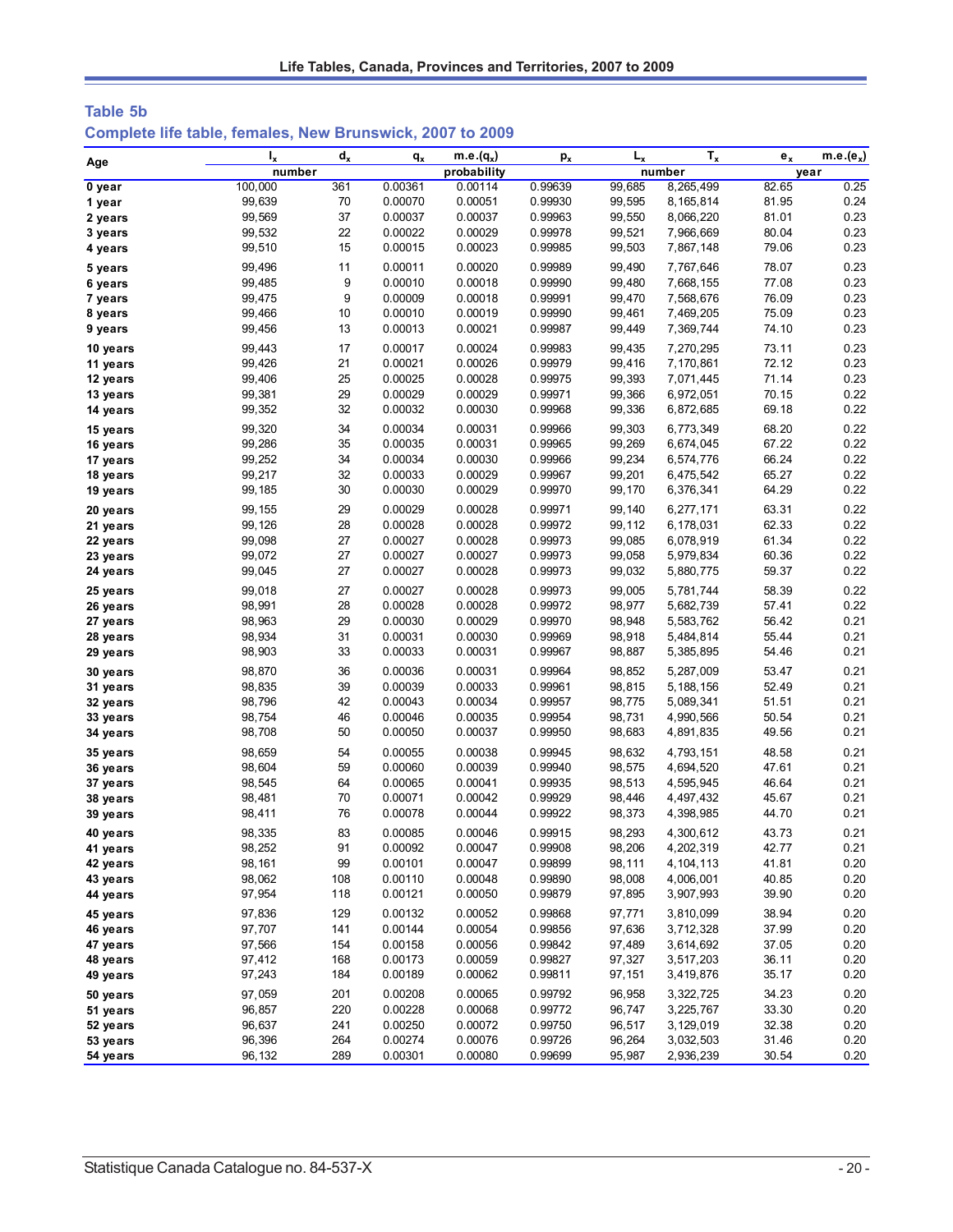| Table 5b |  |                                                                              |  |  |  |
|----------|--|------------------------------------------------------------------------------|--|--|--|
|          |  | <b>Complete life table, females, New Brunswick, 2007 to 2009 (concluded)</b> |  |  |  |

| Age                | $I_{x}$ | $d_{x}$ | $q_{x}$ | $m.e.(q_x)$ | $\mathbf{p}_{\mathbf{x}}$ | $L_{x}$ | $T_{x}$   | $e_{x}$ | $m.e.(e_x)$ |
|--------------------|---------|---------|---------|-------------|---------------------------|---------|-----------|---------|-------------|
|                    | number  |         |         | probability |                           |         | number    |         | year        |
| 55 years           | 95.843  | 317     | 0.00330 | 0.00085     | 0.99670                   | 95,684  | 2,840,252 | 29.63   | 0.19        |
| 56 years           | 95,526  | 347     | 0.00363 | 0.00090     | 0.99637                   | 95,353  | 2,744,567 | 28.73   | 0.19        |
| 57 years           | 95,179  | 380     | 0.00399 | 0.00096     | 0.99601                   | 94,989  | 2,649,214 | 27.83   | 0.19        |
| 58 years           | 94,799  | 416     | 0.00439 | 0.00101     | 0.99561                   | 94,591  | 2,554,225 | 26.94   | 0.19        |
| 59 years           | 94,383  | 456     | 0.00484 | 0.00106     | 0.99516                   | 94,155  | 2,459,634 | 26.06   | 0.19        |
| 60 years           | 93,926  | 500     | 0.00533 | 0.00112     | 0.99467                   | 93,676  | 2,365,480 | 25.18   | 0.19        |
| 61 years           | 93,426  | 548     | 0.00587 | 0.00121     | 0.99413                   | 93,152  | 2,271,804 | 24.32   | 0.19        |
| 62 years           | 92,878  | 601     | 0.00647 | 0.00132     | 0.99353                   | 92,577  | 2,178,652 | 23.46   | 0.19        |
| 63 years           | 92,277  | 659     | 0.00714 | 0.00145     | 0.99286                   | 91,948  | 2,086,074 | 22.61   | 0.19        |
| 64 years           | 91,618  | 722     | 0.00788 | 0.00157     | 0.99212                   | 91,258  | 1,994,127 | 21.77   | 0.18        |
| 65 years           | 90,897  | 790     | 0.00870 | 0.00169     | 0.99130                   | 90,502  | 1,902,869 | 20.93   | 0.18        |
| 66 years           | 90,106  | 866     | 0.00961 | 0.00182     | 0.99039                   | 89,674  | 1,812,367 | 20.11   | 0.18        |
| 67 years           | 89,241  | 947     | 0.01062 | 0.00196     | 0.98938                   | 88,767  | 1,722,694 | 19.30   | 0.18        |
| 68 years           | 88,294  | 1,037   | 0.01174 | 0.00211     | 0.98826                   | 87,775  | 1,633,927 | 18.51   | 0.18        |
| 69 years           | 87,257  | 1,133   | 0.01299 | 0.00229     | 0.98701                   | 86,690  | 1,546,151 | 17.72   | 0.18        |
| 70 years           | 86,124  | 1,238   | 0.01438 | 0.00247     | 0.98562                   | 85,505  | 1,459,461 | 16.95   | 0.17        |
| 71 years           | 84,886  | 1,352   | 0.01592 | 0.00266     | 0.98408                   | 84,210  | 1,373,956 | 16.19   | 0.17        |
| 72 years           | 83,534  | 1,474   | 0.01764 | 0.00283     | 0.98236                   | 82,797  | 1,289,746 | 15.44   | 0.17        |
| 73 years           | 82,060  | 1,605   | 0.01956 | 0.00301     | 0.98044                   | 81,258  | 1,206,949 | 14.71   | 0.16        |
| 74 years           | 80,455  | 1,745   | 0.02169 | 0.00321     | 0.97831                   | 79,583  | 1,125,691 | 13.99   | 0.16        |
| 75 years           | 78,710  | 1,895   | 0.02407 | 0.00340     | 0.97593                   | 77,763  | 1,046,109 | 13.29   | 0.16        |
| 76 years           | 76,815  | 2,053   | 0.02673 | 0.00363     | 0.97327                   | 75,789  | 968,346   | 12.61   | 0.16        |
| 77 years           | 74,762  | 2,220   | 0.02969 | 0.00389     | 0.97031                   | 73,653  | 892,557   | 11.94   | 0.15        |
| 78 years           | 72,543  | 2,394   | 0.03300 | 0.00422     | 0.96700                   | 71,346  | 818,904   | 11.29   | 0.15        |
| 79 years           | 70,149  | 2,574   | 0.03669 | 0.00448     | 0.96331                   | 68,862  | 747,558   | 10.66   | 0.15        |
| 80 years           | 67,575  | 2,758   | 0.04082 | 0.00495     | 0.95918                   | 66,196  | 678,696   | 10.04   | 0.15        |
| 81 years           | 64,817  | 2,945   | 0.04544 | 0.00522     | 0.95456                   | 63,344  | 612,500   | 9.45    | 0.14        |
| 82 years           | 61,872  | 3,131   | 0.05060 | 0.00544     | 0.94940                   | 60,306  | 549,156   | 8.88    | 0.14        |
| 83 years           | 58,741  | 3,312   | 0.05638 | 0.00589     | 0.94362                   | 57,085  | 488,849   | 8.32    | 0.14        |
| 84 years           | 55,429  | 3,484   | 0.06285 | 0.00660     | 0.93715                   | 53,687  | 431,764   | 7.79    | 0.14        |
| 85 years           | 51,946  | 3,641   | 0.07010 | 0.00690     | 0.92990                   | 50,125  | 378,077   | 7.28    | 0.14        |
| 86 years           | 48,304  | 3,779   | 0.07822 | 0.00739     | 0.92178                   | 46,415  | 327,952   | 6.79    | 0.14        |
| 87 years           | 44,526  | 3,889   | 0.08734 | 0.00819     | 0.91266                   | 42,581  | 281,537   | 6.32    | 0.14        |
| 88 years           | 40,637  | 3,964   | 0.09756 | 0.00920     | 0.90244                   | 38,655  | 238,956   | 5.88    | 0.14        |
| 89 years           | 36,673  | 3,998   | 0.10903 | 0.01092     | 0.89097                   | 34,673  | 200,301   | 5.46    | 0.15        |
| 90 years           | 32,674  | 3,983   | 0.12191 | 0.01284     | 0.87809                   | 30,682  | 165,628   | 5.07    | 0.15        |
| 91 years           | 28,691  | 3,904   | 0.13606 | 0.01399     | 0.86394                   | 26,739  | 134,945   | 4.70    | 0.15        |
| 92 years           | 24,787  | 3,748   | 0.15122 | 0.01548     | 0.84878                   | 22,913  | 108,206   | 4.37    | 0.16        |
| 93 years           | 21,039  | 3,521   | 0.16735 | 0.01885     | 0.83265                   | 19,278  | 85,293    | 4.05    | 0.17        |
| 94 years           | 17,518  | 3,231   | 0.18442 | 0.02211     | 0.81558                   | 15,903  | 66,015    | 3.77    | 0.18        |
| 95 years           | 14,287  | 2,866   | 0.20063 | 0.02464     | 0.79937                   | 12,854  | 50,113    | 3.51    | 0.19        |
| 96 years           | 11,421  | 2,502   | 0.21907 | 0.02851     | 0.78093                   | 10,170  | 37,259    | 3.26    | 0.21        |
| 97 years           | 8,919   | 2,126   | 0.23833 | 0.03548     | 0.76167                   | 7,856   | 27,089    | 3.04    | 0.23        |
| 98 years           | 6,793   | 1,755   | 0.25832 | 0.04475     | 0.74168                   | 5,916   | 19,233    | 2.83    | 0.26        |
| 99 years           | 5,038   | 1,405   | 0.27889 | 0.05809     | 0.72111                   | 4,336   | 13,317    | 2.64    | 0.30        |
| 100 years          | 3,633   | 1,090   | 0.29989 | 0.06349     | 0.70011                   | 3,088   | 8,981     | 2.47    | 0.34        |
| 101 years          | 2,544   | 817     | 0.32116 | 0.09243     | 0.67884                   | 2,135   | 5,893     | 2.32    | 0.42        |
| 102 years          | 1,727   | 591     | 0.34254 | 0.11587     | 0.65746                   | 1,431   | 3,757     | 2.18    | 0.50        |
| 103 years          | 1,135   | 413     | 0.36384 | 0.12507     | 0.63616                   | 929     | 2,326     | 2.05    | 0.61        |
| 104 years          | 722     | 278     | 0.38489 | 0.18419     | 0.61511                   | 583     | 1,398     | 1.94    | 0.84        |
| 105 years          | 444     | 180     | 0.40553 | 0.29701     | 0.59447                   | 354     | 814       | 1.83    | 1.17        |
| 106 years          | 264     | 112     | 0.42560 | 0.50595     | 0.57440                   | 208     | 460       | 1.74    | 1.62        |
| 107 years          | 152     | 67      | 0.44497 | 0.92373     | 0.55503                   | 118     | 252       | 1.66    | 2.07        |
| 108 years          | 84      | 39      | 0.46353 | 0.60224     | 0.53647                   | 65      | 134       | 1.60    | 1.34        |
| 109 years          | 45      | 22      | 0.48119 | 0.50218     | 0.51881                   | 34      | 70        | 1.54    | 1.01        |
| 110 years and over | 23      | 23      | 1.00000 | 0.00000     | 0.00000                   | 35      | 35        | 1.51    | $\cdots$    |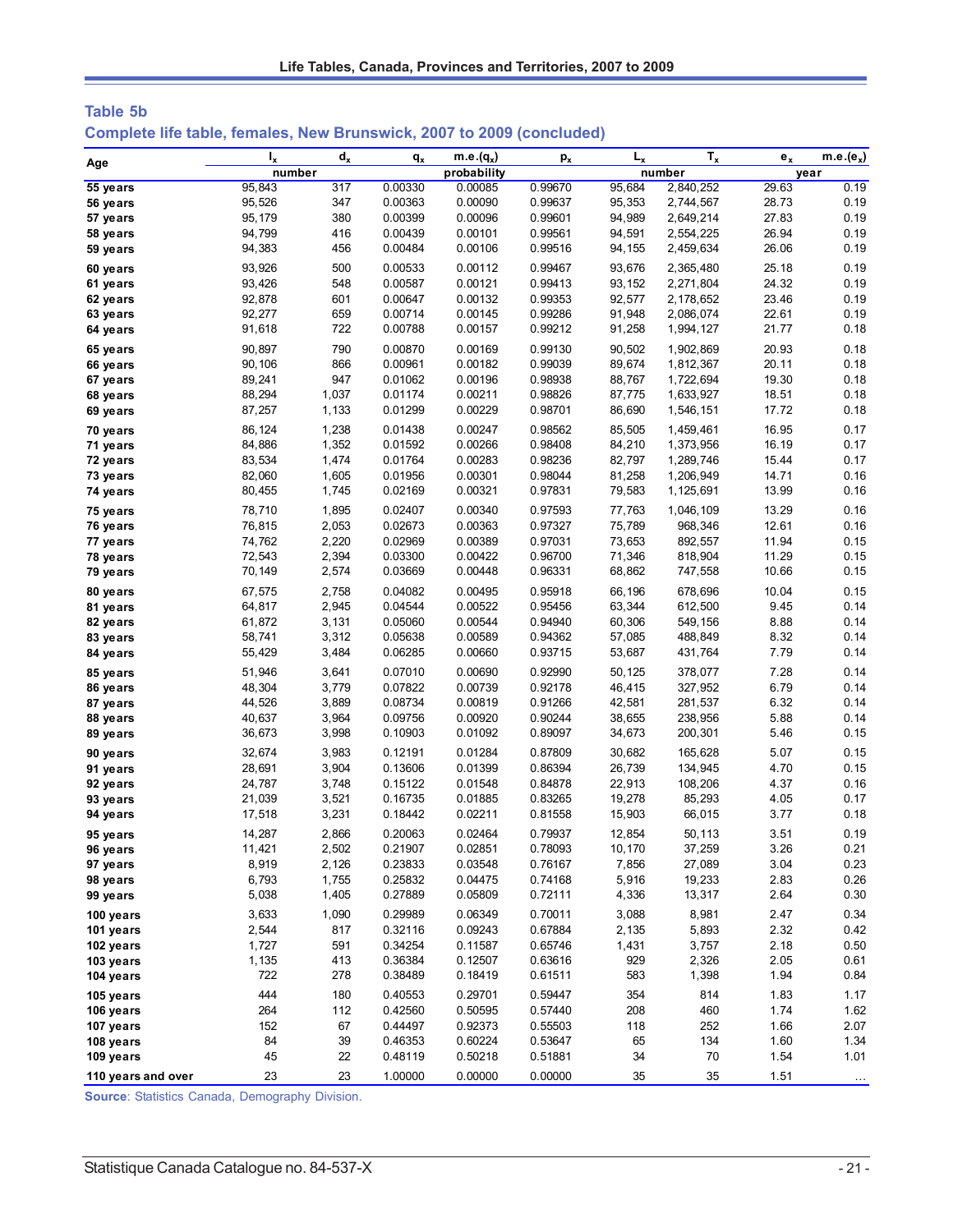# **Table 6a Complete life table, males, Quebec, 2007 to 2009**

|          | $I_{x}$ | $d_{x}$ | $q_{x}$ | m.e. $(q_x)$ | $p_{x}$ | $L_{x}$ | $T_{x}$     | $e_x$ | $m.e.(e_x)$ |
|----------|---------|---------|---------|--------------|---------|---------|-------------|-------|-------------|
| Age      | number  |         |         | probability  |         |         | number      | year  |             |
| 0 year   | 100,000 | 458     | 0.00458 | 0.00036      | 0.99542 | 99,581  | 7,872,625   | 78.73 | 0.08        |
| 1 year   | 99,542  | 20      | 0.00020 | 0.00008      | 0.99980 | 99,530  | 7,773,044   | 78.09 | 0.08        |
| 2 years  | 99,522  | 17      | 0.00017 | 0.00007      | 0.99983 | 99,515  | 7,673,514   | 77.10 | 0.08        |
| 3 years  | 99,506  | 14      | 0.00014 | 0.00007      | 0.99986 | 99,498  | 7,573,999   | 76.12 | 0.08        |
| 4 years  | 99,492  | 12      | 0.00012 | 0.00006      | 0.99988 | 99,488  | 7,474,501   | 75.13 | 0.08        |
| 5 years  | 99,479  | 11      | 0.00011 | 0.00006      | 0.99989 | 99,474  | 7,375,012   | 74.14 | 0.08        |
| 6 years  | 99,468  | 10      | 0.00010 | 0.00006      | 0.99990 | 99,463  | 7,275,539   | 73.14 | 0.08        |
| 7 years  | 99,458  | 10      | 0.00010 | 0.00006      | 0.99990 | 99,453  | 7,176,076   | 72.15 | 0.08        |
| 8 years  | 99,448  | 9       | 0.00009 | 0.00005      | 0.99991 | 99,444  | 7,076,622   | 71.16 | 0.08        |
| 9 years  | 99,439  | 9       | 0.00009 | 0.00005      | 0.99991 | 99,435  | 6,977,178   | 70.17 | 0.08        |
| 10 years | 99,430  | 9       | 0.00009 | 0.00005      | 0.99991 | 99,426  | 6,877,744   | 69.17 | 0.08        |
| 11 years | 99,421  | 10      | 0.00010 | 0.00005      | 0.99990 | 99,416  | 6,778,318   | 68.18 | 0.08        |
| 12 years | 99,411  | 12      | 0.00012 | 0.00006      | 0.99988 | 99,405  | 6,678,902   | 67.18 | 0.08        |
| 13 years | 99,400  | 14      | 0.00014 | 0.00006      | 0.99986 | 99,393  | 6,579,496   | 66.19 | 0.08        |
| 14 years | 99,386  | 19      | 0.00019 | 0.00007      | 0.99981 | 99,376  | 6,480,104   | 65.20 | 0.08        |
| 15 years | 99,367  | 26      | 0.00026 | 0.00008      | 0.99974 | 99,354  | 6,380,727   | 64.21 | 0.08        |
| 16 years | 99,341  | 36      | 0.00036 | 0.00009      | 0.99964 | 99,323  | 6,281,373   | 63.23 | 0.07        |
| 17 years | 99,306  | 46      | 0.00046 | 0.00011      | 0.99954 | 99,283  | 6,182,050   | 62.25 | 0.07        |
| 18 years | 99,260  | 54      | 0.00055 | 0.00012      | 0.99945 | 99,233  | 6,082,767   | 61.28 | 0.07        |
| 19 years | 99,206  | 61      | 0.00062 | 0.00013      | 0.99938 | 99,175  | 5,983,534   | 60.31 | 0.07        |
| 20 years | 99,144  | 67      | 0.00068 | 0.00013      | 0.99932 | 99,110  | 5,884,360   | 59.35 | 0.07        |
| 21 years | 99,077  | 72      | 0.00073 | 0.00014      | 0.99927 | 99,041  | 5,785,249   | 58.39 | 0.07        |
| 22 years | 99,005  | 74      | 0.00075 | 0.00014      | 0.99925 | 98,968  | 5,686,209   | 57.43 | 0.07        |
| 23 years | 98,930  | 75      | 0.00075 | 0.00014      | 0.99925 | 98,893  | 5,587,241   | 56.48 | 0.07        |
| 24 years | 98,856  | 73      | 0.00074 | 0.00013      | 0.99926 | 98,819  | 5,488,348   | 55.52 | 0.07        |
| 25 years | 98,783  | 70      | 0.00071 | 0.00013      | 0.99929 | 98,748  | 5,389,529   | 54.56 | 0.07        |
| 26 years | 98,713  | 69      | 0.00070 | 0.00013      | 0.99930 | 98,678  | 5,290,781   | 53.60 | 0.07        |
| 27 years | 98,644  | 68      | 0.00069 | 0.00013      | 0.99931 | 98,610  | 5, 192, 102 | 52.63 | 0.07        |
| 28 years | 98,575  | 69      | 0.00070 | 0.00013      | 0.99930 | 98,541  | 5,093,493   | 51.67 | 0.07        |
| 29 years | 98,506  | 70      | 0.00072 | 0.00013      | 0.99928 | 98,471  | 4,994,952   | 50.71 | 0.07        |
| 30 years | 98,436  | 73      | 0.00074 | 0.00013      | 0.99926 | 98,399  | 4,896,481   | 49.74 | 0.07        |
| 31 years | 98,363  | 76      | 0.00077 | 0.00014      | 0.99923 | 98,325  | 4,798,082   | 48.78 | 0.07        |
| 32 years | 98,287  | 80      | 0.00081 | 0.00014      | 0.99919 | 98,247  | 4,699,757   | 47.82 | 0.07        |
| 33 years | 98,207  | 84      | 0.00085 | 0.00014      | 0.99915 | 98,165  | 4,601,510   | 46.86 | 0.07        |
| 34 years | 98,123  | 88      | 0.00090 | 0.00015      | 0.99910 | 98,079  | 4,503,345   | 45.89 | 0.07        |
| 35 years | 98,035  | 93      | 0.00095 | 0.00016      | 0.99905 | 97,989  | 4,405,265   | 44.94 | 0.07        |
| 36 years | 97,942  | 98      | 0.00101 | 0.00016      | 0.99899 | 97,893  | 4,307,277   | 43.98 | 0.07        |
| 37 years | 97,844  | 105     | 0.00107 | 0.00016      | 0.99893 | 97,791  | 4,209,384   | 43.02 | 0.07        |
| 38 years | 97,739  | 111     | 0.00114 | 0.00017      | 0.99886 | 97,683  | 4,111,592   | 42.07 | 0.07        |
| 39 years | 97,628  | 119     | 0.00122 | 0.00017      | 0.99878 | 97,568  | 4,013,909   | 41.11 | 0.07        |
| 40 years | 97,509  | 127     | 0.00131 | 0.00018      | 0.99869 | 97,445  | 3,916,340   | 40.16 | 0.07        |
| 41 years | 97,381  | 137     | 0.00140 | 0.00018      | 0.99860 | 97,313  | 3,818,895   | 39.22 | 0.07        |
| 42 years | 97,245  | 147     | 0.00152 | 0.00018      | 0.99848 | 97,171  | 3,721,582   | 38.27 | 0.07        |
| 43 years | 97,097  | 159     | 0.00164 | 0.00018      | 0.99836 | 97,018  | 3,624,411   | 37.33 | 0.07        |
| 44 years | 96,938  | 172     | 0.00178 | 0.00019      | 0.99822 | 96,852  | 3,527,393   | 36.39 | 0.07        |
| 45 years | 96,766  | 187     | 0.00193 | 0.00019      | 0.99807 | 96,672  | 3,430,541   | 35.45 | 0.07        |
| 46 years | 96,579  | 204     | 0.00211 | 0.00020      | 0.99789 | 96,477  | 3,333,869   | 34.52 | 0.07        |
| 47 years | 96,375  | 223     | 0.00231 | 0.00021      | 0.99769 | 96,264  | 3,237,392   | 33.59 | 0.07        |
| 48 years | 96,152  | 244     | 0.00253 | 0.00022      | 0.99747 | 96,030  | 3, 141, 129 | 32.67 | 0.07        |
| 49 years | 95,909  | 268     | 0.00279 | 0.00024      | 0.99721 | 95,775  | 3,045,098   | 31.75 | 0.07        |
| 50 years | 95,641  | 295     | 0.00308 | 0.00025      | 0.99692 | 95,494  | 2,949,323   | 30.84 | 0.07        |
| 51 years | 95,347  | 325     | 0.00340 | 0.00026      | 0.99660 | 95,184  | 2,853,830   | 29.93 | 0.07        |
| 52 years | 95,022  | 358     | 0.00376 | 0.00028      | 0.99624 | 94,843  | 2,758,645   | 29.03 | 0.07        |
| 53 years | 94,664  | 394     | 0.00416 | 0.00030      | 0.99584 | 94,468  | 2,663,802   | 28.14 | 0.06        |
| 54 years | 94,271  | 433     | 0.00459 | 0.00032      | 0.99541 | 94,054  | 2,569,335   | 27.25 | 0.06        |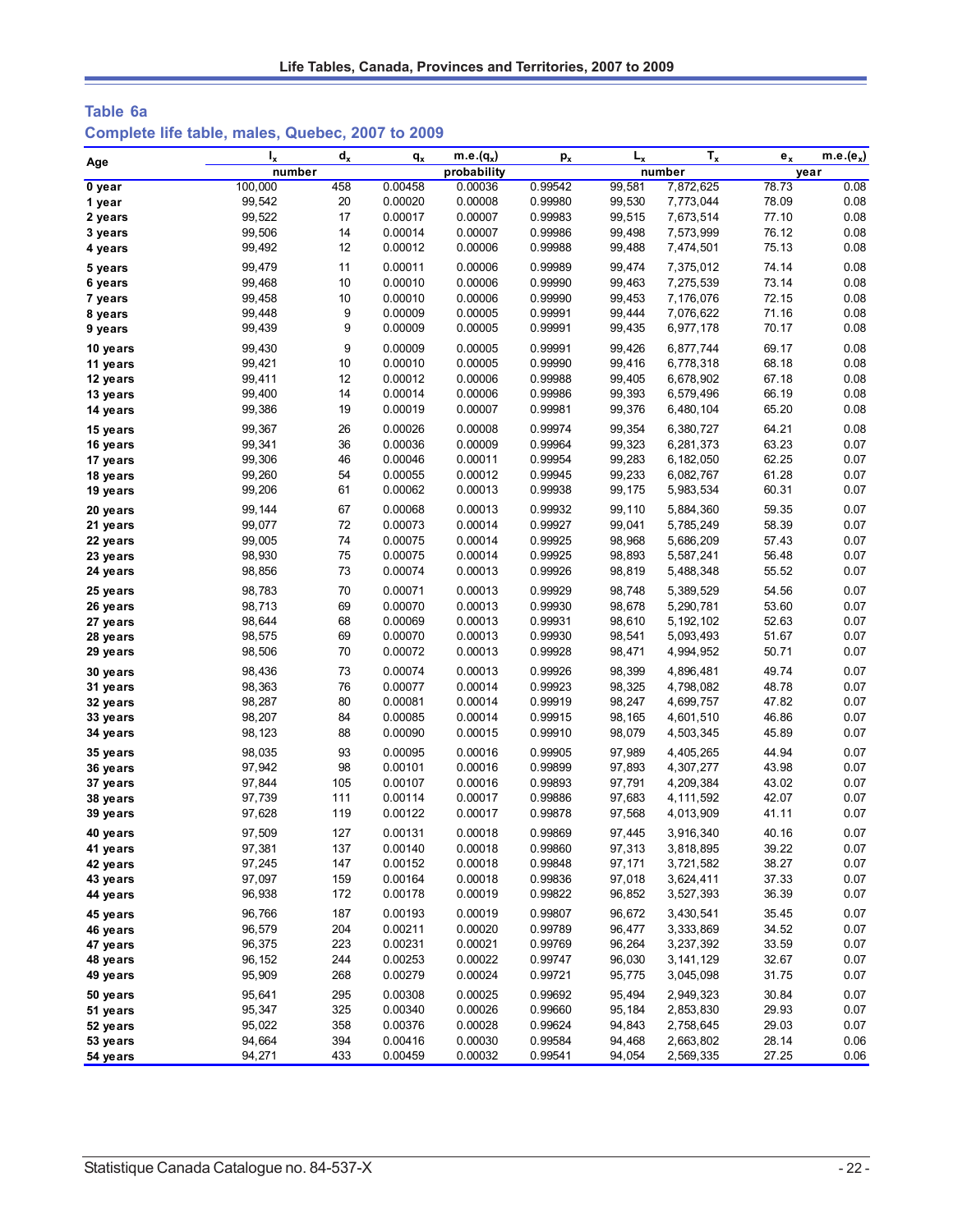| Table 6a |  |  |  |                                                              |
|----------|--|--|--|--------------------------------------------------------------|
|          |  |  |  | Complete life table, males, Quebec, 2007 to 2009 (concluded) |

| Age                    | $I_{x}$   | $d_{x}$  | $q_{x}$            | m.e. $(q_x)$       | $p_{x}$            | $L_{x}$   | $T_{x}$    | $e_{x}$      | $m.e.(e_x)$          |
|------------------------|-----------|----------|--------------------|--------------------|--------------------|-----------|------------|--------------|----------------------|
|                        | number    |          |                    | probability        |                    |           | number     |              | year                 |
| 55 years               | 93,838    | 476      | 0.00508            | 0.00034            | 0.99492            | 93,600    | 2,475,280  | 26.38        | 0.06                 |
| 56 years               | 93,361    | 523      | 0.00561            | 0.00036            | 0.99439            | 93,100    | 2,381,681  | 25.51        | 0.06                 |
| 57 years               | 92,838    | 575      | 0.00619            | 0.00039            | 0.99381            | 92,550    | 2,288,581  | 24.65        | 0.06                 |
| 58 years               | 92,263    | 631      | 0.00684            | 0.00041            | 0.99316            | 91,947    | 2,196,030  | 23.80        | 0.06                 |
| 59 years               | 91,632    | 692      | 0.00755            | 0.00044            | 0.99245            | 91,286    | 2,104,083  | 22.96        | 0.06                 |
| 60 years               | 90,940    | 758      | 0.00834            | 0.00046            | 0.99166            | 90,561    | 2,012,797  | 22.13        | 0.06                 |
| 61 years               | 90,182    | 830      | 0.00921            | 0.00050            | 0.99079            | 89,766    | 1,922,236  | 21.32        | 0.06                 |
| 62 years               | 89,351    | 908      | 0.01016            | 0.00053            | 0.98984            | 88,897    | 1,832,470  | 20.51        | 0.06                 |
| 63 years               | 88,443    | 992      | 0.01121            | 0.00058            | 0.98879            | 87,948    | 1,743,573  | 19.71        | 0.06                 |
| 64 years               | 87,452    | 1,082    | 0.01237            | 0.00062            | 0.98763            | 86,911    | 1,655,625  | 18.93        | 0.06                 |
| 65 years               | 86,370    | 1,179    | 0.01365            | 0.00067            | 0.98635            | 85,780    | 1,568,714  | 18.16        | 0.06                 |
| 66 years               | 85,190    | 1,283    | 0.01506            | 0.00072            | 0.98494            | 84,549    | 1,482,934  | 17.41        | 0.06                 |
| 67 years               | 83,907    | 1,394    | 0.01661            | 0.00079            | 0.98339            | 83,210    | 1,398,386  | 16.67        | 0.06                 |
| 68 years               | 82,513    | 1,512    | 0.01832            | 0.00086            | 0.98168            | 81,757    | 1,315,176  | 15.94        | 0.06                 |
| 69 years               | 81,001    | 1,637    | 0.02021            | 0.00094            | 0.97979            | 80,183    | 1,233,419  | 15.23        | 0.06                 |
| 70 years               | 79,364    | 1,768    | 0.02228            | 0.00101            | 0.97772            | 78,480    | 1,153,236  | 14.53        | 0.06                 |
| 71 years               | 77,596    | 1,906    | 0.02456            | 0.00109            | 0.97544            | 76,643    | 1,074,756  | 13.85        | 0.06                 |
| 72 years               | 75,690    | 2,049    | 0.02708            | 0.00117            | 0.97292            | 74,665    | 998,113    | 13.19        | 0.06                 |
| 73 years               | 73,640    | 2,198    | 0.02984            | 0.00125            | 0.97016            | 72,541    | 923,448    | 12.54        | 0.06                 |
| 74 years               | 71,443    | 2,350    | 0.03289            | 0.00133            | 0.96711            | 70,268    | 850,907    | 11.91        | 0.06                 |
| 75 years               | 69,093    | 2,504    | 0.03624            | 0.00141            | 0.96376            | 67,841    | 780,639    | 11.30        | 0.06                 |
| 76 years               | 66,589    | 2,659    | 0.03993            | 0.00151            | 0.96007            | 65,260    | 712,798    | 10.70        | 0.06                 |
| 77 years               | 63,930    | 2,812    | 0.04398            | 0.00163            | 0.95602            | 62,524    | 647,538    | 10.13        | 0.06                 |
| 78 years               | 61,119    | 2,961    | 0.04844            | 0.00178            | 0.95156            | 59,638    | 585,014    | 9.57         | 0.06                 |
| 79 years               | 58,158    | 3,103    | 0.05335            | 0.00194            | 0.94665            | 56,606    | 525,376    | 9.03         | 0.06                 |
| 80 years               | 55,055    | 3,234    | 0.05875            | 0.00212            | 0.94125            | 53,438    | 468.769    | 8.51         | 0.06                 |
| 81 years               | 51,821    | 3,352    | 0.06468            | 0.00234            | 0.93532            | 50,145    | 415,332    | 8.01         | 0.06                 |
| 82 years               | 48,469    | 3,451    | 0.07120            | 0.00260            | 0.92880            | 46,743    | 365,187    | 7.53         | 0.06                 |
| 83 years               | 45,018    | 3,528    | 0.07837            | 0.00279            | 0.92163            | 43,254    | 318,443    | 7.07         | 0.06                 |
| 84 years               | 41,490    | 3,579    | 0.08625            | 0.00311            | 0.91375            | 39,700    | 275,190    | 6.63         | 0.06                 |
| 85 years               | 37,911    | 3,598    | 0.09492            | 0.00352            | 0.90508            | 36,112    | 235,490    | 6.21         | 0.06                 |
| 86 years               | 34,313    | 3,583    | 0.10443            | 0.00399            | 0.89557            | 32,521    | 199,378    | 5.81         | 0.06                 |
| 87 years               | 30,729    | 3,530    | 0.11489            | 0.00449            | 0.88511            | 28,964    | 166,857    | 5.43         | 0.07                 |
| 88 years               | 27,199    | 3,437    | 0.12637            | 0.00523            | 0.87363            | 25,480    | 137,893    | 5.07         | 0.07                 |
| 89 years               | 23,762    | 3,303    | 0.13899            | 0.00632            | 0.86101            | 22,110    | 112,413    | 4.73         | 0.07                 |
| 90 years               | 20,459    | 3,127    | 0.15284            | 0.00730            | 0.84716            | 18,896    | 90,302     | 4.41         | 0.08                 |
| 91 years               | 17,332    | 2,907    | 0.16775            | 0.00848            | 0.83225            | 15,878    | 71,407     | 4.12         | 0.08                 |
| 92 years               | 14,425    | 2,646    | 0.18343            | 0.01036            | 0.81657            | 13,102    | 55,528     | 3.85         | 0.09                 |
| 93 years               | 11,779    | 2,354    | 0.19981            | 0.01207            | 0.80019            | 10,602    | 42,427     | 3.60         | 0.10                 |
| 94 years               | 9,425     | 2,044    | 0.21685            | 0.01435            | 0.78315            | 8,403     | 31,825     | 3.38         | 0.11                 |
| 95 years               | 7,381     | 1,705    | 0.23098            | 0.01719            | 0.76902            | 6,529     | 23,422     | 3.17         | 0.12                 |
| 96 years               | 5,676     | 1,410    | 0.24841            | 0.02133            | 0.75159            | 4,971     | 16,893     | 2.98         | 0.14                 |
| 97 years               | 4,266     | 1,136    | 0.26635            | 0.02634            | 0.73365            | 3,698     | 11,921     | 2.79         | 0.16                 |
| 98 years               | 3,130     | 891      | 0.28471            | 0.03364            | 0.71529            | 2,684     | 8,223      | 2.63         | 0.18                 |
| 99 years               | 2,239     | 679      | 0.30337            | 0.04309            | 0.69663            | 1,899     | 5,539      | 2.47         | 0.21                 |
| 100 years              | 1,560     | 503      | 0.32223            | 0.05449            | 0.67777            | 1,308     | 3,640      | 2.33         | 0.25                 |
| 101 years              | 1,057     | 361      | 0.34115            | 0.06111            | 0.65885            | 877       | 2,331      | 2.21         | 0.30                 |
| 102 years              | 696       | 251      | 0.36003            | 0.09641            | 0.63997            | 571       | 1,455      | 2.09         | 0.39                 |
| 103 years              | 446       | 169      | 0.37873            | 0.11151            | 0.62127            | 361       | 883        | 1.98         | 0.48                 |
| 104 years              | 277       | 110      | 0.39715            | 0.14112            | 0.60285            | 222       | 522        | 1.89         | 0.63                 |
|                        |           |          |                    |                    |                    |           |            |              |                      |
| 105 years              | 167<br>98 | 69       | 0.41517<br>0.43270 | 0.25964<br>0.42399 | 0.58483            | 132<br>77 | 300<br>168 | 1.80<br>1.72 | 0.91<br>1.19         |
| 106 years              | 55        | 42<br>25 | 0.44964            | 0.49562            | 0.56730<br>0.55036 | 43        | 91         | 1.65         | 1.36                 |
| 107 years              | $30\,$    | 14       | 0.46593            | 0.73208            | 0.53407            | 23        | 49         | 1.59         | 1.59                 |
| 108 years<br>109 years | 16        | 8        | 0.48150            | 0.49268            | 0.51850            | 12        | 25         | 1.54         | 0.99                 |
|                        |           |          |                    |                    |                    |           |            |              |                      |
| 110 years and over     | 8         | 8        | 1.00000            | 0.00000            | 0.00000            | 13        | 13         | 1.51         | $\sim$ $\sim$ $\sim$ |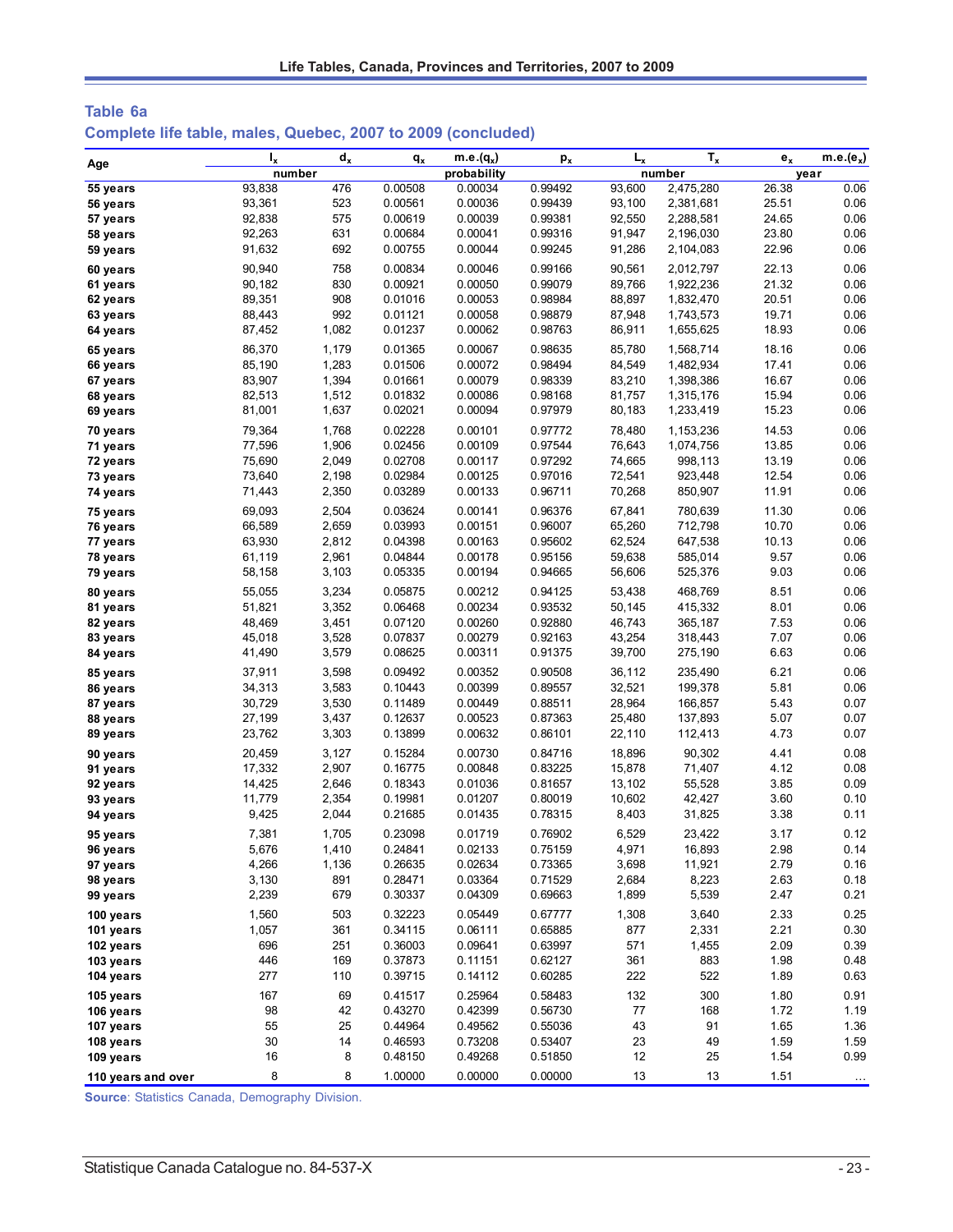# **Table 6b Complete life table, females, Quebec, 2007 to 2009**

| Age                  | $I_{x}$          | $d_{x}$        | $q_{x}$            | $\overline{\mathsf{m}}$ .e. $(q_x)$ | $p_{x}$            | $L_{x}$          | $T_{x}$                | $e_{x}$        | $m.e.(e_x)$  |
|----------------------|------------------|----------------|--------------------|-------------------------------------|--------------------|------------------|------------------------|----------------|--------------|
|                      | number           |                |                    | probability                         |                    |                  | number                 |                | year         |
| 0 year               | 100,000          | 416            | 0.00416            | 0.00035                             | 0.99584            | 99,620           | 8,319,329              | 83.19          | 0.08         |
| 1 year               | 99,584           | 17             | 0.00017            | 0.00007                             | 0.99983            | 99,577           | 8,219,709              | 82.54          | 0.07         |
| 2 years              | 99,567           | 14             | 0.00014            | 0.00007                             | 0.99986            | 99,560           | 8,120,132              | 81.55          | 0.07         |
| 3 years              | 99,553           | 12             | 0.00012            | 0.00006                             | 0.99988            | 99,547           | 8,020,572              | 80.57          | 0.07         |
| 4 years              | 99,542           | 10             | 0.00010            | 0.00006                             | 0.99990            | 99,537           | 7,921,024              | 79.57          | 0.07         |
| 5 years              | 99,532           | 9              | 0.00009            | 0.00006                             | 0.99991            | 99,527           | 7,821,487              | 78.58          | 0.07         |
| 6 years              | 99,523           | 8              | 0.00008            | 0.00005                             | 0.99992            | 99,519           | 7,721,960              | 77.59          | 0.07         |
| 7 years              | 99,515           | $\overline{7}$ | 0.00007            | 0.00005                             | 0.99993            | 99,512           | 7,622,440              | 76.60          | 0.07         |
| 8 years              | 99,508           | $\overline{7}$ | 0.00007            | 0.00005                             | 0.99993            | 99,505           | 7,522,929              | 75.60          | 0.07         |
| 9 years              | 99,502           | 6              | 0.00006            | 0.00005                             | 0.99994            | 99,498           | 7,423,424              | 74.61          | 0.07         |
| 10 years             | 99,495           | 6              | 0.00006            | 0.00004                             | 0.99994            | 99,492           | 7,323,925              | 73.61          | 0.07         |
| 11 years             | 99,489           | 6              | 0.00006            | 0.00004                             | 0.99994            | 99,486           | 7,224,433              | 72.62          | 0.07         |
| 12 years             | 99,483           | $\overline{7}$ | 0.00007            | 0.00005                             | 0.99993            | 99,479           | 7,124,947              | 71.62          | 0.07         |
| 13 years             | 99,476           | 9              | 0.00009            | 0.00005                             | 0.99991            | 99,471           | 7,025,468              | 70.63          | 0.07         |
| 14 years             | 99,467           | 11             | 0.00011            | 0.00005                             | 0.99989            | 99,462           | 6,925,997              | 69.63          | 0.07         |
| 15 years             | 99,456           | 15             | 0.00015            | 0.00006                             | 0.99985            | 99,449           | 6,826,535              | 68.64          | 0.07         |
| 16 years             | 99,441           | 20             | 0.00020            | 0.00007                             | 0.99980            | 99,431           | 6,727,086              | 67.65          | 0.07         |
| 17 years             | 99,422           | 24             | 0.00024            | 0.00008                             | 0.99976            | 99,410           | 6,627,655              | 66.66          | 0.07         |
| 18 years             | 99,398           | 26             | 0.00026            | 0.00008                             | 0.99974            | 99,385           | 6,528,245              | 65.68          | 0.07         |
| 19 years             | 99,372           | 26             | 0.00026            | 0.00008                             | 0.99974            | 99,359           | 6,428,860              | 64.69          | 0.07         |
| 20 years             | 99,346           | 26             | 0.00027            | 0.00009                             | 0.99973            | 99,333           | 6,329,501              | 63.71          | 0.07         |
| 21 years             | 99,320           | 27             | 0.00027            | 0.00009                             | 0.99973            | 99,306           | 6,230,168              | 62.73          | 0.07         |
| 22 years             | 99,293           | 26             | 0.00027            | 0.00008                             | 0.99973            | 99,280           | 6,130,862              | 61.75          | 0.07         |
| 23 years             | 99,267           | 26             | 0.00026            | 0.00008                             | 0.99974            | 99,254           | 6,031,582              | 60.76          | 0.07         |
| 24 years             | 99,240           | 26             | 0.00026            | 0.00008                             | 0.99974            | 99,228           | 5,932,329              | 59.78          | 0.07         |
| 25 years             | 99,215           | 25             | 0.00025            | 0.00008                             | 0.99975            | 99,202           | 5,833,101              | 58.79          | 0.07         |
| 26 years             | 99,190           | 25             | 0.00025            | 0.00008                             | 0.99975            | 99,177           | 5,733,898              | 57.81          | 0.07         |
| 27 years             | 99, 165          | 26             | 0.00026            | 0.00008                             | 0.99974            | 99,152           | 5,634,721              | 56.82          | 0.07         |
| 28 years             | 99,139           | 27             | 0.00027            | 0.00008                             | 0.99973            | 99,125           | 5,535,570              | 55.84          | 0.07         |
| 29 years             | 99,111           | 29             | 0.00029            | 0.00008                             | 0.99971            | 99,097           | 5,436,445              | 54.85          | 0.07         |
| 30 years             | 99,082           | 32             | 0.00032            | 0.00009                             | 0.99968            | 99,067           | 5,337,348              | 53.87          | 0.07         |
|                      | 99,051           | 35             | 0.00035            | 0.00009                             | 0.99965            | 99,033           | 5,238,281              | 52.88          | 0.07         |
| 31 years             | 99,016           | 39             | 0.00039            | 0.00010                             | 0.99961            | 98,996           | 5,139,248              | 51.90          | 0.07         |
| 32 years<br>33 years | 98,977           | 42             | 0.00043            | 0.00011                             | 0.99957            | 98,956           | 5,040,252              | 50.92          | 0.07         |
| 34 years             | 98,935           | 47             | 0.00047            | 0.00011                             | 0.99953            | 98,911           | 4,941,296              | 49.94          | 0.07         |
|                      |                  |                |                    |                                     |                    |                  |                        |                |              |
| 35 years             | 98,888           | 51<br>57       | 0.00052<br>0.00057 | 0.00012<br>0.00012                  | 0.99948<br>0.99943 | 98,862           | 4,842,384              | 48.97<br>47.99 | 0.07         |
| 36 years             | 98,837           | 62             | 0.00063            |                                     |                    | 98,808           | 4,743,522              |                | 0.07<br>0.07 |
| 37 years<br>38 years | 98,780<br>98,718 | 68             | 0.00069            | 0.00013<br>0.00013                  | 0.99937<br>0.99931 | 98,749<br>98,684 | 4,644,714<br>4,545,965 | 47.02<br>46.05 | 0.07         |
| 39 years             | 98,650           | 75             | 0.00076            | 0.00014                             | 0.99924            | 98,612           | 4,447,281              | 45.08          | 0.07         |
|                      |                  |                |                    |                                     |                    |                  |                        |                |              |
| 40 years             | 98,574           | 82             | 0.00084            | 0.00014                             | 0.99916            | 98,533           | 4,348,669              | 44.12          | 0.07         |
| 41 years             | 98,492           | 90             | 0.00092            | 0.00015                             | 0.99908            | 98,447           | 4,250,136              | 43.15          | 0.07         |
| 42 years             | 98,402           | 99             | 0.00101            | 0.00015                             | 0.99899            | 98,352           | 4, 151, 689            | 42.19          | 0.07         |
| 43 years             | 98,303<br>98,194 | 108<br>119     | 0.00110<br>0.00121 | 0.00015<br>0.00016                  | 0.99890<br>0.99879 | 98,249<br>98,135 | 4,053,336<br>3,955,088 | 41.23<br>40.28 | 0.07<br>0.07 |
| 44 years             |                  |                |                    |                                     |                    |                  |                        |                |              |
| 45 years             | 98,076           | 130            | 0.00133            | 0.00016                             | 0.99867            | 98,011           | 3,856,953              | 39.33          | 0.07         |
| 46 years             | 97,946           | 142            | 0.00145            | 0.00017                             | 0.99855            | 97,874           | 3,758,942              | 38.38          | 0.07         |
| 47 years             | 97,803           | 155            | 0.00159            | 0.00018                             | 0.99841            | 97,726           | 3,661,068              | 37.43          | 0.06         |
| 48 years             | 97,648           | 170            | 0.00174            | 0.00018                             | 0.99826            | 97,563           | 3,563,342              | 36.49          | 0.06         |
| 49 years             | 97,478           | 185            | 0.00190            | 0.00019                             | 0.99810            | 97,386           | 3,465,779              | 35.55          | 0.06         |
| 50 years             | 97,293           | 202            | 0.00208            | 0.00020                             | 0.99792            | 97,192           | 3,368,393              | 34.62          | 0.06         |
| 51 years             | 97,091           | 220            | 0.00227            | 0.00021                             | 0.99773            | 96,981           | 3,271,202              | 33.69          | 0.06         |
| 52 years             | 96,870           | 241            | 0.00248            | 0.00023                             | 0.99752            | 96,750           | 3, 174, 221            | 32.77          | 0.06         |
| 53 years             | 96,630           | 263            | 0.00272            | 0.00024                             | 0.99728            | 96,498           | 3,077,471              | 31.85          | 0.06         |
| 54 years             | 96,367           | 287            | 0.00298            | 0.00025                             | 0.99702            | 96,224           | 2,980,973              | 30.93          | 0.06         |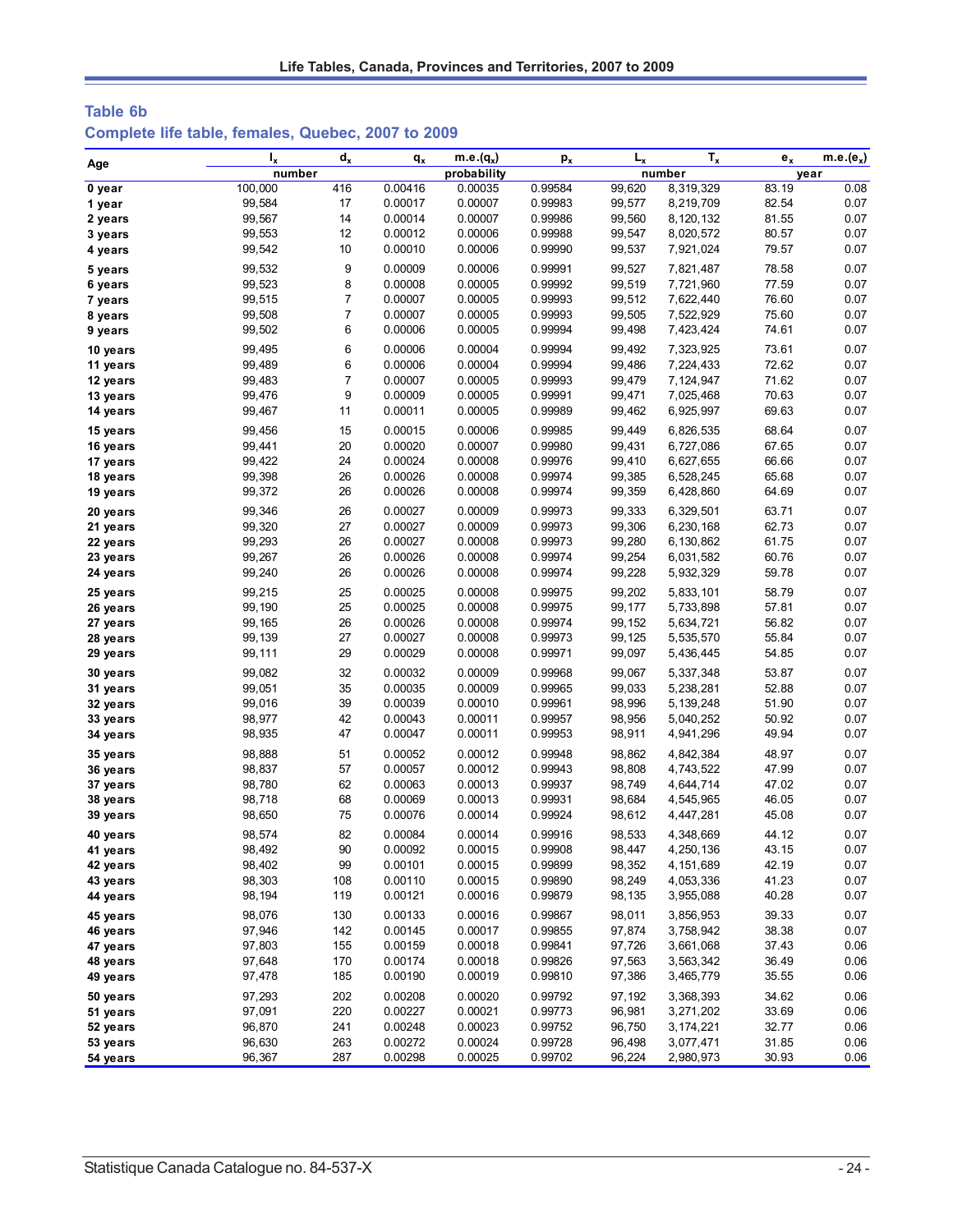| <b>Table 6b</b>                                                |  |  |  |
|----------------------------------------------------------------|--|--|--|
| Complete life table, females, Quebec, 2007 to 2009 (concluded) |  |  |  |

| Age                  | $I_{x}$          | $d_{x}$        | $q_{x}$            | $m.e.(q_x)$        | $p_{x}$            | $L_{x}$          | $T_{x}$            | $e_{x}$        | $m.e.(e_x)$  |
|----------------------|------------------|----------------|--------------------|--------------------|--------------------|------------------|--------------------|----------------|--------------|
|                      | number           |                |                    | probability        |                    |                  | number             |                | year         |
| 55 years             | 96,080           | 313            | 0.00326            | 0.00027            | 0.99674            | 95,924           | 2,884,749          | 30.02          | 0.06         |
| 56 years             | 95,767           | 342            | 0.00358            | 0.00029            | 0.99642            | 95,596           | 2,788,825          | 29.12          | 0.06         |
| 57 years             | 95,425           | 374            | 0.00392            | 0.00030            | 0.99608            | 95,237           | 2,693,230          | 28.22          | 0.06         |
| 58 years             | 95,050           | 409            | 0.00430            | 0.00032            | 0.99570            | 94,846           | 2,597,992          | 27.33          | 0.06         |
| 59 years             | 94,641           | 447            | 0.00473            | 0.00034            | 0.99527            | 94,418           | 2,503,146          | 26.45          | 0.06         |
| 60 years             | 94,194           | 489            | 0.00519            | 0.00036            | 0.99481            | 93,949           | 2,408,729          | 25.57          | 0.06         |
| 61 years             | 93,704           | 535            | 0.00571            | 0.00038            | 0.99429            | 93,437           | 2,314,780          | 24.70          | 0.06         |
| 62 years             | 93,169           | 586            | 0.00628            | 0.00041            | 0.99372            | 92,876           | 2,221,343          | 23.84          | 0.06         |
| 63 years             | 92,584           | 641            | 0.00692            | 0.00044            | 0.99308            | 92,263           | 2,128,466          | 22.99          | 0.06         |
| 64 years             | 91,943           | 701            | 0.00762            | 0.00047            | 0.99238            | 91,593           | 2,036,203          | 22.15          | 0.06         |
| 65 years             | 91,243           | 766            | 0.00840            | 0.00051            | 0.99160            | 90,859           | 1,944,610          | 21.31          | 0.06         |
| 66 years             | 90,476           | 838            | 0.00926            | 0.00055            | 0.99074            | 90,057           | 1,853,751          | 20.49          | 0.06         |
| 67 years             | 89,638           | 916            | 0.01022            | 0.00060            | 0.98978            | 89,180           | 1,763,694          | 19.68          | 0.06         |
| 68 years             | 88,722           | 1,001          | 0.01129            | 0.00065            | 0.98871            | 88,221           | 1,674,513          | 18.87          | 0.06         |
| 69 years             | 87,721           | 1,094          | 0.01247            | 0.00071            | 0.98753            | 87,174           | 1,586,292          | 18.08          | 0.06         |
| 70 years             | 86,627           | 1,194          | 0.01378            | 0.00076            | 0.98622            | 86,030           | 1,499,118          | 17.31          | 0.06         |
| 71 years             | 85,433           | 1,302          | 0.01524            | 0.00081            | 0.98476            | 84,782           | 1,413,088          | 16.54          | 0.06         |
| 72 years             | 84,131           | 1,419          | 0.01687            | 0.00086            | 0.98313            | 83,421           | 1,328,306          | 15.79          | 0.05         |
| 73 years             | 82,711           | 1,545          | 0.01868            | 0.00092            | 0.98132            | 81,939           | 1,244,885          | 15.05          | 0.05         |
| 74 years             | 81,166           | 1,680          | 0.02070            | 0.00097            | 0.97930            | 80,326           | 1,162,947          | 14.33          | 0.05         |
| 75 years             | 79,486           | 1,824          | 0.02295            | 0.00103            | 0.97705            | 78,573           | 1,082,621          | 13.62          | 0.05         |
| 76 years             | 77,661           | 1,978          | 0.02546            | 0.00109            | 0.97454            | 76,672           | 1,004,048          | 12.93          | 0.05         |
| 77 years             | 75,683           | 2,139          | 0.02827            | 0.00116            | 0.97173            | 74,614           | 927,376            | 12.25          | 0.05         |
| 78 years<br>79 years | 73,544<br>71,235 | 2,309<br>2,485 | 0.03139<br>0.03489 | 0.00125<br>0.00135 | 0.96861<br>0.96511 | 72,390<br>69,993 | 852,762<br>780,372 | 11.60<br>10.95 | 0.05<br>0.05 |
|                      |                  |                |                    |                    |                    |                  |                    |                |              |
| 80 years             | 68,750           | 2,667          | 0.03880            | 0.00149            | 0.96120            | 67,416           | 710,379            | 10.33          | 0.05         |
| 81 years             | 66,083           | 2,853          | 0.04317            | 0.00159            | 0.95683            | 64,656           | 642,963            | 9.73           | 0.05<br>0.05 |
| 82 years<br>83 years | 63,230<br>60,191 | 3,039<br>3,223 | 0.04806<br>0.05354 | 0.00170<br>0.00187 | 0.95194<br>0.94646 | 61,710<br>58,580 | 578,307<br>516,596 | 9.15<br>8.58   | 0.05         |
| 84 years             | 56,968           | 3,400          | 0.05968            | 0.00201            | 0.94032            | 55,269           | 458,017            | 8.04           | 0.05         |
|                      |                  |                |                    |                    |                    |                  |                    |                |              |
| 85 years             | 53,569<br>50,003 | 3,565<br>3,714 | 0.06656<br>0.07428 | 0.00221<br>0.00244 | 0.93344<br>0.92572 | 51,786<br>48,146 | 402,748<br>350,962 | 7.52<br>7.02   | 0.05<br>0.05 |
| 86 years<br>87 years | 46,289           | 3,839          | 0.08294            | 0.00271            | 0.91706            | 44,370           | 302,816            | 6.54           | 0.05         |
| 88 years             | 42,450           | 3,934          | 0.09267            | 0.00311            | 0.90733            | 40,483           | 258,446            | 6.09           | 0.05         |
| 89 years             | 38,516           | 3,990          | 0.10360            | 0.00357            | 0.89640            | 36,521           | 217,963            | 5.66           | 0.05         |
| 90 years             | 34,526           | 4,001          | 0.11589            | 0.00401            | 0.88411            | 32,525           | 181,442            | 5.26           | 0.05         |
| 91 years             | 30,525           | 3,950          | 0.12940            | 0.00456            | 0.87060            | 28,550           | 148,917            | 4.88           | 0.05         |
| 92 years             | 26,575           | 3,824          | 0.14391            | 0.00526            | 0.85609            | 24,663           | 120,367            | 4.53           | 0.06         |
| 93 years             | 22,750           | 3,626          | 0.15939            | 0.00620            | 0.84061            | 20,937           | 95,704             | 4.21           | 0.06         |
| 94 years             | 19,124           | 3,362          | 0.17580            | 0.00714            | 0.82420            | 17,443           | 74,767             | 3.91           | 0.06         |
| 95 years             | 15,762           | 3,029          | 0.19219            | 0.00848            | 0.80781            | 14,248           | 57,323             | 3.64           | 0.07         |
| 96 years             | 12,733           | 2,674          | 0.21004            | 0.01014            | 0.78996            | 11,396           | 43,076             | 3.38           | 0.08         |
| 97 years             | 10,058           | 2,301          | 0.22876            | 0.01221            | 0.77124            | 8,908            | 31,680             | 3.15           | 0.08         |
| 98 years             | 7,758            | 1,926          | 0.24823            | 0.01521            | 0.75177            | 6,795            | 22,772             | 2.94           | 0.09         |
| 99 years             | 5,832            | 1,565          | 0.26834            | 0.01858            | 0.73166            | 5,049            | 15,977             | 2.74           | 0.10         |
| 100 years            | 4,267            | 1,233          | 0.28896            | 0.02267            | 0.71104            | 3,650            | 10,928             | 2.56           | 0.12         |
| 101 years            | 3,034            | 940            | 0.30993            | 0.02903            | 0.69007            | 2,564            | 7,278              | 2.40           | 0.14         |
| 102 years            | 2,094            | 693            | 0.33109            | 0.03768            | 0.66891            | 1,747            | 4,714              | 2.25           | 0.16         |
| 103 years            | 1,400            | 493            | 0.35227            | 0.05113            | 0.64773            | 1,154            | 2,967              | 2.12           | 0.20         |
| 104 years            | 907              | 339            | 0.37329            | 0.06069            | 0.62671            | 738              | 1,813              | 2.00           | 0.23         |
| 105 years            | 569              | 224            | 0.39400            | 0.07452            | 0.60600            | 457              | 1,075              | 1.89           | 0.29         |
| 106 years            | 345              | 143            | 0.41423            | 0.10008            | 0.58577            | 273              | 619                | 1.80           | 0.38         |
| 107 years            | 202              | 88             | 0.43385            | 0.20812            | 0.56615            | 158              | 346                | 1.71           | 0.54         |
| 108 years            | 114              | 52             | 0.45273            | 0.19431            | 0.54727            | 88               | 187                | 1.64           | 0.53         |
| 109 years            | 63               | 29             | 0.47077            | 0.30537            | 0.52923            | 48               | 99                 | 1.58           | 0.63         |
| 110 years and over   | 33               | 33             | 1.00000            | 0.00000            | 0.00000            | 51               | 51                 | 1.55           |              |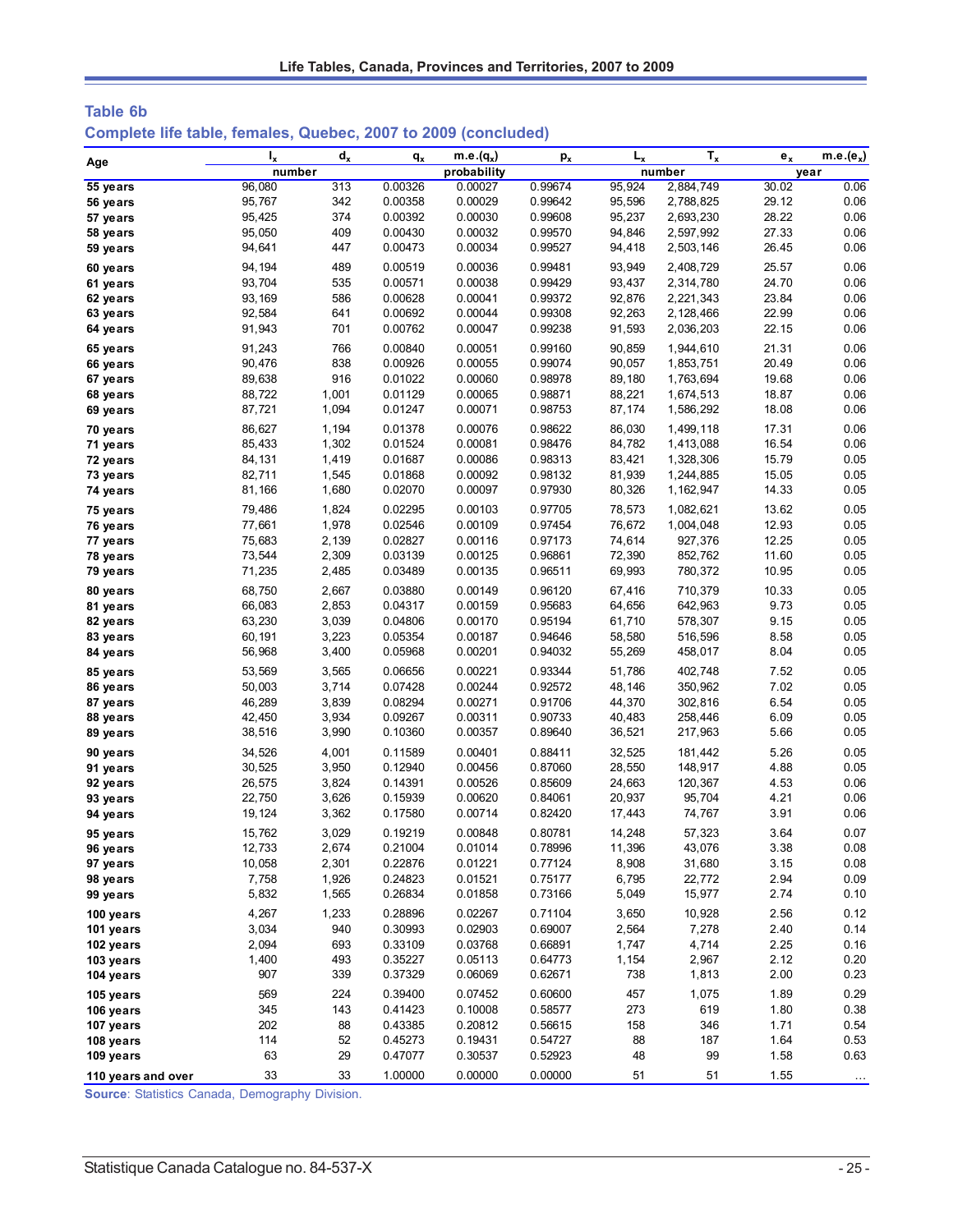## **Table 7a Complete life table, males, Ontario, 2007 to 2009**

| Age                  | $I_{x}$          | $d_{x}$ | $q_{x}$ | $m.e.(q_x)$ | $p_{x}$ | $L_{x}$          | $T_{x}$                | $e_x$ | $m.e.(e_x)$ |
|----------------------|------------------|---------|---------|-------------|---------|------------------|------------------------|-------|-------------|
|                      | number           |         |         | probability |         |                  | number                 | year  |             |
| 0 year               | 100,000          | 561     | 0.00561 | 0.00032     | 0.99439 | 99,483           | 7,907,688              | 79.08 | 0.07        |
| 1 year               | 99,439           | 30      | 0.00030 | 0.00007     | 0.99970 | 99,423           | 7,808,205              | 78.52 | 0.06        |
| 2 years              | 99,409           | 21      | 0.00021 | 0.00006     | 0.99979 | 99,399           | 7,708,782              | 77.55 | 0.06        |
| 3 years              | 99,388           | 16      | 0.00016 | 0.00005     | 0.99984 | 99,380           | 7,609,384              | 76.56 | 0.06        |
| 4 years              | 99,372           | 13      | 0.00013 | 0.00005     | 0.99987 | 99,365           | 7,510,004              | 75.57 | 0.06        |
| 5 years              | 99,359           | 11      | 0.00011 | 0.00004     | 0.99989 | 99,354           | 7,410,639              | 74.58 | 0.06        |
| 6 years              | 99,349           | 9       | 0.00009 | 0.00004     | 0.99991 | 99,344           | 7,311,285              | 73.59 | 0.06        |
| 7 years              | 99,340           | 8       | 0.00008 | 0.00004     | 0.99992 | 99,335           | 7,211,941              | 72.60 | 0.06        |
| 8 years              | 99,331           | 8       | 0.00008 | 0.00004     | 0.99992 | 99,327           | 7,112,605              | 71.61 | 0.06        |
| 9 years              | 99,323           | 8       | 0.00008 | 0.00004     | 0.99992 | 99,319           | 7,013,278              | 70.61 | 0.06        |
| 10 years             | 99,315           | 9       | 0.00009 | 0.00004     | 0.99991 | 99,311           | 6,913,959              | 69.62 | 0.06        |
| 11 years             | 99,306           | 10      | 0.00010 | 0.00004     | 0.99990 | 99,302           | 6,814,649              | 68.62 | 0.06        |
| 12 years             | 99,297           | 11      | 0.00011 | 0.00004     | 0.99989 | 99,291           | 6,715,347              | 67.63 | 0.06        |
| 13 years             | 99,286           | 14      | 0.00014 | 0.00005     | 0.99986 | 99,279           | 6,616,056              | 66.64 | 0.06        |
| 14 years             | 99,272           | 18      | 0.00018 | 0.00005     | 0.99982 | 99,262           | 6,516,777              | 65.65 | 0.06        |
| 15 years             | 99,253           | 25      | 0.00026 | 0.00006     | 0.99974 | 99,241           | 6,417,515              | 64.66 | 0.06        |
| 16 years             | 99,228           | 35      | 0.00035 | 0.00007     | 0.99965 | 99,211           | 6,318,274              | 63.67 | 0.06        |
| 17 years             | 99,193           | 44      | 0.00044 | 0.00008     | 0.99956 | 99,171           | 6,219,064              | 62.70 | 0.06        |
| 18 years             | 99,149           | 52      | 0.00052 | 0.00008     | 0.99948 | 99,123           | 6,119,892              | 61.72 | 0.06        |
| 19 years             | 99,098           | 58      | 0.00058 | 0.00009     | 0.99942 | 99,069           | 6,020,769              | 60.76 | 0.06        |
|                      |                  | 62      | 0.00063 | 0.00009     | 0.99937 | 99,009           |                        | 59.79 | 0.06        |
| 20 years             | 99,040           | 65      | 0.00066 | 0.00010     | 0.99934 | 98,945           | 5,921,700<br>5,822,691 | 58.83 | 0.06        |
| 21 years             | 98,978           | 66      | 0.00067 | 0.00010     | 0.99933 |                  |                        | 57.87 | 0.06        |
| 22 years             | 98,912           | 65      | 0.00066 | 0.00010     | 0.99934 | 98,879<br>98,814 | 5,723,746              | 56.91 | 0.06        |
| 23 years<br>24 years | 98,846<br>98,781 | 62      | 0.00063 | 0.00009     | 0.99937 | 98,750           | 5,624,867<br>5,526,054 | 55.94 | 0.06        |
|                      |                  |         |         |             |         |                  |                        |       |             |
| 25 years             | 98,719           | 59      | 0.00059 | 0.00009     | 0.99941 | 98,690           | 5,427,303              | 54.98 | 0.06        |
| 26 years             | 98,661           | 57      | 0.00057 | 0.00009     | 0.99943 | 98,632           | 5,328,614              | 54.01 | 0.06        |
| 27 years             | 98,604           | 56      | 0.00057 | 0.00009     | 0.99943 | 98,576           | 5,229,981              | 53.04 | 0.06        |
| 28 years             | 98,548           | 56      | 0.00057 | 0.00009     | 0.99943 | 98,520           | 5, 131, 405            | 52.07 | 0.06        |
| 29 years             | 98,491           | 58      | 0.00059 | 0.00010     | 0.99941 | 98,462           | 5,032,886              | 51.10 | 0.06        |
| 30 years             | 98,433           | 61      | 0.00062 | 0.00010     | 0.99938 | 98,403           | 4,934,424              | 50.13 | 0.06        |
| 31 years             | 98,372           | 65      | 0.00066 | 0.00010     | 0.99934 | 98,340           | 4,836,021              | 49.16 | 0.06        |
| 32 years             | 98,307           | 69      | 0.00070 | 0.00010     | 0.99930 | 98,272           | 4,737,681              | 48.19 | 0.06        |
| 33 years             | 98,238           | 74      | 0.00075 | 0.00011     | 0.99925 | 98,201           | 4,639,409              | 47.23 | 0.06        |
| 34 years             | 98,164           | 79      | 0.00081 | 0.00011     | 0.99919 | 98,124           | 4,541,208              | 46.26 | 0.06        |
| 35 years             | 98,085           | 85      | 0.00086 | 0.00011     | 0.99914 | 98,043           | 4,443,084              | 45.30 | 0.06        |
| 36 years             | 98,000           | 91      | 0.00093 | 0.00011     | 0.99907 | 97,955           | 4,345,041              | 44.34 | 0.06        |
| 37 years             | 97,909           | 98      | 0.00100 | 0.00012     | 0.99900 | 97,861           | 4,247,086              | 43.38 | 0.06        |
| 38 years             | 97,812           | 105     | 0.00107 | 0.00012     | 0.99893 | 97,759           | 4, 149, 226            | 42.42 | 0.06        |
| 39 years             | 97,707           | 113     | 0.00116 | 0.00012     | 0.99884 | 97,650           | 4,051,466              | 41.47 | 0.05        |
| 40 years             | 97,593           | 122     | 0.00125 | 0.00013     | 0.99875 | 97,532           | 3,953,816              | 40.51 | 0.05        |
| 41 years             | 97,471           | 132     | 0.00136 | 0.00013     | 0.99864 | 97,405           | 3,856,284              | 39.56 | 0.05        |
| 42 years             | 97,339           | 144     | 0.00147 | 0.00014     | 0.99853 | 97,267           | 3,758,879              | 38.62 | 0.05        |
| 43 years             | 97,195           | 156     | 0.00160 | 0.00014     | 0.99840 | 97,117           | 3,661,612              | 37.67 | 0.05        |
| 44 years             | 97,039           | 169     | 0.00175 | 0.00014     | 0.99825 | 96,955           | 3,564,495              | 36.73 | 0.05        |
| 45 years             | 96,870           | 185     | 0.00191 | 0.00015     | 0.99809 | 96,778           | 3,467,540              | 35.80 | 0.05        |
| 46 years             | 96,685           | 201     | 0.00208 | 0.00015     | 0.99792 | 96,585           | 3,370,763              | 34.86 | 0.05        |
| 47 years             | 96,484           | 220     | 0.00228 | 0.00016     | 0.99772 | 96,374           | 3,274,178              | 33.93 | 0.05        |
| 48 years             | 96,264           | 241     | 0.00250 | 0.00017     | 0.99750 | 96, 143          | 3, 177, 804            | 33.01 | 0.05        |
| 49 years             | 96,023           | 264     | 0.00275 | 0.00019     | 0.99725 | 95,891           | 3,081,661              | 32.09 | 0.05        |
| 50 years             | 95,759           | 290     | 0.00303 | 0.00020     | 0.99697 | 95,614           | 2,985,770              | 31.18 | 0.05        |
| 51 years             | 95,469           | 319     | 0.00334 | 0.00021     | 0.99666 | 95,310           | 2,890,156              | 30.27 | 0.05        |
| 52 years             | 95,150           | 350     | 0.00368 | 0.00022     | 0.99632 | 94,976           | 2,794,846              | 29.37 | 0.05        |
| 53 years             | 94,801           | 384     | 0.00405 | 0.00024     | 0.99595 | 94,609           | 2,699,871              | 28.48 | 0.05        |
| 54 years             | 94,416           | 422     | 0.00447 | 0.00025     | 0.99553 | 94,206           | 2,605,262              | 27.59 | 0.05        |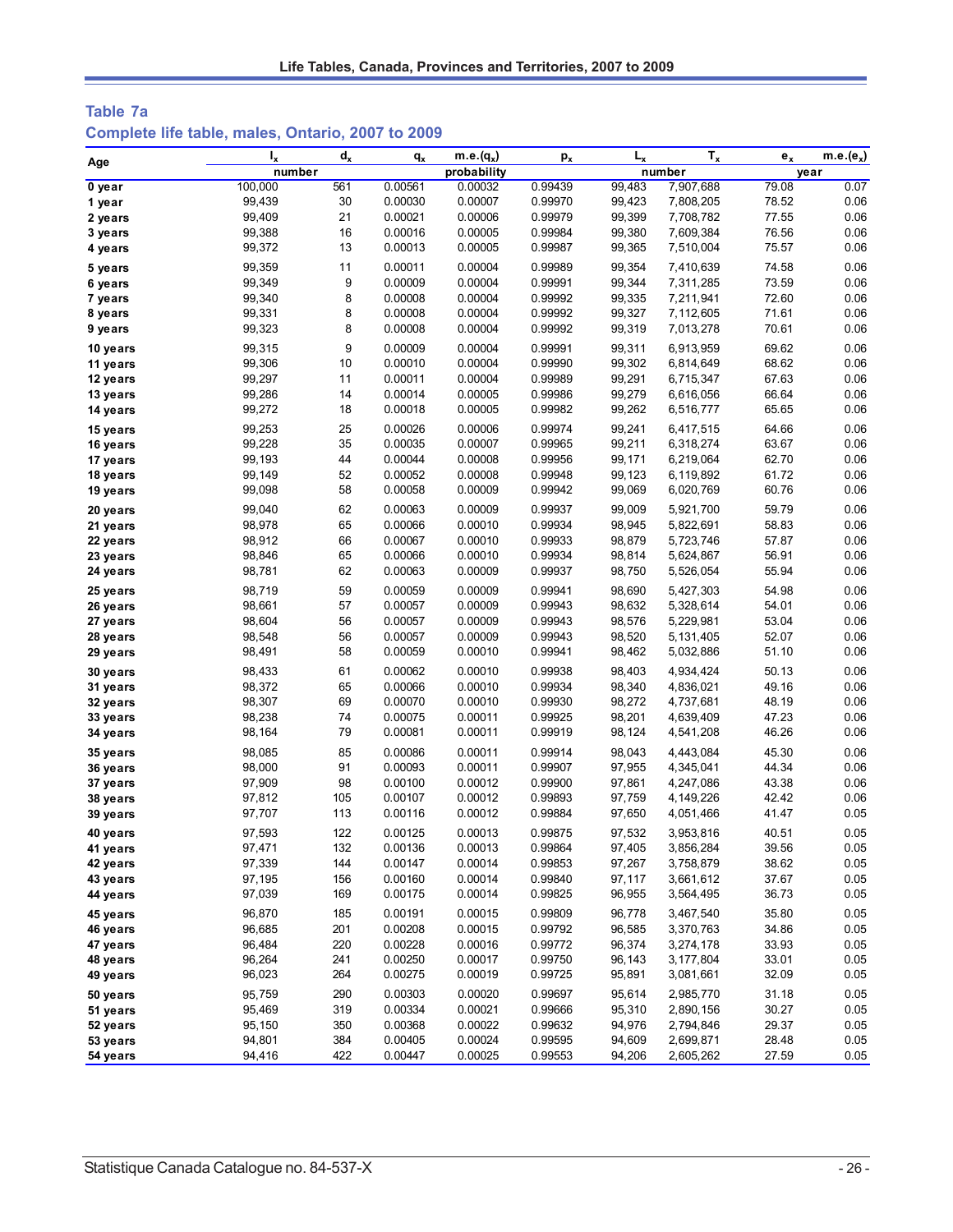| Table 7a                                                      |  |
|---------------------------------------------------------------|--|
| Complete life table, males, Ontario, 2007 to 2009 (concluded) |  |

| Age                | $I_x$  | $d_{x}$ | $q_{x}$ | $m.e.(q_x)$ | p <sub>x</sub> | $L_{x}$ | $T_{x}$   | $e_{x}$ | $m.e.(e_x)$ |
|--------------------|--------|---------|---------|-------------|----------------|---------|-----------|---------|-------------|
|                    | number |         |         | probability |                |         | number    |         | year        |
| 55 years           | 93,995 | 463     | 0.00492 | 0.00027     | 0.99508        | 93,764  | 2,511,057 | 26.71   | 0.05        |
| 56 years           | 93,532 | 507     | 0.00542 | 0.00029     | 0.99458        | 93,279  | 2,417,293 | 25.84   | 0.05        |
| 57 years           | 93,025 | 556     | 0.00598 | 0.00031     | 0.99402        | 92,747  | 2,324,015 | 24.98   | 0.05        |
| 58 years           | 92,469 | 609     | 0.00659 | 0.00033     | 0.99341        | 92,164  | 2,231,268 | 24.13   | 0.05        |
| 59 years           | 91,860 | 667     | 0.00726 | 0.00035     | 0.99274        | 91,526  | 2,139,103 | 23.29   | 0.05        |
| 60 years           | 91,192 | 730     | 0.00801 | 0.00037     | 0.99199        | 90,827  | 2,047,577 | 22.45   | 0.05        |
| 61 years           | 90,462 | 798     | 0.00882 | 0.00040     | 0.99118        | 90,063  | 1,956,750 | 21.63   | 0.05        |
| 62 years           | 89,664 | 872     | 0.00973 | 0.00043     | 0.99027        | 89,228  | 1,866,687 | 20.82   | 0.05        |
| 63 years           | 88,792 | 952     | 0.01072 | 0.00048     | 0.98928        | 88,316  | 1,777,459 | 20.02   | 0.05        |
| 64 years           | 87,840 | 1,038   | 0.01182 | 0.00051     | 0.98818        | 87,320  | 1,689,143 | 19.23   | 0.05        |
| 65 years           | 86,801 | 1,131   | 0.01303 | 0.00055     | 0.98697        | 86,236  | 1,601,823 | 18.45   | 0.05        |
| 66 years           | 85,670 | 1,231   | 0.01437 | 0.00059     | 0.98563        | 85,055  | 1,515,587 | 17.69   | 0.05        |
| 67 years           | 84,439 | 1,338   | 0.01584 | 0.00064     | 0.98416        | 83,770  | 1,430,533 | 16.94   | 0.05        |
| 68 years           | 83,102 | 1,451   | 0.01746 | 0.00069     | 0.98254        | 82,376  | 1,346,762 | 16.21   | 0.05        |
| 69 years           | 81,650 | 1,572   | 0.01926 | 0.00075     | 0.98074        | 80,864  | 1,264,387 | 15.49   | 0.05        |
| 70 years           | 80,078 | 1,700   | 0.02123 | 0.00080     | 0.97877        | 79,228  | 1,183,522 | 14.78   | 0.05        |
| 71 years           | 78,378 | 1,835   | 0.02341 | 0.00086     | 0.97659        | 77,460  | 1,104,294 | 14.09   | 0.05        |
| 72 years           | 76,543 | 1,976   | 0.02581 | 0.00092     | 0.97419        | 75,555  | 1,026,834 | 13.42   | 0.05        |
| 73 years           | 74,567 | 2,122   | 0.02846 | 0.00098     | 0.97154        | 73,506  | 951,279   | 12.76   | 0.05        |
| 74 years           | 72,445 | 2,274   | 0.03139 | 0.00105     | 0.96861        | 71,308  | 877,773   | 12.12   | 0.05        |
| 75 years           | 70,171 | 2,429   | 0.03461 | 0.00111     | 0.96539        | 68,956  | 806,465   | 11.49   | 0.04        |
| 76 years           | 67,742 | 2,586   | 0.03817 | 0.00118     | 0.96183        | 66,449  | 737,509   | 10.89   | 0.04        |
| 77 years           | 65,156 | 2,743   | 0.04210 | 0.00127     | 0.95790        | 63,785  | 671,060   | 10.30   | 0.04        |
| 78 years           | 62,413 | 2,898   | 0.04643 | 0.00137     | 0.95357        | 60,964  | 607,275   | 9.73    | 0.04        |
| 79 years           | 59,516 | 3,047   | 0.05120 | 0.00149     | 0.94880        | 57,992  | 546,311   | 9.18    | 0.04        |
| 80 years           | 56,468 | 3,189   | 0.05647 | 0.00164     | 0.94353        | 54,874  | 488,319   | 8.65    | 0.04        |
| 81 years           | 53,279 | 3,319   | 0.06229 | 0.00177     | 0.93771        | 51,620  | 433,445   | 8.14    | 0.04        |
| 82 years           | 49,961 | 3,432   | 0.06870 | 0.00192     | 0.93130        | 48,245  | 381,825   | 7.64    | 0.04        |
| 83 years           | 46,528 | 3,526   | 0.07578 | 0.00212     | 0.92422        | 44,765  | 333,580   | 7.17    | 0.05        |
| 84 years           | 43,003 | 3,594   | 0.08359 | 0.00235     | 0.91641        | 41,205  | 288,815   | 6.72    | 0.05        |
| 85 years           | 39,408 | 3,634   | 0.09220 | 0.00265     | 0.90780        | 37,591  | 247,609   | 6.28    | 0.05        |
| 86 years           | 35,774 | 3,639   | 0.10171 | 0.00295     | 0.89829        | 33,955  | 210,018   | 5.87    | 0.05        |
| 87 years           | 32,136 | 3,606   | 0.11220 | 0.00336     | 0.88780        | 30,333  | 176,063   | 5.48    | 0.05        |
| 88 years           | 28,530 | 3,531   | 0.12378 | 0.00394     | 0.87622        | 26,764  | 145,730   | 5.11    | 0.05        |
| 89 years           | 24,999 | 3,414   | 0.13656 | 0.00466     | 0.86344        | 23,292  | 118,966   | 4.76    | 0.06        |
| 90 years           | 21,585 | 3,252   | 0.15066 | 0.00549     | 0.84934        | 19,959  | 95,674    | 4.43    | 0.06        |
| 91 years           | 18,333 | 3,041   | 0.16589 | 0.00636     | 0.83411        | 16,812  | 75,715    | 4.13    | 0.06        |
| 92 years           | 15,292 | 2,782   | 0.18193 | 0.00748     | 0.81807        | 13,901  | 58,903    | 3.85    | 0.07        |
| 93 years           | 12,510 | 2,486   | 0.19875 | 0.00875     | 0.80125        | 11,267  | 45,002    | 3.60    | 0.07        |
| 94 years           | 10,023 | 2,168   | 0.21626 | 0.01054     | 0.78374        | 8,940   | 33,736    | 3.37    | 0.08        |
| 95 years           | 7,856  | 1,818   | 0.23148 | 0.01275     | 0.76852        | 6,947   | 24,796    | 3.16    | 0.09        |
| 96 years           | 6,037  | 1,506   | 0.24937 | 0.01592     | 0.75063        | 5,285   | 17,849    | 2.96    | 0.10        |
| 97 years           | 4,532  | 1,214   | 0.26780 | 0.01999     | 0.73220        | 3,925   | 12,565    | 2.77    | 0.11        |
| 98 years           | 3,318  | 951     | 0.28666 | 0.02523     | 0.71334        | 2,843   | 8,640     | 2.60    | 0.13        |
| 99 years           | 2,367  | 724     | 0.30583 | 0.03144     | 0.69417        | 2,005   | 5,797     | 2.45    | 0.15        |
| 100 years          | 1,643  | 534     | 0.32518 | 0.03595     | 0.67482        | 1,376   | 3,792     | 2.31    | 0.17        |
| 101 years          | 1,109  | 382     | 0.34459 | 0.05084     | 0.65541        | 918     | 2,416     | 2.18    | 0.20        |
| 102 years          | 727    | 264     | 0.36392 | 0.05566     | 0.63608        | 594     | 1,499     | 2.06    | 0.24        |
| 103 years          | 462    | 177     | 0.38304 | 0.08307     | 0.61696        | 374     | 904       | 1.96    | 0.30        |
| 104 years          | 285    | 115     | 0.40184 | 0.10304     | 0.59816        | 228     | 530       | 1.86    | 0.37        |
| 105 years          | 171    | 72      | 0.42019 | 0.12732     | 0.57981        | 135     | 302       | 1.77    | 0.48        |
| 106 years          | 99     | 43      | 0.43799 | 0.16876     | 0.56201        | 77      | 168       | 1.70    | 0.68        |
| 107 years          | 56     | 25      | 0.45516 | 0.38017     | 0.54484        | 43      | 90        | 1.63    | 1.02        |
| 108 years          | $30\,$ | 14      | 0.47161 | 0.53175     | 0.52839        | 23      | 47        | 1.57    | 1.19        |
| 109 years          | 16     | 8       | 0.48728 | 0.49191     | 0.51272        | 12      | 24        | 1.52    | 0.98        |
| 110 years and over | 8      | 8       | 1.00000 | 0.00000     | 0.00000        | 12      | 12        | 1.49    | $\ldots$    |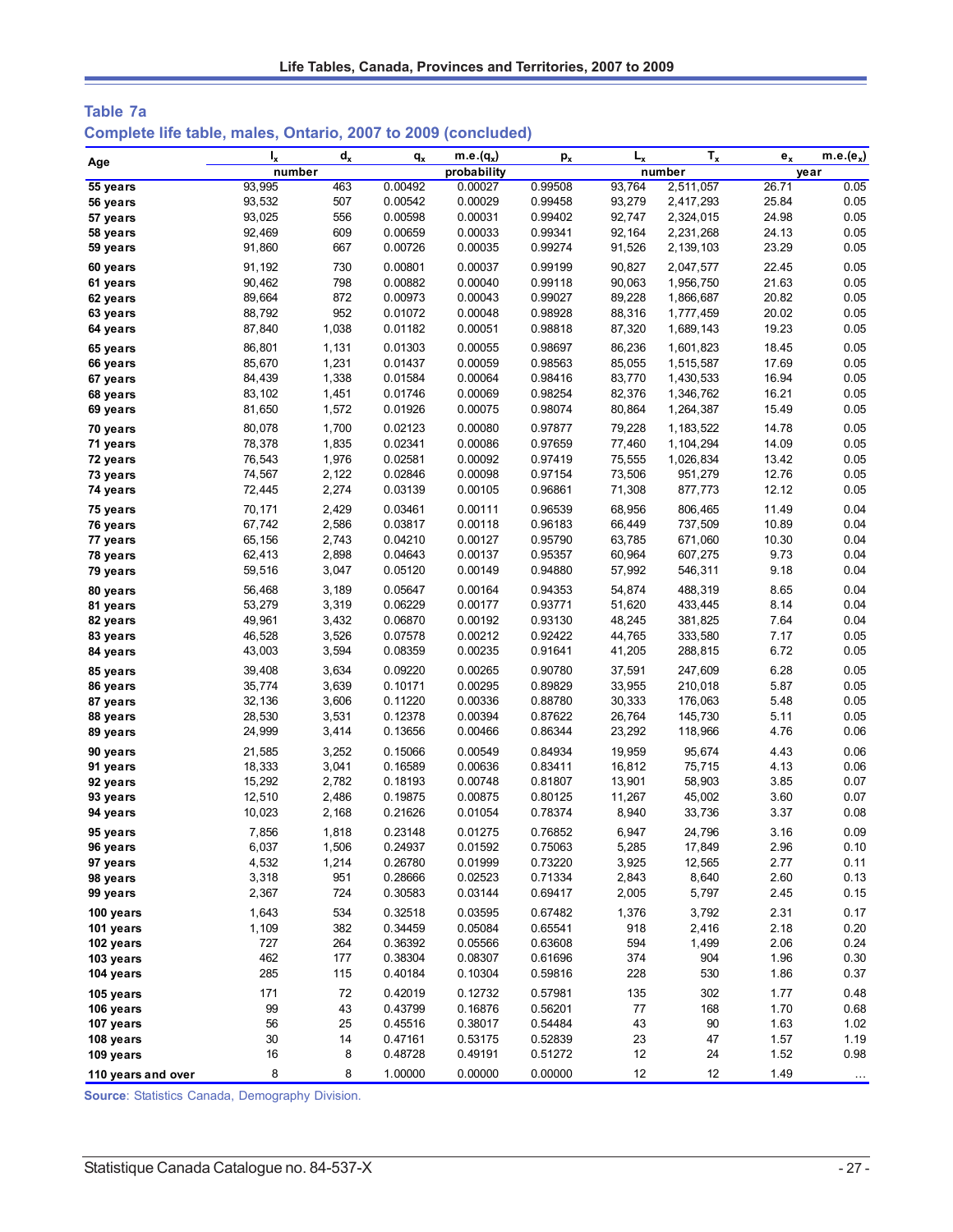# **Table 7b Complete life table, females, Ontario, 2007 to 2009**

|          | $I_{x}$ | $d_{x}$        | $q_{x}$ | $m.e.(q_x)$ | $p_{x}$ | $L_{x}$ | $T_{x}$   | $e_{x}$ | $m.e.(e_x)$ |
|----------|---------|----------------|---------|-------------|---------|---------|-----------|---------|-------------|
| Age      | number  |                |         | probability |         |         | number    |         | year        |
| 0 year   | 100,000 | 468            | 0.00468 | 0.00030     | 0.99532 | 99.568  | 8,343,333 | 83.43   | 0.06        |
| 1 year   | 99,532  | 17             | 0.00017 | 0.00006     | 0.99983 | 99,524  | 8,243,765 | 82.83   | 0.06        |
| 2 years  | 99,515  | 14             | 0.00014 | 0.00005     | 0.99986 | 99,508  | 8,144,241 | 81.84   | 0.06        |
| 3 years  | 99,501  | 12             | 0.00012 | 0.00005     | 0.99988 | 99,495  | 8,044,734 | 80.85   | 0.06        |
| 4 years  | 99,489  | 10             | 0.00011 | 0.00004     | 0.99989 | 99,484  | 7,945,239 | 79.86   | 0.06        |
| 5 years  | 99,478  | 9              | 0.00009 | 0.00004     | 0.99991 | 99,474  | 7,845,755 | 78.87   | 0.06        |
| 6 years  | 99,469  | 8              | 0.00008 | 0.00004     | 0.99992 | 99,465  | 7,746,281 | 77.88   | 0.06        |
| 7 years  | 99,461  | 8              | 0.00008 | 0.00004     | 0.99992 | 99,457  | 7,646,816 | 76.88   | 0.06        |
| 8 years  | 99,453  | 7              | 0.00007 | 0.00004     | 0.99993 | 99,449  | 7,547,360 | 75.89   | 0.06        |
| 9 years  | 99,446  | $\overline{7}$ | 0.00007 | 0.00003     | 0.99993 | 99,443  | 7,447,910 | 74.89   | 0.06        |
| 10 years | 99,439  | $\overline{7}$ | 0.00007 | 0.00003     | 0.99993 | 99,436  | 7,348,468 | 73.90   | 0.06        |
| 11 years | 99,433  | $\overline{7}$ | 0.00007 | 0.00003     | 0.99993 | 99,429  | 7,249,032 | 72.90   | 0.06        |
| 12 years | 99,426  | 8              | 0.00008 | 0.00004     | 0.99992 | 99,422  | 7,149,602 | 71.91   | 0.06        |
| 13 years | 99,418  | 9              | 0.00009 | 0.00004     | 0.99991 | 99,414  | 7,050,180 | 70.91   | 0.06        |
| 14 years | 99,409  | 11             | 0.00011 | 0.00004     | 0.99989 | 99,404  | 6,950,767 | 69.92   | 0.06        |
| 15 years | 99,398  | 14             | 0.00014 | 0.00005     | 0.99986 | 99,391  | 6,851,363 | 68.93   | 0.06        |
| 16 years | 99,384  | 19             | 0.00019 | 0.00005     | 0.99981 | 99,375  | 6,751,972 | 67.94   | 0.06        |
| 17 years | 99,366  | 22             | 0.00022 | 0.00006     | 0.99978 | 99,355  | 6,652,597 | 66.95   | 0.06        |
| 18 years | 99,344  | 23             | 0.00023 | 0.00006     | 0.99977 | 99,333  | 6,553,242 | 65.97   | 0.06        |
| 19 years | 99,321  | 23             | 0.00023 | 0.00006     | 0.99977 | 99,310  | 6,453,909 | 64.98   | 0.06        |
| 20 years | 99,298  | 23             | 0.00023 | 0.00006     | 0.99977 | 99,287  | 6,354,600 | 64.00   | 0.06        |
| 21 years | 99,275  | 23             | 0.00023 | 0.00006     | 0.99977 | 99,263  | 6,255,313 | 63.01   | 0.06        |
| 22 years | 99,252  | 23             | 0.00024 | 0.00006     | 0.99976 | 99,240  | 6,156,050 | 62.02   | 0.06        |
| 23 years | 99,229  | 23             | 0.00024 | 0.00006     | 0.99976 | 99,217  | 6,056,809 | 61.04   | 0.06        |
| 24 years | 99,205  | 24             | 0.00024 | 0.00006     | 0.99976 | 99,193  | 5,957,593 | 60.05   | 0.06        |
| 25 years | 99,181  | 24             | 0.00024 | 0.00006     | 0.99976 | 99,169  | 5,858,399 | 59.07   | 0.05        |
| 26 years | 99, 157 | 25             | 0.00025 | 0.00006     | 0.99975 | 99,145  | 5,759,230 | 58.08   | 0.05        |
| 27 years | 99,133  | 26             | 0.00026 | 0.00006     | 0.99974 | 99,120  | 5,660,085 | 57.10   | 0.05        |
| 28 years | 99,107  | 27             | 0.00027 | 0.00006     | 0.99973 | 99,094  | 5,560,965 | 56.11   | 0.05        |
| 29 years | 99,080  | 29             | 0.00029 | 0.00007     | 0.99971 | 99,066  | 5,461,871 | 55.13   | 0.05        |
| 30 years | 99,051  | 32             | 0.00032 | 0.00007     | 0.99968 | 99,035  | 5,362,806 | 54.14   | 0.05        |
| 31 years | 99,019  | 35             | 0.00035 | 0.00007     | 0.99965 | 99,002  | 5,263,771 | 53.16   | 0.05        |
| 32 years | 98,984  | 38             | 0.00039 | 0.00007     | 0.99961 | 98,965  | 5,164,769 | 52.18   | 0.05        |
| 33 years | 98,946  | 42             | 0.00042 | 0.00008     | 0.99958 | 98,925  | 5,065,804 | 51.20   | 0.05        |
| 34 years | 98,904  | 46             | 0.00047 | 0.00008     | 0.99953 | 98,881  | 4,966,879 | 50.22   | 0.05        |
| 35 years | 98,858  | 51             | 0.00051 | 0.00009     | 0.99949 | 98,833  | 4,867,998 | 49.24   | 0.05        |
| 36 years | 98,807  | 55             | 0.00056 | 0.00009     | 0.99944 | 98,780  | 4,769,165 | 48.27   | 0.05        |
| 37 years | 98,752  | 61             | 0.00061 | 0.00009     | 0.99939 | 98,722  | 4,670,386 | 47.29   | 0.05        |
| 38 years | 98,691  | 66             | 0.00067 | 0.00010     | 0.99933 | 98,658  | 4,571,664 | 46.32   | 0.05        |
| 39 years | 98,625  | 73             | 0.00074 | 0.00010     | 0.99926 | 98,589  | 4,473,006 | 45.35   | 0.05        |
| 40 years | 98,552  | 80             | 0.00081 | 0.00010     | 0.99919 | 98,513  | 4,374,417 | 44.39   | 0.05        |
| 41 years | 98,473  | 87             | 0.00088 | 0.00011     | 0.99912 | 98,429  | 4,275,905 | 43.42   | 0.05        |
| 42 years | 98,386  | 95             | 0.00097 | 0.00011     | 0.99903 | 98,338  | 4,177,475 | 42.46   | 0.05        |
| 43 years | 98,291  | 104            | 0.00106 | 0.00011     | 0.99894 | 98,239  | 4,079,137 | 41.50   | 0.05        |
| 44 years | 98,187  | 114            | 0.00116 | 0.00012     | 0.99884 | 98,130  | 3,980,899 | 40.54   | 0.05        |
| 45 years | 98,073  | 124            | 0.00127 | 0.00012     | 0.99873 | 98,011  | 3,882,769 | 39.59   | 0.05        |
| 46 years | 97,949  | 135            | 0.00138 | 0.00013     | 0.99862 | 97,881  | 3,784,758 | 38.64   | 0.05        |
| 47 years | 97,813  | 148            | 0.00151 | 0.00013     | 0.99849 | 97,740  | 3,686,877 | 37.69   | 0.05        |
| 48 years | 97,666  | 161            | 0.00165 | 0.00014     | 0.99835 | 97,585  | 3,589,137 | 36.75   | 0.05        |
| 49 years | 97,504  | 176            | 0.00180 | 0.00015     | 0.99820 | 97,417  | 3,491,552 | 35.81   | 0.05        |
| 50 years | 97,329  | 192            | 0.00197 | 0.00016     | 0.99803 | 97,233  | 3,394,136 | 34.87   | 0.05        |
| 51 years | 97,137  | 209            | 0.00215 | 0.00017     | 0.99785 | 97,033  | 3,296,903 | 33.94   | 0.05        |
| 52 years | 96,928  | 228            | 0.00235 | 0.00018     | 0.99765 | 96,815  | 3,199,870 | 33.01   | 0.05        |
| 53 years | 96,701  | 248            | 0.00257 | 0.00019     | 0.99743 | 96,577  | 3,103,055 | 32.09   | 0.05        |
| 54 years | 96,453  | 271            | 0.00281 | 0.00020     | 0.99719 | 96,317  | 3,006,478 | 31.17   | 0.05        |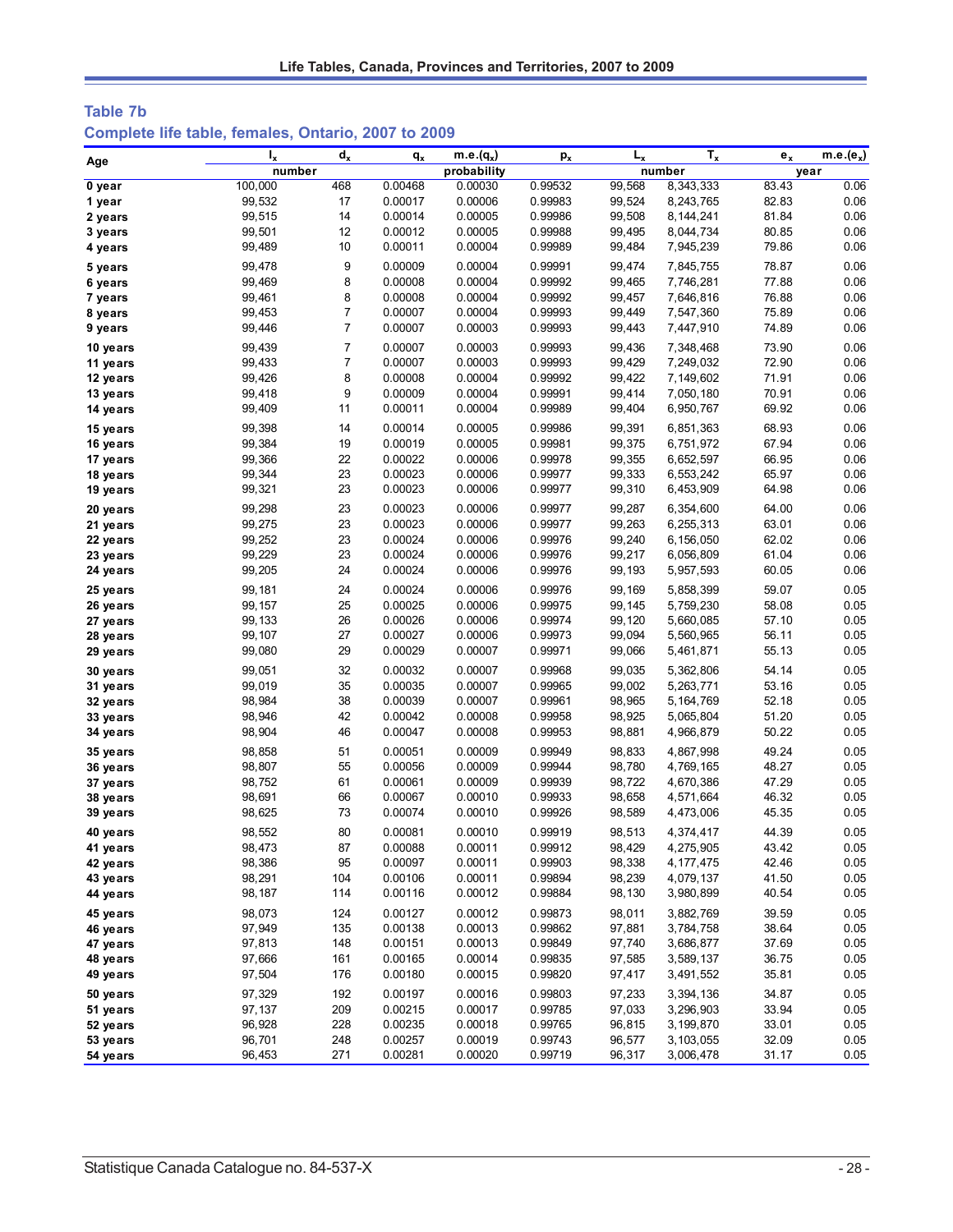| Table 7b                                                        |  |  |  |
|-----------------------------------------------------------------|--|--|--|
| Complete life table, females, Ontario, 2007 to 2009 (concluded) |  |  |  |

| Age                | ı,     | $d_{x}$ | qx      | m.e. $(q_x)$ | $p_{x}$ | $L_{x}$ | $T_{x}$     | $e_x$ | $m.e.(e_x)$ |
|--------------------|--------|---------|---------|--------------|---------|---------|-------------|-------|-------------|
|                    | number |         |         | probability  |         |         | number      |       | year        |
| 55 years           | 96,182 | 296     | 0.00308 | 0.00021      | 0.99692 | 96,034  | 2,910,161   | 30.26 | 0.05        |
| 56 years           | 95,886 | 323     | 0.00337 | 0.00023      | 0.99663 | 95,724  | 2,814,127   | 29.35 | 0.05        |
| 57 years           | 95,563 | 353     | 0.00370 | 0.00024      | 0.99630 | 95,386  | 2,718,403   | 28.45 | 0.05        |
| 58 years           | 95,209 | 386     | 0.00406 | 0.00026      | 0.99594 | 95,016  | 2,623,017   | 27.55 | 0.05        |
| 59 years           | 94,823 | 422     | 0.00446 | 0.00027      | 0.99554 | 94,612  | 2,528,001   | 26.66 | 0.05        |
| 60 years           | 94,401 | 462     | 0.00490 | 0.00028      | 0.99510 | 94,170  | 2,433,389   | 25.78 | 0.05        |
| 61 years           | 93,938 | 506     | 0.00539 | 0.00030      | 0.99461 | 93,686  | 2,339,219   | 24.90 | 0.05        |
| 62 years           | 93,433 | 554     | 0.00593 | 0.00033      | 0.99407 | 93,156  | 2,245,533   | 24.03 | 0.05        |
| 63 years           | 92,879 | 606     | 0.00653 | 0.00036      | 0.99347 | 92,576  | 2, 152, 378 | 23.17 | 0.05        |
| 64 years           | 92,272 | 664     | 0.00720 | 0.00039      | 0.99280 | 91,940  | 2,059,802   | 22.32 | 0.05        |
| 65 years           | 91,608 | 727     | 0.00794 | 0.00042      | 0.99206 | 91,245  | 1,967,862   | 21.48 | 0.05        |
| 66 years           | 90,881 | 796     | 0.00876 | 0.00045      | 0.99124 | 90,483  | 1,876,617   | 20.65 | 0.05        |
| 67 years           | 90,085 | 872     | 0.00968 | 0.00048      | 0.99032 | 89,649  | 1,786,134   | 19.83 | 0.05        |
| 68 years           | 89,213 | 954     | 0.01070 | 0.00052      | 0.98930 | 88,736  | 1,696,485   | 19.02 | 0.05        |
| 69 years           | 88,259 | 1,045   | 0.01184 | 0.00056      | 0.98816 | 87,736  | 1,607,749   | 18.22 | 0.05        |
| 70 years           | 87,214 | 1,143   | 0.01310 | 0.00060      | 0.98690 | 86,643  | 1,520,012   | 17.43 | 0.04        |
| 71 years           | 86,071 | 1,249   | 0.01452 | 0.00064      | 0.98548 | 85,447  | 1,433,370   | 16.65 | 0.04        |
| 72 years           | 84,822 | 1,365   | 0.01609 | 0.00068      | 0.98391 | 84,139  | 1,347,923   | 15.89 | 0.04        |
| 73 years           | 83,457 | 1,490   | 0.01785 | 0.00072      | 0.98215 | 82,712  | 1,263,784   | 15.14 | 0.04        |
| 74 years           | 81,967 | 1,625   | 0.01982 | 0.00077      | 0.98018 | 81,154  | 1,181,072   | 14.41 | 0.04        |
| 75 years           | 80,342 | 1,770   | 0.02202 | 0.00082      | 0.97798 | 79,457  | 1,099,918   | 13.69 | 0.04        |
| 76 years           | 78,572 | 1,924   | 0.02449 | 0.00087      | 0.97551 | 77,610  | 1,020,460   | 12.99 | 0.04        |
| 77 years           | 76,648 | 2,089   | 0.02725 | 0.00093      | 0.97275 | 75,604  | 942,850     | 12.30 | 0.04        |
| 78 years           | 74,560 | 2,262   | 0.03034 | 0.00100      | 0.96966 | 73,429  | 867,246     | 11.63 | 0.04        |
| 79 years           | 72,298 | 2,444   | 0.03381 | 0.00107      | 0.96619 | 71,076  | 793,817     | 10.98 | 0.04        |
| 80 years           | 69,853 | 2,633   | 0.03770 | 0.00116      | 0.96230 | 68,537  | 722,742     | 10.35 | 0.04        |
| 81 years           | 67,220 | 2,828   | 0.04207 | 0.00125      | 0.95793 | 65,806  | 654,205     | 9.73  | 0.04        |
| 82 years           | 64,392 | 3,025   | 0.04698 | 0.00133      | 0.95302 | 62,879  | 588,399     | 9.14  | 0.04        |
| 83 years           | 61,367 | 3,222   | 0.05250 | 0.00145      | 0.94750 | 59,756  | 525,520     | 8.56  | 0.04        |
| 84 years           | 58,145 | 3,414   | 0.05872 | 0.00158      | 0.94128 | 56,438  | 465,764     | 8.01  | 0.04        |
| 85 years           | 54,731 | 3,597   | 0.06571 | 0.00172      | 0.93429 | 52,933  | 409,326     | 7.48  | 0.04        |
| 86 years           | 51,134 | 3,763   | 0.07360 | 0.00190      | 0.92640 | 49,253  | 356,393     | 6.97  | 0.04        |
| 87 years           | 47,371 | 3,907   | 0.08249 | 0.00212      | 0.91751 | 45,417  | 307,141     | 6.48  | 0.04        |
| 88 years           | 43,464 | 4,021   | 0.09252 | 0.00247      | 0.90748 | 41,453  | 261,723     | 6.02  | 0.04        |
| 89 years           | 39,442 | 4,096   | 0.10384 | 0.00285      | 0.89616 | 37,395  | 220,270     | 5.58  | 0.04        |
| 90 years           | 35,347 | 4,123   | 0.11664 | 0.00337      | 0.88336 | 33,285  | 182,876     | 5.17  | 0.04        |
| 91 years           | 31,224 | 4,083   | 0.13077 | 0.00379      | 0.86923 | 29,182  | 149,590     | 4.79  | 0.04        |
| 92 years           | 27,141 | 3,962   | 0.14598 | 0.00429      | 0.85402 | 25,160  | 120,408     | 4.44  | 0.04        |
| 93 years           | 23,179 | 3,760   | 0.16224 | 0.00498      | 0.83776 | 21,299  | 95,248      | 4.11  | 0.05        |
| 94 years           | 19,418 | 3,486   | 0.17952 | 0.00586      | 0.82048 | 17,675  | 73,950      | 3.81  | 0.05        |
| 95 years           | 15,932 | 3,147   | 0.19754 | 0.00690      | 0.80246 | 14,359  | 56,274      | 3.53  | 0.05        |
| 96 years           | 12,785 | 2,767   | 0.21645 | 0.00828      | 0.78355 | 11,401  | 41,916      | 3.28  | 0.06        |
| 97 years           | 10,018 | 2,367   | 0.23626 | 0.01007      | 0.76374 | 8,834   | 30,514      | 3.05  | 0.06        |
| 98 years           | 7,651  | 1,965   | 0.25685 | 0.01241      | 0.74315 | 6,668   | 21,680      | 2.83  | 0.07        |
| 99 years           | 5,686  | 1,581   | 0.27807 | 0.01552      | 0.72193 | 4,895   | 15,012      | 2.64  | 0.08        |
| 100 years          | 4,105  | 1,230   | 0.29976 | 0.01848      | 0.70024 | 3,490   | 10,116      | 2.46  | 0.09        |
| 101 years          | 2,874  | 925     | 0.32175 | 0.02509      | 0.67825 | 2,412   | 6,627       | 2.31  | 0.11        |
| 102 years          | 1,950  | 670     | 0.34383 | 0.02978      | 0.65617 | 1,614   | 4,215       | 2.16  | 0.13        |
| 103 years          | 1,279  | 468     | 0.36582 | 0.03981      | 0.63418 | 1,045   | 2,601       | 2.03  | 0.15        |
| 104 years          | 811    | 314     | 0.38753 | 0.05313      | 0.61247 | 654     | 1,555       | 1.92  | 0.19        |
| 105 years          | 497    | 203     | 0.40878 | 0.07236      | 0.59122 | 395     | 901         | 1.81  | 0.24        |
| 106 years          | 294    | 126     | 0.42941 | 0.09207      | 0.57059 | 231     | 506         | 1.72  | 0.30        |
| 107 years          | 168    | 75      | 0.44926 | 0.13247      | 0.55074 | 130     | 275         | 1.64  | 0.39        |
| 108 years          | 92     | 43      | 0.46821 | 0.17892      | 0.53179 | 71      | 145         | 1.57  | 0.51        |
| 109 years          | 49     | 24      | 0.48618 | 0.33554      | 0.51382 | 37      | 75          | 1.52  | 0.67        |
| 110 years and over | 25     | 25      | 1.00000 | 0.00000      | 0.00000 | 38      | 38          | 1.49  | $\ldots$    |
|                    |        |         |         |              |         |         |             |       |             |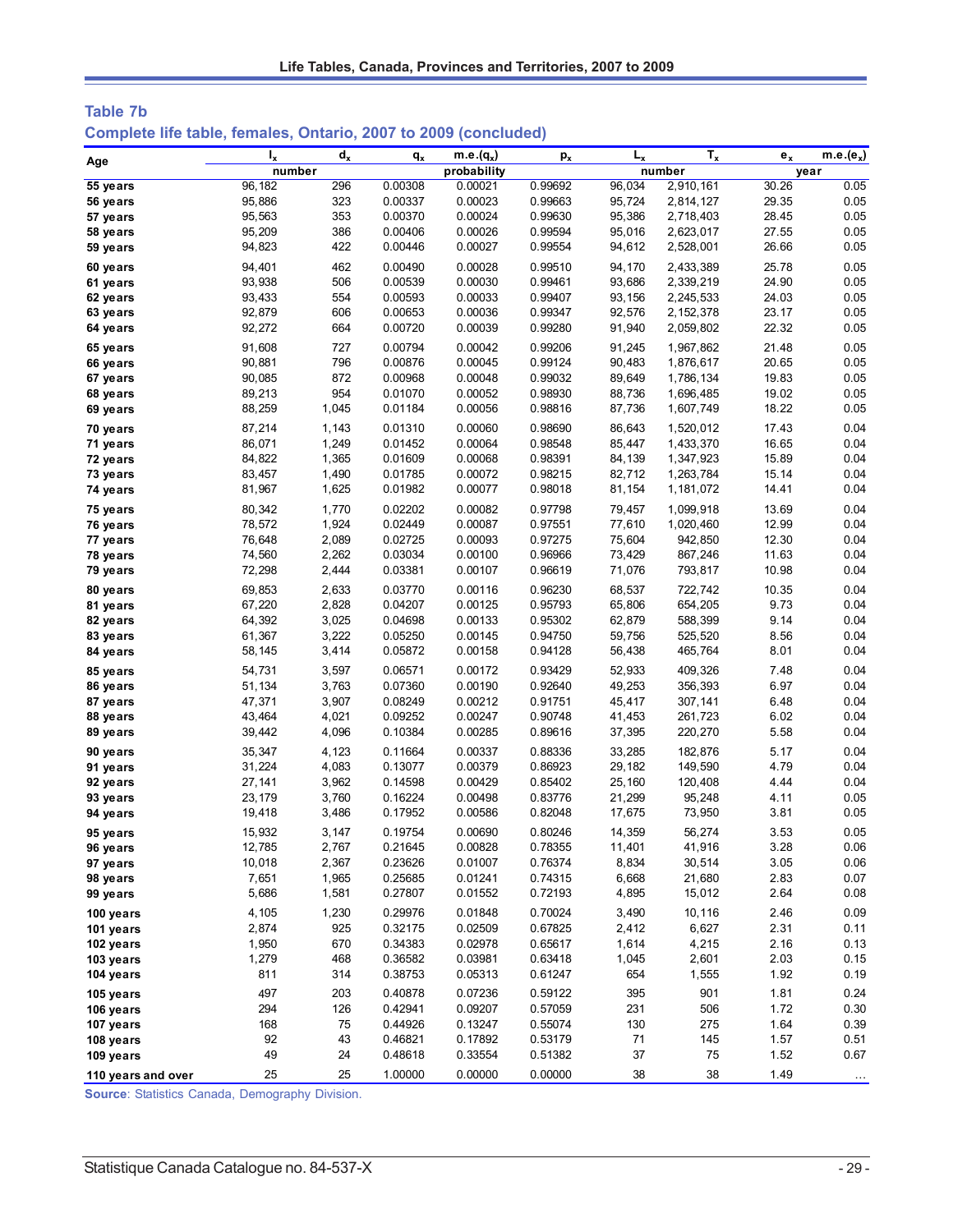## **Table 8a Complete life table, males, Manitoba, 2007 to 2009**

| Age                  | $I_{x}$          | $d_{x}$    | $q_{x}$            | $m.e.(q_x)$        | $p_{x}$            | $L_{x}$          | $T_{x}$                | $e_x$          | $m.e.(e_x)$  |
|----------------------|------------------|------------|--------------------|--------------------|--------------------|------------------|------------------------|----------------|--------------|
|                      | number           |            |                    | probability        |                    |                  | number                 |                | year         |
| 0 year               | 100,000          | 698        | 0.00698            | 0.00106            | 0.99302            | 99,369           | 7,705,406              | 77.05          | 0.22         |
| 1 year               | 99,302           | 39         | 0.00039            | 0.00026            | 0.99961            | 99,273           | 7,606,037              | 76.60          | 0.21         |
| 2 years              | 99,263           | 31         | 0.00031            | 0.00023            | 0.99969            | 99,238           | 7,506,764              | 75.62          | 0.21         |
| 3 years              | 99,232           | 26         | 0.00026            | 0.00021            | 0.99974            | 99,220           | 7,407,526              | 74.65          | 0.20         |
| 4 years              | 99,207           | 22         | 0.00022            | 0.00020            | 0.99978            | 99,192           | 7,308,306              | 73.67          | 0.20         |
| 5 years              | 99,185           | 20         | 0.00020            | 0.00019            | 0.99980            | 99,175           | 7,209,114              | 72.68          | 0.20         |
| 6 years              | 99,165           | 18         | 0.00018            | 0.00018            | 0.99982            | 99,156           | 7,109,939              | 71.70          | 0.20         |
| 7 years              | 99,147           | 17         | 0.00018            | 0.00017            | 0.99982            | 99,138           | 7,010,784              | 70.71          | 0.20         |
| 8 years              | 99,129           | 17         | 0.00017            | 0.00017            | 0.99983            | 99,121           | 6,911,646              | 69.72          | 0.20         |
| 9 years              | 99,112           | 18         | 0.00018            | 0.00017            | 0.99982            | 99,103           | 6,812,525              | 68.74          | 0.20         |
| 10 years             | 99,094           | 19         | 0.00019            | 0.00017            | 0.99981            | 99,085           | 6,713,422              | 67.75          | 0.20         |
| 11 years             | 99,076           | 21         | 0.00021            | 0.00018            | 0.99979            | 99,065           | 6,614,337              | 66.76          | 0.20         |
| 12 years             | 99,055           | 24         | 0.00024            | 0.00019            | 0.99976            | 99,043           | 6,515,271              | 65.77          | 0.20         |
| 13 years             | 99,031           | 29         | 0.00029            | 0.00021            | 0.99971            | 99,016           | 6,416,228              | 64.79          | 0.20         |
| 14 years             | 99,002           | 37         | 0.00037            | 0.00023            | 0.99963            | 98,984           | 6,317,212              | 63.81          | 0.20         |
| 15 years             | 98,965           | 48         | 0.00048            | 0.00026            | 0.99952            | 98,941           | 6,218,228              | 62.83          | 0.20         |
| 16 years             | 98,917           | 63         | 0.00064            | 0.00030            | 0.99936            | 98,886           | 6,119,287              | 61.86          | 0.20         |
| 17 years             | 98,854           | 79         | 0.00079            | 0.00033            | 0.99921            | 98,815           | 6,020,401              | 60.90          | 0.20         |
| 18 years             | 98,776           | 94         | 0.00095            | 0.00036            | 0.99905            | 98,729           | 5,921,586              | 59.95          | 0.20         |
| 19 years             | 98,682           | 107        | 0.00108            | 0.00039            | 0.99892            | 98,629           | 5,822,857              | 59.01          | 0.20         |
| 20 years             | 98.575           | 117        | 0.00119            | 0.00041            | 0.99881            | 98,517           | 5,724,228              | 58.07          | 0.20         |
| 21 years             | 98,458           | 122        | 0.00124            | 0.00042            | 0.99876            | 98,397           | 5,625,711              | 57.14          | 0.19         |
| 22 years             | 98,336           | 123        | 0.00125            | 0.00043            | 0.99875            | 98,275           | 5,527,314              | 56.21          | 0.19         |
| 23 years             | 98,214           | 118        | 0.00120            | 0.00042            | 0.99880            | 98,155           | 5,429,039              | 55.28          | 0.19         |
| 24 years             | 98,096           | 108        | 0.00110            | 0.00040            | 0.99890            | 98,042           | 5,330,885              | 54.34          | 0.19         |
|                      |                  |            |                    |                    |                    |                  |                        |                |              |
| 25 years             | 97,988           | 99<br>92   | 0.00101            | 0.00039            | 0.99899            | 97,938           | 5,232,843              | 53.40          | 0.19<br>0.19 |
| 26 years             | 97,889           | 89         | 0.00094            | 0.00038            | 0.99906            | 97,843           | 5,134,905              | 52.46          | 0.19         |
| 27 years             | 97,797<br>97,708 | 88         | 0.00091<br>0.00090 | 0.00038<br>0.00038 | 0.99909<br>0.99910 | 97,752<br>97,664 | 5,037,062<br>4,939,310 | 51.51<br>50.55 | 0.19         |
| 28 years<br>29 years | 97,620           | 89         | 0.00091            | 0.00038            | 0.99909            | 97,576           | 4,841,646              | 49.60          | 0.19         |
|                      |                  | 93         |                    |                    |                    |                  |                        | 48.64          | 0.19         |
| 30 years             | 97,531           | 98         | 0.00095            | 0.00040            | 0.99905            | 97,485           | 4,744,070              |                | 0.19         |
| 31 years             | 97,439           | 103        | 0.00100            | 0.00041<br>0.00042 | 0.99900<br>0.99894 | 97,390           | 4,646,585              | 47.69          | 0.18         |
| 32 years             | 97,341<br>97,237 | 109        | 0.00106<br>0.00113 | 0.00043            | 0.99887            | 97,289<br>97,183 | 4,549,196              | 46.73<br>45.78 | 0.18         |
| 33 years<br>34 years | 97,128           | 116        | 0.00120            | 0.00044            | 0.99880            | 97,070           | 4,451,907<br>4,354,724 | 44.83          | 0.18         |
|                      |                  |            |                    |                    |                    |                  |                        |                |              |
| 35 years             | 97,012           | 123<br>131 | 0.00127<br>0.00136 | 0.00046<br>0.00047 | 0.99873<br>0.99864 | 96,950           | 4,257,654              | 43.89<br>42.94 | 0.18<br>0.18 |
| 36 years             | 96,889           | 140        |                    |                    |                    | 96,823           | 4,160,704              |                | 0.18         |
| 37 years             | 96,757<br>96,617 | 149        | 0.00145<br>0.00155 | 0.00048<br>0.00050 | 0.99855<br>0.99845 | 96,687<br>96,543 | 4,063,881              | 42.00<br>41.06 | 0.18         |
| 38 years<br>39 years | 96,468           | 160        | 0.00166            | 0.00052            | 0.99834            | 96,388           | 3,967,194<br>3,870,651 | 40.12          | 0.18         |
|                      |                  |            |                    |                    |                    |                  |                        |                |              |
| 40 years             | 96,308           | 171        | 0.00178            | 0.00054            | 0.99822            | 96,222           | 3,774,263              | 39.19          | 0.18         |
| 41 years             | 96,137           | 184        | 0.00191            | 0.00055            | 0.99809            | 96,045           | 3,678,041              | 38.26          | 0.18         |
| 42 years             | 95,953           | 197        | 0.00206            | 0.00056            | 0.99794            | 95,855           | 3,581,995              | 37.33          | 0.18         |
| 43 years             | 95,756           | 212        | 0.00222            | 0.00056            | 0.99778            | 95,650           | 3,486,141              | 36.41          | 0.17         |
| 44 years             | 95,543           | 229        | 0.00240            | 0.00057            | 0.99760            | 95,429           | 3,390,491              | 35.49          | 0.17         |
| 45 years             | 95,315           | 247        | 0.00259            | 0.00059            | 0.99741            | 95,191           | 3,295,062              | 34.57          | 0.17         |
| 46 years             | 95,067           | 267        | 0.00281            | 0.00061            | 0.99719            | 94,934           | 3,199,871              | 33.66          | 0.17         |
| 47 years             | 94,800           | 289        | 0.00305            | 0.00063            | 0.99695            | 94,656           | 3,104,937              | 32.75          | 0.17         |
| 48 years             | 94,511           | 314        | 0.00332            | 0.00066            | 0.99668            | 94,354           | 3,010,282              | 31.85          | 0.17         |
| 49 years             | 94,198           | 341        | 0.00361            | 0.00070            | 0.99639            | 94,027           | 2,915,927              | 30.96          | 0.17         |
| 50 years             | 93,857           | 370        | 0.00394            | 0.00074            | 0.99606            | 93,672           | 2,821,900              | 30.07          | 0.17         |
| 51 years             | 93,487           | 403        | 0.00431            | 0.00078            | 0.99569            | 93,285           | 2,728,228              | 29.18          | 0.17         |
| 52 years             | 93,084           | 438        | 0.00471            | 0.00082            | 0.99529            | 92,865           | 2,634,943              | 28.31          | 0.17         |
| 53 years             | 92,646           | 477        | 0.00514            | 0.00087            | 0.99486            | 92,407           | 2,542,078              | 27.44          | 0.17         |
| 54 years             | 92,169           | 518        | 0.00562            | 0.00093            | 0.99438            | 91,910           | 2,449,670              | 26.58          | 0.17         |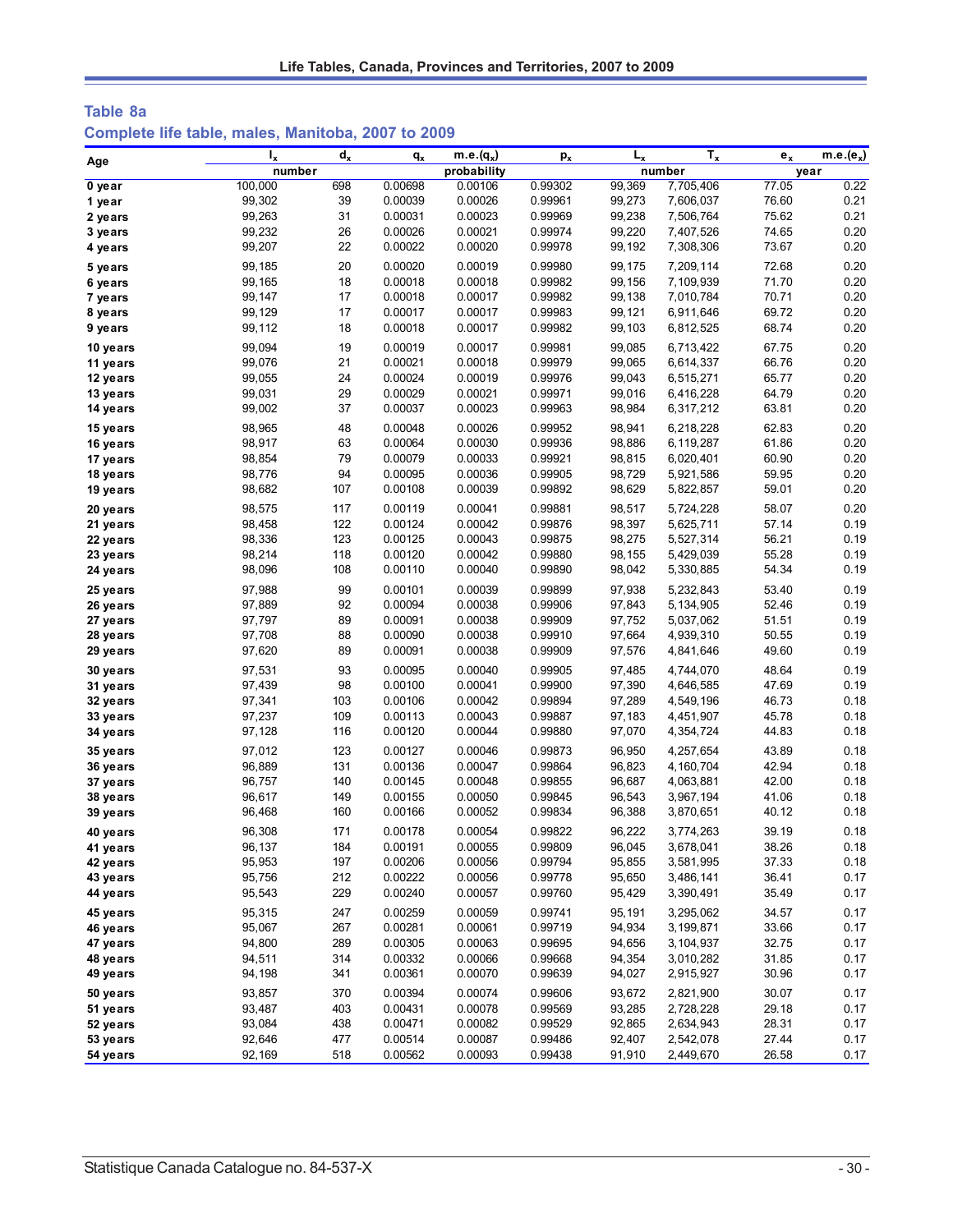| Table 8a                                                       |  |  |  |
|----------------------------------------------------------------|--|--|--|
| Complete life table, males, Manitoba, 2007 to 2009 (concluded) |  |  |  |

| Age                  | $I_{x}$          | $d_x$          | $q_{x}$            | $m.e.(q_x)$        | $p_{x}$            | $L_{x}$          | $T_{x}$            | $e_{x}$        | $m.e.(e_x)$   |
|----------------------|------------------|----------------|--------------------|--------------------|--------------------|------------------|--------------------|----------------|---------------|
|                      | number           |                |                    | probability        |                    |                  | number             |                | year          |
| 55 years             | 91,651           | 563            | 0.00615            | 0.00099            | 0.99385            | 91,369           | 2,357,760          | 25.73          | 0.17          |
| 56 years             | 91,087           | 612            | 0.00672            | 0.00106            | 0.99328            | 90.781           | 2,266,391          | 24.88          | 0.16          |
| 57 years             | 90,475           | 665            | 0.00735            | 0.00112            | 0.99265            | 90,143           | 2,175,610          | 24.05          | 0.16          |
| 58 years             | 89,810           | 722            | 0.00804            | 0.00119            | 0.99196            | 89,449           | 2,085,468          | 23.22          | 0.16          |
| 59 years             | 89,088           | 784            | 0.00880            | 0.00126            | 0.99120            | 88,696           | 1,996,019          | 22.41          | 0.16          |
| 60 years             | 88,304           | 850            | 0.00963            | 0.00133            | 0.99037            | 87,879           | 1,907,323          | 21.60          | 0.16          |
| 61 years             | 87,454           | 922            | 0.01054            | 0.00143            | 0.98946            | 86,993           | 1,819,444          | 20.80          | 0.16          |
| 62 years             | 86,532           | 998            | 0.01154            | 0.00155            | 0.98846            | 86,033           | 1,732,451          | 20.02          | 0.16          |
| 63 years             | 85,533           | 1,081          | 0.01263            | 0.00169            | 0.98737            | 84,993           | 1,646,419          | 19.25          | 0.16          |
| 64 years             | 84,453           | 1,169          | 0.01384            | 0.00181            | 0.98616            | 83,868           | 1,561,426          | 18.49          | 0.16          |
| 65 years             | 83,284           | 1,263          | 0.01516            | 0.00195            | 0.98484            | 82,653           | 1,477,557          | 17.74          | 0.15          |
| 66 years             | 82,022           | 1,362          | 0.01661            | 0.00211            | 0.98339            | 81,340           | 1,394,904          | 17.01          | 0.15          |
| 67 years             | 80,659           | 1,468          | 0.01820            | 0.00230            | 0.98180            | 79,925           | 1,313,564          | 16.29          | 0.15          |
| 68 years             | 79,191<br>77,611 | 1,580<br>1,698 | 0.01995<br>0.02188 | 0.00248<br>0.00267 | 0.98005<br>0.97812 | 78,401<br>76,762 | 1,233,639          | 15.58<br>14.89 | 0.15<br>0.15  |
| 69 years             |                  |                |                    |                    |                    |                  | 1,155,238          |                |               |
| 70 years             | 75,913           | 1,821          | 0.02399            | 0.00286            | 0.97601            | 75,002           | 1,078,476          | 14.21          | 0.15          |
| 71 years             | 74,092           | 1,949          | 0.02631            | 0.00305            | 0.97369            | 73,117           | 1,003,474          | 13.54          | 0.14          |
| 72 years             | 72,142           | 2,082          | 0.02886            | 0.00326            | 0.97114            | 71,101           | 930,357            | 12.90          | 0.14          |
| 73 years             | 70,060           | 2,219          | 0.03167            | 0.00346            | 0.96833<br>0.96524 | 68,951           | 859,256            | 12.26          | 0.14          |
| 74 years             | 67,841           | 2,358          | 0.03476            | 0.00365            |                    | 66,662           | 790,305            | 11.65          | 0.14          |
| 75 years             | 65,483           | 2,499          | 0.03816            | 0.00386            | 0.96184            | 64,234           | 723,643            | 11.05          | 0.14          |
| 76 years             | 62,984           | 2,639          | 0.04189            | 0.00409            | 0.95811            | 61,665           | 659,410            | 10.47          | 0.13          |
| 77 years             | 60,346           | 2,776          | 0.04601            | 0.00435            | 0.95399            | 58,957           | 597,745            | 9.91           | 0.13          |
| 78 years             | 57,569<br>54,660 | 2,909<br>3,035 | 0.05053<br>0.05552 | 0.00469<br>0.00502 | 0.94947<br>0.94448 | 56,115<br>53,143 | 538,787<br>482,672 | 9.36<br>8.83   | 0.13<br>0.13  |
| 79 years             |                  |                |                    |                    |                    |                  |                    |                |               |
| 80 years             | 51,626           | 3,149          | 0.06100            | 0.00562            | 0.93900            | 50,051           | 429,529            | 8.32           | 0.13          |
| 81 years             | 48,476           | 3,250          | 0.06705            | 0.00587            | 0.93295            | 46,851           | 379,478            | 7.83           | 0.13<br>0.13  |
| 82 years             | 45,226<br>41,893 | 3,333<br>3,395 | 0.07370<br>0.08104 | 0.00661<br>0.00699 | 0.92630<br>0.91896 | 43,560<br>40,195 | 332,627<br>289,068 | 7.35<br>6.90   | 0.13          |
| 83 years<br>84 years | 38,498           | 3,431          | 0.08912            | 0.00723            | 0.91088            | 36,783           | 248,872            | 6.46           | 0.13          |
|                      |                  |                |                    |                    |                    |                  |                    |                |               |
| 85 years             | 35,067<br>31,629 | 3,438<br>3,411 | 0.09803<br>0.10785 | 0.00829<br>0.00932 | 0.90197<br>0.89215 | 33,348<br>29,924 | 212,090<br>178,741 | 6.05<br>5.65   | 0.13<br>0.13  |
| 86 years<br>87 years | 28,218           | 3,349          | 0.11868            | 0.01048            | 0.88132            | 26,544           | 148,818            | 5.27           | 0.14          |
| 88 years             | 24,869           | 3,249          | 0.13063            | 0.01243            | 0.86937            | 23,245           | 122,274            | 4.92           | 0.14          |
| 89 years             | 21,621           | 3,109          | 0.14380            | 0.01406            | 0.85620            | 20,066           | 99,029             | 4.58           | 0.15          |
| 90 years             | 18,512           | 2,931          | 0.15834            | 0.01565            | 0.84166            | 17,046           | 78,963             | 4.27           | 0.15          |
| 91 years             | 15,581           | 2,711          | 0.17402            | 0.01823            | 0.82598            | 14,225           | 61,917             | 3.97           | 0.16          |
| 92 years             | 12,869           | 2,452          | 0.19052            | 0.02173            | 0.80948            | 11,643           | 47,692             | 3.71           | 0.17          |
| 93 years             | 10,417           | 2,164          | 0.20778            | 0.02449            | 0.79222            | 9,335            | 36,049             | 3.46           | 0.19          |
| 94 years             | 8,253            | 1,863          | 0.22571            | 0.02732            | 0.77429            | 7,321            | 26,714             | 3.24           | 0.21          |
| 95 years             | 6,390            | 1,545          | 0.24171            | 0.03602            | 0.75829            | 5,618            | 19,392             | 3.03           | 0.23          |
| 96 years             | 4,846            | 1,261          | 0.26014            | 0.04592            | 0.73986            | 4,215            | 13,775             | 2.84           | 0.27          |
| 97 years             | 3,585            | 1,000          | 0.27905            | 0.05668            | 0.72095            | 3,085            | 9,559              | 2.67           | 0.30          |
| 98 years             | 2,585            | 771            | 0.29833            | 0.07200            | 0.70167            | 2,199            | 6,474              | 2.50           | 0.34          |
| 99 years             | 1,814            | 576            | 0.31784            | 0.09187            | 0.68216            | 1,525            | 4,275              | 2.36           | 0.39          |
| 100 years            | 1,237            | 417            | 0.33747            | 0.09577            | 0.66253            | 1,028            | 2,750              | 2.22           | 0.45          |
| 101 years            | 820              | 293            | 0.35706            | 0.13943            | 0.64294            | 673              | 1,722              | 2.10           | 0.56          |
| 102 years            | 527              | 198            | 0.37650            | 0.21450            | 0.62350            | 428              | 1,048              | 1.99           | 0.68          |
| 103 years            | 329              | 130            | 0.39563            | 0.22756            | 0.60437            | 264              | 621                | 1.89           | 0.72          |
| 104 years            | 199              | 82             | 0.41435            | 0.24392            | 0.58565            | 157              | 357                | 1.80           | 0.82          |
| 105 years            | 116              | 50             | 0.43255            | 0.37269            | 0.56745            | 91               | 200                | 1.72           | 1.05          |
| 106 years            | 66               | 30             | 0.45012            | 0.49560            | 0.54988            | 51               | 108                | 1.64           | 1.21          |
| 107 years            | 36               | 17             | 0.46697            | 0.49428            | 0.53303            | 28               | 57                 | 1.58           | 1.16          |
| 108 years            | 19               | 9              | 0.48305            | 0.49248            | 0.51695            | 15               | 29                 | 1.52           | 1.09          |
| 109 years            | 10               | 5              | 0.49831            | 0.49027            | 0.50169            | 8                | 15                 | 1.48           | 0.96          |
| 110 years and over   | 5                | 5              | 1.00000            | 0.00000            | 0.00000            | $\overline{7}$   | $\overline{7}$     | 1.45           | $\sim$ $\sim$ |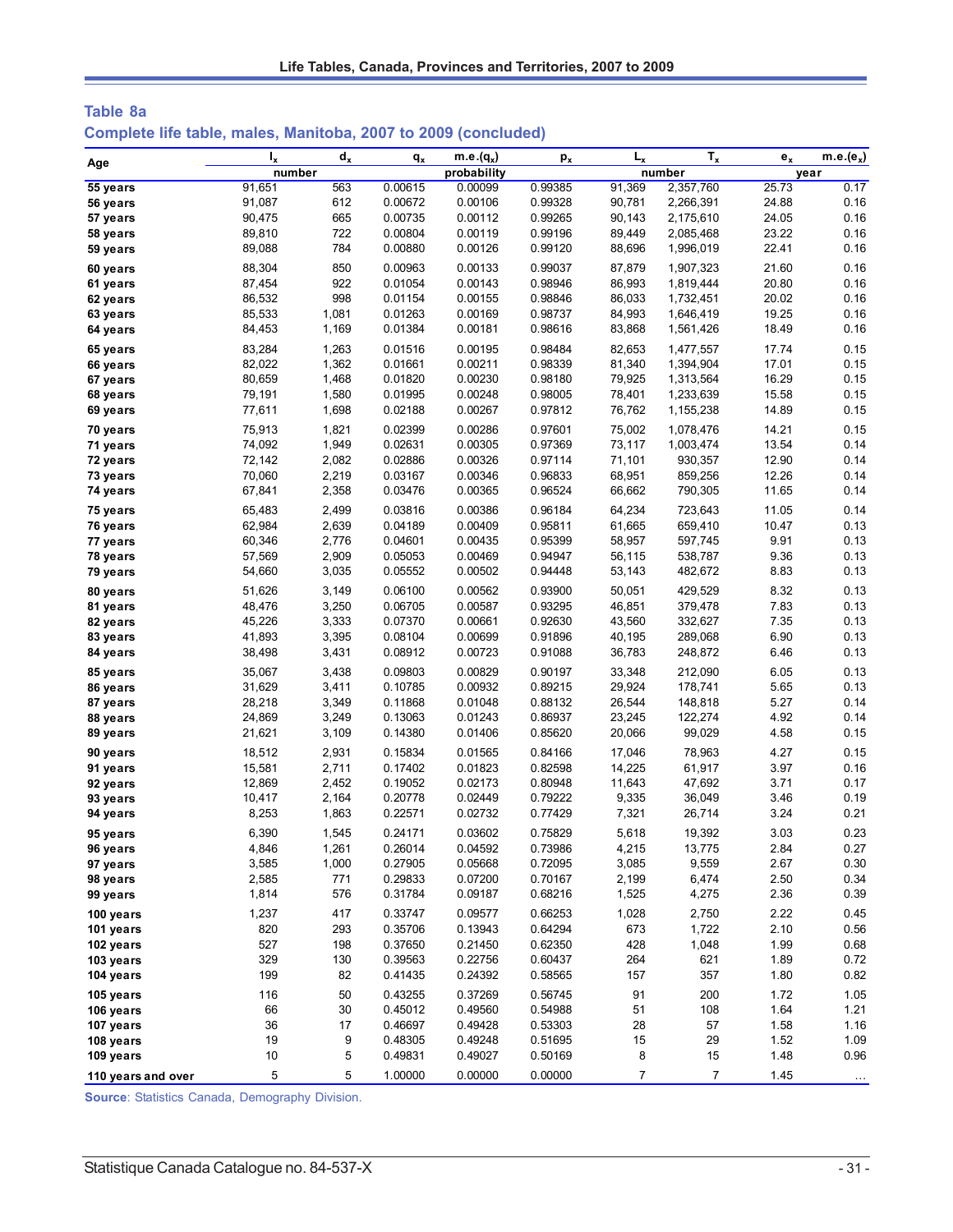## **Table 8b Complete life table, females, Manitoba, 2007 to 2009**

|          | $I_{x}$ | $d_{x}$ | $q_{x}$ | $m.e.(q_x)$ | $p_{x}$ | $L_{x}$ | $T_{x}$   | $e_{x}$ | $m.e.(e_x)$ |
|----------|---------|---------|---------|-------------|---------|---------|-----------|---------|-------------|
| Age      | number  |         |         | probability |         |         | number    | year    |             |
| 0 year   | 100,000 | 635     | 0.00635 | 0.00103     | 0.99365 | 99,447  | 8,183,489 | 81.83   | 0.22        |
| 1 year   | 99,365  | 28      | 0.00028 | 0.00022     | 0.99972 | 99,358  | 8,084,042 | 81.36   | 0.20        |
| 2 years  | 99,337  | 24      | 0.00024 | 0.00021     | 0.99976 | 99,325  | 7,984,684 | 80.38   | 0.20        |
| 3 years  | 99,313  | 21      | 0.00021 | 0.00020     | 0.99979 | 99,303  | 7,885,359 | 79.40   | 0.20        |
| 4 years  | 99,292  | 19      | 0.00019 | 0.00019     | 0.99981 | 99,278  | 7,786,056 | 78.42   | 0.20        |
| 5 years  | 99,273  | 17      | 0.00017 | 0.00018     | 0.99983 | 99,265  | 7,686,778 | 77.43   | 0.20        |
| 6 years  | 99,256  | 16      | 0.00016 | 0.00017     | 0.99984 | 99,248  | 7,587,514 | 76.44   | 0.20        |
| 7 years  | 99,240  | 15      | 0.00015 | 0.00016     | 0.99985 | 99,232  | 7,488,266 | 75.46   | 0.20        |
| 8 years  | 99,225  | 14      | 0.00015 | 0.00016     | 0.99985 | 99,218  | 7,389,034 | 74.47   | 0.20        |
| 9 years  | 99,210  | 14      | 0.00014 | 0.00016     | 0.99986 | 99,203  | 7,289,816 | 73.48   | 0.20        |
| 10 years | 99,196  | 14      | 0.00014 | 0.00016     | 0.99986 | 99,189  | 7,190,613 | 72.49   | 0.20        |
| 11 years | 99,182  | 15      | 0.00015 | 0.00016     | 0.99985 | 99,174  | 7,091,423 | 71.50   | 0.20        |
| 12 years | 99, 167 | 17      | 0.00018 | 0.00017     | 0.99982 | 99,158  | 6,992,249 | 70.51   | 0.20        |
| 13 years | 99,149  | 21      | 0.00021 | 0.00018     | 0.99979 | 99,139  | 6,893,091 | 69.52   | 0.20        |
| 14 years | 99,128  | 27      | 0.00028 | 0.00021     | 0.99972 | 99,114  | 6,793,952 | 68.54   | 0.20        |
| 15 years | 99,101  | 38      | 0.00038 | 0.00024     | 0.99962 | 99,082  | 6,694,838 | 67.56   | 0.20        |
| 16 years | 99,063  | 50      | 0.00050 | 0.00027     | 0.99950 | 99,038  | 6,595,756 | 66.58   | 0.19        |
| 17 years | 99,013  | 56      | 0.00057 | 0.00029     | 0.99943 | 98,985  | 6,496,718 | 65.61   | 0.19        |
| 18 years | 98,957  | 55      | 0.00055 | 0.00028     | 0.99945 | 98,930  | 6,397,733 | 64.65   | 0.19        |
| 19 years | 98,902  | 50      | 0.00050 | 0.00027     | 0.99950 | 98,878  | 6,298,804 | 63.69   | 0.19        |
| 20 years | 98,853  | 47      | 0.00047 | 0.00027     | 0.99953 | 98,829  | 6,199,926 | 62.72   | 0.19        |
| 21 years | 98,806  | 45      | 0.00045 | 0.00026     | 0.99955 | 98,784  | 6,101,097 | 61.75   | 0.19        |
| 22 years | 98,761  | 44      | 0.00045 | 0.00026     | 0.99955 | 98,739  | 6,002,313 | 60.78   | 0.19        |
| 23 years | 98,717  | 45      | 0.00045 | 0.00027     | 0.99955 | 98,695  | 5,903,574 | 59.80   | 0.19        |
| 24 years | 98,672  | 47      | 0.00047 | 0.00027     | 0.99953 | 98,649  | 5,804,879 | 58.83   | 0.19        |
| 25 years | 98,626  | 49      | 0.00050 | 0.00028     | 0.99950 | 98,601  | 5,706,230 | 57.86   | 0.19        |
| 26 years | 98,577  | 52      | 0.00053 | 0.00029     | 0.99947 | 98,551  | 5,607,629 | 56.89   | 0.19        |
| 27 years | 98,525  | 55      | 0.00055 | 0.00030     | 0.99945 | 98,497  | 5,509,078 | 55.92   | 0.19        |
| 28 years | 98,470  | 58      | 0.00059 | 0.00031     | 0.99941 | 98,441  | 5,410,581 | 54.95   | 0.19        |
| 29 years | 98,412  | 61      | 0.00062 | 0.00032     | 0.99938 | 98,382  | 5,312,140 | 53.98   | 0.19        |
| 30 years | 98,352  | 64      | 0.00065 | 0.00033     | 0.99935 | 98,319  | 5,213,758 | 53.01   | 0.19        |
| 31 years | 98,287  | 68      | 0.00069 | 0.00034     | 0.99931 | 98,253  | 5,115,438 | 52.05   | 0.18        |
| 32 years | 98,219  | 72      | 0.00073 | 0.00035     | 0.99927 | 98,183  | 5,017,185 | 51.08   | 0.18        |
| 33 years | 98,147  | 76      | 0.00078 | 0.00036     | 0.99922 | 98,109  | 4,919,001 | 50.12   | 0.18        |
| 34 years | 98,071  | 81      | 0.00082 | 0.00038     | 0.99918 | 98,031  | 4,820,892 | 49.16   | 0.18        |
| 35 years | 97,990  | 86      | 0.00088 | 0.00039     | 0.99912 | 97,947  | 4,722,861 | 48.20   | 0.18        |
| 36 years | 97,904  | 91      | 0.00093 | 0.00039     | 0.99907 | 97,859  | 4,624,914 | 47.24   | 0.18        |
| 37 years | 97,813  | 97      | 0.00099 | 0.00040     | 0.99901 | 97,765  | 4,527,055 | 46.28   | 0.18        |
| 38 years | 97,716  | 104     | 0.00106 | 0.00042     | 0.99894 | 97,664  | 4,429,291 | 45.33   | 0.18        |
| 39 years | 97,612  | 111     | 0.00113 | 0.00044     | 0.99887 | 97,557  | 4,331,627 | 44.38   | 0.18        |
| 40 years | 97,502  | 118     | 0.00121 | 0.00045     | 0.99879 | 97,442  | 4,234,070 | 43.43   | 0.18        |
| 41 years | 97,383  | 127     | 0.00130 | 0.00046     | 0.99870 | 97,320  | 4,136,627 | 42.48   | 0.18        |
| 42 years | 97,257  | 136     | 0.00139 | 0.00046     | 0.99861 | 97,189  | 4,039,307 | 41.53   | 0.18        |
| 43 years | 97,121  | 145     | 0.00150 | 0.00047     | 0.99850 | 97,048  | 3,942,118 | 40.59   | 0.18        |
| 44 years | 96,976  | 156     | 0.00161 | 0.00047     | 0.99839 | 96,898  | 3,845,070 | 39.65   | 0.17        |
| 45 years | 96,820  | 168     | 0.00173 | 0.00049     | 0.99827 | 96,736  | 3,748,172 | 38.71   | 0.17        |
| 46 years | 96,652  | 181     | 0.00187 | 0.00051     | 0.99813 | 96,561  | 3,651,437 | 37.78   | 0.17        |
| 47 years | 96,471  | 195     | 0.00202 | 0.00053     | 0.99798 | 96,374  | 3,554,876 | 36.85   | 0.17        |
| 48 years | 96,276  | 210     | 0.00218 | 0.00055     | 0.99782 | 96,171  | 3,458,502 | 35.92   | 0.17        |
| 49 years | 96,066  | 227     | 0.00236 | 0.00058     | 0.99764 | 95,953  | 3,362,331 | 35.00   | 0.17        |
| 50 years | 95,839  | 245     | 0.00256 | 0.00061     | 0.99744 | 95,716  | 3,266,378 | 34.08   | 0.17        |
| 51 years | 95,594  | 265     | 0.00278 | 0.00064     | 0.99722 | 95,461  | 3,170,662 | 33.17   | 0.17        |
| 52 years | 95,328  | 287     | 0.00301 | 0.00067     | 0.99699 | 95,185  | 3,075,201 | 32.26   | 0.17        |
| 53 years | 95,041  | 311     | 0.00328 | 0.00070     | 0.99672 | 94,885  | 2,980,016 | 31.36   | 0.17        |
| 54 years | 94,730  | 337     | 0.00356 | 0.00074     | 0.99644 | 94,561  | 2,885,131 | 30.46   | 0.17        |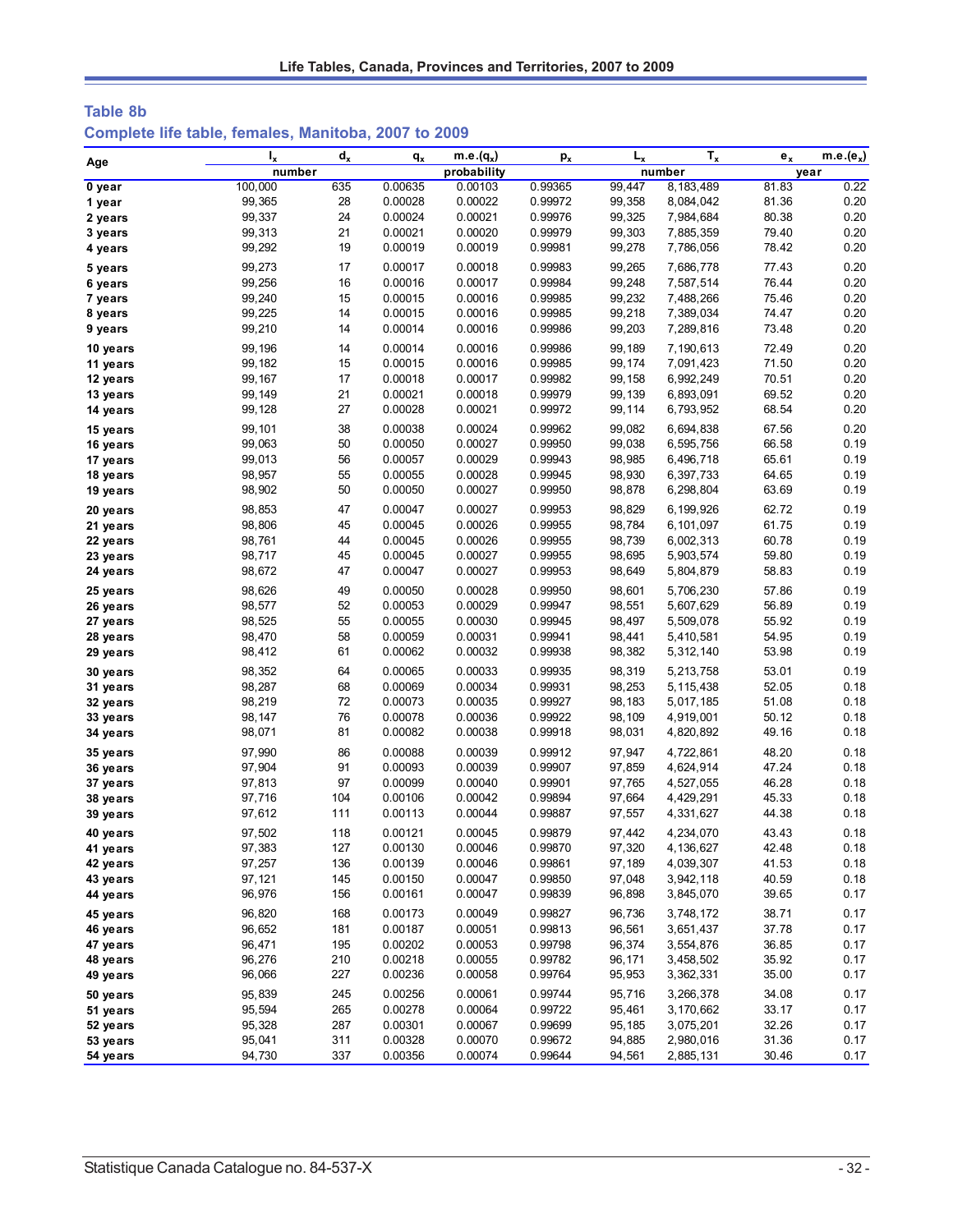| Table 8b                                                         |  |  |  |
|------------------------------------------------------------------|--|--|--|
| Complete life table, females, Manitoba, 2007 to 2009 (concluded) |  |  |  |
|                                                                  |  |  |  |

| Age                | $I_{x}$ | $d_x$ | $q_{x}$ | $\overline{\mathsf{m.e.}}(q_x)$ | $p_{x}$ | $L_{x}$ | $T_{x}$   | $e_{x}$ | $m.e.(e_x)$          |
|--------------------|---------|-------|---------|---------------------------------|---------|---------|-----------|---------|----------------------|
|                    | number  |       |         | probability                     |         |         | number    |         | year                 |
| 55 years           | 94,392  | 366   | 0.00387 | 0.00078                         | 0.99613 | 94,209  | 2,790,570 | 29.56   | 0.17                 |
| 56 years           | 94,027  | 397   | 0.00422 | 0.00083                         | 0.99578 | 93,828  | 2,696,361 | 28.68   | 0.16                 |
| 57 years           | 93,630  | 430   | 0.00459 | 0.00088                         | 0.99541 | 93,415  | 2,602,533 | 27.80   | 0.16                 |
| 58 years           | 93,200  | 467   | 0.00501 | 0.00094                         | 0.99499 | 92,966  | 2,509,118 | 26.92   | 0.16                 |
| 59 years           | 92,733  | 507   | 0.00546 | 0.00099                         | 0.99454 | 92,480  | 2,416,151 | 26.05   | 0.16                 |
| 60 years           | 92,226  | 550   | 0.00597 | 0.00104                         | 0.99403 | 91,951  | 2,323,672 | 25.20   | 0.16                 |
| 61 years           | 91,676  | 598   | 0.00652 | 0.00111                         | 0.99348 | 91,377  | 2,231,721 | 24.34   | 0.16                 |
| 62 years           | 91,078  | 649   | 0.00713 | 0.00121                         | 0.99287 | 90,754  | 2,140,343 | 23.50   | 0.16                 |
| 63 years           | 90,429  | 705   | 0.00780 | 0.00132                         | 0.99220 | 90,077  | 2,049,590 | 22.67   | 0.16                 |
| 64 years           | 89,724  | 766   | 0.00854 | 0.00141                         | 0.99146 | 89,341  | 1,959,513 | 21.84   | 0.16                 |
| 65 years           | 88,958  | 832   | 0.00935 | 0.00151                         | 0.99065 | 88,542  | 1,870,172 | 21.02   | 0.15                 |
| 66 years           | 88,126  | 904   | 0.01025 | 0.00162                         | 0.98975 | 87,675  | 1,781,629 | 20.22   | 0.15                 |
| 67 years           | 87,223  | 981   | 0.01125 | 0.00174                         | 0.98875 | 86,732  | 1,693,955 | 19.42   | 0.15                 |
| 68 years           | 86,242  | 1,065 | 0.01235 | 0.00187                         | 0.98765 | 85,709  | 1,607,222 | 18.64   | 0.15                 |
| 69 years           | 85,177  | 1,156 | 0.01357 | 0.00201                         | 0.98643 | 84,599  | 1,521,513 | 17.86   | 0.15                 |
| 70 years           | 84,021  | 1,253 | 0.01492 | 0.00214                         | 0.98508 | 83,394  | 1,436,914 | 17.10   | 0.14                 |
| 71 years           | 82,767  | 1,358 | 0.01641 | 0.00227                         | 0.98359 | 82,088  | 1,353,520 | 16.35   | 0.14                 |
| 72 years           | 81,409  | 1,471 | 0.01807 | 0.00241                         | 0.98193 | 80,673  | 1,271,432 | 15.62   | 0.14                 |
| 73 years           | 79,938  | 1,592 | 0.01991 | 0.00255                         | 0.98009 | 79,142  | 1,190,759 | 14.90   | 0.14                 |
| 74 years           | 78,346  | 1,720 | 0.02195 | 0.00269                         | 0.97805 | 77,486  | 1,111,617 | 14.19   | 0.13                 |
| 75 years           | 76,626  | 1,856 | 0.02422 | 0.00284                         | 0.97578 | 75,698  | 1,034,131 | 13.50   | 0.13                 |
| 76 years           | 74,771  | 1,999 | 0.02674 | 0.00298                         | 0.97326 | 73,771  | 958,432   | 12.82   | 0.13                 |
| 77 years           | 72,771  | 2,150 | 0.02954 | 0.00314                         | 0.97046 | 71,696  | 884,661   | 12.16   | 0.13                 |
| 78 years           | 70,621  | 2,307 | 0.03267 | 0.00335                         | 0.96733 | 69,468  | 812,965   | 11.51   | 0.12                 |
| 79 years           | 68,314  | 2,469 | 0.03614 | 0.00357                         | 0.96386 | 67,080  | 743,497   | 10.88   | 0.12                 |
| 80 years           | 65,845  | 2,635 | 0.04002 | 0.00383                         | 0.95998 | 64,528  | 676,418   | 10.27   | 0.12                 |
| 81 years           | 63,210  | 2,803 | 0.04434 | 0.00414                         | 0.95566 | 61,809  | 611,890   | 9.68    | 0.12                 |
| 82 years           | 60,408  | 2,970 | 0.04916 | 0.00443                         | 0.95084 | 58,923  | 550,081   | 9.11    | 0.12                 |
| 83 years           | 57,438  | 3,133 | 0.05455 | 0.00492                         | 0.94545 | 55,871  | 491,158   | 8.55    | 0.11                 |
| 84 years           | 54,305  | 3,289 | 0.06056 | 0.00501                         | 0.93944 | 52,661  | 435,287   | 8.02    | 0.11                 |
| 85 years           | 51,016  | 3,433 | 0.06729 | 0.00521                         | 0.93271 | 49,300  | 382,627   | 7.50    | 0.11                 |
| 86 years           | 47,583  | 3,560 | 0.07482 | 0.00571                         | 0.92518 | 45,803  | 333,327   | 7.01    | 0.11                 |
| 87 years           | 44,023  | 3,665 | 0.08325 | 0.00636                         | 0.91675 | 42,191  | 287,524   | 6.53    | 0.11                 |
| 88 years           | 40,358  | 3,741 | 0.09269 | 0.00734                         | 0.90731 | 38,488  | 245,333   | 6.08    | 0.11                 |
| 89 years           | 36,617  | 3,782 | 0.10328 | 0.00826                         | 0.89672 | 34,726  | 206,845   | 5.65    | 0.12                 |
| 90 years           | 32,835  | 3,781 | 0.11516 | 0.00941                         | 0.88484 | 30,945  | 172,119   | 5.24    | 0.12                 |
| 91 years           | 29,054  | 3,726 | 0.12823 | 0.01064                         | 0.87177 | 27,191  | 141,174   | 4.86    | 0.12                 |
| 92 years           | 25,328  | 3,604 | 0.14231 | 0.01175                         | 0.85769 | 23,526  | 113,983   | 4.50    | 0.12                 |
| 93 years           | 21,724  | 3,419 | 0.15740 | 0.01388                         | 0.84260 | 20,014  | 90,457    | 4.16    | 0.13                 |
| 94 years           | 18,305  | 3,176 | 0.17350 | 0.01561                         | 0.82650 | 16,717  | 70,443    | 3.85    | 0.14                 |
| 95 years           | 15,129  | 2,971 | 0.19636 | 0.01875                         | 0.80364 | 13,644  | 53,726    | 3.55    | 0.15                 |
| 96 years           | 12,158  | 2,616 | 0.21514 | 0.02238                         | 0.78486 | 10,850  | 40,082    | 3.30    | 0.16                 |
| 97 years           | 9,542   | 2,241 | 0.23483 | 0.02685                         | 0.76517 | 8,422   | 29,232    | 3.06    | 0.18                 |
| 98 years           | 7,302   | 1,864 | 0.25529 | 0.03397                         | 0.74471 | 6,370   | 20,810    | 2.85    | 0.20                 |
| 99 years           | 5,438   | 1,503 | 0.27640 | 0.04343                         | 0.72360 | 4,686   | 14,440    | 2.66    | 0.23                 |
| 100 years          | 3,935   | 1,172 | 0.29799 | 0.04817                         | 0.70201 | 3,348   | 9,754     | 2.48    | 0.26                 |
| 101 years          | 2,762   | 884   | 0.31988 | 0.07002                         | 0.68012 | 2,320   | 6,406     | 2.32    | 0.31                 |
| 102 years          | 1,879   | 642   | 0.34189 | 0.08829                         | 0.65811 | 1,557   | 4,085     | 2.17    | 0.36                 |
| 103 years          | 1,236   | 450   | 0.36383 | 0.11966                         | 0.63617 | 1,011   | 2,528     | 2.04    | 0.43                 |
| 104 years          | 787     | 303   | 0.38550 | 0.14528                         | 0.61450 | 635     | 1,517     | 1.93    | 0.50                 |
| 105 years          | 483     | 197   | 0.40673 | 0.20599                         | 0.59327 | 385     | 882       | 1.82    | 0.59                 |
| 106 years          | 287     | 123   | 0.42735 | 0.19089                         | 0.57265 | 225     | 497       | 1.73    | 0.62                 |
| 107 years          | 164     | 73    | 0.44722 | 0.26606                         | 0.55278 | 127     | 271       | 1.65    | 0.82                 |
| 108 years          | 91      | 42    | 0.46621 | 0.47207                         | 0.53379 | 70      | 144       | 1.58    | 1.09                 |
| 109 years          | 48      | 23    | 0.48423 | 0.49519                         | 0.51577 | 37      | 74        | 1.53    | 0.99                 |
| 110 years and over | 25      | 25    | 1.00000 | 0.00000                         | 0.00000 | 37      | $37\,$    | 1.50    | $\sim$ $\sim$ $\sim$ |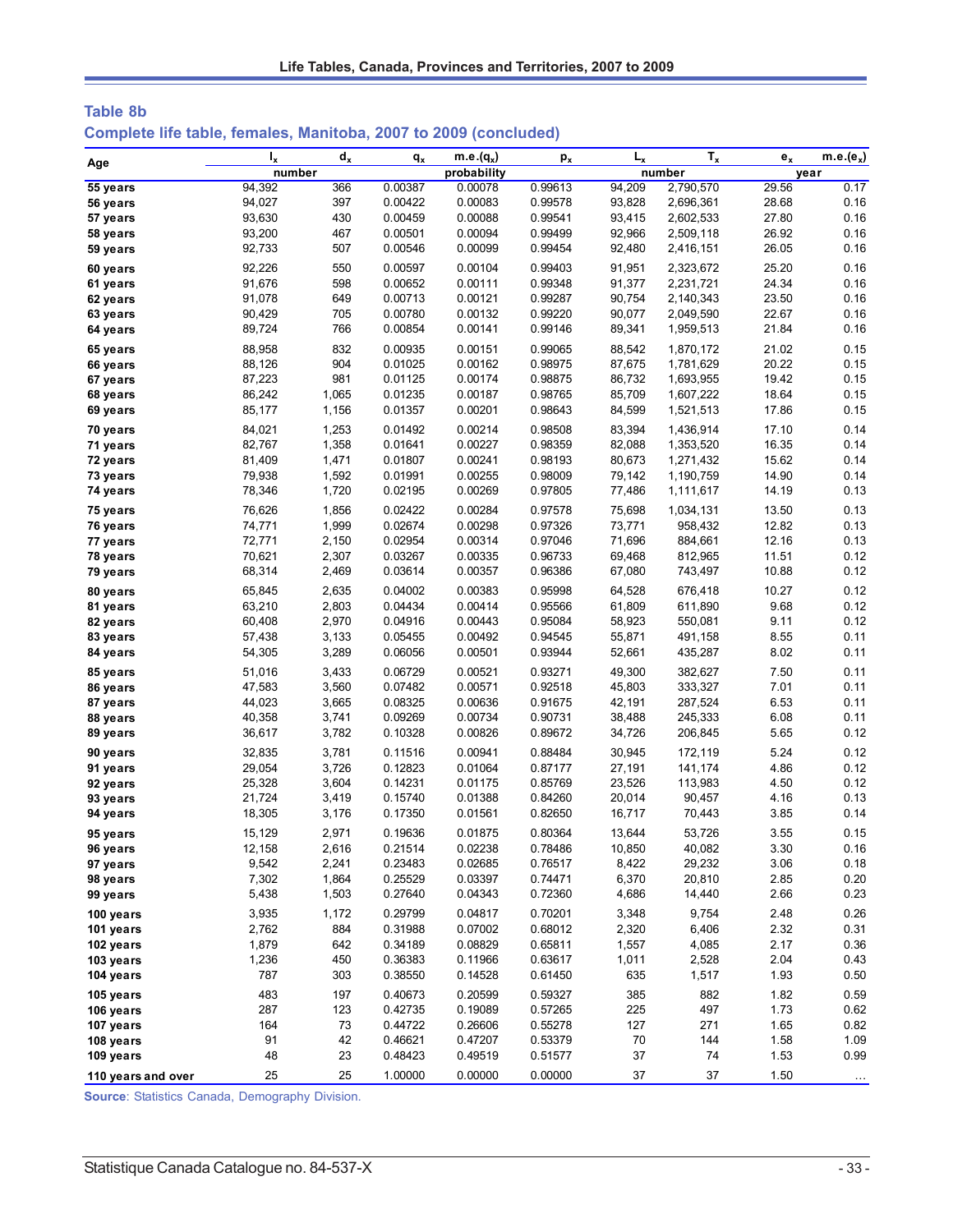| Table 9a |  |                                                        |  |
|----------|--|--------------------------------------------------------|--|
|          |  | Complete life table, males, Saskatchewan, 2007 to 2009 |  |

|          | $I_{x}$ | $d_x$ | $q_{x}$ | m.e. $(q_x)$ | $p_{x}$ | $L_{x}$ | $T_{x}$   | $e_{x}$ | $m.e.(e_x)$ |
|----------|---------|-------|---------|--------------|---------|---------|-----------|---------|-------------|
| Age      | number  |       |         | probability  |         |         | number    |         | year        |
| 0 year   | 100,000 | 650   | 0.00650 | 0.00109      | 0.99350 | 99,480  | 7,698,339 | 76.98   | 0.24        |
| 1 year   | 99,350  | 61    | 0.00061 | 0.00034      | 0.99939 | 99,308  | 7,598,858 | 76.49   | 0.23        |
| 2 years  | 99,290  | 43    | 0.00044 | 0.00030      | 0.99956 | 99,257  | 7,499,550 | 75.53   | 0.23        |
| 3 years  | 99,246  | 32    | 0.00032 | 0.00026      | 0.99968 | 99,230  | 7,400,293 | 74.56   | 0.22        |
| 4 years  | 99,214  | 25    | 0.00025 | 0.00023      | 0.99975 | 99,209  | 7,301,063 | 73.59   | 0.22        |
| 5 years  | 99,189  | 19    | 0.00020 | 0.00020      | 0.99980 | 99,180  | 7,201,854 | 72.61   | 0.22        |
| 6 years  | 99,170  | 16    | 0.00016 | 0.00018      | 0.99984 | 99,162  | 7,102,674 | 71.62   | 0.22        |
| 7 years  | 99,154  | 13    | 0.00014 | 0.00017      | 0.99986 | 99,147  | 7,003,512 | 70.63   | 0.22        |
| 8 years  | 99,141  | 12    | 0.00012 | 0.00015      | 0.99988 | 99,135  | 6,904,365 | 69.64   | 0.22        |
| 9 years  | 99,129  | 11    | 0.00011 | 0.00015      | 0.99989 | 99,124  | 6,805,230 | 68.65   | 0.22        |
| 10 years | 99,118  | 10    | 0.00010 | 0.00014      | 0.99990 | 99,113  | 6,706,106 | 67.66   | 0.22        |
| 11 years | 99,108  | 11    | 0.00011 | 0.00015      | 0.99989 | 99,102  | 6,606,993 | 66.66   | 0.22        |
| 12 years | 99,097  | 14    | 0.00014 | 0.00016      | 0.99986 | 99,090  | 6,507,891 | 65.67   | 0.22        |
| 13 years | 99,083  | 20    | 0.00020 | 0.00019      | 0.99980 | 99,073  | 6,408,801 | 64.68   | 0.22        |
| 14 years | 99,063  | 31    | 0.00032 | 0.00024      | 0.99968 | 99,047  | 6,309,728 | 63.69   | 0.22        |
| 15 years | 99,032  | 56    | 0.00057 | 0.00031      | 0.99943 | 99,003  | 6,210,681 | 62.71   | 0.22        |
| 16 years | 98,975  | 95    | 0.00096 | 0.00040      | 0.99904 | 98,928  | 6,111,677 | 61.75   | 0.22        |
| 17 years | 98,880  | 128   | 0.00129 | 0.00045      | 0.99871 | 98,816  | 6,012,750 | 60.81   | 0.22        |
| 18 years | 98,752  | 135   | 0.00137 | 0.00046      | 0.99863 | 98,684  | 5,913,934 | 59.89   | 0.22        |
| 19 years | 98,617  | 128   | 0.00130 | 0.00045      | 0.99870 | 98,553  | 5,815,249 | 58.97   | 0.22        |
| 20 years | 98,489  | 122   | 0.00124 | 0.00045      | 0.99876 | 98,428  | 5,716,696 | 58.04   | 0.21        |
| 21 years | 98,367  | 117   | 0.00119 | 0.00044      | 0.99881 | 98,309  | 5,618,268 | 57.12   | 0.21        |
| 22 years | 98,250  | 113   | 0.00115 | 0.00044      | 0.99885 | 98,194  | 5,519,959 | 56.18   | 0.21        |
| 23 years | 98,137  | 111   | 0.00113 | 0.00044      | 0.99887 | 98,082  | 5,421,766 | 55.25   | 0.21        |
| 24 years | 98,026  | 109   | 0.00111 | 0.00044      | 0.99889 | 97,972  | 5,323,684 | 54.31   | 0.21        |
| 25 years | 97,918  | 108   | 0.00110 | 0.00044      | 0.99890 | 97,863  | 5,225,712 | 53.37   | 0.21        |
| 26 years | 97,809  | 108   | 0.00111 | 0.00045      | 0.99889 | 97,755  | 5,127,849 | 52.43   | 0.21        |
| 27 years | 97,701  | 109   | 0.00112 | 0.00045      | 0.99888 | 97,647  | 5,030,093 | 51.48   | 0.21        |
| 28 years | 97,592  | 111   | 0.00114 | 0.00046      | 0.99886 | 97,536  | 4,932,447 | 50.54   | 0.20        |
| 29 years | 97,481  | 114   | 0.00117 | 0.00048      | 0.99883 | 97,424  | 4,834,911 | 49.60   | 0.20        |
| 30 years | 97,367  | 118   | 0.00121 | 0.00049      | 0.99879 | 97,307  | 4,737,487 | 48.66   | 0.20        |
| 31 years | 97,248  | 123   | 0.00126 | 0.00051      | 0.99874 | 97,187  | 4,640,179 | 47.71   | 0.20        |
| 32 years | 97,126  | 128   | 0.00132 | 0.00052      | 0.99868 | 97,062  | 4,542,992 | 46.77   | 0.20        |
| 33 years | 96,998  | 134   | 0.00138 | 0.00054      | 0.99862 | 96,931  | 4,445,931 | 45.84   | 0.20        |
| 34 years | 96,864  | 140   | 0.00145 | 0.00056      | 0.99855 | 96,794  | 4,349,000 | 44.90   | 0.20        |
| 35 years | 96,724  | 147   | 0.00152 | 0.00058      | 0.99848 | 96,650  | 4,252,206 | 43.96   | 0.20        |
| 36 years | 96,577  | 154   | 0.00160 | 0.00059      | 0.99840 | 96,500  | 4,155,556 | 43.03   | 0.20        |
| 37 years | 96,423  | 162   | 0.00168 | 0.00060      | 0.99832 | 96,342  | 4,059,056 | 42.10   | 0.19        |
| 38 years | 96,260  | 171   | 0.00178 | 0.00061      | 0.99822 | 96,175  | 3,962,715 | 41.17   | 0.19        |
| 39 years | 96,089  | 181   | 0.00188 | 0.00063      | 0.99812 | 95,998  | 3,866,540 | 40.24   | 0.19        |
| 40 years | 95,908  | 192   | 0.00200 | 0.00065      | 0.99800 | 95,812  | 3,770,542 | 39.31   | 0.19        |
| 41 years | 95,716  | 204   | 0.00213 | 0.00066      | 0.99787 | 95,614  | 3,674,730 | 38.39   | 0.19        |
| 42 years | 95,512  | 216   | 0.00227 | 0.00066      | 0.99773 | 95,404  | 3,579,115 | 37.47   | 0.19        |
| 43 years | 95,296  | 231   | 0.00242 | 0.00066      | 0.99758 | 95,181  | 3,483,711 | 36.56   | 0.19        |
| 44 years | 95,065  | 246   | 0.00259 | 0.00066      | 0.99741 | 94,942  | 3,388,530 | 35.64   | 0.19        |
| 45 years | 94,819  | 263   | 0.00278 | 0.00068      | 0.99722 | 94,688  | 3,293,588 | 34.74   | 0.18        |
| 46 years | 94,556  | 282   | 0.00298 | 0.00070      | 0.99702 | 94,415  | 3,198,901 | 33.83   | 0.18        |
| 47 years | 94,274  | 303   | 0.00321 | 0.00073      | 0.99679 | 94,122  | 3,104,486 | 32.93   | 0.18        |
| 48 years | 93,971  | 326   | 0.00347 | 0.00076      | 0.99653 | 93,808  | 3,010,363 | 32.04   | 0.18        |
| 49 years | 93,645  | 351   | 0.00375 | 0.00079      | 0.99625 | 93,470  | 2,916,555 | 31.14   | 0.18        |
| 50 years | 93,294  | 379   | 0.00406 | 0.00082      | 0.99594 | 93,105  | 2,823,085 | 30.26   | 0.18        |
| 51 years | 92,916  | 409   | 0.00441 | 0.00086      | 0.99559 | 92,711  | 2,729,980 | 29.38   | 0.18        |
| 52 years | 92,506  | 442   | 0.00478 | 0.00090      | 0.99522 | 92,285  | 2,637,269 | 28.51   | 0.18        |
| 53 years | 92,064  | 478   | 0.00519 | 0.00094      | 0.99481 | 91,825  | 2,544,984 | 27.64   | 0.18        |
| 54 years | 91,586  | 517   | 0.00564 | 0.00100      | 0.99436 | 91,327  | 2,453,159 | 26.79   | 0.18        |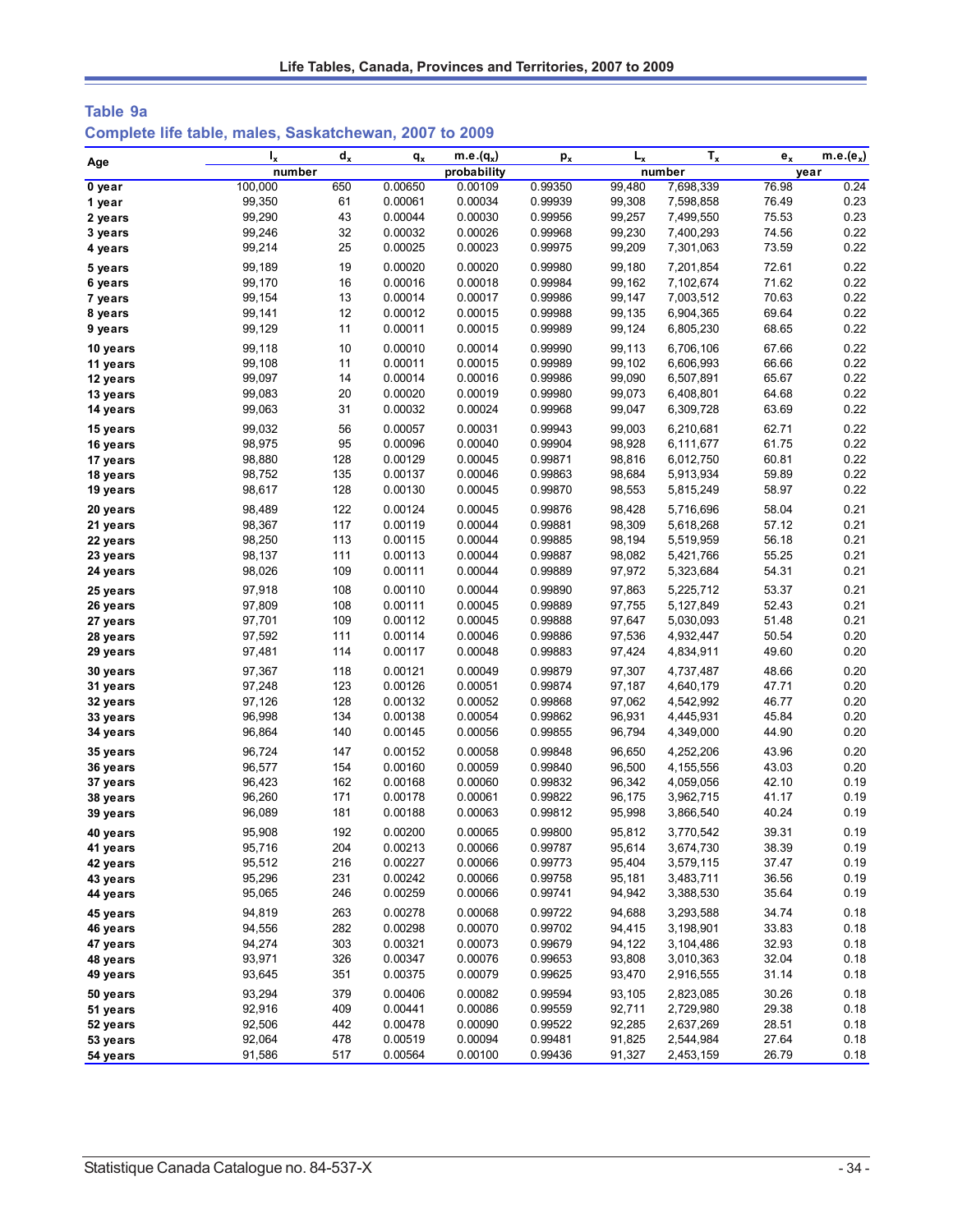| Table 9a |  |                                                                    |  |  |
|----------|--|--------------------------------------------------------------------|--|--|
|          |  | Complete life table, males, Saskatchewan, 2007 to 2009 (concluded) |  |  |

| Age                    | $I_{x}$  | $d_{x}$  | $q_{x}$            | $m.e.(q_x)$        | $p_{x}$            | $L_{x}$  | $T_{x}$        | $\mathbf{e}_{\mathbf{x}}$ | $m.e.(e_x)$  |
|------------------------|----------|----------|--------------------|--------------------|--------------------|----------|----------------|---------------------------|--------------|
|                        | number   |          |                    | probability        |                    |          | number         |                           | year         |
| 55 years               | 91,069   | 559      | 0.00614            | 0.00107            | 0.99386            | 90.790   | 2,361,832      | 25.93                     | 0.17         |
| 56 years               | 90,510   | 604      | 0.00667            | 0.00114            | 0.99333            | 90,208   | 2,271,043      | 25.09                     | 0.17         |
| 57 years               | 89,906   | 653      | 0.00727            | 0.00122            | 0.99273            | 89,579   | 2,180,835      | 24.26                     | 0.17         |
| 58 years               | 89,253   | 706      | 0.00791            | 0.00129            | 0.99209            | 88,900   | 2,091,255      | 23.43                     | 0.17         |
| 59 years               | 88,547   | 763      | 0.00862            | 0.00137            | 0.99138            | 88,165   | 2,002,356      | 22.61                     | 0.17         |
| 60 years               | 87,783   | 825      | 0.00940            | 0.00145            | 0.99060            | 87,371   | 1,914,191      | 21.81                     | 0.17         |
| 61 years               | 86,958   | 892      | 0.01025            | 0.00156            | 0.98975            | 86,512   | 1,826,820      | 21.01                     | 0.17         |
| 62 years               | 86,067   | 963      | 0.01119            | 0.00169            | 0.98881            | 85,585   | 1,740,308      | 20.22                     | 0.17         |
| 63 years               | 85,104   | 1,040    | 0.01222            | 0.00184            | 0.98778            | 84,584   | 1,654,723      | 19.44                     | 0.16         |
| 64 years               | 84,064   | 1,122    | 0.01335            | 0.00197            | 0.98665            | 83,503   | 1,570,139      | 18.68                     | 0.16         |
| 65 years               | 82,941   | 1,210    | 0.01459            | 0.00212            | 0.98541            | 82,336   | 1,486,636      | 17.92                     | 0.16         |
| 66 years               | 81,731   | 1,305    | 0.01596            | 0.00225            | 0.98404            | 81,079   | 1,404,300      | 17.18                     | 0.16         |
| 67 years               | 80,426   | 1,405    | 0.01747            | 0.00242            | 0.98253            | 79,724   | 1,323,222      | 16.45                     | 0.16         |
| 68 years               | 79,021   | 1,512    | 0.01913            | 0.00256            | 0.98087            | 78,266   | 1,243,498      | 15.74                     | 0.15         |
| 69 years               | 77,510   | 1,624    | 0.02096            | 0.00274            | 0.97904            | 76,698   | 1,165,232      | 15.03                     | 0.15         |
| 70 years               | 75,885   | 1,743    | 0.02297            | 0.00293            | 0.97703            | 75,014   | 1,088,535      | 14.34                     | 0.15         |
| 71 years               | 74,142   | 1,868    | 0.02519            | 0.00311            | 0.97481            | 73,208   | 1,013,521      | 13.67                     | 0.15         |
| 72 years               | 72,274   | 1,998    | 0.02765            | 0.00330            | 0.97235            | 71,275   | 940,312        | 13.01                     | 0.14         |
| 73 years               | 70,276   | 2,133    | 0.03035            | 0.00347            | 0.96965            | 69,210   | 869,037        | 12.37                     | 0.14         |
| 74 years               | 68,143   | 2,272    | 0.03334            | 0.00369            | 0.96666            | 67,007   | 799,827        | 11.74                     | 0.14         |
| 75 years               | 65,871   | 2,414    | 0.03665            | 0.00389            | 0.96335            | 64,664   | 732,820        | 11.13                     | 0.14         |
| 76 years               | 63,457   | 2,558    | 0.04030            | 0.00411            | 0.95970            | 62,178   | 668,156        | 10.53                     | 0.13         |
| 77 years               | 60,899   | 2,701    | 0.04435            | 0.00439            | 0.95565            | 59,549   | 605,978        | 9.95                      | 0.13         |
| 78 years               | 58,199   | 2,841    | 0.04882            | 0.00471            | 0.95118            | 56,778   | 546,429        | 9.39                      | 0.13         |
| 79 years               | 55,357   | 2,977    | 0.05378            | 0.00507            | 0.94622            | 53,868   | 489,651        | 8.85                      | 0.13         |
| 80 years               | 52,380   | 3,105    | 0.05927            | 0.00568            | 0.94073            | 50,827   | 435,783        | 8.32                      | 0.13         |
| 81 years               | 49,275   | 3,221    | 0.06536            | 0.00621            | 0.93464            | 47,665   | 384,956        | 7.81                      | 0.13         |
| 82 years               | 46,054   | 3,321    | 0.07211            | 0.00648            | 0.92789            | 44,394   | 337,291        | 7.32                      | 0.13         |
| 83 years               | 42,733   | 3,402    | 0.07961            | 0.00696            | 0.92039            | 41,032   | 292,897        | 6.85                      | 0.13         |
| 84 years               | 39,331   | 3,458    | 0.08793            | 0.00769            | 0.91207            | 37,602   | 251,865        | 6.40                      | 0.13         |
| 85 years               | 35,873   | 3,486    | 0.09717            | 0.00893            | 0.90283            | 34,130   | 214,263        | 5.97                      | 0.13         |
| 86 years               | 32,387   | 3,480    | 0.10745            | 0.00994            | 0.89255            | 30,647   | 180,133        | 5.56                      | 0.13         |
| 87 years               | 28,907   | 3,436    | 0.11887            | 0.01056            | 0.88113            | 27,189   | 149,486        | 5.17                      | 0.13         |
| 88 years               | 25,471   | 3,351    | 0.13158            | 0.01159            | 0.86842            | 23,795   | 122,296        | 4.80                      | 0.13         |
| 89 years               | 22,120   | 3,223    | 0.14573            | 0.01354            | 0.85427            | 20,508   | 98,501         | 4.45                      | 0.14         |
| 90 years               | 18,896   | 3,051    | 0.16148            | 0.01625            | 0.83852            | 17,370   | 77,993         | 4.13                      | 0.14         |
| 91 years               | 15,845   | 2,830    | 0.17860            | 0.01841            | 0.82140            | 14,430   | 60,623         | 3.83                      | 0.15         |
| 92 years               | 13,015   | 2,560    | 0.19669            | 0.02050            | 0.80331            | 11,735   | 46,193         | 3.55                      | 0.15         |
| 93 years               | 10,455   | 2,255    | 0.21567            | 0.02432            | 0.78433            | 9,328    | 34,458         | 3.30                      | 0.17         |
| 94 years               | 8,200    | 1,931    | 0.23546            | 0.02983            | 0.76454            | 7,235    | 25,131         | 3.06                      | 0.18         |
| 95 years               | 6,269    | 1,601    | 0.25540            | 0.03556            | 0.74460            | 5,469    | 17,896         | 2.85                      | 0.20         |
| 96 years               | 4,668    | 1,289    | 0.27618            | 0.04300            | 0.72382            | 4,024    | 12,427         | 2.66                      | 0.22         |
| 97 years               | 3,379    | 1,005    | 0.29743            | 0.05239            | 0.70257            | 2,876    | 8,404          | 2.49                      | 0.25         |
| 98 years               | 2,374    | 757      | 0.31898            | 0.06580            | 0.68102            | 1,995    | 5,527          | 2.33                      | 0.28         |
| 99 years               | 1,617    | 551      | 0.34065            | 0.08104            | 0.65935            | 1,341    | 3,532          | 2.18                      | 0.32         |
| 100 years              | 1,066    | 386      | 0.36225            | 0.10158            | 0.63775            | 873      | 2,191          | 2.06                      | 0.36         |
| 101 years              | 680      | 261      | 0.38362            | 0.12673            | 0.61638            | 549      | 1,318          | 1.94                      | 0.41         |
| 102 years              | 419      | 170      | 0.40457            | 0.14367            | 0.59543            | 334      | 768            | 1.83                      | 0.46         |
| 103 years              | 249      | 106      | 0.42495            | 0.16556            | 0.57505            | 196      | 434            | 1.74                      | 0.56         |
| 104 years              | 143      | 64       | 0.44461            | 0.29936            | 0.55539            | 112      | 238            | 1.66                      | 0.76         |
|                        |          |          |                    |                    |                    |          |                |                           |              |
| 105 years              | 80       | 37       | 0.46344            | 0.24821            | 0.53656            | 61       | 126            | 1.58                      | 0.78         |
| 106 years<br>107 years | 43<br>22 | 21<br>11 | 0.48133<br>0.49823 | 0.48043<br>0.49029 | 0.51867<br>0.50177 | 32<br>17 | 65<br>32       | 1.52<br>1.46              | 1.10<br>1.11 |
|                        | 11       | 6        | 0.51407            | 0.59924            | 0.48593            | 8        | 16             | 1.41                      | 1.20         |
| 108 years              | 5        | 3        | 0.52883            | 0.48446            | 0.47117            | 4        | $\overline{7}$ | 1.37                      | 0.89         |
| 109 years              |          |          |                    |                    |                    |          |                |                           |              |
| 110 years and over     | 3        | 3        | 1.00000            | 0.00000            | 0.00000            | 3        | 3              | 1.34                      | $\ldots$     |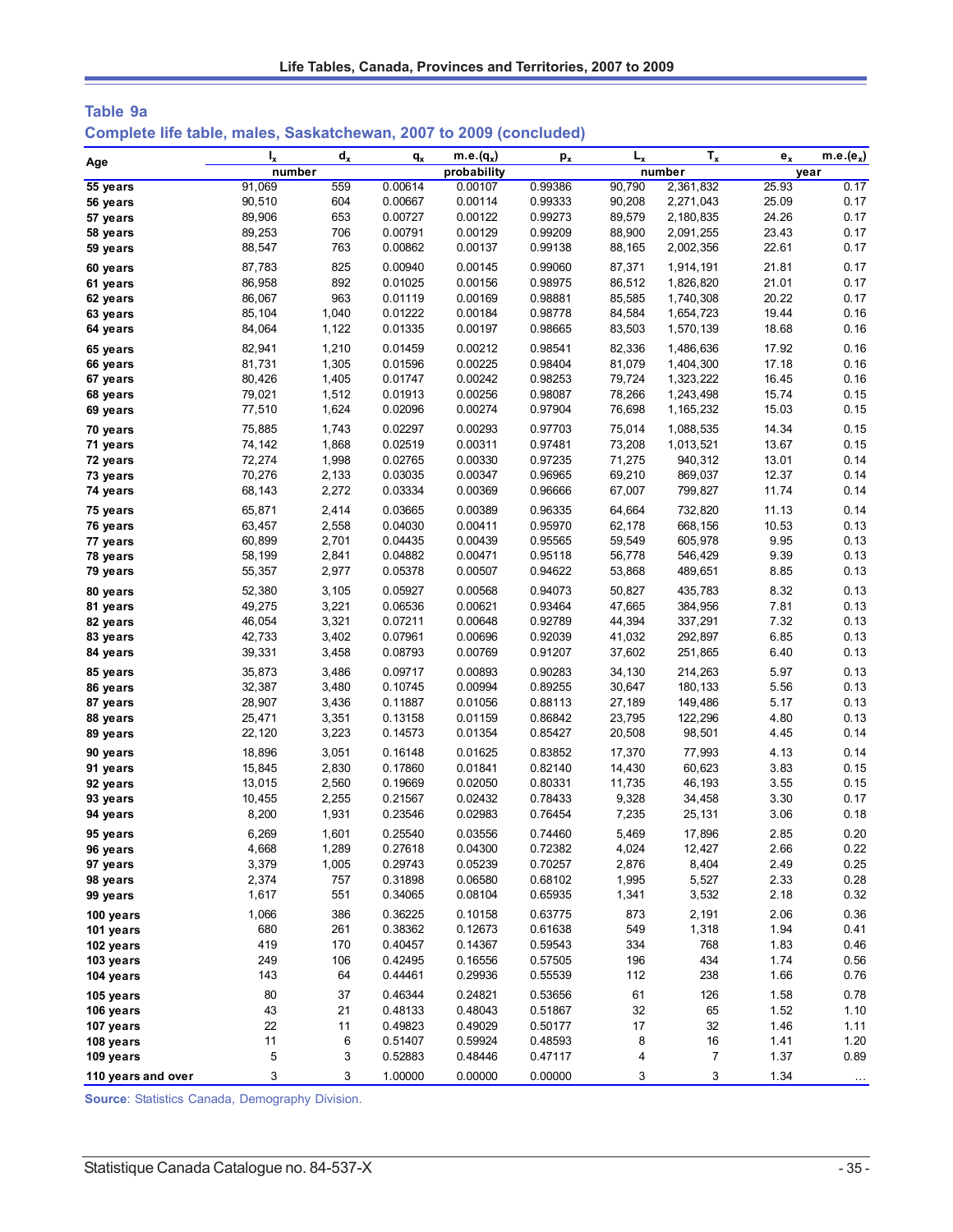| Table 9b                                                 |  |  |
|----------------------------------------------------------|--|--|
| Complete life table, females, Saskatchewan, 2007 to 2009 |  |  |

|                      | $I_{x}$          | $d_{x}$    | $q_{x}$            | m.e. $(q_x)$       | $p_{x}$            | $L_{x}$          | $T_{x}$                | $e_x$          | $m.e.(e_x)$  |
|----------------------|------------------|------------|--------------------|--------------------|--------------------|------------------|------------------------|----------------|--------------|
| Age                  | number           |            |                    | probability        |                    |                  | number                 |                | year         |
| 0 year               | 100,000          | 613        | 0.00613            | 0.00107            | 0.99387            | 99,452           | 8,209,458              | 82.09          | 0.23         |
| 1 year               | 99,387           | 36         | 0.00036            | 0.00027            | 0.99964            | 99,365           | 8,110,006              | 81.60          | 0.22         |
| 2 years              | 99,352           | 33         | 0.00033            | 0.00026            | 0.99967            | 99,338           | 8,010,642              | 80.63          | 0.22         |
| 3 years              | 99,319           | 30         | 0.00030            | 0.00025            | 0.99970            | 99,307           | 7,911,303              | 79.66          | 0.21         |
| 4 years              | 99,289           | 27         | 0.00027            | 0.00024            | 0.99973            | 99,276           | 7,811,996              | 78.68          | 0.21         |
| 5 years              | 99,263           | 24         | 0.00024            | 0.00023            | 0.99976            | 99,251           | 7,712,720              | 77.70          | 0.21         |
| 6 years              | 99,239           | 21         | 0.00021            | 0.00021            | 0.99979            | 99,228           | 7,613,469              | 76.72          | 0.21         |
| 7 years              | 99,218           | 19         | 0.00019            | 0.00020            | 0.99981            | 99,208           | 7,514,241              | 75.73          | 0.21         |
| 8 years              | 99,199           | 16         | 0.00016            | 0.00018            | 0.99984            | 99,191           | 7,415,033              | 74.75          | 0.21         |
| 9 years              | 99,183           | 14         | 0.00014            | 0.00017            | 0.99986            | 99,176           | 7,315,842              | 73.76          | 0.21         |
| 10 years             | 99,169           | 13         | 0.00013            | 0.00016            | 0.99987            | 99,163           | 7,216,666              | 72.77          | 0.21         |
| 11 years             | 99,156           | 13         | 0.00013            | 0.00016            | 0.99987            | 99,150           | 7,117,503              | 71.78          | 0.21         |
| 12 years             | 99,144           | 14         | 0.00014            | 0.00017            | 0.99986            | 99,137           | 7,018,353              | 70.79          | 0.21         |
| 13 years             | 99,130           | 17         | 0.00017            | 0.00018            | 0.99983            | 99,121           | 6,919,216              | 69.80          | 0.21         |
| 14 years             | 99,113           | 23         | 0.00023            | 0.00021            | 0.99977            | 99,101           | 6,820,095              | 68.81          | 0.21         |
| 15 years             | 99,090           | 34         | 0.00034            | 0.00025            | 0.99966            | 99,073           | 6,720,994              | 67.83          | 0.21         |
| 16 years             | 99,056           | 49         | 0.00050            | 0.00029            | 0.99950            | 99,031           | 6,621,921              | 66.85          | 0.21         |
| 17 years             | 99,007           | 60         | 0.00061            | 0.00032            | 0.99939            | 98,976           | 6,522,890              | 65.88          | 0.21         |
| 18 years             | 98,946           | 63         | 0.00064            | 0.00033            | 0.99936            | 98,914           | 6,423,914              | 64.92          | 0.21         |
| 19 years             | 98,883           | 62         | 0.00062            | 0.00032            | 0.99938            | 98,852           | 6,324,999              | 63.96          | 0.21         |
| 20 years             | 98,821           | 60         | 0.00060            | 0.00032            | 0.99940            | 98,791           | 6,226,148              | 63.00          | 0.20         |
| 21 years             | 98,761           | 58         | 0.00058            | 0.00032            | 0.99942            | 98,733           | 6,127,356              | 62.04          | 0.20         |
| 22 years             | 98,704           | 56         | 0.00056            | 0.00032            | 0.99944            | 98,676           | 6,028,624              | 61.08          | 0.20         |
| 23 years             | 98,648           | 54         | 0.00054            | 0.00031            | 0.99946            | 98,621           | 5,929,948              | 60.11          | 0.20         |
| 24 years             | 98,595           | 52         | 0.00052            | 0.00031            | 0.99948            | 98,569           | 5,831,326              | 59.14          | 0.20         |
| 25 years             | 98,543           | 50         | 0.00051            | 0.00030            | 0.99949            | 98,518           | 5,732,757              | 58.18          | 0.20         |
| 26 years             | 98,493           | 49         | 0.00050            | 0.00030            | 0.99950            | 98,468           | 5,634,239              | 57.20          | 0.20         |
| 27 years             | 98,443           | 50         | 0.00050            | 0.00031            | 0.99950            | 98,419           | 5,535,771              | 56.23          | 0.20         |
| 28 years             | 98,394           | 51         | 0.00052            | 0.00031            | 0.99948            | 98,368           | 5,437,353              | 55.26          | 0.20         |
| 29 years             | 98,343           | 53         | 0.00054            | 0.00032            | 0.99946            | 98,317           | 5,338,984              | 54.29          | 0.20         |
| 30 years             | 98,290           | 56         | 0.00057            | 0.00034            | 0.99943            | 98,262           | 5,240,668              | 53.32          | 0.20         |
| 31 years             | 98,234           | 60         | 0.00061            | 0.00035            | 0.99939            | 98,204           | 5,142,405              | 52.35          | 0.20         |
| 32 years             | 98,174           | 64         | 0.00065            | 0.00037            | 0.99935            | 98,143           | 5,044,201              | 51.38          | 0.20         |
| 33 years             | 98,111           | 68         | 0.00070            | 0.00039            | 0.99930            | 98,076           | 4,946,059              | 50.41          | 0.20         |
| 34 years             | 98,042           | 73         | 0.00075            | 0.00040            | 0.99925            | 98,006           | 4,847,982              | 49.45          | 0.19         |
| 35 years             | 97,969           | 78         | 0.00080            | 0.00042            | 0.99920            | 97,930           | 4,749,976              | 48.48          | 0.19         |
| 36 years             | 97,891           | 84         | 0.00086            | 0.00043            | 0.99914            | 97,849           | 4,652,046              | 47.52          | 0.19         |
| 37 years             | 97,807           | 90         | 0.00092            | 0.00045            | 0.99908            | 97,762           | 4,554,197              | 46.56          | 0.19         |
| 38 years             | 97,718           | 96         | 0.00099            | 0.00046            | 0.99901            | 97,669           | 4,456,435              | 45.61          | 0.19         |
| 39 years             | 97,621           | 103        | 0.00106            | 0.00048            | 0.99894            | 97,569           | 4,358,765              | 44.65          | 0.19         |
| 40 years             | 97,518           | 111        | 0.00114            | 0.00049            | 0.99886            | 97,462           | 4,261,196              | 43.70          | 0.19         |
| 41 years             | 97,407           | 119        | 0.00122            | 0.00050            | 0.99878            | 97,347           | 4,163,733              | 42.75          | 0.19         |
| 42 years             | 97,287           | 128        | 0.00132            | 0.00051            | 0.99868            | 97,223           | 4,066,386              | 41.80          | 0.19         |
| 43 years             | 97,159           | 138        | 0.00142            | 0.00050            | 0.99858            | 97,090           | 3,969,163              | 40.85          | 0.19         |
| 44 years             | 97,021           | 148        | 0.00153            | 0.00051            | 0.99847            | 96,947           | 3,872,073              | 39.91          | 0.19         |
| 45 years             | 96,873           | 160        | 0.00165            | 0.00052            | 0.99835            | 96,793           | 3,775,126              | 38.97          | 0.18         |
| 46 years             | 96,713           | 172        | 0.00178            | 0.00054            | 0.99822            | 96,627           | 3,678,333              | 38.03          | 0.18         |
| 47 years             | 96,541           | 186        | 0.00192            | 0.00056            | 0.99808            | 96,448           | 3,581,706              | 37.10          | 0.18         |
| 48 years             | 96,355           | 200<br>216 | 0.00208<br>0.00225 | 0.00059            | 0.99792<br>0.99775 | 96,255<br>96,046 | 3,485,258              | 36.17          | 0.18         |
| 49 years             | 96,154           |            |                    | 0.00061            |                    |                  | 3,389,004              | 35.25          | 0.18         |
| 50 years             | 95,938           | 234        | 0.00243            | 0.00064            | 0.99757            | 95,821           | 3,292,958              | 34.32          | 0.18         |
| 51 years             | 95,705           | 252        | 0.00264            | 0.00067            | 0.99736            | 95,578           | 3,197,136              | 33.41          | 0.18         |
| 52 years             | 95,452           | 273        | 0.00286            | 0.00069            | 0.99714            | 95,316           | 3,101,558              | 32.49          | 0.18         |
| 53 years<br>54 years | 95,180<br>94,885 | 295<br>319 | 0.00310<br>0.00337 | 0.00073<br>0.00078 | 0.99690<br>0.99663 | 95,032<br>94,725 | 3,006,242<br>2,911,210 | 31.58<br>30.68 | 0.18<br>0.18 |
|                      |                  |            |                    |                    |                    |                  |                        |                |              |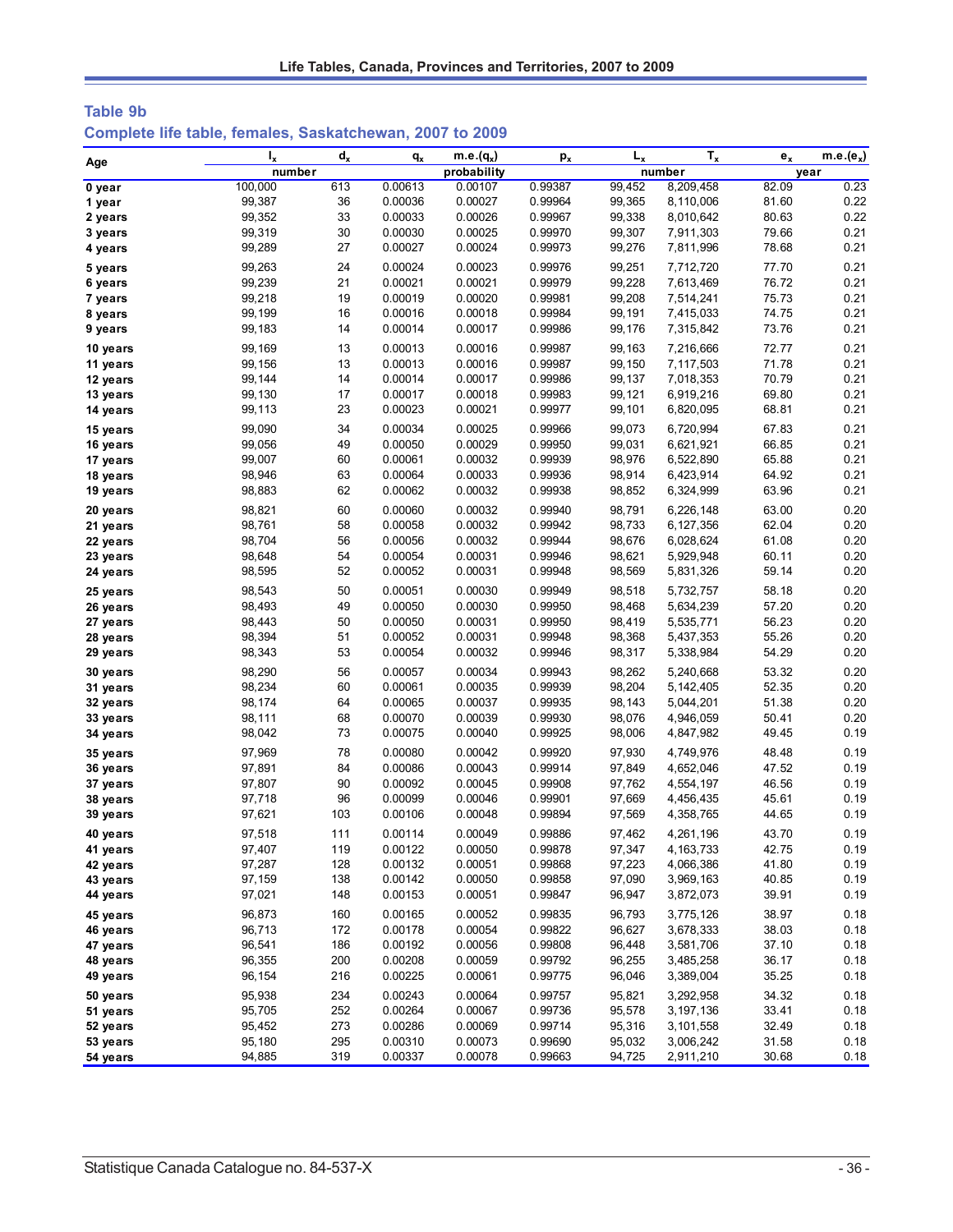| <b>Table 9b</b>                                                      |  |  |  |
|----------------------------------------------------------------------|--|--|--|
| Complete life table, females, Saskatchewan, 2007 to 2009 (concluded) |  |  |  |

|                      | $I_{x}$          | $d_x$          | $q_{x}$            | $m.e.(q_x)$        | $p_{x}$            | $L_{x}$          | $T_{x}$                | $e_{x}$        | $m.e.(e_x)$  |
|----------------------|------------------|----------------|--------------------|--------------------|--------------------|------------------|------------------------|----------------|--------------|
| Age                  | number           |                |                    | probability        |                    |                  | number                 |                | year         |
| 55 years             | 94,565           | 346            | 0.00366            | 0.00084            | 0.99634            | 94,392           | 2,816,485              | 29.78          | 0.18         |
| 56 years             | 94,219           | 375            | 0.00398            | 0.00090            | 0.99602            | 94,032           | 2,722,093              | 28.89          | 0.17         |
| 57 years             | 93,844           | 407            | 0.00433            | 0.00096            | 0.99567            | 93,641           | 2,628,061              | 28.00          | 0.17         |
| 58 years             | 93,438           | 441            | 0.00472            | 0.00101            | 0.99528            | 93,217           | 2,534,420              | 27.12          | 0.17         |
| 59 years             | 92,996           | 479            | 0.00515            | 0.00107            | 0.99485            | 92,757           | 2,441,204              | 26.25          | 0.17         |
| 60 years             | 92,517           | 520            | 0.00562            | 0.00112            | 0.99438            | 92,257           | 2,348,447              | 25.38          | 0.17         |
| 61 years             | 91,997           | 565            | 0.00614            | 0.00121            | 0.99386            | 91,715           | 2,256,189              | 24.52          | 0.17         |
| 62 years             | 91,432           | 614            | 0.00672            | 0.00131            | 0.99328            | 91,125           | 2,164,474              | 23.67          | 0.17         |
| 63 years             | 90,818           | 668            | 0.00735            | 0.00143            | 0.99265            | 90,484           | 2,073,349              | 22.83          | 0.16         |
| 64 years             | 90,151           | 726            | 0.00805            | 0.00153            | 0.99195            | 89,787           | 1,982,865              | 22.00          | 0.16         |
| 65 years             | 89,424           | 790            | 0.00883            | 0.00162            | 0.99117            | 89,030           | 1,893,077              | 21.17          | 0.16         |
| 66 years             | 88,635           | 859            | 0.00969            | 0.00171            | 0.99031            | 88,205           | 1,804,048              | 20.35          | 0.16         |
| 67 years             | 87,776           | 934            | 0.01064            | 0.00184            | 0.98936            | 87,309           | 1,715,842              | 19.55          | 0.16         |
| 68 years             | 86,842           | 1,016          | 0.01170            | 0.00197            | 0.98830            | 86,334           | 1,628,533              | 18.75          | 0.15         |
| 69 years             | 85,826           | 1,105          | 0.01287            | 0.00209            | 0.98713            | 85,273           | 1,542,200              | 17.97          | 0.15         |
| 70 years             | 84,721           | 1,201          | 0.01418            | 0.00221            | 0.98582            | 84,120           | 1,456,927              | 17.20          | 0.15         |
| 71 years             | 83,520           | 1,305          | 0.01563            | 0.00234            | 0.98437            | 82,867           | 1,372,806              | 16.44          | 0.15         |
| 72 years             | 82,214           | 1,417          | 0.01724<br>0.01904 | 0.00249            | 0.98276            | 81,506           | 1,289,940              | 15.69          | 0.14<br>0.14 |
| 73 years             | 80,797<br>79,259 | 1,538<br>1,667 | 0.02104            | 0.00262<br>0.00277 | 0.98096<br>0.97896 | 80,028<br>78,425 | 1,208,434<br>1,128,406 | 14.96<br>14.24 | 0.14         |
| 74 years             |                  |                |                    |                    |                    |                  |                        |                |              |
| 75 years             | 77,591           | 1,806          | 0.02327            | 0.00291            | 0.97673            | 76,688           | 1,049,981              | 13.53          | 0.13         |
| 76 years             | 75,786<br>73,833 | 1,953<br>2,108 | 0.02576<br>0.02855 | 0.00308<br>0.00325 | 0.97424<br>0.97145 | 74,809<br>72,779 | 973,293<br>898,483     | 12.84<br>12.17 | 0.13<br>0.13 |
| 77 years<br>78 years | 71,725           | 2,271          | 0.03166            | 0.00345            | 0.96834            | 70,590           | 825,704                | 11.51          | 0.13         |
| 79 years             | 69,454           | 2,441          | 0.03514            | 0.00367            | 0.96486            | 68,234           | 755,114                | 10.87          | 0.12         |
|                      | 67,013           | 2,617          | 0.03905            | 0.00405            | 0.96095            | 65,705           | 686,880                | 10.25          | 0.12         |
| 80 years<br>81 years | 64,397           | 2,796          | 0.04342            | 0.00421            | 0.95658            | 62,999           | 621,175                | 9.65           | 0.12         |
| 82 years             | 61,601           | 2,977          | 0.04832            | 0.00475            | 0.95168            | 60,112           | 558,176                | 9.06           | 0.12         |
| 83 years             | 58,624           | 3,156          | 0.05383            | 0.00485            | 0.94617            | 57,046           | 498,064                | 8.50           | 0.12         |
| 84 years             | 55,468           | 3,329          | 0.06001            | 0.00537            | 0.93999            | 53,804           | 441,018                | 7.95           | 0.11         |
| 85 years             | 52,140           | 3,492          | 0.06697            | 0.00560            | 0.93303            | 50,394           | 387,214                | 7.43           | 0.11         |
| 86 years             | 48,648           | 3,639          | 0.07480            | 0.00632            | 0.92520            | 46,828           | 336,820                | 6.92           | 0.11         |
| 87 years             | 45,009           | 3,763          | 0.08361            | 0.00663            | 0.91639            | 43,127           | 289,992                | 6.44           | 0.11         |
| 88 years             | 41,246           | 3,859          | 0.09355            | 0.00769            | 0.90645            | 39,316           | 246,864                | 5.99           | 0.11         |
| 89 years             | 37,387           | 3,917          | 0.10476            | 0.00824            | 0.89524            | 35,429           | 207,548                | 5.55           | 0.11         |
| 90 years             | 33,470           | 3,930          | 0.11742            | 0.00978            | 0.88258            | 31,505           | 172,120                | 5.14           | 0.12         |
| 91 years             | 29,540           | 3,882          | 0.13140            | 0.01073            | 0.86860            | 27,599           | 140,615                | 4.76           | 0.12         |
| 92 years             | 25,659           | 3,758          | 0.14645            | 0.01194            | 0.85355            | 23,780           | 113,015                | 4.40           | 0.12         |
| 93 years             | 21,901           | 3,560          | 0.16256            | 0.01387            | 0.83744            | 20,121           | 89,235                 | 4.07           | 0.13         |
| 94 years             | 18,341           | 3,296          | 0.17971            | 0.01597            | 0.82029            | 16,693           | 69,115                 | 3.77           | 0.13         |
| 95 years             | 15,045           | 3,013          | 0.20028            | 0.01911            | 0.79972            | 13,538           | 52,422                 | 3.48           | 0.14         |
| 96 years             | 12,032           | 2,642          | 0.21962            | 0.02299            | 0.78038            | 10,710           | 38,884                 | 3.23           | 0.16         |
| 97 years             | 9,389            | 2,252          | 0.23987            | 0.02732            | 0.76013            | 8,263            | 28,173                 | 3.00           | 0.17         |
| 98 years             | 7,137            | 1,862          | 0.26089            | 0.03307            | 0.73911            | 6,206            | 19,910                 | 2.79           | 0.19         |
| 99 years             | 5,275            | 1,490          | 0.28254            | 0.04074            | 0.71746            | 4,530            | 13,704                 | 2.60           | 0.22         |
| 100 years            | 3,785            | 1,153          | 0.30464            | 0.05257            | 0.69536            | 3,208            | 9,174                  | 2.42           | 0.25         |
| 101 years            | 2,632            | 861            | 0.32699            | 0.06420            | 0.67301            | 2,201            | 5,966                  | 2.27           | 0.30         |
| 102 years            | 1,771            | 619            | 0.34940            | 0.08578            | 0.65060            | 1,462            | 3,765                  | 2.13           | 0.36         |
| 103 years            | 1,152            | 428            | 0.37167            | 0.11766            | 0.62833            | 938              | 2,303                  | 2.00           | 0.45         |
| 104 years            | 724              | 285            | 0.39359            | 0.16669            | 0.60641            | 582              | 1,365                  | 1.88           | 0.57         |
| 105 years            | 439              | 182            | 0.41499            | 0.22840            | 0.58501            | 348              | 783                    | 1.78           | 0.69         |
| 106 years            | 257              | 112            | 0.43570            | 0.32017            | 0.56430            | 201              | 435                    | 1.69           | 0.81         |
| 107 years            | 145              | 66             | 0.45556            | 0.28532            | 0.54444            | 112              | 234                    | 1.62           | 0.79         |
| 108 years            | 79               | 37             | 0.47448            | 0.41944            | 0.52552            | 60               | 122                    | 1.55           | 0.98         |
| 109 years            | 41               | 20             | 0.49235            | 0.49119            | 0.50765            | 31               | 62                     | 1.50           | 0.96         |
| 110 years and over   | 21               | 21             | 1.00000            | 0.00000            | 0.00000            | 31               | 31                     | 1.46           | $\cdots$     |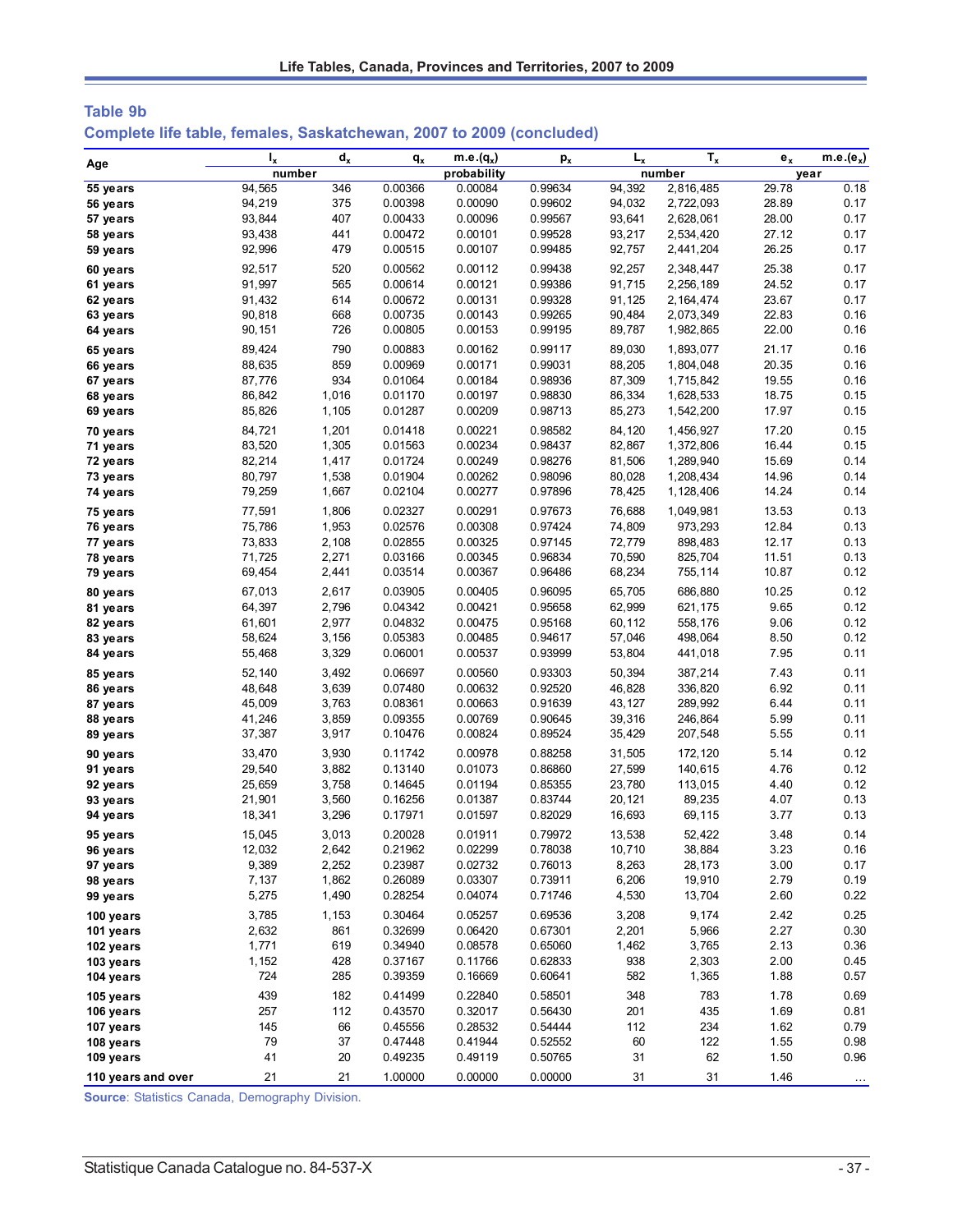# **Table 10a Complete life table, males, Alberta, 2007 to 2009**

|          | $I_{x}$ | $d_x$ | $q_{x}$ | $m.e.(q_x)$ | $p_{x}$ | $L_{x}$ | $T_{x}$   | $e_x$ | $m.e.(e_x)$ |
|----------|---------|-------|---------|-------------|---------|---------|-----------|-------|-------------|
| Age      | number  |       |         | probability |         |         | number    | year  |             |
| 0 year   | 100,000 | 612   | 0.00612 | 0.00055     | 0.99388 | 99,452  | 7,837,941 | 78.38 | 0.13        |
| 1 year   | 99,388  | 37    | 0.00037 | 0.00014     | 0.99963 | 99,372  | 7,738,489 | 77.86 | 0.12        |
| 2 years  | 99,352  | 26    | 0.00026 | 0.00012     | 0.99974 | 99,338  | 7,639,117 | 76.89 | 0.12        |
| 3 years  | 99,325  | 20    | 0.00020 | 0.00011     | 0.99980 | 99,314  | 7,539,779 | 75.91 | 0.12        |
| 4 years  | 99,306  | 16    | 0.00016 | 0.00010     | 0.99984 | 99,302  | 7,440,464 | 74.92 | 0.12        |
| 5 years  | 99,290  | 13    | 0.00013 | 0.00009     | 0.99987 | 99,283  | 7,341,162 | 73.94 | 0.12        |
| 6 years  | 99,277  | 11    | 0.00011 | 0.00008     | 0.99989 | 99,271  | 7,241,878 | 72.95 | 0.12        |
| 7 years  | 99,266  | 10    | 0.00010 | 0.00008     | 0.99990 | 99,261  | 7,142,607 | 71.95 | 0.12        |
| 8 years  | 99,256  | 10    | 0.00010 | 0.00008     | 0.99990 | 99,251  | 7,043,346 | 70.96 | 0.12        |
| 9 years  | 99,246  | 10    | 0.00010 | 0.00008     | 0.99990 | 99,241  | 6,944,096 | 69.97 | 0.12        |
| 10 years | 99,236  | 10    | 0.00010 | 0.00008     | 0.99990 | 99,231  | 6,844,855 | 68.98 | 0.12        |
| 11 years | 99,226  | 11    | 0.00012 | 0.00008     | 0.99988 | 99,220  | 6,745,624 | 67.98 | 0.12        |
| 12 years | 99,214  | 14    | 0.00014 | 0.00009     | 0.99986 | 99,208  | 6,646,404 | 66.99 | 0.12        |
| 13 years | 99,201  | 17    | 0.00017 | 0.00010     | 0.99983 | 99,192  | 6,547,196 | 66.00 | 0.12        |
| 14 years | 99,184  | 22    | 0.00022 | 0.00011     | 0.99978 | 99,173  | 6,448,004 | 65.01 | 0.12        |
| 15 years | 99,162  | 31    | 0.00031 | 0.00013     | 0.99969 | 99,146  | 6,348,831 | 64.03 | 0.12        |
| 16 years | 99,130  | 44    | 0.00044 | 0.00015     | 0.99956 | 99,109  | 6,249,685 | 63.05 | 0.12        |
| 17 years | 99,087  | 58    | 0.00059 | 0.00017     | 0.99941 | 99,058  | 6,150,577 | 62.07 | 0.12        |
| 18 years | 99,029  | 73    | 0.00074 | 0.00019     | 0.99926 | 98,992  | 6,051,519 | 61.11 | 0.12        |
| 19 years | 98,955  | 88    | 0.00089 | 0.00021     | 0.99911 | 98,911  | 5,952,527 | 60.15 | 0.12        |
| 20 years | 98,867  | 100   | 0.00102 | 0.00022     | 0.99898 | 98,817  | 5,853,616 | 59.21 | 0.12        |
| 21 years | 98,767  | 109   | 0.00110 | 0.00022     | 0.99890 | 98,712  | 5,754,799 | 58.27 | 0.12        |
| 22 years | 98,658  | 112   | 0.00113 | 0.00022     | 0.99887 | 98,602  | 5,656,086 | 57.33 | 0.12        |
| 23 years | 98,546  | 109   | 0.00111 | 0.00021     | 0.99889 | 98,492  | 5,557,484 | 56.39 | 0.12        |
| 24 years | 98,437  | 101   | 0.00103 | 0.00020     | 0.99897 | 98,387  | 5,458,992 | 55.46 | 0.12        |
| 25 years | 98,336  | 93    | 0.00094 | 0.00019     | 0.99906 | 98,290  | 5,360,605 | 54.51 | 0.12        |
| 26 years | 98,244  | 87    | 0.00088 | 0.00019     | 0.99912 | 98,200  | 5,262,315 | 53.56 | 0.12        |
| 27 years | 98,157  | 83    | 0.00085 | 0.00019     | 0.99915 | 98,115  | 5,164,115 | 52.61 | 0.12        |
| 28 years | 98,073  | 82    | 0.00084 | 0.00019     | 0.99916 | 98,032  | 5,066,000 | 51.66 | 0.12        |
| 29 years | 97,991  | 83    | 0.00085 | 0.00019     | 0.99915 | 97,950  | 4,967,968 | 50.70 | 0.12        |
| 30 years | 97,908  | 86    | 0.00088 | 0.00020     | 0.99912 | 97,865  | 4,870,018 | 49.74 | 0.12        |
| 31 years | 97,822  | 90    | 0.00092 | 0.00020     | 0.99908 | 97,777  | 4,772,153 | 48.78 | 0.12        |
| 32 years | 97,732  | 95    | 0.00097 | 0.00021     | 0.99903 | 97,685  | 4,674,376 | 47.83 | 0.12        |
| 33 years | 97,637  | 100   | 0.00102 | 0.00021     | 0.99898 | 97,587  | 4,576,691 | 46.87 | 0.12        |
| 34 years | 97,537  | 105   | 0.00108 | 0.00022     | 0.99892 | 97,485  | 4,479,104 | 45.92 | 0.12        |
| 35 years | 97,432  | 111   | 0.00114 | 0.00023     | 0.99886 | 97,377  | 4,381,619 | 44.97 | 0.11        |
| 36 years | 97,321  | 118   | 0.00121 | 0.00023     | 0.99879 | 97,262  | 4,284,243 | 44.02 | 0.11        |
| 37 years | 97,203  | 125   | 0.00129 | 0.00024     | 0.99871 | 97,140  | 4,186,981 | 43.07 | 0.11        |
| 38 years | 97,078  | 133   | 0.00137 | 0.00025     | 0.99863 | 97,011  | 4,089,840 | 42.13 | 0.11        |
| 39 years | 96,945  | 142   | 0.00146 | 0.00026     | 0.99854 | 96,874  | 3,992,829 | 41.19 | 0.11        |
| 40 years | 96,803  | 151   | 0.00156 | 0.00027     | 0.99844 | 96,727  | 3,895,955 | 40.25 | 0.11        |
| 41 years | 96,652  | 162   | 0.00167 | 0.00028     | 0.99833 | 96,571  | 3,799,227 | 39.31 | 0.11        |
| 42 years | 96,490  | 173   | 0.00180 | 0.00029     | 0.99820 | 96,403  | 3,702,657 | 38.37 | 0.11        |
| 43 years | 96,317  | 186   | 0.00193 | 0.00029     | 0.99807 | 96,223  | 3,606,253 | 37.44 | 0.11        |
| 44 years | 96,130  | 200   | 0.00208 | 0.00030     | 0.99792 | 96,030  | 3,510,030 | 36.51 | 0.11        |
| 45 years | 95,930  | 216   | 0.00225 | 0.00031     | 0.99775 | 95,822  | 3,414,000 | 35.59 | 0.11        |
| 46 years | 95,714  | 233   | 0.00243 | 0.00032     | 0.99757 | 95,598  | 3,318,177 | 34.67 | 0.11        |
| 47 years | 95,481  | 252   | 0.00264 | 0.00034     | 0.99736 | 95,355  | 3,222,580 | 33.75 | 0.11        |
| 48 years | 95,230  | 273   | 0.00287 | 0.00035     | 0.99713 | 95,093  | 3,127,224 | 32.84 | 0.11        |
| 49 years | 94,957  | 296   | 0.00312 | 0.00037     | 0.99688 | 94,808  | 3,032,131 | 31.93 | 0.11        |
| 50 years | 94,660  | 322   | 0.00340 | 0.00039     | 0.99660 | 94,499  | 2,937,323 | 31.03 | 0.11        |
| 51 years | 94,338  | 351   | 0.00372 | 0.00041     | 0.99628 | 94,163  | 2,842,823 | 30.13 | 0.11        |
| 52 years | 93,988  | 382   | 0.00406 | 0.00044     | 0.99594 | 93,797  | 2,748,661 | 29.24 | 0.11        |
| 53 years | 93,606  | 415   | 0.00444 | 0.00046     | 0.99556 | 93,398  | 2,654,864 | 28.36 | 0.11        |
| 54 years | 93,191  | 452   | 0.00485 | 0.00050     | 0.99515 | 92,965  | 2,561,466 | 27.49 | 0.11        |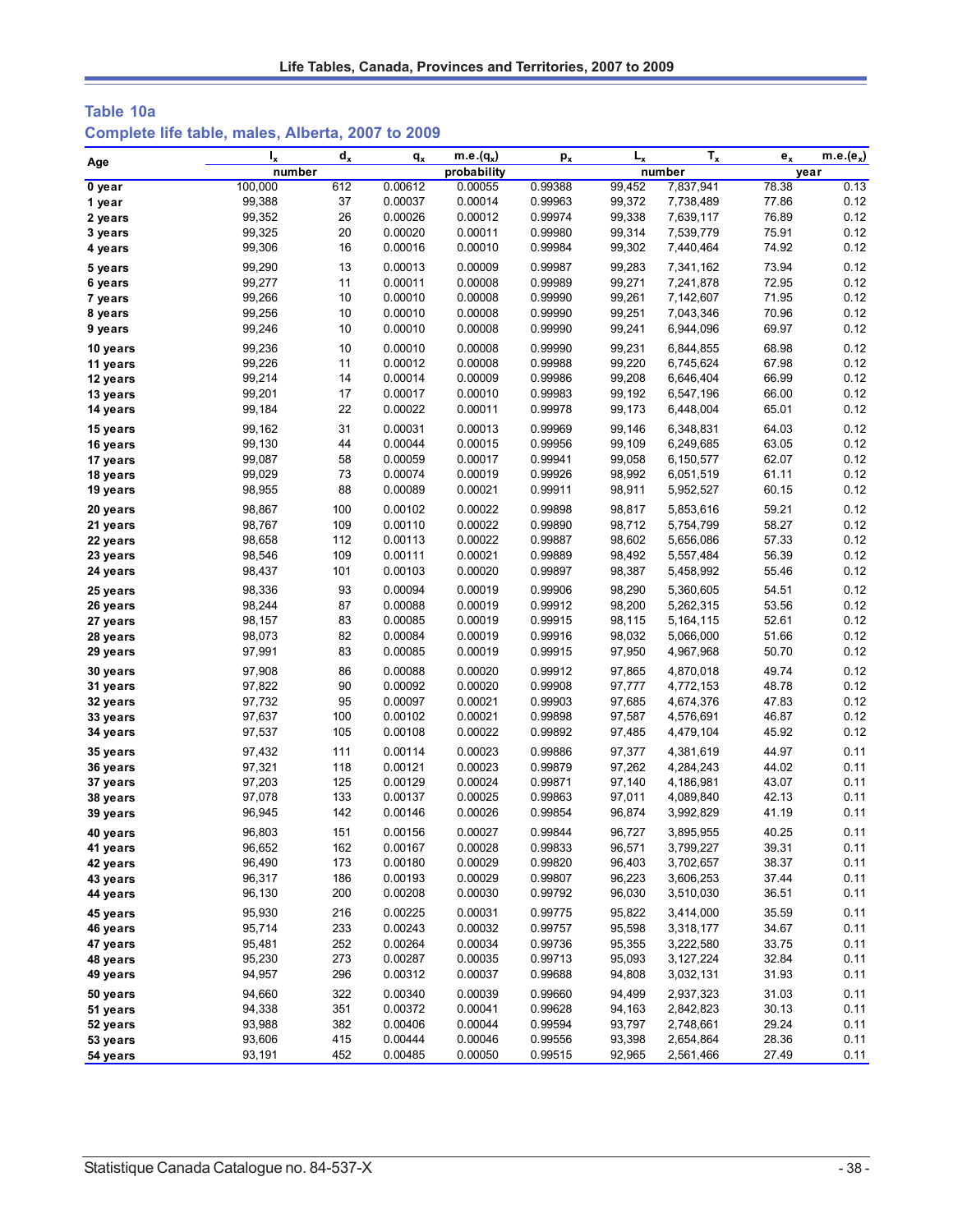| Table 10a                                                     |  |  |
|---------------------------------------------------------------|--|--|
| Complete life table, males, Alberta, 2007 to 2009 (concluded) |  |  |

| Age                    | $I_{x}$         | $d_{x}$      | $q_{x}$            | $m.e.(q_x)$        | $p_{x}$            | $L_{x}$         | $T_{x}$        | $e_{x}$      | $m.e.(e_x)$          |
|------------------------|-----------------|--------------|--------------------|--------------------|--------------------|-----------------|----------------|--------------|----------------------|
|                        | number          |              |                    | probability        |                    |                 | number         |              | year                 |
| 55 years               | 92,739          | 492          | 0.00530            | 0.00054            | 0.99470            | 92,493          | 2,468,501      | 26.62        | 0.11                 |
| 56 years               | 92,247          | 535          | 0.00580            | 0.00058            | 0.99420            | 91,979          | 2,376,008      | 25.76        | 0.11                 |
| 57 years               | 91,711          | 583          | 0.00635            | 0.00062            | 0.99365            | 91,420          | 2,284,029      | 24.90        | 0.11                 |
| 58 years               | 91,129          | 634          | 0.00695            | 0.00067            | 0.99305            | 90,812          | 2,192,609      | 24.06        | 0.11                 |
| 59 years               | 90,495          | 689          | 0.00762            | 0.00071            | 0.99238            | 90,150          | 2,101,798      | 23.23        | 0.11                 |
| 60 years               | 89,806          | 750          | 0.00835            | 0.00075            | 0.99165            | 89,431          | 2,011,647      | 22.40        | 0.11                 |
| 61 years               | 89,056          | 815          | 0.00915            | 0.00082            | 0.99085            | 88,649          | 1,922,217      | 21.58        | 0.11                 |
| 62 years               | 88,241          | 885          | 0.01003            | 0.00090            | 0.98997            | 87,799          | 1,833,568      | 20.78        | 0.11                 |
| 63 years               | 87,356          | 961          | 0.01100            | 0.00099            | 0.98900            | 86,875          | 1,745,769      | 19.98        | 0.11                 |
| 64 years               | 86,395          | 1,043        | 0.01207            | 0.00106            | 0.98793            | 85,873          | 1,658,894      | 19.20        | 0.10                 |
| 65 years               | 85,352          | 1,131        | 0.01325            | 0.00115            | 0.98675            | 84,786          | 1,573,021      | 18.43        | 0.10                 |
| 66 years               | 84,220          | 1,226        | 0.01455            | 0.00124            | 0.98545            | 83,608          | 1,488,234      | 17.67        | 0.10                 |
| 67 years               | 82,995          | 1,327        | 0.01599            | 0.00135            | 0.98401            | 82,331          | 1,404,627      | 16.92        | 0.10                 |
| 68 years               | 81,668          | 1,435        | 0.01757            | 0.00147            | 0.98243            | 80,950          | 1,322,296      | 16.19        | 0.10                 |
| 69 years               | 80,233          | 1,550        | 0.01932            | 0.00159            | 0.98068            | 79,458          | 1,241,345      | 15.47        | 0.10                 |
| 70 years               | 78,683          | 1,671        | 0.02124            | 0.00172            | 0.97876            | 77,847          | 1,161,888      | 14.77        | 0.10                 |
| 71 years               | 77,011          | 1,800        | 0.02337            | 0.00183            | 0.97663            | 76,112          | 1,084,040      | 14.08        | 0.10                 |
| 72 years               | 75,212          | 1,935        | 0.02572            | 0.00195            | 0.97428            | 74,244          | 1,007,929      | 13.40        | 0.10                 |
| 73 years               | 73,277          | 2,075        | 0.02832            | 0.00207            | 0.97168            | 72,240          | 933,684        | 12.74        | 0.10                 |
| 74 years               | 71,202          | 2,221        | 0.03119            | 0.00221            | 0.96881            | 70,092          | 861,445        | 12.10        | 0.10                 |
| 75 years               | 68,981          | 2,371        | 0.03436            | 0.00236            | 0.96564            | 67,796          | 791,353        | 11.47        | 0.09                 |
| 76 years               | 66,611          | 2,523        | 0.03788            | 0.00252            | 0.96212            | 65,349          | 723,557        | 10.86        | 0.09                 |
| 77 years               | 64,088          | 2,677        | 0.04176            | 0.00269            | 0.95824            | 62,749          | 658,208        | 10.27        | 0.09                 |
| 78 years               | 61,411          | 2,829        | 0.04607            | 0.00291            | 0.95393            | 59,997          | 595,459        | 9.70         | 0.09                 |
| 79 years               | 58,582          | 2,978        | 0.05083            | 0.00318            | 0.94917            | 57,093          | 535,462        | 9.14         | 0.09                 |
| 80 years               | 55,604          | 3,120        | 0.05611            | 0.00351            | 0.94389            | 54,044          | 478,369        | 8.60         | 0.09                 |
| 81 years               | 52,484          | 3,252        | 0.06196            | 0.00391            | 0.93804            | 50,858          | 424,324        | 8.08         | 0.09                 |
| 82 years               | 49,233          | 3,370        | 0.06844            | 0.00415            | 0.93156            | 47,548          | 373,466        | 7.59         | 0.09                 |
| 83 years               | 45,863          | 3,469        | 0.07564            | 0.00465            | 0.92436            | 44,128          | 325,918        | 7.11         | 0.09                 |
| 84 years               | 42,394          | 3,545        | 0.08361            | 0.00522            | 0.91639            | 40,622          | 281,790        | 6.65         | 0.10                 |
| 85 years               | 38,849          | 3,592        | 0.09247            | 0.00575            | 0.90753            | 37,053          | 241,168        | 6.21         | 0.10                 |
| 86 years               | 35,257          | 3,607        | 0.10230            | 0.00647            | 0.89770            | 33,454          | 204,115        | 5.79         | 0.10                 |
| 87 years               | 31,650          | 3,583        | 0.11321            | 0.00726            | 0.88679            | 29,859          | 170,661        | 5.39         | 0.10                 |
| 88 years               | 28,067          | 3,518        | 0.12534            | 0.00823            | 0.87466            | 26,308          | 140,802        | 5.02         | 0.11                 |
| 89 years               | 24,549          | 3,408        | 0.13882            | 0.00991            | 0.86118            | 22,845          | 114,494        | 4.66         | 0.11                 |
| 90 years               | 21,141          | 3,252        | 0.15380            | 0.01181            | 0.84620            | 19,516          | 91,649         | 4.34         | 0.12                 |
| 91 years               | 17,890          | 3,042        | 0.17005            | 0.01318            | 0.82995            | 16,369          | 72,133         | 4.03         | 0.12                 |
| 92 years               | 14,848          | 2,779        | 0.18718            | 0.01575            | 0.81282            | 13,458          | 55,764         | 3.76         | 0.13                 |
| 93 years               | 12,068<br>9,593 | 2,475        | 0.20511<br>0.22375 | 0.01836<br>0.02297 | 0.79489<br>0.77625 | 10,831<br>8,520 | 42,306         | 3.51<br>3.28 | 0.15<br>0.16         |
| 94 years               |                 | 2,146        |                    |                    |                    |                 | 31,476         |              |                      |
| 95 years               | 7,447           | 1,763        | 0.23679            | 0.02737            | 0.76321            | 6,565           | 22,956         | 3.08         | 0.18                 |
| 96 years               | 5,683           | 1,452        | 0.25540            | 0.03246            | 0.74460            | 4,958           | 16,391         | 2.88         | 0.20                 |
| 97 years               | 4,232           | 1,162<br>903 | 0.27453            | 0.04027            | 0.72547            | 3,651           | 11,433         | 2.70         | 0.23                 |
| 98 years               | 3,070<br>2,167  | 680          | 0.29407<br>0.31389 | 0.05145<br>0.06562 | 0.70593<br>0.68611 | 2,619<br>1,827  | 7,782<br>5,163 | 2.53<br>2.38 | 0.26<br>0.31         |
| 99 years               |                 |              |                    |                    |                    |                 |                |              |                      |
| 100 years              | 1,487           | 496          | 0.33385            | 0.08147            | 0.66615            | 1,239           | 3,336          | 2.24         | 0.36                 |
| 101 years              | 991             | 350          | 0.35380            | 0.09949            | 0.64620            | 815             | 2,097          | 2.12         | 0.43                 |
| 102 years<br>103 years | 640<br>401      | 239<br>158   | 0.37361<br>0.39313 | 0.10502<br>0.25418 | 0.62639<br>0.60687 | 521<br>322      | 1,282<br>762   | 2.00<br>1.90 | 0.55<br>0.78         |
| 104 years              | 243             | 100          | 0.41224            | 0.25289            | 0.58776            | 193             | 439            | 1.81         | 0.86                 |
|                        |                 |              |                    |                    |                    |                 |                |              |                      |
| 105 years              | 143             | 62           | 0.43081            | 0.41223            | 0.56919            | 112             | 246            | 1.72         | 1.10                 |
| 106 years              | 81<br>45        | 37<br>21     | 0.44875<br>0.46595 | 0.46176<br>0.49438 | 0.55125<br>0.53405 | 63<br>34        | 134<br>71      | 1.65<br>1.58 | 1.15<br>1.16         |
| 107 years<br>108 years | 24              | 12           | 0.48236            | 0.49257            | 0.51764            | 18              | 37             | 1.52         | 1.09                 |
| 109 years              | 12              | 6            | 0.49791            | 0.49034            | 0.50209            | 9               | 18             | 1.48         | 0.96                 |
|                        |                 |              |                    |                    |                    |                 |                |              |                      |
| 110 years and over     | 6               | 6            | 1.00000            | 0.00000            | 0.00000            | 9               | 9              | 1.45         | $\sim$ $\sim$ $\sim$ |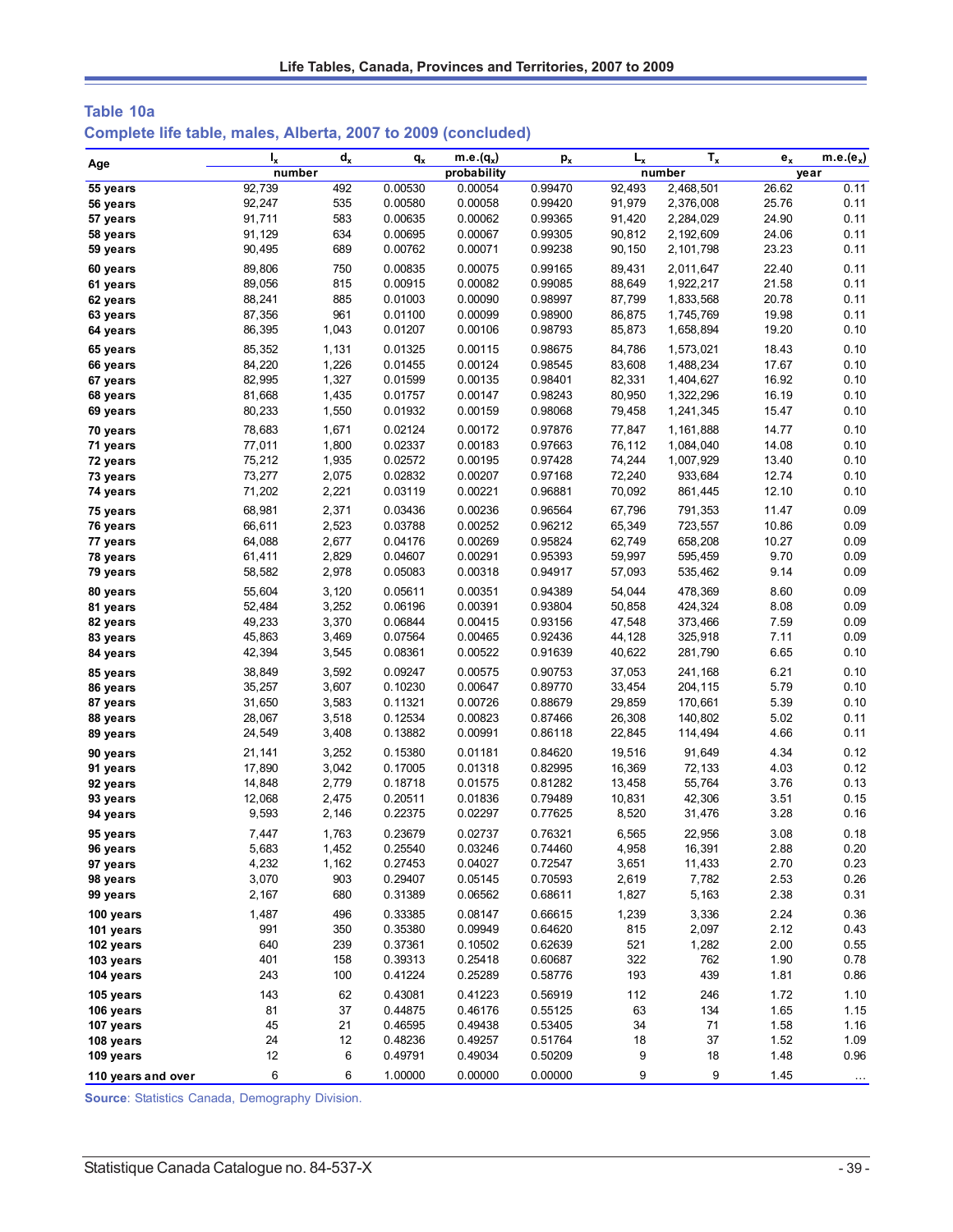# **Table 10b Complete life table, females, Alberta, 2007 to 2009**

| Age                  | $I_{x}$          | $\mathbf{d}_{\mathbf{x}}$ | $q_{x}$            | $m.e.(q_x)$        | $p_{x}$            | $L_{x}$          | $T_{x}$                | $e_{x}$        | $m.e.(e_x)$  |
|----------------------|------------------|---------------------------|--------------------|--------------------|--------------------|------------------|------------------------|----------------|--------------|
|                      | number           |                           |                    | probability        |                    |                  | number                 |                | year         |
| 0 year               | 100,000          | 584                       | 0.00584            | 0.00055            | 0.99416            | 99,472           | 8,284,881              | 82.85          | 0.13         |
| 1 year               | 99,416           | 20                        | 0.00020            | 0.00011            | 0.99980            | 99,404           | 8,185,409              | 82.34          | 0.12         |
| 2 years              | 99,396           | 18                        | 0.00018            | 0.00010            | 0.99982            | 99,389           | 8,086,005              | 81.35          | 0.12         |
| 3 years              | 99,378           | 16                        | 0.00016            | 0.00010            | 0.99984            | 99,375           | 7,986,616              | 80.37          | 0.12         |
| 4 years              | 99,363           | 14                        | 0.00014            | 0.00009            | 0.99986            | 99,354           | 7,887,241              | 79.38          | 0.12         |
| 5 years              | 99,349           | 13                        | 0.00013            | 0.00009            | 0.99987            | 99,342           | 7,787,887              | 78.39          | 0.12         |
| 6 years              | 99,336           | 11                        | 0.00011            | 0.00008            | 0.99989            | 99,330           | 7,688,545              | 77.40          | 0.12         |
| 7 years              | 99,325           | 10                        | 0.00010            | 0.00008            | 0.99990            | 99,320           | 7,589,214              | 76.41          | 0.12         |
| 8 years              | 99,315           | 9                         | 0.00009            | 0.00008            | 0.99991            | 99,310           | 7,489,894              | 75.42          | 0.12         |
| 9 years              | 99,306           | 8                         | 0.00008            | 0.00007            | 0.99992            | 99,302           | 7,390,584              | 74.42          | 0.12         |
| 10 years             | 99,298           | 8                         | 0.00008            | 0.00007            | 0.99992            | 99,294           | 7,291,282              | 73.43          | 0.12         |
| 11 years             | 99,290           | 8                         | 0.00008            | 0.00007            | 0.99992            | 99,286           | 7,191,989              | 72.43          | 0.12         |
| 12 years             | 99,282           | 9                         | 0.00009            | 0.00007            | 0.99991            | 99,277           | 7,092,703              | 71.44          | 0.12         |
| 13 years             | 99,273           | 11                        | 0.00011            | 0.00008            | 0.99989            | 99,268           | 6,993,426              | 70.45          | 0.12         |
| 14 years             | 99,262           | 15                        | 0.00015            | 0.00009            | 0.99985            | 99,255           | 6,894,158              | 69.45          | 0.12         |
| 15 years             | 99,247           | 21                        | 0.00021            | 0.00011            | 0.99979            | 99,237           | 6,794,903              | 68.46          | 0.12         |
| 16 years             | 99,226           | 30                        | 0.00030            | 0.00013            | 0.99970            | 99,211           | 6,695,666              | 67.48          | 0.12         |
| 17 years             | 99,196           | 36                        | 0.00036            | 0.00014            | 0.99964            | 99,178           | 6,596,455              | 66.50          | 0.12         |
| 18 years             | 99,160           | 37                        | 0.00038            | 0.00014            | 0.99962            | 99,141           | 6,497,277              | 65.52          | 0.12         |
| 19 years             | 99,123           | 36                        | 0.00036            | 0.00014            | 0.99964            | 99,105           | 6,398,136              | 64.55          | 0.12         |
|                      | 99,087           | 35                        | 0.00035            | 0.00013            | 0.99965            | 99,069           | 6,299,031              | 63.57          | 0.12         |
| 20 years<br>21 years | 99,052           | 34                        | 0.00035            | 0.00013            | 0.99965            | 99,035           | 6,199,962              | 62.59          | 0.12         |
| 22 years             | 99,017           | 34                        | 0.00034            | 0.00013            | 0.99966            | 99,001           | 6,100,928              | 61.61          | 0.12         |
| 23 years             | 98,984           | 34                        | 0.00034            | 0.00012            | 0.99966            | 98,967           | 6,001,927              | 60.64          | 0.12         |
| 24 years             | 98,950           | 34                        | 0.00034            | 0.00012            | 0.99966            | 98,933           | 5,902,960              | 59.66          | 0.12         |
|                      |                  |                           |                    |                    |                    |                  |                        |                |              |
| 25 years             | 98,916           | 34                        | 0.00035            | 0.00012            | 0.99965            | 98,899           | 5,804,027              | 58.68          | 0.12         |
| 26 years             | 98,882           | 35                        | 0.00036            | 0.00013            | 0.99964            | 98,864           | 5,705,129              | 57.70          | 0.12         |
| 27 years             | 98,846<br>98,809 | 37<br>39                  | 0.00037<br>0.00039 | 0.00013<br>0.00014 | 0.99963<br>0.99961 | 98,828<br>98,790 | 5,606,265<br>5,507,437 | 56.72<br>55.74 | 0.12<br>0.12 |
| 28 years<br>29 years | 98,771           | 41                        | 0.00042            | 0.00014            | 0.99958            | 98,750           | 5,408,647              | 54.76          | 0.12         |
|                      |                  |                           |                    |                    |                    |                  |                        |                |              |
| 30 years             | 98,729           | 45                        | 0.00045            | 0.00015            | 0.99955            | 98,707           | 5,309,897              | 53.78          | 0.12         |
| 31 years             | 98,685           | 48                        | 0.00049            | 0.00015            | 0.99951            | 98,661           | 5,211,189              | 52.81          | 0.12         |
| 32 years             | 98,637<br>98,584 | 52<br>57                  | 0.00053<br>0.00058 | 0.00016<br>0.00017 | 0.99947<br>0.99942 | 98,610<br>98,556 | 5,112,529              | 51.83<br>50.86 | 0.12<br>0.12 |
| 33 years             | 98,527           | 61                        | 0.00062            | 0.00018            | 0.99938            | 98,497           | 5,013,918<br>4,915,362 | 49.89          | 0.12         |
| 34 years             |                  |                           |                    |                    |                    |                  |                        |                |              |
| 35 years             | 98,466           | 67                        | 0.00068            | 0.00018            | 0.99932            | 98,433           | 4,816,866              | 48.92          | 0.12         |
| 36 years             | 98,399           | 72                        | 0.00073            | 0.00019            | 0.99927            | 98,363           | 4,718,433              | 47.95          | 0.12<br>0.12 |
| 37 years             | 98,327<br>98,249 | 78                        | 0.00080            | 0.00020            | 0.99920            | 98,288           | 4,620,070              | 46.99          | 0.11         |
| 38 years             |                  | 85<br>92                  | 0.00086            | 0.00021            | 0.99914            | 98,207           | 4,521,782              | 46.02          | 0.11         |
| 39 years             | 98,164           |                           | 0.00093            | 0.00022            | 0.99907            | 98,118           | 4,423,575              | 45.06          |              |
| 40 years             | 98,072           | 99                        | 0.00101            | 0.00023            | 0.99899            | 98,023           | 4,325,457              | 44.10          | 0.11         |
| 41 years             | 97,973           | 108                       | 0.00110            | 0.00024            | 0.99890            | 97,919           | 4,227,434              | 43.15          | 0.11         |
| 42 years             | 97,866           | 116                       | 0.00119            | 0.00024            | 0.99881            | 97,807           | 4,129,515              | 42.20          | 0.11         |
| 43 years             | 97,749           | 126                       | 0.00129            | 0.00025            | 0.99871            | 97,686           | 4,031,707              | 41.25          | 0.11         |
| 44 years             | 97,623           | 136                       | 0.00140            | 0.00025            | 0.99860            | 97,555           | 3,934,021              | 40.30          | 0.11         |
| 45 years             | 97,487           | 148                       | 0.00151            | 0.00026            | 0.99849            | 97,413           | 3,836,467              | 39.35          | 0.11         |
| 46 years             | 97,339           | 160                       | 0.00164            | 0.00027            | 0.99836            | 97,259           | 3,739,054              | 38.41          | 0.11         |
| 47 years             | 97,179           | 173                       | 0.00178            | 0.00028            | 0.99822            | 97,093           | 3,641,795              | 37.47          | 0.11         |
| 48 years             | 97,007           | 187                       | 0.00192            | 0.00030            | 0.99808            | 96,914           | 3,544,701              | 36.54          | 0.11         |
| 49 years             | 96,820           | 202                       | 0.00208            | 0.00031            | 0.99792            | 96,719           | 3,447,788              | 35.61          | 0.11         |
| 50 years             | 96,618           | 218                       | 0.00226            | 0.00033            | 0.99774            | 96,509           | 3,351,069              | 34.68          | 0.11         |
| 51 years             | 96,400           | 236                       | 0.00244            | 0.00034            | 0.99756            | 96,283           | 3,254,559              | 33.76          | 0.11         |
| 52 years             | 96,165           | 255                       | 0.00265            | 0.00036            | 0.99735            | 96,037           | 3,158,277              | 32.84          | 0.11         |
| 53 years             | 95,910           | 276                       | 0.00288            | 0.00038            | 0.99712            | 95,772           | 3,062,239              | 31.93          | 0.11         |
| 54 years             | 95,634           | 299                       | 0.00313            | 0.00041            | 0.99687            | 95,484           | 2,966,467              | 31.02          | 0.11         |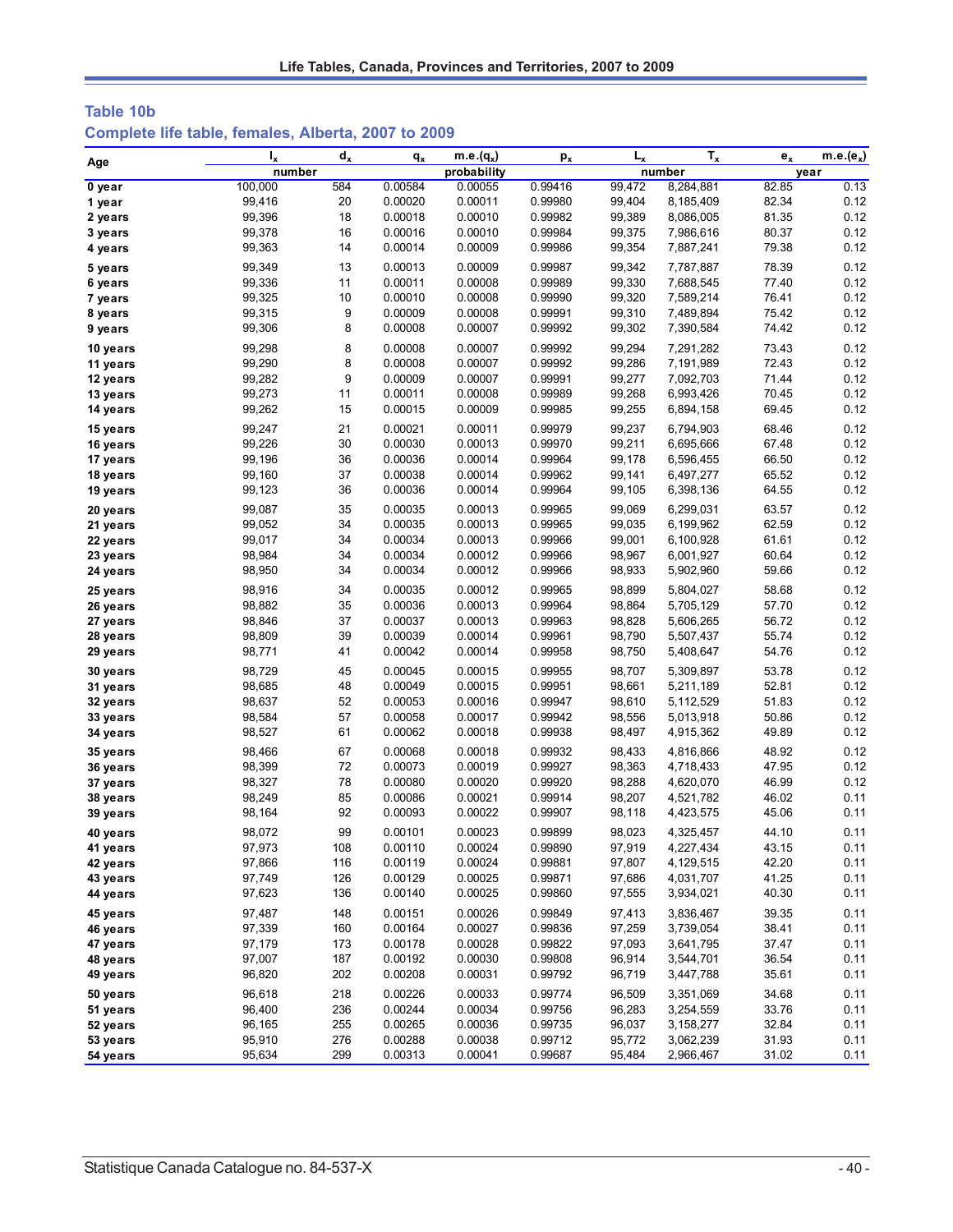| Table 10b                                                       |  |  |
|-----------------------------------------------------------------|--|--|
| Complete life table, females, Alberta, 2007 to 2009 (concluded) |  |  |

| Age                    | $I_{x}$          | $d_{x}$      | $q_{x}$            | $m.e.(q_x)$        | $p_{x}$            | $L_{x}$          | $T_{x}$          | $e_{x}$      | $m.e.(e_x)$          |
|------------------------|------------------|--------------|--------------------|--------------------|--------------------|------------------|------------------|--------------|----------------------|
|                        | number           |              |                    | probability        |                    |                  | number           |              | year                 |
| 55 years               | 95,335           | 324          | 0.00340            | 0.00044            | 0.99660            | 95,173           | 2,870,983        | 30.11        | 0.11                 |
| 56 years               | 95,011           | 352          | 0.00370            | 0.00047            | 0.99630            | 94,835           | 2,775,810        | 29.22        | 0.11                 |
| 57 years               | 94,659           | 382          | 0.00403            | 0.00051            | 0.99597            | 94,468           | 2,680,976        | 28.32        | 0.11                 |
| 58 years               | 94,277           | 415          | 0.00440            | 0.00054            | 0.99560            | 94,070           | 2,586,507        | 27.44        | 0.11                 |
| 59 years               | 93,862           | 451          | 0.00480            | 0.00057            | 0.99520            | 93,637           | 2,492,438        | 26.55        | 0.11                 |
| 60 years               | 93,412           | 490          | 0.00525            | 0.00060            | 0.99475            | 93,167           | 2,398,801        | 25.68        | 0.11                 |
| 61 years               | 92,922           | 533          | 0.00574            | 0.00065            | 0.99426            | 92,655           | 2,305,634        | 24.81        | 0.11                 |
| 62 years               | 92,388           | 580          | 0.00628            | 0.00071            | 0.99372            | 92,098           | 2,212,979        | 23.95        | 0.11                 |
| 63 years               | 91,808           | 632          | 0.00689            | 0.00078            | 0.99311            | 91,492           | 2,120,881        | 23.10        | 0.11                 |
| 64 years               | 91,176           | 689          | 0.00755            | 0.00085            | 0.99245            | 90,831           | 2,029,389        | 22.26        | 0.10                 |
| 65 years               | 90,487           | 750          | 0.00829            | 0.00091            | 0.99171            | 90.112           | 1,938,557        | 21.42        | 0.10                 |
| 66 years               | 89,737           | 818          | 0.00911            | 0.00098            | 0.99089            | 89,328           | 1,848,445        | 20.60        | 0.10                 |
| 67 years               | 88,919           | 891          | 0.01002            | 0.00105            | 0.98998            | 88,474           | 1,759,117        | 19.78        | 0.10                 |
| 68 years               | 88,028           | 971          | 0.01104            | 0.00114            | 0.98896            | 87,542           | 1,670,644        | 18.98        | 0.10                 |
| 69 years               | 87,057           | 1,059        | 0.01216            | 0.00123            | 0.98784            | 86,527           | 1,583,101        | 18.18        | 0.10                 |
| 70 years               | 85,998           | 1,154        | 0.01342            | 0.00132            | 0.98658            | 85,421           | 1,496,574        | 17.40        | 0.10                 |
| 71 years               | 84,844           | 1,257        | 0.01481            | 0.00140            | 0.98519            | 84,215           | 1,411,153        | 16.63        | 0.10                 |
| 72 years               | 83,587           | 1,369        | 0.01637            | 0.00149            | 0.98363            | 82,903           | 1,326,938        | 15.87        | 0.10                 |
| 73 years               | 82,218           | 1,489        | 0.01811            | 0.00159            | 0.98189            | 81,474           | 1,244,035        | 15.13        | 0.09                 |
| 74 years               | 80,729           | 1,619        | 0.02006            | 0.00169            | 0.97994            | 79,920           | 1,162,561        | 14.40        | 0.09                 |
| 75 years               | 79,110           | 1,759        | 0.02223            | 0.00181            | 0.97777            | 78,231           | 1,082,642        | 13.69        | 0.09                 |
| 76 years               | 77,351           | 1,908        | 0.02466            | 0.00191            | 0.97534            | 76,397           | 1,004,411        | 12.99        | 0.09                 |
| 77 years               | 75,443           | 2,066        | 0.02739            | 0.00204            | 0.97261            | 74,410           | 928,014          | 12.30        | 0.09                 |
| 78 years               | 73,377           | 2,234        | 0.03044            | 0.00218            | 0.96956            | 72,260           | 853,604          | 11.63        | 0.09                 |
| 79 years               | 71,143           | 2,410        | 0.03387            | 0.00236            | 0.96613            | 69,938           | 781,344          | 10.98        | 0.09                 |
| 80 years               | 68,733           | 2,593        | 0.03772            | 0.00263            | 0.96228            | 67,437           | 711,405          | 10.35        | 0.09                 |
| 81 years               | 66,141           | 2,781        | 0.04205            | 0.00294            | 0.95795            | 64,750           | 643,968          | 9.74         | 0.09                 |
| 82 years               | 63,359           | 2,973        | 0.04692            | 0.00299            | 0.95308            | 61,873           | 579,218          | 9.14         | 0.08                 |
| 83 years               | 60,387           | 3,164        | 0.05240            | 0.00338            | 0.94760            | 58,805           | 517,345          | 8.57         | 0.08                 |
| 84 years               | 57,223           | 3,352        | 0.05858            | 0.00357            | 0.94142            | 55,547           | 458,541          | 8.01         | 0.08                 |
| 85 years               | 53,871           | 3,531        | 0.06554            | 0.00379            | 0.93446            | 52,105           | 402,994          | 7.48         | 0.08                 |
| 86 years               | 50,340           | 3,695        | 0.07341            | 0.00417            | 0.92659            | 48,492           | 350,889          | 6.97         | 0.08                 |
| 87 years               | 46,644           | 3,839        | 0.08230            | 0.00460            | 0.91770            | 44,725           | 302,397          | 6.48         | 0.08                 |
| 88 years               | 42,806           | 3,953        | 0.09235            | 0.00537            | 0.90765            | 40,829           | 257,672          | 6.02         | 0.08                 |
| 89 years               | 38,852           | 4,030        | 0.10373            | 0.00593            | 0.89627            | 36,837           | 216,843          | 5.58         | 0.09                 |
| 90 years               | 34,822           | 4,061        | 0.11662            | 0.00714            | 0.88338            | 32,792           | 180,005          | 5.17         | 0.09                 |
| 91 years               | 30,761           | 4,026        | 0.13088            | 0.00799            | 0.86912            | 28,748           | 147,214          | 4.79         | 0.09                 |
| 92 years               | 26,735           | 3,909        | 0.14623            | 0.00913            | 0.85377            | 24,780           | 118,465          | 4.43         | 0.09                 |
| 93 years               | 22,826           | 3,712        | 0.16264            | 0.01053            | 0.83736            | 20,970           | 93,685           | 4.10         | 0.10                 |
| 94 years               | 19,113           | 3,442        | 0.18008            | 0.01227            | 0.81992            | 17,393           | 72,715           | 3.80         | 0.10                 |
|                        |                  | 3,095        |                    |                    | 0.80251            |                  |                  | 3.53         | 0.11                 |
| 95 years<br>96 years   | 15,672<br>12,577 | 2,723        | 0.19749<br>0.21649 | 0.01447<br>0.01746 | 0.78351            | 14,124<br>11,215 | 55,323<br>41,199 | 3.28         | 0.12                 |
| 97 years               | 9,854            | 2,329        | 0.23638            | 0.02104            | 0.76362            | 8,689            | 29,983           | 3.04         | 0.13                 |
| 98 years               | 7,525            | 1,934        | 0.25707            | 0.02577            | 0.74293            | 6,557            | 21,294           | 2.83         | 0.15                 |
| 99 years               | 5,590            | 1,556        | 0.27839            | 0.03199            | 0.72161            | 4,812            | 14,737           | 2.64         | 0.17                 |
|                        |                  |              |                    |                    |                    |                  |                  |              |                      |
| 100 years              | 4,034            | 1,211<br>910 | 0.30018<br>0.32227 | 0.04087<br>0.05155 | 0.69982            | 3,429            | 9,925            | 2.46         | 0.19                 |
| 101 years              | 2,823            | 659          |                    |                    | 0.67773            | 2,368            | 6,496            | 2.30         | 0.22                 |
| 102 years<br>103 years | 1,913<br>1,254   | 460          | 0.34445<br>0.36653 | 0.06134<br>0.08121 | 0.65555<br>0.63347 | 1,584<br>1,024   | 4,128<br>2,544   | 2.16<br>2.03 | 0.26<br>0.32         |
| 104 years              | 795              | 309          | 0.38833            | 0.12136            | 0.61167            | 640              | 1,520            | 1.91         | 0.40                 |
|                        |                  |              |                    |                    |                    |                  |                  |              |                      |
| 105 years              | 486              | 199          | 0.40965            | 0.13054            | 0.59035            | 386              | 879              | 1.81         | 0.46                 |
| 106 years              | 287              | 123          | 0.43033<br>0.45023 | 0.21362            | 0.56967            | 225              | 493              | 1.72         | 0.60                 |
| 107 years              | 163<br>90        | 74           | 0.46922            | 0.25985            | 0.54977<br>0.53078 | 127              | 268              | 1.64         | 0.70                 |
| 108 years              | 48               | 42<br>23     | 0.48720            | 0.36072<br>0.31619 | 0.51280            | 69<br>36         | 141<br>72        | 1.57<br>1.52 | 0.80<br>0.63         |
| 109 years              |                  |              |                    |                    |                    |                  |                  |              |                      |
| 110 years and over     | 24               | 24           | 1.00000            | 0.00000            | 0.00000            | 36               | 36               | 1.48         | $\sim$ $\sim$ $\sim$ |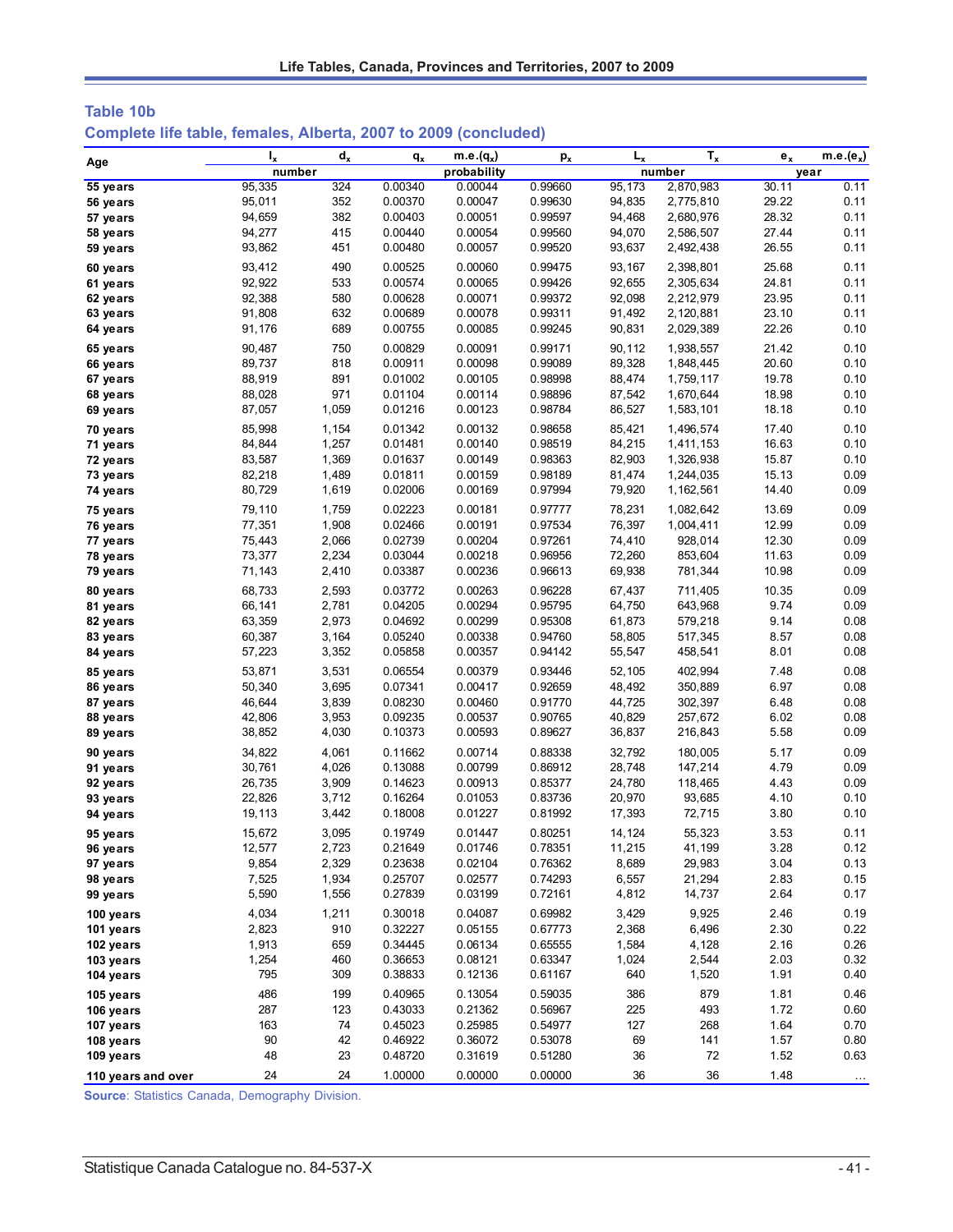| Table 11a |  |  |                                                            |  |  |
|-----------|--|--|------------------------------------------------------------|--|--|
|           |  |  | Complete life table, males, British Columbia, 2007 to 2009 |  |  |

| Age                  | $I_x$            | $d_{x}$    | $q_{x}$            | m.e. $(q_x)$       | $p_{x}$            | $L_{x}$          | $T_{x}$                | $e_x$          | m.e.( $e_x$ ) |
|----------------------|------------------|------------|--------------------|--------------------|--------------------|------------------|------------------------|----------------|---------------|
|                      | number           |            |                    | probability        |                    |                  | number                 |                | year          |
| 0 year               | 100,000          | 404        | 0.00404            | 0.00047            | 0.99596            | 99,663           | 7,940,730              | 79.41          | 0.11          |
| 1 year               | 99,596           | 19         | 0.00019            | 0.00010            | 0.99981            | 99,589           | 7,841,067              | 78.73          | 0.10          |
| 2 years              | 99,577           | 15         | 0.00015            | 0.00009            | 0.99985            | 99,569           | 7,741,478              | 77.74          | 0.10          |
| 3 years              | 99,563           | 12         | 0.00012            | 0.00008            | 0.99988            | 99,554           | 7,641,909              | 76.75          | 0.10          |
| 4 years              | 99,551           | 10         | 0.00010            | 0.00008            | 0.99990            | 99,547           | 7,542,354              | 75.76          | 0.10          |
| 5 years              | 99,541           | 9          | 0.00009            | 0.00007            | 0.99991            | 99,536           | 7,442,808              | 74.77          | 0.10          |
| 6 years              | 99,532           | 8          | 0.00008            | 0.00007            | 0.99992            | 99,528           | 7,343,271              | 73.78          | 0.10          |
| 7 years              | 99,523           | 8          | 0.00008            | 0.00007            | 0.99992            | 99,519           | 7,243,744              | 72.78          | 0.10          |
| 8 years              | 99,515           | 8          | 0.00008            | 0.00007            | 0.99992            | 99,511           | 7,144,225              | 71.79          | 0.10          |
| 9 years              | 99,507           | 9          | 0.00009            | 0.00007            | 0.99991            | 99,502           | 7,044,714              | 70.80          | 0.10          |
| 10 years             | 99,498           | 10         | 0.00010            | 0.00007            | 0.99990            | 99,493           | 6,945,211              | 69.80          | 0.10          |
| 11 years             | 99,488           | 11         | 0.00011            | 0.00008            | 0.99989            | 99,482           | 6,845,718              | 68.81          | 0.10          |
| 12 years             | 99,477           | 13         | 0.00013            | 0.00008            | 0.99987            | 99,470           | 6,746,236              | 67.82          | 0.10          |
| 13 years             | 99,463           | 16         | 0.00016            | 0.00009            | 0.99984            | 99,455           | 6,646,766              | 66.83          | 0.10          |
| 14 years             | 99,447           | 21         | 0.00021            | 0.00010            | 0.99979            | 99,437           | 6,547,311              | 65.84          | 0.10          |
| 15 years             | 99,426           | 27         | 0.00027            | 0.00011            | 0.99973            | 99,413           | 6,447,874              | 64.85          | 0.10          |
| 16 years             | 99,399           | 35         | 0.00035            | 0.00013            | 0.99965            | 99,382           | 6,348,461              | 63.87          | 0.10          |
| 17 years             | 99,364           | 44         | 0.00045            | 0.00014            | 0.99955            | 99,342           | 6,249,080              | 62.89          | 0.10          |
| 18 years             | 99,320           | 54         | 0.00054            | 0.00015            | 0.99946            | 99,293           | 6,149,738              | 61.92          | 0.10          |
| 19 years             | 99,266           | 64         | 0.00064            | 0.00016            | 0.99936            | 99,234           | 6,050,445              | 60.95          | 0.10          |
| 20 years             | 99,202           | 73         | 0.00073            | 0.00017            | 0.99927            | 99,166           | 5,951,211              | 59.99          | 0.10          |
| 21 years             | 99,129           | 80         | 0.00081            | 0.00018            | 0.99919            | 99,089           | 5,852,045              | 59.03          | 0.10          |
| 22 years             | 99,049           | 85         | 0.00085            | 0.00019            | 0.99915            | 99,007           | 5,752,956              | 58.08          | 0.10          |
| 23 years             | 98,965           | 86         | 0.00087            | 0.00019            | 0.99913            | 98,922           | 5,653,949              | 57.13          | 0.10          |
| 24 years             | 98,878           | 85         | 0.00086            | 0.00019            | 0.99914            | 98,836           | 5,555,027              | 56.18          | 0.10          |
| 25 years             | 98,794           | 82         | 0.00083            | 0.00019            | 0.99917            | 98,752           | 5,456,191              | 55.23          | 0.10          |
| 26 years             | 98,711           | 81         | 0.00082            | 0.00019            | 0.99918            | 98,671           | 5,357,439              | 54.27          | 0.10          |
| 27 years             | 98,630           | 81         | 0.00082            | 0.00019            | 0.99918            | 98,589           | 5,258,768              | 53.32          | 0.10          |
| 28 years             | 98,549           | 82         | 0.00083            | 0.00019            | 0.99917            | 98,508           | 5,160,179              | 52.36          | 0.10          |
| 29 years             | 98,467           | 84         | 0.00085            | 0.00020            | 0.99915            | 98,425           | 5,061,671              | 51.40          | 0.10          |
| 30 years             | 98,383           | 87         | 0.00089            | 0.00020            | 0.99911            | 98,339           | 4,963,246              | 50.45          | 0.10          |
| 31 years             | 98,295           | 91         | 0.00093            | 0.00021            | 0.99907            | 98,250           | 4,864,907              | 49.49          | 0.10          |
| 32 years             | 98,204           | 96         | 0.00098            | 0.00021            | 0.99902            | 98,156           | 4,766,657              | 48.54          | 0.10          |
| 33 years             | 98,108           | 101        | 0.00103            | 0.00022            | 0.99897            | 98,058           | 4,668,501              | 47.59          | 0.09          |
| 34 years             | 98,007           | 106        | 0.00108            | 0.00022            | 0.99892            | 97,954           | 4,570,444              | 46.63          | 0.09          |
| 35 years             | 97,901           | 112        | 0.00114            | 0.00023            | 0.99886            | 97,845           | 4,472,489              | 45.68          | 0.09          |
| 36 years             | 97,789           | 118        | 0.00121            | 0.00023            | 0.99879            | 97,730           | 4,374,644              | 44.74          | 0.09          |
| 37 years             | 97,671           | 125        | 0.00128            | 0.00023            | 0.99872            | 97,608           | 4,276,914              | 43.79          | 0.09          |
| 38 years             | 97,545           | 133        | 0.00136            | 0.00024            | 0.99864            | 97,479           | 4,179,306              | 42.84          | 0.09          |
| 39 years             | 97,413           | 141        | 0.00145            | 0.00024            | 0.99855            | 97,342           | 4,081,827              | 41.90          | 0.09          |
|                      | 97,271           | 150        | 0.00155            | 0.00025            | 0.99845            | 97,196           | 3,984,485              | 40.96          | 0.09          |
| 40 years<br>41 years | 97,121           | 160        | 0.00165            | 0.00026            | 0.99835            | 97,041           | 3,887,289              | 40.03          | 0.09          |
| 42 years             | 96,961           | 171        | 0.00177            | 0.00026            | 0.99823            | 96,875           | 3,790,248              | 39.09          | 0.09          |
| 43 years             | 96,790           | 183        | 0.00189            | 0.00026            | 0.99811            | 96,698           | 3,693,373              | 38.16          | 0.09          |
| 44 years             | 96,606           | 196        | 0.00203            | 0.00027            | 0.99797            | 96,508           | 3,596,675              | 37.23          | 0.09          |
| 45 years             | 96,410           | 211        | 0.00219            | 0.00028            | 0.99781            | 96,304           |                        | 36.31          | 0.09          |
|                      | 96,199           |            |                    |                    |                    |                  | 3,500,167              |                |               |
| 46 years<br>47 years | 95,972           | 227<br>245 | 0.00236<br>0.00255 | 0.00029<br>0.00030 | 0.99764<br>0.99745 | 96,085<br>95,849 | 3,403,863<br>3,307,777 | 35.38<br>34.47 | 0.09<br>0.09  |
| 48 years             | 95,727           | 264        | 0.00276            | 0.00032            | 0.99724            | 95,595           | 3,211,928              | 33.55          | 0.09          |
| 49 years             | 95,463           | 286        | 0.00299            | 0.00033            | 0.99701            | 95,320           | 3,116,333              | 32.64          | 0.09          |
|                      |                  |            |                    |                    |                    |                  |                        |                |               |
| 50 years             | 95,177           | 309        | 0.00325            | 0.00035            | 0.99675            | 95,022           | 3,021,013              | 31.74          | 0.09          |
| 51 years             | 94,868           | 336        | 0.00354            | 0.00036            | 0.99646            | 94,700           | 2,925,991              | 30.84          | 0.09          |
| 52 years             | 94,532           | 364        | 0.00385            | 0.00038<br>0.00040 | 0.99615            | 94,350           | 2,831,291              | 29.95          | 0.09          |
| 53 years<br>54 years | 94,168<br>93,773 | 395<br>428 | 0.00419<br>0.00457 | 0.00043            | 0.99581<br>0.99543 | 93,971<br>93,559 | 2,736,941<br>2,642,970 | 29.06<br>28.18 | 0.09<br>0.09  |
|                      |                  |            |                    |                    |                    |                  |                        |                |               |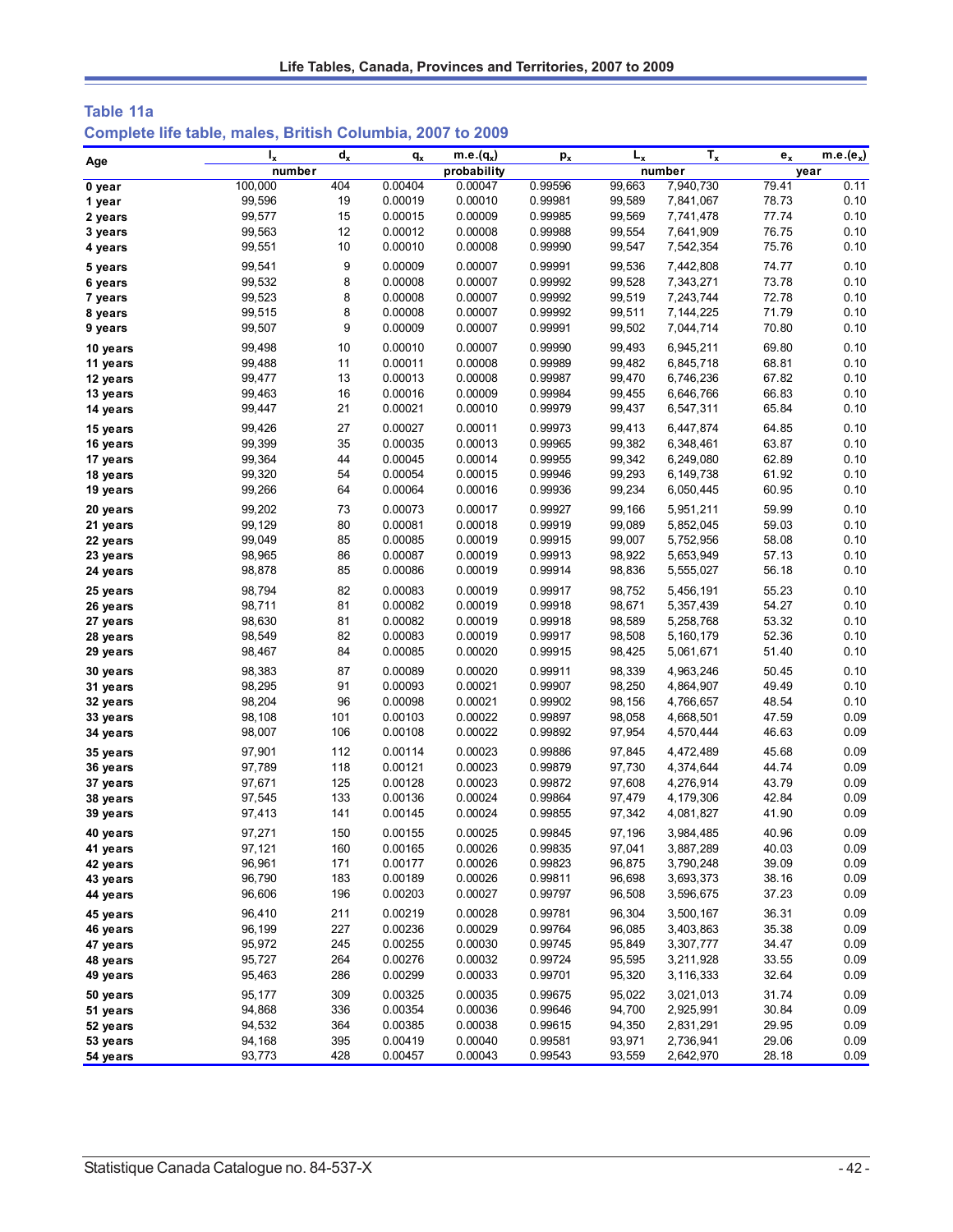| Table 11a                                                              |  |
|------------------------------------------------------------------------|--|
| Complete life table, males, British Columbia, 2007 to 2009 (concluded) |  |

|                      | $I_{x}$          | $\mathbf{d}_{\mathbf{x}}$ | $q_{x}$            | $m.e.(q_x)$        | $p_{x}$            | $L_{x}$          | $T_{x}$                | $e_{x}$        | m.e.( $e_x$ ) |
|----------------------|------------------|---------------------------|--------------------|--------------------|--------------------|------------------|------------------------|----------------|---------------|
| Age                  | number           |                           |                    | probability        |                    |                  | number                 |                | year          |
| 55 years             | 93,345           | 465                       | 0.00498            | 0.00045            | 0.99502            | 93,112           | 2,549,411              | 27.31          | 0.09          |
| 56 years             | 92,880           | 505                       | 0.00543            | 0.00048            | 0.99457            | 92,628           | 2,456,299              | 26.45          | 0.09          |
| 57 years             | 92,375           | 548                       | 0.00593            | 0.00050            | 0.99407            | 92,101           | 2,363,672              | 25.59          | 0.09          |
| 58 years             | 91,827           | 595                       | 0.00648            | 0.00053            | 0.99352            | 91,530           | 2,271,570              | 24.74          | 0.08          |
| 59 years             | 91,233           | 646                       | 0.00708            | 0.00056            | 0.99292            | 90,910           | 2,180,040              | 23.90          | 0.08          |
| 60 years             | 90,587           | 701                       | 0.00774            | 0.00059            | 0.99226            | 90,237           | 2,089,130              | 23.06          | 0.08          |
| 61 years             | 89,886           | 761                       | 0.00846            | 0.00063            | 0.99154            | 89,506           | 1,998,894              | 22.24          | 0.08          |
| 62 years             | 89,126           | 825                       | 0.00926            | 0.00069            | 0.99074            | 88,713           | 1,909,388              | 21.42          | 0.08          |
| 63 years             | 88,300           | 896                       | 0.01014            | 0.00075            | 0.98986            | 87,852           | 1,820,675              | 20.62          | 0.08          |
| 64 years             | 87,405           | 971                       | 0.01111            | 0.00080            | 0.98889            | 86,919           | 1,732,822              | 19.83          | 0.08          |
| 65 years             | 86.433           | 1,053                     | 0.01218            | 0.00086            | 0.98782            | 85,907           | 1,645,904              | 19.04          | 0.08          |
| 66 years             | 85,380           | 1,141                     | 0.01336            | 0.00093            | 0.98664            | 84,810           | 1,559,997              | 18.27          | 0.08          |
| 67 years             | 84,239           | 1,236                     | 0.01467            | 0.00101            | 0.98533            | 83,621           | 1,475,187              | 17.51          | 0.08          |
| 68 years             | 83,003<br>81,667 | 1,337<br>1,445            | 0.01611<br>0.01770 | 0.00108<br>0.00117 | 0.98389<br>0.98230 | 82,335<br>80,944 | 1,391,566<br>1,309,231 | 16.77<br>16.03 | 0.08<br>0.08  |
| 69 years             |                  |                           |                    |                    |                    |                  |                        |                |               |
| 70 years             | 80,221           | 1,561                     | 0.01946            | 0.00125            | 0.98054            | 79,441           | 1,228,287              | 15.31          | 0.08          |
| 71 years             | 78,661           | 1,683                     | 0.02140            | 0.00134            | 0.97860            | 77,819           | 1,148,846              | 14.61          | 0.08          |
| 72 years             | 76,977           | 1,813<br>1,949            | 0.02355<br>0.02594 | 0.00143<br>0.00152 | 0.97645<br>0.97406 | 76,071<br>74,189 | 1,071,027<br>994,957   | 13.91<br>13.24 | 0.08<br>0.07  |
| 73 years             | 75,164<br>73,215 | 2,092                     | 0.02858            | 0.00163            | 0.97142            | 72,169           | 920,767                | 12.58          | 0.07          |
| 74 years             |                  |                           |                    |                    |                    |                  |                        |                |               |
| 75 years             | 71,123           | 2,240                     | 0.03150<br>0.03475 | 0.00173            | 0.96850            | 70,002<br>67,685 | 848,598                | 11.93<br>11.30 | 0.07<br>0.07  |
| 76 years<br>77 years | 68,882<br>66,489 | 2,393<br>2,550            | 0.03835            | 0.00184<br>0.00197 | 0.96525<br>0.96165 | 65,214           | 778,596<br>710,911     | 10.69          | 0.07          |
| 78 years             | 63,939           | 2,708                     | 0.04235            | 0.00213            | 0.95765            | 62,585           | 645,697                | 10.10          | 0.07          |
| 79 years             | 61,231           | 2,865                     | 0.04679            | 0.00233            | 0.95321            | 59,799           | 583,112                | 9.52           | 0.07          |
|                      | 58,367           |                           | 0.05172            |                    | 0.94828            |                  | 523,312                |                | 0.07          |
| 80 years<br>81 years | 55,348           | 3,019<br>3,166            | 0.05721            | 0.00251<br>0.00278 | 0.94279            | 56,857<br>53,765 | 466,455                | 8.97<br>8.43   | 0.07          |
| 82 years             | 52,182           | 3,304                     | 0.06331            | 0.00307            | 0.93669            | 50,530           | 412,690                | 7.91           | 0.07          |
| 83 years             | 48,878           | 3,427                     | 0.07010            | 0.00340            | 0.92990            | 47,165           | 362,160                | 7.41           | 0.07          |
| 84 years             | 45,452           | 3,530                     | 0.07767            | 0.00369            | 0.92233            | 43,687           | 314,995                | 6.93           | 0.07          |
| 85 years             | 41,922           | 3,609                     | 0.08610            | 0.00398            | 0.91390            | 40,117           | 271,308                | 6.47           | 0.07          |
| 86 years             | 38,312           | 3,659                     | 0.09550            | 0.00443            | 0.90450            | 36,483           | 231,191                | 6.03           | 0.08          |
| 87 years             | 34,654           | 3,673                     | 0.10598            | 0.00500            | 0.89402            | 32,817           | 194,709                | 5.62           | 0.08          |
| 88 years             | 30,981           | 3,646                     | 0.11768            | 0.00596            | 0.88232            | 29,158           | 161,891                | 5.23           | 0.08          |
| 89 years             | 27,335           | 3,574                     | 0.13074            | 0.00708            | 0.86926            | 25,548           | 132,733                | 4.86           | 0.09          |
| 90 years             | 23,761           | 3,453                     | 0.14533            | 0.00856            | 0.85467            | 22,035           | 107,185                | 4.51           | 0.09          |
| 91 years             | 20,308           | 3,274                     | 0.16122            | 0.00952            | 0.83878            | 18,671           | 85,150                 | 4.19           | 0.09          |
| 92 years             | 17,034           | 3,033                     | 0.17803            | 0.01100            | 0.82197            | 15,518           | 66,479                 | 3.90           | 0.10          |
| 93 years             | 14,001           | 2,740                     | 0.19568            | 0.01279            | 0.80432            | 12,632           | 50,961                 | 3.64           | 0.11          |
| 94 years             | 11,262           | 2,411                     | 0.21408            | 0.01570            | 0.78592            | 10,056           | 38,330                 | 3.40           | 0.12          |
| 95 years             | 8,851            | 2,011                     | 0.22722            | 0.01900            | 0.77278            | 7,845            | 28,273                 | 3.19           | 0.13          |
| 96 years             | 6,840            | 1,679                     | 0.24550            | 0.02335            | 0.75450            | 6,000            | 20,428                 | 2.99           | 0.15          |
| 97 years             | 5,161            | 1,364                     | 0.26438            | 0.02843            | 0.73562            | 4,478            | 14,428                 | 2.80           | 0.17          |
| 98 years             | 3,796            | 1,077                     | 0.28372            | 0.03679            | 0.71628            | 3,258            | 9,949                  | 2.62           | 0.19          |
| 99 years             | 2,719            | 825                       | 0.30342            | 0.04462            | 0.69658            | 2,307            | 6,692                  | 2.46           | 0.22          |
| 100 years            | 1,894            | 612                       | 0.32333            | 0.05575            | 0.67667            | 1,588            | 4,385                  | 2.32           | 0.26          |
| 101 years            | 1,282            | 440                       | 0.34331            | 0.07032            | 0.65669            | 1,062            | 2,797                  | 2.18           | 0.32          |
| 102 years            | 842              | 306                       | 0.36321            | 0.10530            | 0.63679            | 689              | 1,736                  | 2.06           | 0.40          |
| 103 years            | 536              | 205                       | 0.38291            | 0.15766            | 0.61709            | 433              | 1,047                  | 1.95           | 0.48          |
| 104 years            | 331              | 133                       | 0.40226            | 0.14416            | 0.59774            | 264              | 613                    | 1.85           | 0.50          |
| 105 years            | 198              | 83                        | 0.42113            | 0.17664            | 0.57887            | 156              | 349                    | 1.77           | 0.64          |
| 106 years            | 114              | 50                        | 0.43942            | 0.26875            | 0.56058            | 89               | 193                    | 1.69           | 0.87          |
| 107 years            | 64               | 29                        | 0.45703            | 0.49513            | 0.54297            | 49               | 104                    | 1.62           | 1.19          |
| 108 years            | 35               | 17                        | 0.47386            | 0.49357            | 0.52614            | 27               | 54                     | 1.56           | 1.12          |
| 109 years            | 18               | 9                         | 0.48987            | 0.49155            | 0.51013            | 14               | 28                     | 1.51           | 0.97          |
| 110 years and over   | 9                | 9                         | 1.00000            | 0.00000            | 0.00000            | 14               | 14                     | 1.48           |               |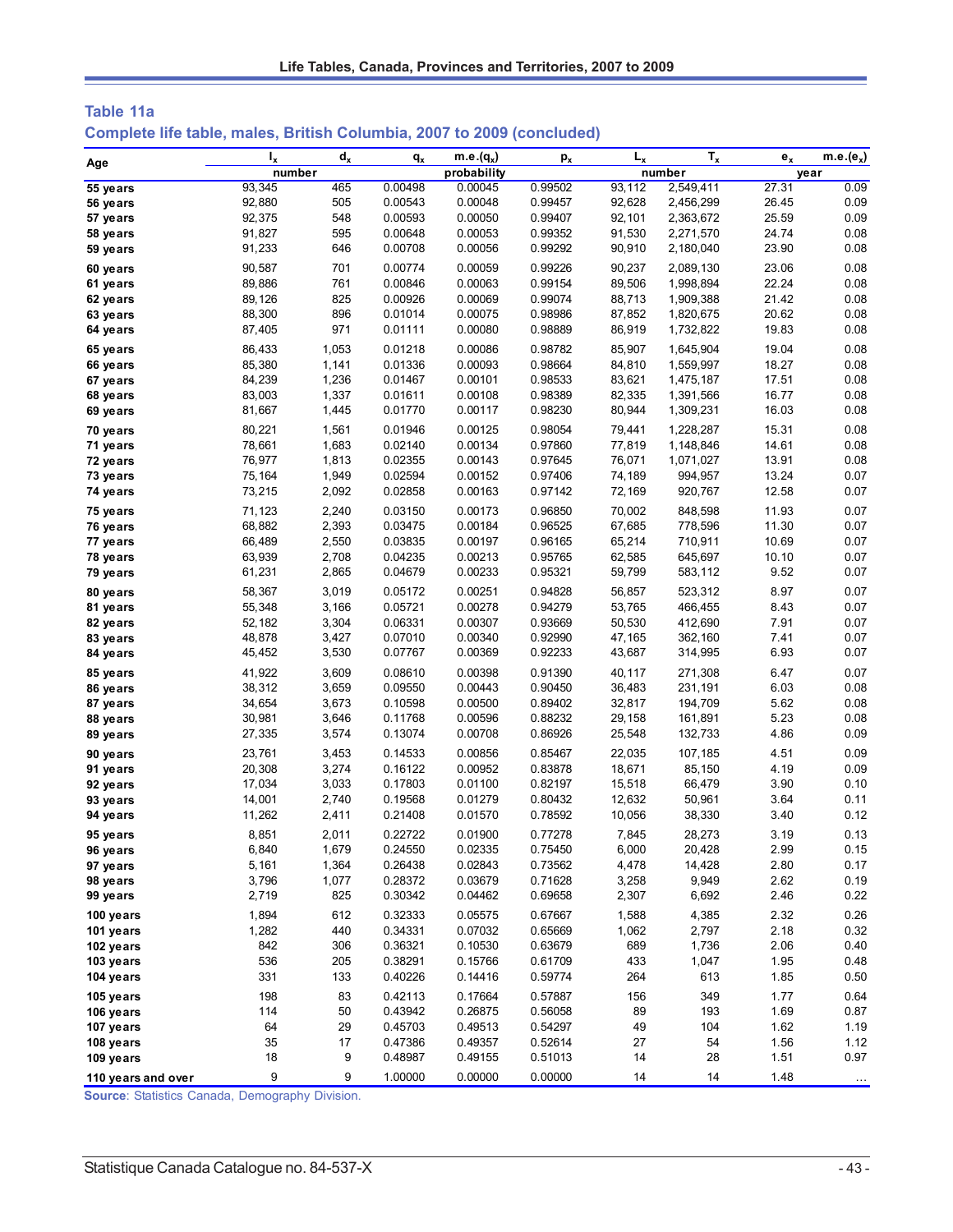| Table 11b |  |                                                              |  |
|-----------|--|--------------------------------------------------------------|--|
|           |  | Complete life table, females, British Columbia, 2007 to 2009 |  |

|          | $I_{x}$ | $d_{x}$ | $q_{x}$ | $m.e.(q_x)$ | $p_{x}$ | $L_{x}$ | $T_{x}$     | $e_{x}$ | $m.e.(e_x)$ |
|----------|---------|---------|---------|-------------|---------|---------|-------------|---------|-------------|
| Age      | number  |         |         | probability |         |         | number      | year    |             |
| 0 year   | 100,000 | 348     | 0.00348 | 0.00045     | 0.99652 | 99,694  | 8,372,496   | 83.72   | 0.11        |
| 1 year   | 99,652  | 20      | 0.00020 | 0.00011     | 0.99980 | 99,641  | 8,272,802   | 83.02   | 0.10        |
| 2 years  | 99,632  | 16      | 0.00016 | 0.00010     | 0.99984 | 99,625  | 8, 173, 162 | 82.03   | 0.10        |
| 3 years  | 99,617  | 13      | 0.00013 | 0.00009     | 0.99987 | 99,608  | 8,073,536   | 81.05   | 0.10        |
| 4 years  | 99,604  | 11      | 0.00011 | 0.00008     | 0.99989 | 99,596  | 7,973,928   | 80.06   | 0.10        |
| 5 years  | 99,593  | 9       | 0.00009 | 0.00008     | 0.99991 | 99,589  | 7,874,332   | 79.06   | 0.10        |
| 6 years  | 99,584  | 9       | 0.00009 | 0.00007     | 0.99991 | 99,580  | 7,774,743   | 78.07   | 0.10        |
| 7 years  | 99,576  | 8       | 0.00008 | 0.00007     | 0.99992 | 99,572  | 7,675,163   | 77.08   | 0.10        |
| 8 years  | 99,568  | 8       | 0.00008 | 0.00007     | 0.99992 | 99,564  | 7,575,591   | 76.08   | 0.10        |
| 9 years  | 99,560  | 8       | 0.00008 | 0.00007     | 0.99992 | 99,556  | 7,476,028   | 75.09   | 0.10        |
| 10 years | 99,552  | 8       | 0.00008 | 0.00007     | 0.99992 | 99,548  | 7,376,472   | 74.10   | 0.10        |
| 11 years | 99,544  | 9       | 0.00009 | 0.00007     | 0.99991 | 99,539  | 7,276,924   | 73.10   | 0.10        |
| 12 years | 99,535  | 10      | 0.00010 | 0.00007     | 0.99990 | 99,530  | 7,177,384   | 72.11   | 0.10        |
| 13 years | 99,525  | 11      | 0.00011 | 0.00008     | 0.99989 | 99,520  | 7,077,854   | 71.12   | 0.10        |
| 14 years | 99,514  | 14      | 0.00014 | 0.00008     | 0.99986 | 99,507  | 6,978,335   | 70.12   | 0.10        |
| 15 years | 99,500  | 17      | 0.00017 | 0.00009     | 0.99983 | 99,492  | 6,878,828   | 69.13   | 0.10        |
| 16 years | 99,484  | 21      | 0.00021 | 0.00010     | 0.99979 | 99,473  | 6,779,336   | 68.15   | 0.10        |
| 17 years | 99,463  | 25      | 0.00025 | 0.00011     | 0.99975 | 99,451  | 6,679,862   | 67.16   | 0.10        |
| 18 years | 99,438  | 28      | 0.00028 | 0.00011     | 0.99972 | 99,424  | 6,580,412   | 66.18   | 0.10        |
| 19 years | 99,411  | 30      | 0.00031 | 0.00012     | 0.99969 | 99,395  | 6,480,988   | 65.19   | 0.10        |
| 20 years | 99,380  | 33      | 0.00033 | 0.00012     | 0.99967 | 99,364  | 6,381,592   | 64.21   | 0.09        |
| 21 years | 99,348  | 34      | 0.00034 | 0.00012     | 0.99966 | 99,331  | 6,282,228   | 63.23   | 0.09        |
| 22 years | 99,314  | 35      | 0.00035 | 0.00012     | 0.99965 | 99,296  | 6,182,898   | 62.26   | 0.09        |
| 23 years | 99,279  | 35      | 0.00035 | 0.00012     | 0.99965 | 99,261  | 6,083,601   | 61.28   | 0.09        |
| 24 years | 99,244  | 34      | 0.00035 | 0.00012     | 0.99965 | 99,226  | 5,984,340   | 60.30   | 0.09        |
| 25 years | 99,209  | 34      | 0.00034 | 0.00012     | 0.99966 | 99,192  | 5,885,114   | 59.32   | 0.09        |
| 26 years | 99, 175 | 34      | 0.00034 | 0.00012     | 0.99966 | 99, 159 | 5,785,922   | 58.34   | 0.09        |
| 27 years | 99, 142 | 34      | 0.00034 | 0.00012     | 0.99966 | 99, 125 | 5,686,763   | 57.36   | 0.09        |
| 28 years | 99,108  | 35      | 0.00036 | 0.00012     | 0.99964 | 99,090  | 5,587,638   | 56.38   | 0.09        |
| 29 years | 99,072  | 37      | 0.00037 | 0.00013     | 0.99963 | 99,054  | 5,488,548   | 55.40   | 0.09        |
| 30 years | 99,035  | 40      | 0.00040 | 0.00013     | 0.99960 | 99,015  | 5,389,494   | 54.42   | 0.09        |
| 31 years | 98,996  | 43      | 0.00043 | 0.00014     | 0.99957 | 98,974  | 5,290,479   | 53.44   | 0.09        |
| 32 years | 98,953  | 46      | 0.00047 | 0.00015     | 0.99953 | 98,930  | 5,191,505   | 52.46   | 0.09        |
| 33 years | 98,906  | 50      | 0.00051 | 0.00015     | 0.99949 | 98,881  | 5,092,575   | 51.49   | 0.09        |
| 34 years | 98,856  | 54      | 0.00055 | 0.00016     | 0.99945 | 98,829  | 4,993,694   | 50.51   | 0.09        |
| 35 years | 98,802  | 58      | 0.00059 | 0.00016     | 0.99941 | 98,773  | 4,894,864   | 49.54   | 0.09        |
| 36 years | 98,744  | 63      | 0.00064 | 0.00017     | 0.99936 | 98,712  | 4,796,091   | 48.57   | 0.09        |
| 37 years | 98,681  | 68      | 0.00069 | 0.00017     | 0.99931 | 98,646  | 4,697,379   | 47.60   | 0.09        |
| 38 years | 98,612  | 74      | 0.00075 | 0.00017     | 0.99925 | 98,575  | 4,598,732   | 46.63   | 0.09        |
| 39 years | 98,538  | 80      | 0.00081 | 0.00018     | 0.99919 | 98,498  | 4,500,157   | 45.67   | 0.09        |
| 40 years | 98,458  | 86      | 0.00088 | 0.00019     | 0.99912 | 98,415  | 4,401,659   | 44.71   | 0.09        |
| 41 years | 98,372  | 94      | 0.00095 | 0.00020     | 0.99905 | 98,325  | 4,303,244   | 43.74   | 0.09        |
| 42 years | 98,278  | 101     | 0.00103 | 0.00020     | 0.99897 | 98,228  | 4,204,918   | 42.79   | 0.09        |
| 43 years | 98,177  | 110     | 0.00112 | 0.00020     | 0.99888 | 98,122  | 4,106,691   | 41.83   | 0.09        |
| 44 years | 98,067  | 119     | 0.00121 | 0.00021     | 0.99879 | 98,008  | 4,008,568   | 40.88   | 0.09        |
| 45 years | 97,949  | 128     | 0.00131 | 0.00021     | 0.99869 | 97,885  | 3,910,560   | 39.92   | 0.09        |
| 46 years | 97,820  | 139     | 0.00142 | 0.00022     | 0.99858 | 97,751  | 3,812,676   | 38.98   | 0.09        |
| 47 years | 97,681  | 151     | 0.00154 | 0.00023     | 0.99846 | 97,606  | 3,714,925   | 38.03   | 0.09        |
| 48 years | 97,531  | 163     | 0.00167 | 0.00024     | 0.99833 | 97,449  | 3,617,319   | 37.09   | 0.09        |
| 49 years | 97,367  | 177     | 0.00182 | 0.00025     | 0.99818 | 97,279  | 3,519,870   | 36.15   | 0.09        |
| 50 years | 97, 191 | 191     | 0.00197 | 0.00027     | 0.99803 | 97,095  | 3,422,591   | 35.22   | 0.09        |
| 51 years | 96,999  | 208     | 0.00214 | 0.00028     | 0.99786 | 96,895  | 3,325,496   | 34.28   | 0.09        |
| 52 years | 96,792  | 225     | 0.00233 | 0.00029     | 0.99767 | 96,679  | 3,228,601   | 33.36   | 0.09        |
| 53 years | 96,567  | 244     | 0.00253 | 0.00031     | 0.99747 | 96,444  | 3,131,922   | 32.43   | 0.09        |
| 54 years | 96,322  | 265     | 0.00276 | 0.00032     | 0.99724 | 96,190  | 3,035,477   | 31.51   | 0.09        |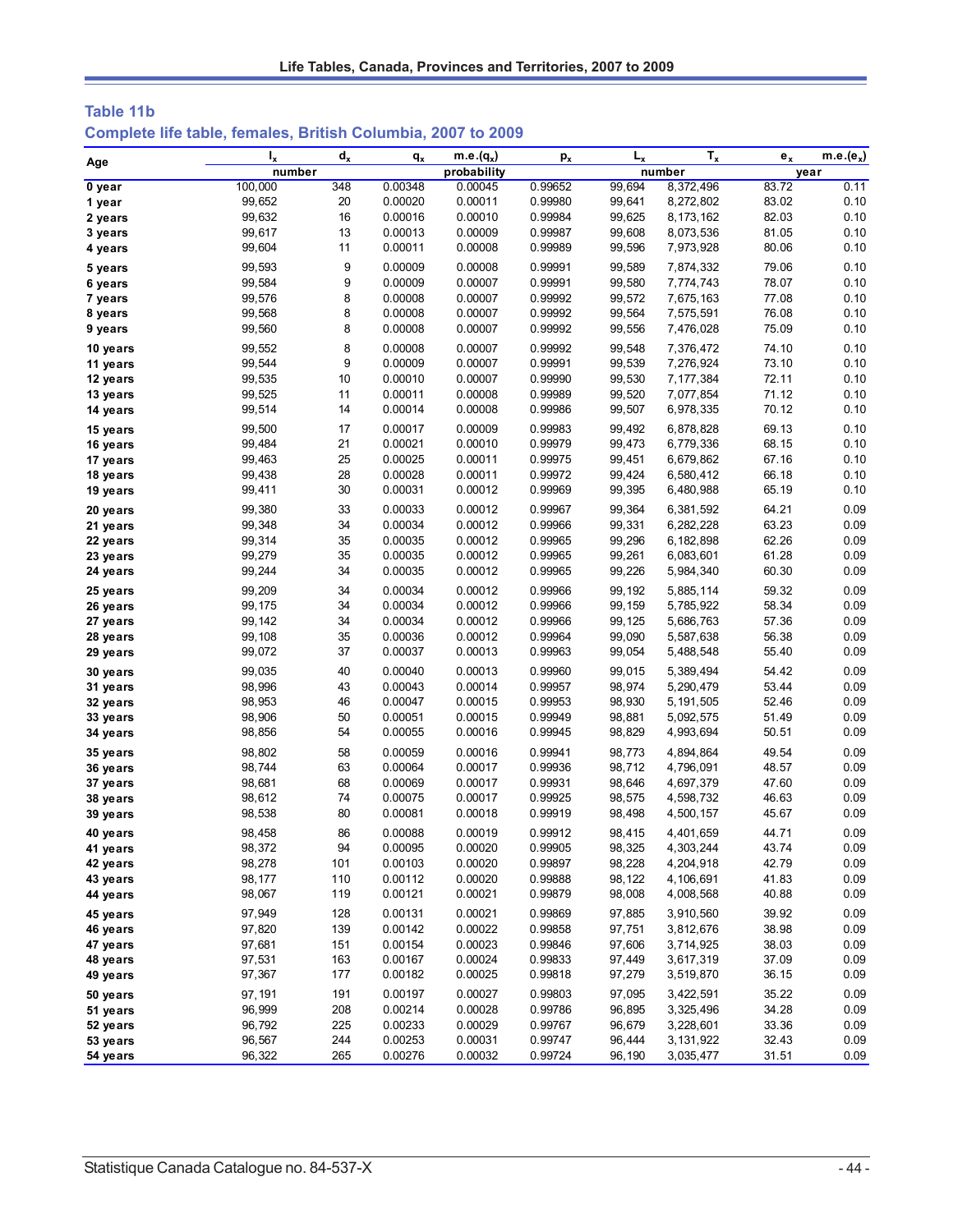| Complete life table, females, British Columbia, 2007 to 2009 (concluded) | Table 11b |  |  |  |
|--------------------------------------------------------------------------|-----------|--|--|--|
|                                                                          |           |  |  |  |

| Age                | $I_{x}$ | $d_{x}$ | $q_{x}$ | $m.e.(q_x)$ | $p_{x}$ | $L_{x}$ | $T_{x}$   | $\mathbf{e}_{\mathbf{x}}$ | $m.e.(e_x)$     |
|--------------------|---------|---------|---------|-------------|---------|---------|-----------|---------------------------|-----------------|
|                    | number  |         |         | probability |         |         | number    |                           | year            |
| 55 years           | 96,057  | 289     | 0.00300 | 0.00035     | 0.99700 | 95.913  | 2,939,288 | 30.60                     | 0.08            |
| 56 years           | 95,768  | 314     | 0.00328 | 0.00037     | 0.99672 | 95,611  | 2,843,375 | 29.69                     | 0.08            |
| 57 years           | 95,454  | 342     | 0.00358 | 0.00039     | 0.99642 | 95,283  | 2,747,764 | 28.79                     | 0.08            |
| 58 years           | 95,113  | 372     | 0.00392 | 0.00041     | 0.99608 | 94,926  | 2,652,480 | 27.89                     | 0.08            |
| 59 years           | 94,740  | 406     | 0.00429 | 0.00043     | 0.99571 | 94,537  | 2,557,554 | 27.00                     | 0.08            |
| 60 years           | 94,334  | 443     | 0.00469 | 0.00045     | 0.99531 | 94,113  | 2,463,017 | 26.11                     | 0.08            |
| 61 years           | 93,891  | 483     | 0.00515 | 0.00049     | 0.99485 | 93,650  | 2,368,904 | 25.23                     | 0.08            |
| 62 years           | 93,408  | 528     | 0.00565 | 0.00054     | 0.99435 | 93,144  | 2,275,255 | 24.36                     | 0.08            |
| 63 years           | 92,880  | 577     | 0.00621 | 0.00059     | 0.99379 | 92,591  | 2,182,111 | 23.49                     | 0.08            |
| 64 years           | 92,303  | 630     | 0.00683 | 0.00063     | 0.99317 | 91,988  | 2,089,519 | 22.64                     | 0.08            |
| 65 years           | 91,673  | 689     | 0.00752 | 0.00067     | 0.99248 | 91,328  | 1,997,532 | 21.79                     | 0.08            |
| 66 years           | 90,983  | 754     | 0.00829 | 0.00072     | 0.99171 | 90,606  | 1,906,204 | 20.95                     | 0.08            |
| 67 years           | 90,229  | 825     | 0.00914 | 0.00078     | 0.99086 | 89,817  | 1,815,598 | 20.12                     | 0.08            |
| 68 years           | 89,404  | 903     | 0.01010 | 0.00084     | 0.98990 | 88,953  | 1,725,781 | 19.30                     | 0.08            |
| 69 years           | 88,502  | 988     | 0.01116 | 0.00091     | 0.98884 | 88,008  | 1,636,828 | 18.49                     | 0.08            |
| 70 years           | 87,514  | 1,080   | 0.01235 | 0.00098     | 0.98765 | 86,974  | 1,548,820 | 17.70                     | 0.08            |
| 71 years           | 86,434  | 1,182   | 0.01367 | 0.00104     | 0.98633 | 85,843  | 1,461,846 | 16.91                     | 0.07            |
| 72 years           | 85,252  | 1,292   | 0.01516 | 0.00112     | 0.98484 | 84,606  | 1,376,003 | 16.14                     | 0.07            |
| 73 years           | 83,960  | 1,412   | 0.01682 | 0.00120     | 0.98318 | 83,254  | 1,291,398 | 15.38                     | 0.07            |
| 74 years           | 82,547  | 1,542   | 0.01868 | 0.00128     | 0.98132 | 81,776  | 1,208,144 | 14.64                     | 0.07            |
| 75 years           | 81,005  | 1,683   | 0.02077 | 0.00137     | 0.97923 | 80,164  | 1,126,368 | 13.90                     | 0.07            |
| 76 years           | 79,322  | 1,834   | 0.02312 | 0.00145     | 0.97688 | 78,406  | 1,046,204 | 13.19                     | 0.07            |
| 77 years           | 77,489  | 1,996   | 0.02576 | 0.00155     | 0.97424 | 76,491  | 967,798   | 12.49                     | 0.07            |
| 78 years           | 75,493  | 2,168   | 0.02872 | 0.00166     | 0.97128 | 74,409  | 891,308   | 11.81                     | 0.07            |
| 79 years           | 73,324  | 2,351   | 0.03206 | 0.00179     | 0.96794 | 72,149  | 816,899   | 11.14                     | 0.07            |
| 80 years           | 70,974  | 2,543   | 0.03582 | 0.00196     | 0.96418 | 69,702  | 744,750   | 10.49                     | 0.07            |
| 81 years           | 68,431  | 2,742   | 0.04007 | 0.00209     | 0.95993 | 67,060  | 675,048   | 9.86                      | 0.06            |
| 82 years           | 65,689  | 2,947   | 0.04486 | 0.00225     | 0.95514 | 64,216  | 607,988   | 9.26                      | 0.06            |
| 83 years           | 62,743  | 3,154   | 0.05027 | 0.00241     | 0.94973 | 61,166  | 543,772   | 8.67                      | 0.06            |
| 84 years           | 59,589  | 3,360   | 0.05639 | 0.00256     | 0.94361 | 57,909  | 482,606   | 8.10                      | 0.06            |
| 85 years           | 56,229  | 3,560   | 0.06332 | 0.00285     | 0.93668 | 54,448  | 424,697   | 7.55                      | 0.06            |
| 86 years           | 52,668  | 3,748   | 0.07117 | 0.00310     | 0.92883 | 50,794  | 370,249   | 7.03                      | 0.06            |
| 87 years           | 48,920  | 3,917   | 0.08007 | 0.00338     | 0.91993 | 46,962  | 319,454   | 6.53                      | 0.06            |
| 88 years           | 45,003  | 4,058   | 0.09017 | 0.00394     | 0.90983 | 42,974  | 272,493   | 6.05                      | 0.06            |
| 89 years           | 40,945  | 4,162   | 0.10165 | 0.00450     | 0.89835 | 38,864  | 229,518   | 5.61                      | 0.07            |
| 90 years           | 36,783  | 4,219   | 0.11470 | 0.00539     | 0.88530 | 34,674  | 190,654   | 5.18                      | 0.07            |
| 91 years           | 32,564  | 4,207   | 0.12918 | 0.00606     | 0.87082 | 30,461  | 155,980   | 4.79                      | 0.07            |
| 92 years           | 28,358  | 4,107   | 0.14482 | 0.00694     | 0.85518 | 26,304  | 125,519   | 4.43                      | 0.07            |
| 93 years           | 24,251  | 3,918   | 0.16157 | 0.00800     | 0.83843 | 22,292  | 99,215    | 4.09                      | 0.08            |
| 94 years           | 20,333  | 3,648   | 0.17942 | 0.00925     | 0.82058 | 18,509  | 76,923    | 3.78                      | 0.08            |
| 95 years           | 16,684  | 3,314   | 0.19862 | 0.01123     | 0.80138 | 15,028  | 58,414    | 3.50                      | 0.09            |
| 96 years           | 13,371  | 2,916   | 0.21809 | 0.01342     | 0.78191 | 11,913  | 43,387    | 3.24                      | 0.09            |
| 97 years           | 10,455  | 2,493   | 0.23850 | 0.01642     | 0.76150 | 9,208   | 31,474    | 3.01                      | 0.10            |
| 98 years           | 7,961   | 2,068   | 0.25972 | 0.02007     | 0.74028 | 6,927   | 22,266    | 2.80                      | 0.12            |
| 99 years           | 5,894   | 1,660   | 0.28158 | 0.02522     | 0.71842 | 5,064   | 15,339    | 2.60                      | 0.13            |
| 100 years          | 4,234   | 1,287   | 0.30391 | 0.03196     | 0.69609 | 3,591   | 10,275    | 2.43                      | 0.15            |
| 101 years          | 2,947   | 962     | 0.32650 | 0.04127     | 0.67350 | 2,466   | 6,684     | 2.27                      | 0.18            |
| 102 years          | 1,985   | 693     | 0.34917 | 0.05060     | 0.65083 | 1,638   | 4,218     | 2.12                      | 0.20            |
| 103 years          | 1,292   | 480     | 0.37168 | 0.06979     | 0.62832 | 1,052   | 2,580     | 2.00                      | 0.25            |
| 104 years          | 812     | 320     | 0.39385 | 0.08766     | 0.60615 | 652     | 1,528     | 1.88                      | 0.29            |
| 105 years          | 492     | 204     | 0.41547 | 0.11042     | 0.58453 | 390     | 876       | 1.78                      | 0.35            |
| 106 years          | 288     | 126     | 0.43638 | 0.13299     | 0.56362 | 225     | 486       | 1.69                      | 0.43            |
| 107 years          | 162     | 74      | 0.45644 | 0.20857     | 0.54356 | 125     | 261       | 1.61                      | 0.57            |
| 108 years          | 88      | 42      | 0.47551 | 0.29629     | 0.52449 | 67      | 136       | 1.54                      | 0.71            |
| 109 years          | 46      | 23      | 0.49351 | 0.37555     | 0.50649 | 35      | 69        | 1.49                      | 0.74            |
| 110 years and over | 23      | 23      | 1.00000 | 0.00000     | 0.00000 | 34      | 34        | 1.46                      | $\sim$ - $\sim$ |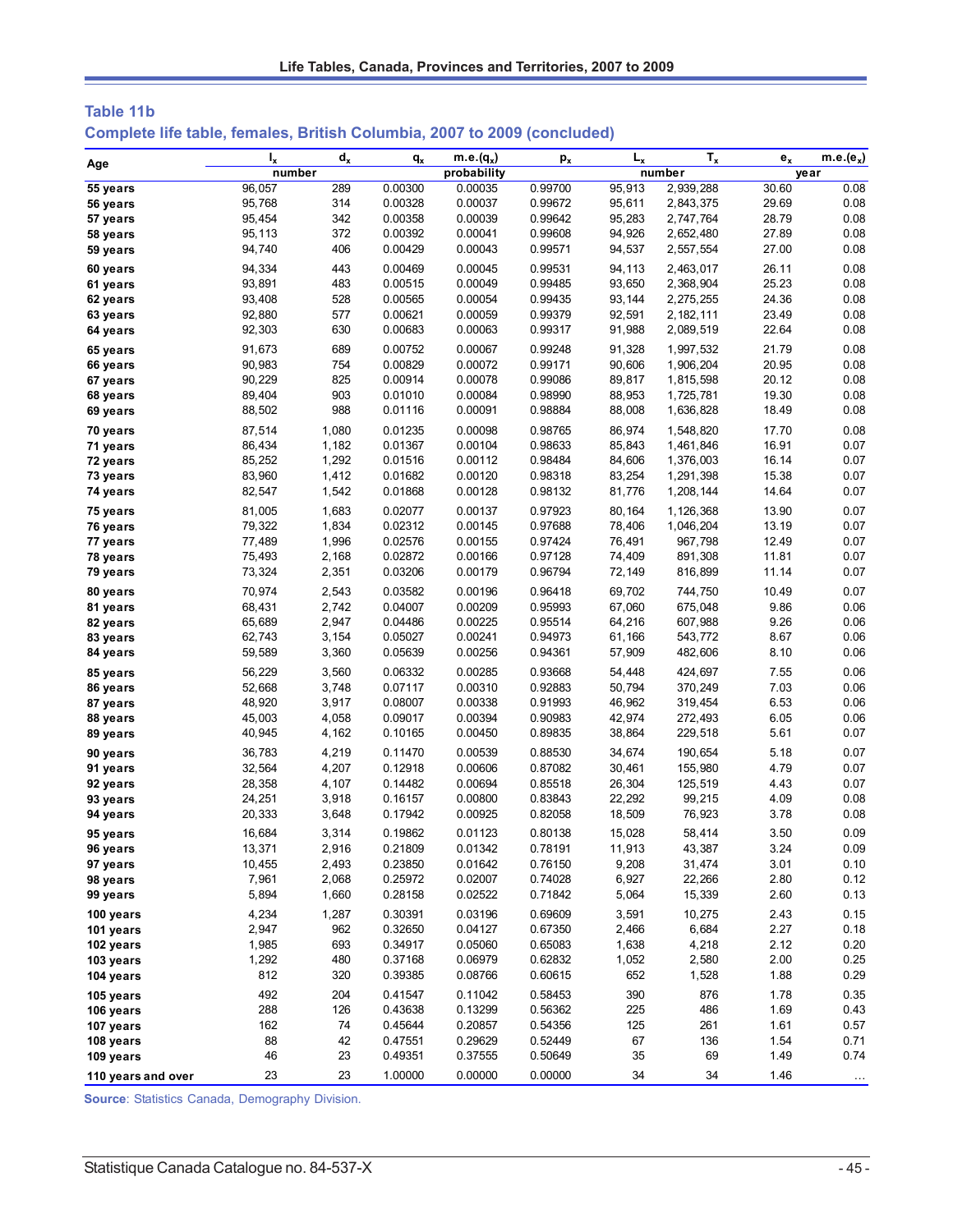## **Table 12a Abridged life table, males, Yukon, 2007 to 2009**

| Age               | ı,      | $d_x$  | q <sub>x</sub> | $m.e.(q_x)$ | $p_{x}$ | L <sub>x</sub> | $T_{x}$   | $e_{x}$ | $m.e.(e_x)$ |
|-------------------|---------|--------|----------------|-------------|---------|----------------|-----------|---------|-------------|
|                   | number  |        |                | probability |         |                | number    |         | year        |
| $0$ year          | 100,000 | 1,348  | 0.01348        | 0.00927     | 0.98653 | 98,989         | 7,393,938 | 73.94   | 1.40        |
| 1 to 4 years      | 98,652  | 328    | 0.00333        | 0.00462     | 0.99667 | 393,882        | 7,294,949 | 73.95   | 1.23        |
| 5 to 9 years      | 98,324  | 193    | 0.00197        | 0.00355     | 0.99804 | 491,138        | 6,901,067 | 70.19   | 1.19        |
| 10 to 14 years    | 98,131  | 330    | 0.00336        | 0.00465     | 0.99664 | 489,829        | 6,409,929 | 65.32   | 1.17        |
| 15 to 19 years    | 97,801  | 129    | 0.00132        | 0.00259     | 0.99868 | 488,681        | 5,920,100 | 60.53   | 1.14        |
| 20 to 24 years    | 97,672  | 692    | 0.00709        | 0.00619     | 0.99291 | 486,627        | 5,431,419 | 55.61   | 1.13        |
| 25 to 29 years    | 96,979  | 597    | 0.00615        | 0.00601     | 0.99385 | 483,405        | 4,944,792 | 50.99   | 1.08        |
| 30 to 34 years    | 96,383  | 155    | 0.00161        | 0.00314     | 0.99840 | 481,526        | 4,461,387 | 46.29   | 1.05        |
| 35 to 39 years    | 96,228  | 399    | 0.00415        | 0.00468     | 0.99585 | 480,142        | 3,979,860 | 41.36   | 1.04        |
| 40 to 44 years    | 95,829  | 1,451  | 0.01514        | 0.00850     | 0.98486 | 475,517        | 3,499,718 | 36.52   | 1.03        |
| 45 to 49 years    | 94,378  | 2,179  | 0.02309        | 0.00933     | 0.97691 | 466.442        | 3,024,201 | 32.04   | 1.00        |
| 50 to 54 years    | 92,199  | 2,374  | 0.02575        | 0.00996     | 0.97425 | 455,059        | 2,557,759 | 27.74   | 0.99        |
| 55 to 59 years    | 89,825  | 3,650  | 0.04063        | 0.01358     | 0.95937 | 439,999        | 2,102,700 | 23.41   | 0.98        |
| 60 to 64 years    | 86,175  | 6,656  | 0.07723        | 0.02121     | 0.92277 | 414,236        | 1,662,701 | 19.29   | 0.97        |
| 65 to 69 years    | 79,519  | 7,532  | 0.09473        | 0.02986     | 0.90528 | 378,766        | 1,248,465 | 15.70   | 0.97        |
| 70 to 74 years    | 71,987  | 11,708 | 0.16265        | 0.04796     | 0.83735 | 330,663        | 869,700   | 12.08   | 0.95        |
| 75 to 79 years    | 60,278  | 14,823 | 0.24590        | 0.06702     | 0.75410 | 264,336        | 539,036   | 8.94    | 0.93        |
| 80 to 84 years    | 45,456  | 25,758 | 0.56665        | 0.11149     | 0.43335 | 162,885        | 274,701   | 6.04    | 0.97        |
| 85 to 89 years    | 19,698  | 7,003  | 0.35552        | 0.15515     | 0.64448 | 80,984         | 111,815   | 5.68    | 0.76        |
| 90 years and over | 12,695  | 12,695 | 1.00000        | 0.00000     | 0.00000 | 30,831         | 30,831    | 2.43    | $\cdots$    |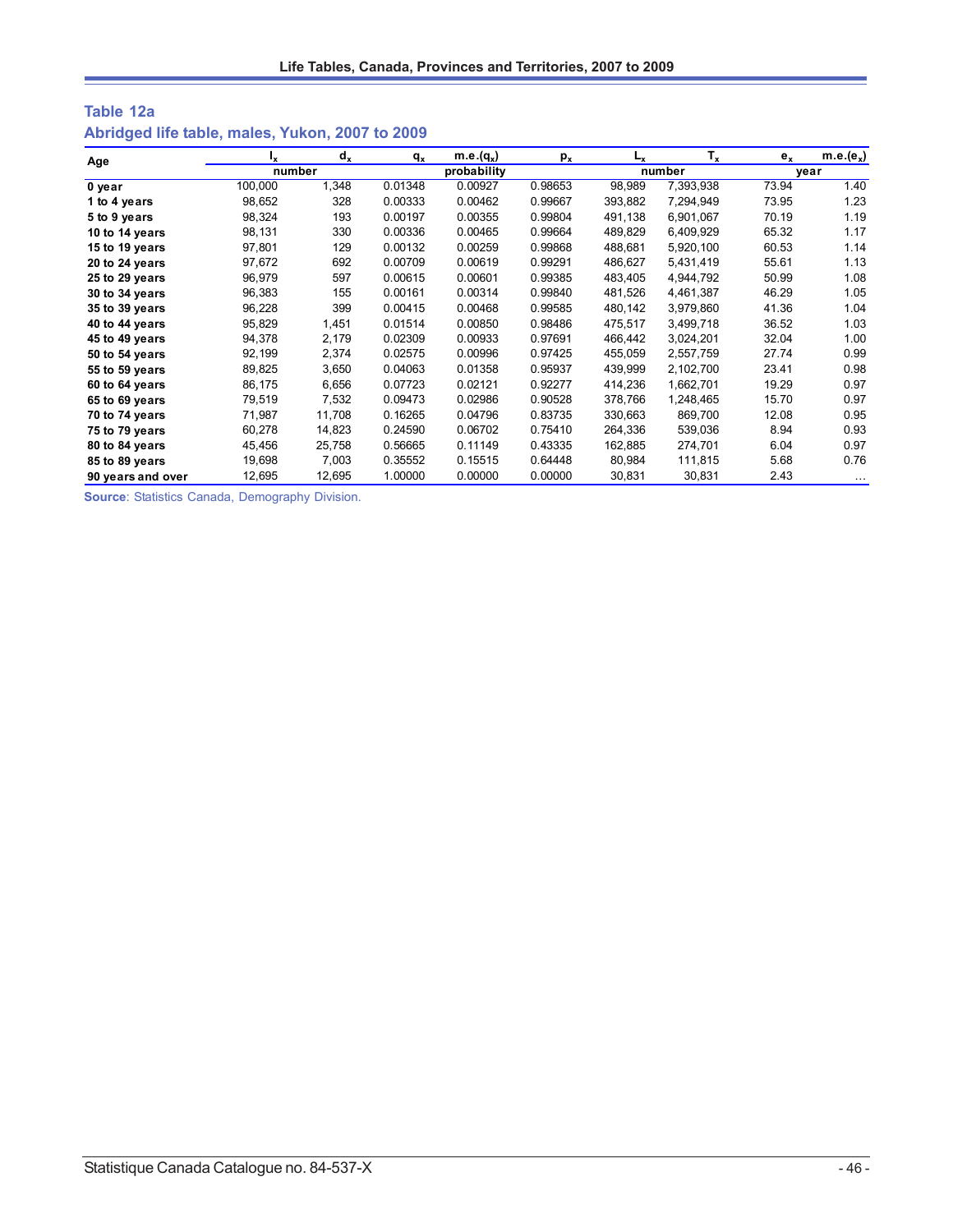## **Table 12b Abridged life table, females, Yukon, 2007 to 2009**

| Age               | Ιx.     | $d_x$  | $q_{x}$ | m.e. $(q_x)$ | $p_{x}$ | L <sub>x</sub> | $T_{x}$   | $e_{x}$ | $m.e.(e_x)$ |
|-------------------|---------|--------|---------|--------------|---------|----------------|-----------|---------|-------------|
|                   | number  |        |         | probability  |         |                | number    |         | vear        |
| 0 year            | 100,000 | 663    | 0.00663 | 0.00699      | 0.99337 | 99.410         | 7,855,263 | 78.55   | 1.49        |
| 1 to 4 years      | 99,337  | 189    | 0.00190 | 0.00372      | 0.99810 | 397,347        | 7,755,853 | 78.08   | 1.39        |
| 5 to 9 years      | 99,148  | 354    | 0.00357 | 0.00495      | 0.99643 | 494,853        | 7,358,506 | 74.22   | 1.37        |
| 10 to 14 years    | 98,793  | 269    | 0.00273 | 0.00410      | 0.99728 | 493,294        | 6,863,654 | 69.47   | 1.33        |
| 15 to 19 years    | 98,524  | 307    | 0.00312 | 0.00431      | 0.99688 | 491.853        | 6,370,360 | 64.66   | 1.30        |
| 20 to 24 years    | 98,217  | 146    | 0.00149 | 0.00292      | 0.99851 | 490,719        | 5,878,507 | 59.85   | 1.28        |
| 25 to 29 years    | 98,071  | 473    | 0.00482 | 0.00544      | 0.99518 | 489,171        | 5,387,788 | 54.94   | 1.27        |
| 30 to 34 years    | 97,598  | 680    | 0.00697 | 0.00609      | 0.99303 | 486,290        | 4,898,616 | 50.19   | 1.24        |
| 35 to 39 years    | 96,918  | 250    | 0.00258 | 0.00357      | 0.99742 | 483,965        | 4,412,327 | 45.53   | 1.21        |
| 40 to 44 years    | 96,668  | 806    | 0.00834 | 0.00615      | 0.99166 | 481.324        | 3,928,362 | 40.64   | 1.21        |
| 45 to 49 years    | 95,862  | 1,052  | 0.01097 | 0.00645      | 0.98903 | 476,679        | 3,447,038 | 35.96   | 1.19        |
| 50 to 54 years    | 94,810  | 1,377  | 0.01453 | 0.00805      | 0.98547 | 470,606        | 2,970,359 | 31.33   | 1.19        |
| 55 to 59 years    | 93,433  | 2,374  | 0.02541 | 0.01159      | 0.97459 | 461,227        | 2,499,752 | 26.75   | 1.18        |
| 60 to 64 years    | 91,058  | 3,788  | 0.04160 | 0.01742      | 0.95840 | 445.820        | 2,038,525 | 22.39   | 1.17        |
| 65 to 69 years    | 87,270  | 6,540  | 0.07495 | 0.03083      | 0.92506 | 419,998        | 1,592,705 | 18.25   | 1.17        |
| 70 to 74 years    | 80,729  | 9,154  | 0.11340 | 0.04364      | 0.88661 | 380,762        | 1,172,707 | 14.53   | 1.13        |
| 75 to 79 years    | 71,575  | 15,785 | 0.22053 | 0.06545      | 0.77947 | 318,414        | 791,945   | 11.06   | 1.08        |
| 80 to 84 years    | 55,790  | 16,397 | 0.29390 | 0.10093      | 0.70610 | 237,960        | 473,531   | 8.49    | 1.03        |
| 85 to 89 years    | 39,394  | 17,380 | 0.44118 | 0.13195      | 0.55882 | 153,519        | 235,571   | 5.98    | 0.82        |
| 90 years and over | 22,014  | 22,014 | 1.00000 | 0.00000      | 0.00000 | 82,052         | 82,052    | 3.73    | $\cdots$    |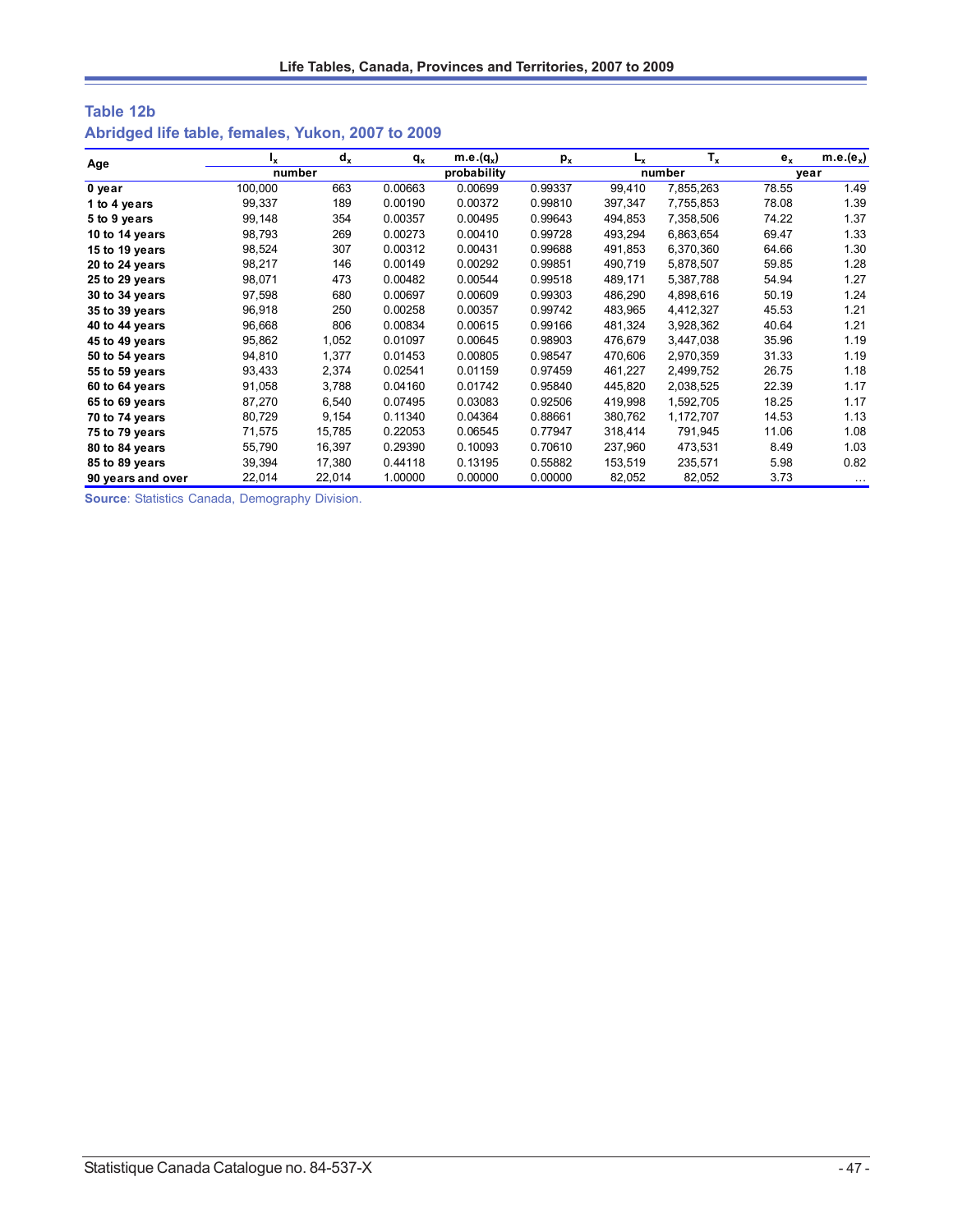| Table 13a                                                       |  |  |  |
|-----------------------------------------------------------------|--|--|--|
| Abridged life table, males, Northwest Territories, 2007 to 2009 |  |  |  |

| Age               | ١x      | $d_x$  | $q_{x}$ | $m.e.(q_x)$ | $p_{x}$ | L <sub>v</sub> | $T_{x}$   | $e_{x}$ | $m.e.(e_x)$ |
|-------------------|---------|--------|---------|-------------|---------|----------------|-----------|---------|-------------|
|                   | number  |        |         | probability |         |                | number    |         | vear        |
| 0 year            | 100,000 | .210   | 0.01210 | 0.00653     | 0.98790 | 98,883         | 7,440,215 | 74.40   | 1.39        |
| 1 to 4 years      | 98,790  | 196    | 0.00198 | 0.00273     | 0.99802 | 395,160        | 7,341,332 | 74.31   | 1.31        |
| 5 to 9 years      | 98,594  | 194    | 0.00197 | 0.00291     | 0.99804 | 492,487        | 6,946,172 | 70.45   | 1.30        |
| 10 to 14 years    | 98,401  | 98     | 0.00099 | 0.00195     | 0.99901 | 491,758        | 6,453,685 | 65.59   | 1.29        |
| 15 to 19 years    | 98,303  | 501    | 0.00510 | 0.00407     | 0.99490 | 490,261        | 5,961,927 | 60.65   | 1.28        |
| 20 to 24 years    | 97,802  | 711    | 0.00727 | 0.00502     | 0.99273 | 487,231        | 5,471,666 | 55.95   | 1.27        |
| 25 to 29 years    | 97,091  | 606    | 0.00624 | 0.00460     | 0.99376 | 483.939        | 4,984,434 | 51.34   | 1.25        |
| 30 to 34 years    | 96,485  | 1,412  | 0.01463 | 0.00712     | 0.98537 | 478,895        | 4,500,495 | 46.64   | 1.23        |
| 35 to 39 years    | 95,073  | 1,033  | 0.01087 | 0.00611     | 0.98914 | 472,783        | 4,021,600 | 42.30   | 1.21        |
| 40 to 44 years    | 94,040  | 1,178  | 0.01253 | 0.00677     | 0.98747 | 467,254        | 3,548,818 | 37.74   | 1.20        |
| 45 to 49 years    | 92,862  | 1,323  | 0.01424 | 0.00693     | 0.98576 | 461,002        | 3,081,563 | 33.18   | 1.19        |
| 50 to 54 years    | 91,539  | 2,061  | 0.02252 | 0.00952     | 0.97748 | 452,542        | 2,620,561 | 28.63   | 1.19        |
| 55 to 59 years    | 89,478  | 3,126  | 0.03493 | 0.01271     | 0.96507 | 439,575        | 2,168,019 | 24.23   | 1.18        |
| 60 to 64 years    | 86,352  | 6,147  | 0.07119 | 0.02153     | 0.92881 | 416.393        | 1,728,444 | 20.02   | 1.19        |
| 65 to 69 years    | 80,205  | 10,152 | 0.12658 | 0.03864     | 0.87342 | 375,645        | 1,312,051 | 16.36   | 1.21        |
| 70 to 74 years    | 70,053  | 11,736 | 0.16753 | 0.05470     | 0.83247 | 320,924        | 936,406   | 13.37   | 1.19        |
| 75 to 79 years    | 58,317  | 14,560 | 0.24967 | 0.07165     | 0.75033 | 255,183        | 615,482   | 10.55   | 1.14        |
| 80 to 84 years    | 43,757  | 15,975 | 0.36510 | 0.10588     | 0.63490 | 178,844        | 360,299   | 8.23    | 1.12        |
| 85 to 89 years    | 27,781  | 9,860  | 0.35492 | 0.14932     | 0.64508 | 114,256        | 181,455   | 6.53    | 0.93        |
| 90 years and over | 17,921  | 17,921 | 1.00000 | 0.00000     | 0.00000 | 67,199         | 67,199    | 3.75    |             |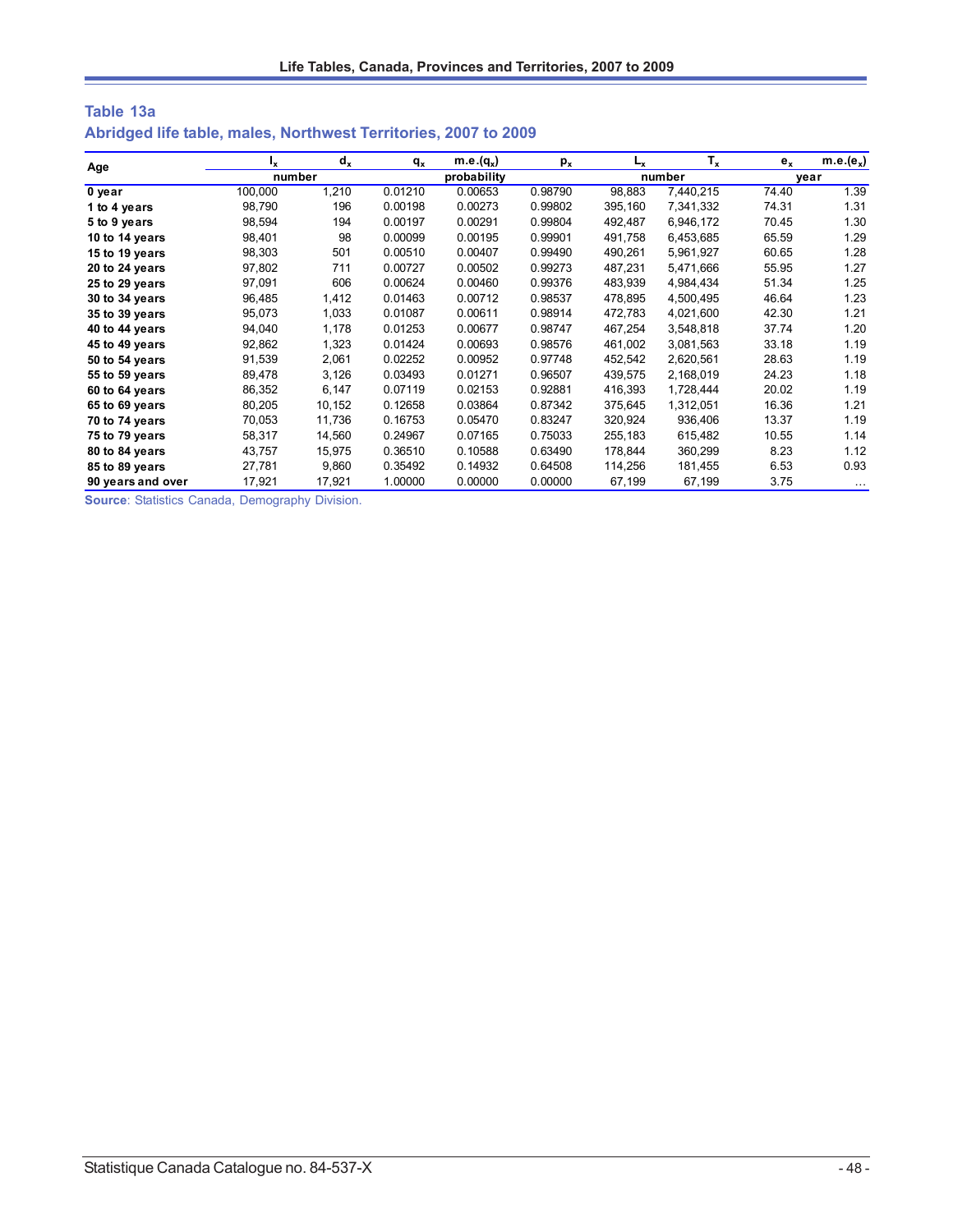| Table 13b                                                         |  |  |  |
|-------------------------------------------------------------------|--|--|--|
| Abridged life table, females, Northwest Territories, 2007 to 2009 |  |  |  |

| Age               | ı,      | $d_{x}$ | $q_{x}$ | $m.e.(q_x)$ | $p_{x}$ | L <sub>x</sub> | $T_{x}$   | $e_{x}$ | $m.e.(e_x)$ |
|-------------------|---------|---------|---------|-------------|---------|----------------|-----------|---------|-------------|
|                   | number  |         |         | probability |         |                | number    |         | year        |
| 0 year            | 100,000 | 780     | 0.00781 | 0.00539     | 0.99220 | 99.220         | 7,968,636 | 79.69   | 1.47        |
| 1 to 4 years      | 99,220  | 206     | 0.00208 | 0.00288     | 0.99792 | 396,052        | 7,869,417 | 79.31   | 1.41        |
| 5 to 9 years      | 99,013  | 79      | 0.00080 | 0.00179     | 0.99920 | 494,867        | 7,473,365 | 75.48   | 1.40        |
| 10 to 14 years    | 98,934  | 207     | 0.00210 | 0.00290     | 0.99790 | 494,149        | 6,978,498 | 70.54   | 1.39        |
| 15 to 19 years    | 98,726  | 456     | 0.00462 | 0.00404     | 0.99538 | 492,491        | 6,484,349 | 65.68   | 1.38        |
| 20 to 24 years    | 98,270  | 301     | 0.00306 | 0.00346     | 0.99694 | 490,599        | 5,991,858 | 60.97   | 1.36        |
| 25 to 29 years    | 97,970  | 330     | 0.00337 | 0.00330     | 0.99663 | 489,022        | 5,501,259 | 56.15   | 1.35        |
| 30 to 34 years    | 97,639  | 586     | 0.00601 | 0.00479     | 0.99400 | 486,730        | 5,012,237 | 51.33   | 1.35        |
| 35 to 39 years    | 97,053  | 305     | 0.00314 | 0.00355     | 0.99686 | 484,502        | 4,525,507 | 46.63   | 1.33        |
| 40 to 44 years    | 96,748  | 677     | 0.00700 | 0.00516     | 0.99301 | 482,049        | 4,041,005 | 41.77   | 1.33        |
| 45 to 49 years    | 96,071  | 1,038   | 0.01080 | 0.00635     | 0.98920 | 477,762        | 3,558,956 | 37.04   | 1.32        |
| 50 to 54 years    | 95,034  | 1,910   | 0.02009 | 0.00919     | 0.97991 | 470,394        | 3,081,193 | 32.42   | 1.32        |
| 55 to 59 years    | 93,124  | 1,932   | 0.02075 | 0.01116     | 0.97926 | 460,790        | 2,610,799 | 28.04   | 1.31        |
| 60 to 64 years    | 91,192  | 3,750   | 0.04112 | 0.02038     | 0.95888 | 446.586        | 2,150,009 | 23.58   | 1.31        |
| 65 to 69 years    | 87,442  | 4,657   | 0.05326 | 0.02817     | 0.94674 | 425,569        | 1,703,423 | 19.48   | 1.28        |
| 70 to 74 years    | 82,785  | 10,749  | 0.12984 | 0.05061     | 0.87016 | 387,054        | 1,277,854 | 15.44   | 1.24        |
| 75 to 79 years    | 72,037  | 12,466  | 0.17305 | 0.06576     | 0.82696 | 329,019        | 890,799   | 12.37   | 1.14        |
| 80 to 84 years    | 59,571  | 14,578  | 0.24472 | 0.08887     | 0.75528 | 261,409        | 561,780   | 9.43    | 1.00        |
| 85 to 89 years    | 44,993  | 14,268  | 0.31713 | 0.12458     | 0.68287 | 189,292        | 300,371   | 6.68    | 0.76        |
| 90 years and over | 30,724  | 30,724  | 1.00000 | 0.00000     | 0.00000 | 111,080        | 111,080   | 3.62    | $\cdots$    |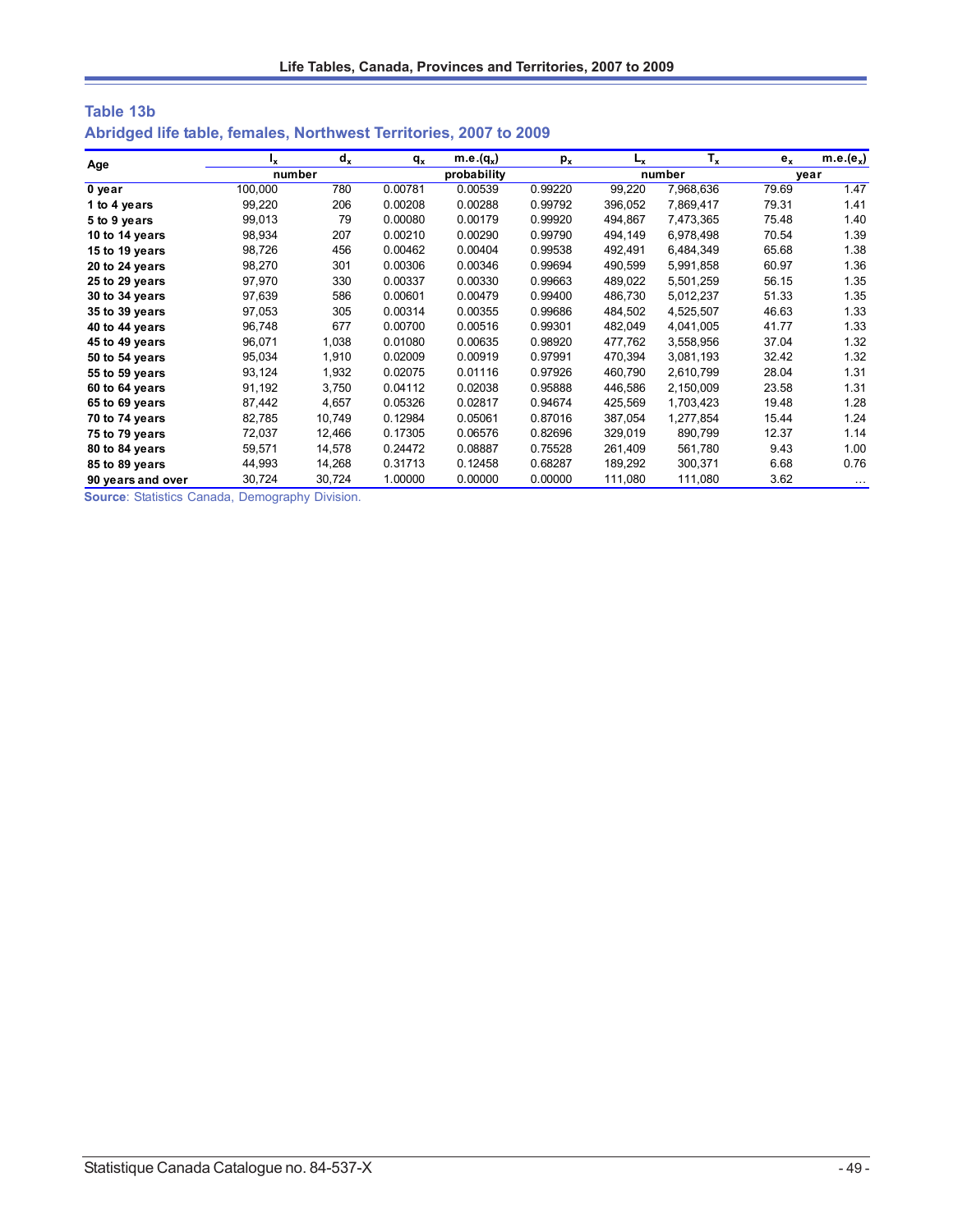# **Table 14a Abridged life table, males, Nunavut, 2007 to 2009**

| Age               | Ιx.     | $d_x$  | $q_{x}$     | m.e. $(q_x)$ | $p_{x}$ | L <sub>x</sub> | $T_{x}$   | $e_{x}$ | $m.e.(e_x)$ |
|-------------------|---------|--------|-------------|--------------|---------|----------------|-----------|---------|-------------|
|                   | number  |        | probability |              |         | number         |           | vear    |             |
| 0 year            | 100,000 | 2,322  | 0.02322     | 0.00850      | 0.97678 | 97,927         | 6,798,269 | 67.98   | 1.71        |
| 1 to 4 years      | 97,678  | 631    | 0.00646     | 0.00477      | 0.99354 | 388,911        | 6,700,343 | 68.60   | 1.65        |
| 5 to 9 years      | 97,047  | 458    | 0.00472     | 0.00413      | 0.99528 | 484,092        | 6,311,432 | 65.03   | 1.62        |
| 10 to 14 years    | 96,589  | 675    | 0.00699     | 0.00514      | 0.99302 | 481,260        | 5,827,340 | 60.33   | 1.61        |
| 15 to 19 years    | 95,915  | 1,958  | 0.02041     | 0.00864      | 0.97959 | 474.679        | 5,346,080 | 55.74   | 1.59        |
| 20 to 24 years    | 93,957  | 2,322  | 0.02472     | 0.01020      | 0.97528 | 463,979        | 4,871,401 | 51.85   | 1.56        |
| 25 to 29 years    | 91,635  | 1,041  | 0.01136     | 0.00738      | 0.98864 | 455,571        | 4,407,422 | 48.10   | 1.50        |
| 30 to 34 years    | 90,594  | 963    | 0.01063     | 0.00732      | 0.98938 | 450,563        | 3,951,851 | 43.62   | 1.48        |
| 35 to 39 years    | 89,631  | 905    | 0.01010     | 0.00744      | 0.98990 | 445,894        | 3,501,288 | 39.06   | 1.47        |
| 40 to 44 years    | 88,726  | 1,221  | 0.01376     | 0.00893      | 0.98624 | 440,579        | 3,055,394 | 34.44   | 1.45        |
| 45 to 49 years    | 87,505  | 2,200  | 0.02514     | 0.01300      | 0.97486 | 432.026        | 2,614,816 | 29.88   | 1.45        |
| 50 to 54 years    | 85,305  | 2,469  | 0.02894     | 0.01494      | 0.97106 | 420,353        | 2,182,789 | 25.59   | 1.43        |
| 55 to 59 years    | 82,836  | 3,484  | 0.04206     | 0.02083      | 0.95794 | 405,471        | 1,762,436 | 21.28   | 1.43        |
| 60 to 64 years    | 79,352  | 7,702  | 0.09706     | 0.03854      | 0.90295 | 377.508        | 1,356,965 | 17.10   | 1.43        |
| 65 to 69 years    | 71,651  | 9,159  | 0.12782     | 0.05515      | 0.87218 | 335,357        | 979,457   | 13.67   | 1.43        |
| 70 to 74 years    | 62,492  | 15,181 | 0.24292     | 0.08638      | 0.75708 | 274,508        | 644,100   | 10.31   | 1.42        |
| 75 to 79 years    | 47,311  | 16,301 | 0.34455     | 0.12225      | 0.65545 | 195,804        | 369,592   | 7.81    | 1.47        |
| 80 to 84 years    | 31,010  | 19,719 | 0.63590     | 0.18240      | 0.36410 | 105,753        | 173,787   | 5.60    | 1.65        |
| 85 to 89 years    | 11,291  | 4,183  | 0.37043     | 0.26983      | 0.62957 | 45,999         | 68,034    | 6.03    | 1.51        |
| 90 years and over | 7,108   | 7,108  | 1.00000     | 0.00000      | 0.00000 | 22,035         | 22,035    | 3.10    | $\cdots$    |